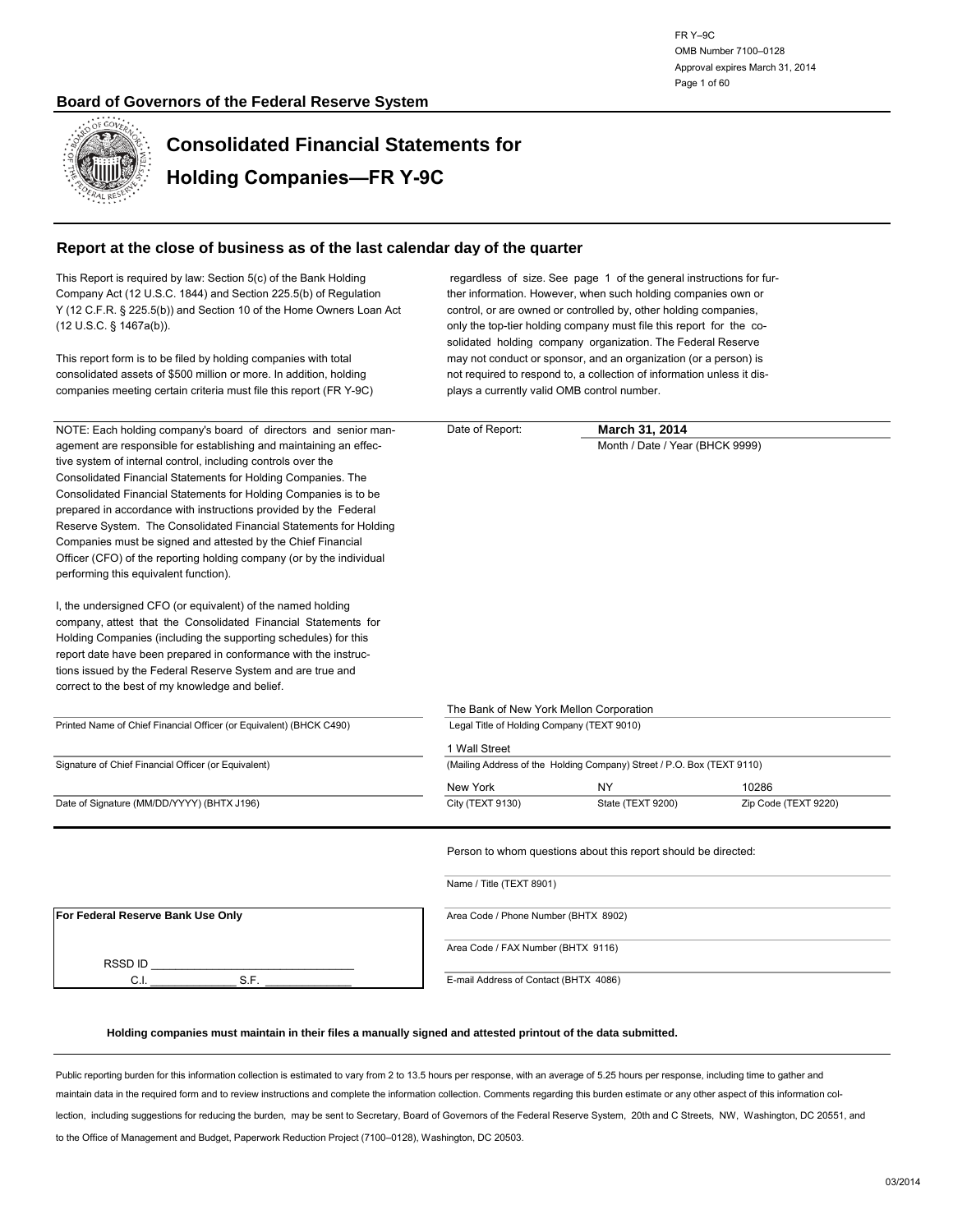# **Report of Income for Holding Companies**

**Report all Schedules of the Report of Income on a calendar year-to-date basis.**

# **Schedule HI—Consolidated Income Statement**

|    | Dollar Amounts in Thousands BHCK                                                |             | <b>Bil</b><br>Mil | Thou      |
|----|---------------------------------------------------------------------------------|-------------|-------------------|-----------|
|    | 1. Interest income                                                              |             |                   |           |
|    | a. Interest and fee income on loans:                                            |             |                   |           |
|    | (1) In domestic offices:                                                        |             |                   |           |
|    |                                                                                 | 4435        |                   | 48,000    |
|    |                                                                                 | 4436        |                   | 8,000     |
|    |                                                                                 | F821        |                   | 60,000    |
|    |                                                                                 | 4059        |                   | 72,000    |
|    |                                                                                 | 4065        |                   | 22,000    |
|    |                                                                                 | 4115        |                   | 119,000   |
|    | d. Interest and dividend income on securities:                                  |             |                   |           |
|    | (1) U.S. Treasury securities and U.S. government agency obligations             |             |                   |           |
|    |                                                                                 | <b>B488</b> |                   | 76,000    |
|    |                                                                                 | <b>B489</b> |                   | 244,000   |
|    |                                                                                 | 4060        |                   | 112,000   |
|    |                                                                                 | 4069        |                   | 33,000    |
| t. | Interest income on federal funds sold and securities purchased under agreements |             |                   |           |
|    |                                                                                 | 4020        |                   | 17,000    |
|    |                                                                                 | 4518        |                   | 7,000     |
|    |                                                                                 |             |                   | 818,000   |
|    | 2. Interest expense                                                             |             |                   |           |
|    | a. Interest on deposits:                                                        |             |                   |           |
|    | (1) In domestic offices:                                                        |             |                   |           |
|    |                                                                                 | A517        |                   | 1,000     |
|    |                                                                                 |             |                   | 0         |
|    |                                                                                 | 6761        |                   | 6,000     |
|    |                                                                                 | 4172        |                   | 15,000    |
|    | b. Expense on federal funds purchased and securities sold under agreements to   |             |                   |           |
|    |                                                                                 | 4180        |                   | (4,000)   |
|    | c. Interest on trading liabilities and other borrowed money                     |             |                   |           |
|    |                                                                                 | 4185        |                   | 52,000    |
|    | d. Interest on subordinated notes and debentures and on mandatory convertible   |             |                   |           |
|    |                                                                                 | 4397        |                   | 12,000    |
|    |                                                                                 | 4398        |                   | 2,000     |
|    |                                                                                 | 4073        |                   | 84,000    |
|    |                                                                                 | 4074        |                   | 734,000   |
|    |                                                                                 |             |                   | (13,000)  |
|    | 5. Noninterest income:                                                          |             |                   |           |
|    |                                                                                 | 4070        |                   | 2,103,000 |
|    |                                                                                 | 4483        |                   | 109,000   |
|    |                                                                                 | A220        |                   | 136,000   |
|    |                                                                                 | C886        |                   | 345,000   |
|    |                                                                                 | C888        |                   | 0         |
|    |                                                                                 | C887        |                   | 1,000     |
|    |                                                                                 | C386        |                   | 0         |
|    |                                                                                 | C387        |                   | 0         |
|    |                                                                                 | <b>B491</b> |                   | 5,000     |
|    |                                                                                 | <b>B492</b> |                   | 0         |
|    |                                                                                 | <b>B493</b> |                   | 0         |
|    |                                                                                 |             |                   |           |

1. Includes interest income on time certificates of deposit not held for trading.

2. For holding companies required to complete Schedule HI, memoranda item 9, trading revenue reported in Schedule HI, item 5.c must equal the sum of memoranda items 9.a through 9.e. 03/2013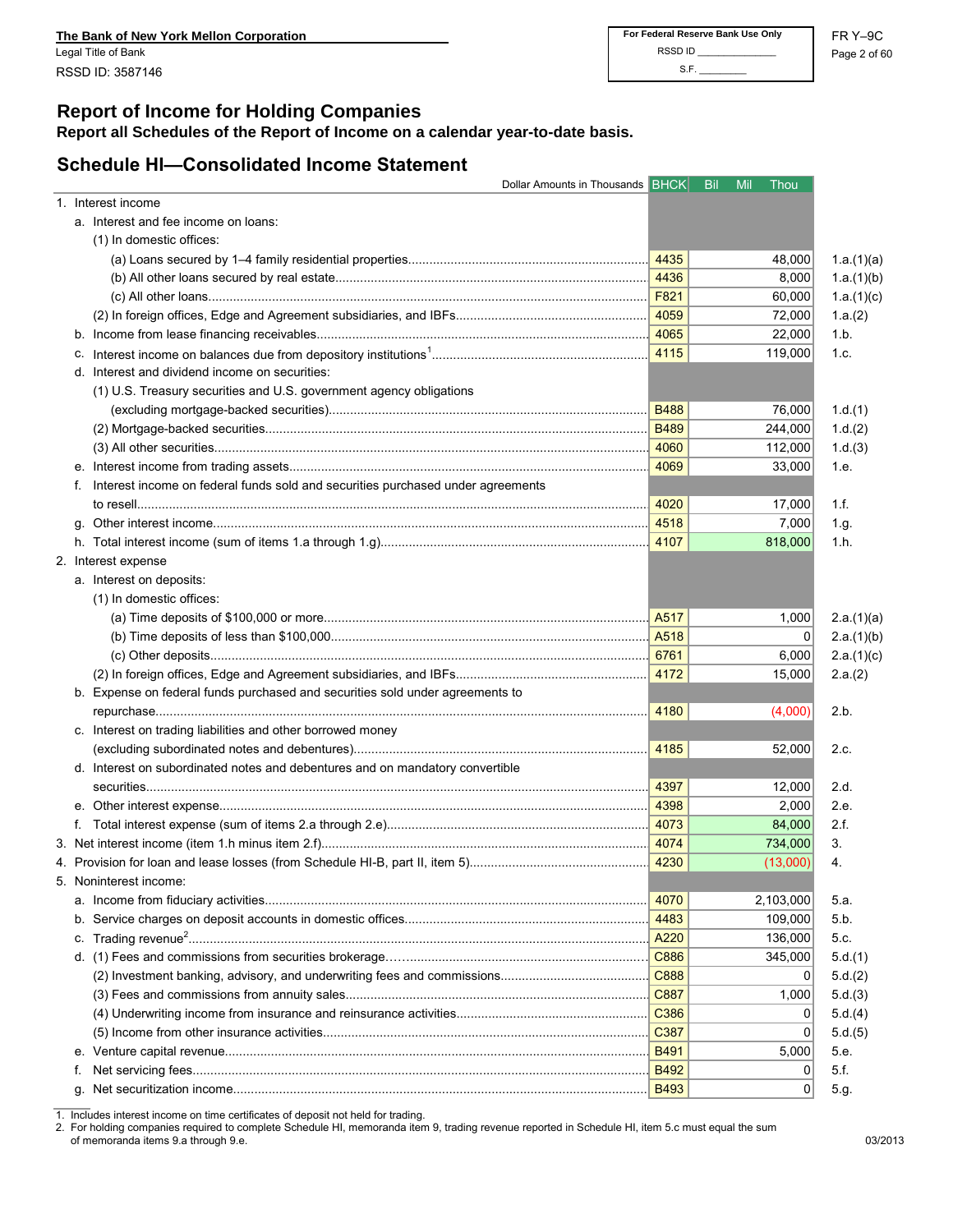|       | 5. h. Not applicable                                                             |      |           |                |
|-------|----------------------------------------------------------------------------------|------|-----------|----------------|
|       |                                                                                  | 8560 | $\Omega$  | $5i$ .         |
|       |                                                                                  |      | $\Omega$  | $5j$ .         |
|       |                                                                                  |      | 0         | 5k             |
|       |                                                                                  |      | 197,000   | 5 <sub>1</sub> |
|       |                                                                                  |      | 2,896,000 | 5.m.           |
| 6. a. |                                                                                  |      |           | 6.a.           |
|       |                                                                                  |      | 22,000    | 6.b.           |
|       | 7. Noninterest expense:                                                          |      |           |                |
|       |                                                                                  |      | 1,511,000 | 7.a.           |
|       | b. Expenses of premises and fixed assets (net of rental income)                  |      |           |                |
|       |                                                                                  |      | 239,000   | 7.b.           |
|       |                                                                                  |      | 0         | 7.c.(1)        |
|       |                                                                                  |      | 75,000    | 7.c.(2)        |
|       |                                                                                  |      | 914,000   | 7.d.           |
|       | е.                                                                               |      | 2,739,000 | 7.e.           |
| 8.    | Income (loss) before income taxes and extraordinary items, and other adjustments |      |           |                |
|       |                                                                                  |      | 926,000   | 8.             |
|       |                                                                                  |      | 232,000   | 9.             |
|       |                                                                                  |      | 694,000   | 10.            |
|       |                                                                                  |      | 0         | 11.            |
|       | 12. Net income (loss) attributable to holding company and noncontrolling         |      |           |                |
|       |                                                                                  |      | 694,000   | 12.            |
|       | 13. LESS: Net income (loss) attributable to noncontrolling (minority) interests  |      |           |                |
|       |                                                                                  |      | 20,000    | 13.            |
|       |                                                                                  |      | 674,000   | 14.            |
|       |                                                                                  |      |           |                |

3. See Schedule HI, memoranda item 6. 4. See Schedule HI, memoranda item 7. 5. Describe on Schedule HI, memoranda item 8.

#### **Memoranda**

| 111611101 an Iua                                                                             |      |                    |      |
|----------------------------------------------------------------------------------------------|------|--------------------|------|
| Dollar Amounts in Thousands BHCK Bil                                                         |      | Thou<br><b>Mil</b> |      |
|                                                                                              |      | 750.000            | M.1. |
| 2. Net income before income taxes, extraordinary items, and other adjustments (item 8 above) |      |                    |      |
|                                                                                              | 4592 | 941.000            | M.2. |
| 3. Income on tax-exempt loans and leases to states and political subdivisions in the U.S.    |      |                    |      |
|                                                                                              | 4313 |                    | M.3. |
| 4. Income on tax-exempt securities issued by states and political subdivisions in the U.S.   |      |                    |      |
|                                                                                              |      | 27,000             | M.4. |
|                                                                                              |      |                    |      |

| 5. Number of full-time equivalent employees at end of current period                           | <b>BHCK</b><br><b>Number</b> |  |        |          |        |
|------------------------------------------------------------------------------------------------|------------------------------|--|--------|----------|--------|
|                                                                                                |                              |  | 51.400 |          | M.5.   |
| 6. Other noninterest income (from Schedule HI, item 5.I, above) (only report amounts greater   |                              |  |        |          |        |
| than \$25,000 that exceed 3% of Schedule HI, item 5.I):                                        | <b>BHCK Bil</b>              |  | Mil    | Thou     |        |
|                                                                                                | CO13                         |  |        |          | M.6.a. |
|                                                                                                | CO14                         |  |        | 30.000   | M.6.b. |
|                                                                                                |                              |  |        |          | M.6.c. |
|                                                                                                | 4042                         |  |        | $\Omega$ | M.6.d. |
|                                                                                                | CO15                         |  |        | $\Omega$ | M.6.e. |
| Net change in the fair values of financial instruments accounted for under a fair value option | F <sub>229</sub>             |  |        | $\Omega$ | M.6.f. |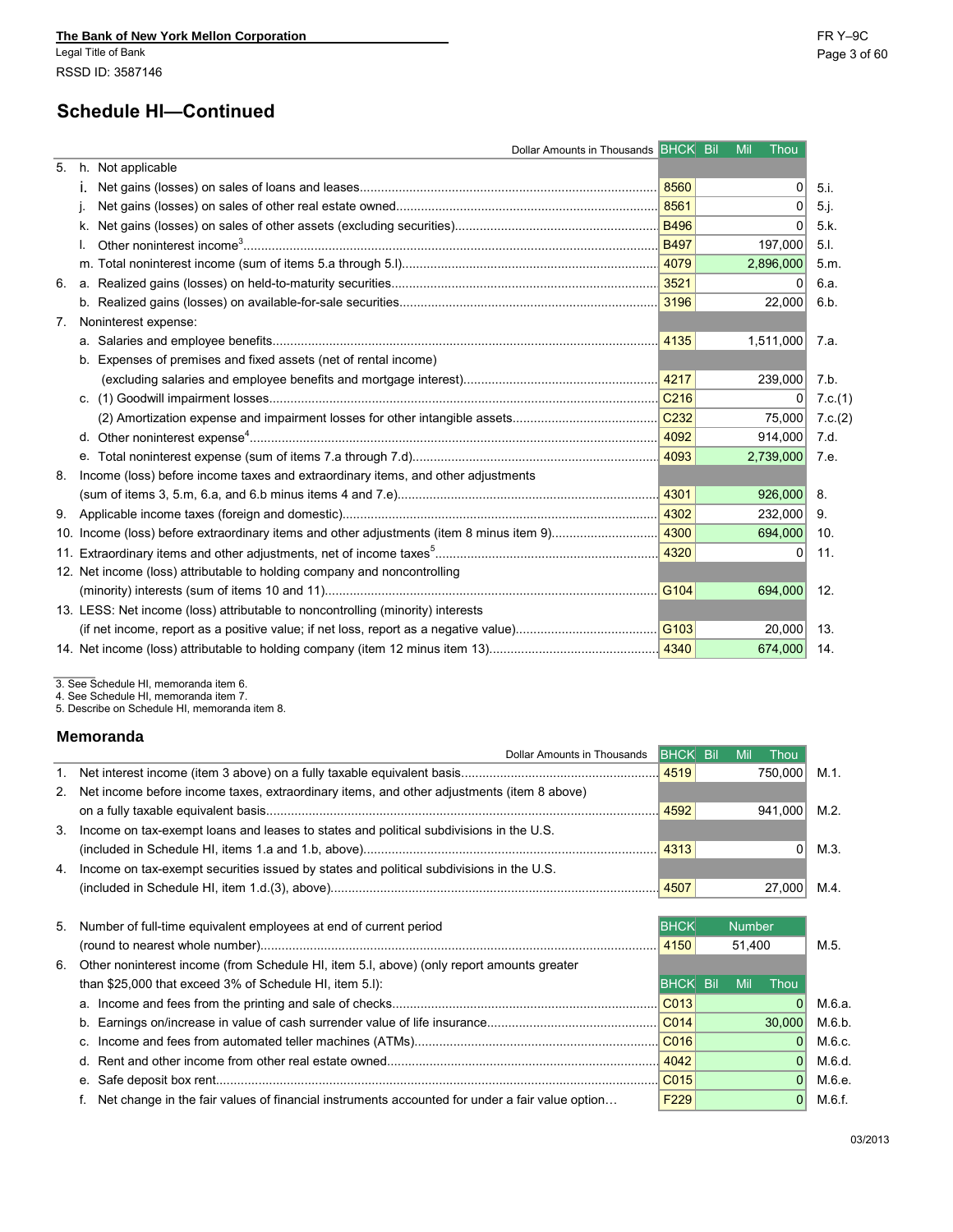# **Schedule HI—Continued**

### **Memoranda—Continued**

|       |    | Dollar Amounts in Thousands BHCK Bil                                                           |                  | Mil<br>Thou  |            |
|-------|----|------------------------------------------------------------------------------------------------|------------------|--------------|------------|
| 6. g. |    |                                                                                                | F555             | 0            | M.6.g.     |
|       | h. |                                                                                                | J447             | $\mathbf 0$  | M.6.h.     |
|       |    | <b>TEXT</b>                                                                                    |                  |              |            |
|       | i. | 8562 Fund Transfer Fees                                                                        | 8562             | 22,000       | M.6.i.     |
|       |    | <b>TEXT</b>                                                                                    |                  |              |            |
|       | j. | 8563 Standby L/C Fees                                                                          | 8563             | 11,000       | M.6.j.     |
|       |    | TEXT                                                                                           |                  |              |            |
|       | k. | 8564 Investment Income                                                                         | 8564             | 38,000       | M.6 k.     |
|       |    | 7. Other noninterest expense (from Schedule HI, item 7.d, above) (only report amounts greater  |                  |              |            |
|       |    | than \$25,000 that exceed 3 percent of the sum of Schedule HI, item 7.d):                      |                  |              |            |
|       | а. |                                                                                                | C017             | 0            | M.7.a.     |
|       | b. |                                                                                                | 0497             | $\mathbf{0}$ | M.7.b.     |
|       | c. |                                                                                                | 4136             | $\mathbf 0$  | M.7 c.     |
|       | d. |                                                                                                | C018             | $\mathbf 0$  | M.7.d.     |
|       | е. |                                                                                                | 8403             | $\Omega$     | M.7 e.     |
|       | f. |                                                                                                | 4141             | $\Omega$     | M.7.f.     |
|       | g. |                                                                                                | 4146             |              | M.7.g.     |
|       | h. |                                                                                                | F556             | $\mathbf{0}$ | M.7.h.     |
|       | i. |                                                                                                | F <sub>557</sub> | 71,000       | M.7.i.     |
|       |    |                                                                                                | F558             | $\mathbf 0$  | $M.7.$ j.  |
|       | k. |                                                                                                | F559             | 29,000       | M.7 k.     |
|       |    | <b>TEXT</b>                                                                                    |                  |              |            |
|       | I. | 8565 Software                                                                                  | 8565             | 152,000      | M.7.I.     |
|       |    | <b>TEXT</b>                                                                                    |                  |              |            |
|       | m. | 8566 Purchased Services and Systems                                                            | 8566             | 201,000      | M.7.m.     |
|       |    | TEXT                                                                                           |                  |              |            |
|       | n. | 8567 Sub. Custodian Charges                                                                    | 8567             | 68,000       | M.7.n.     |
|       |    | 8. Extraordinary items and other adjustments (from Schedule HI, item 11)                       |                  |              |            |
|       |    | (itemize all extraordinary items and other adjustments):                                       |                  |              |            |
|       |    | <b>TEXT</b>                                                                                    |                  |              |            |
|       |    | a. $(1)$ 3571                                                                                  | 3571             | 0            | M.8.a.(1)  |
|       |    | 0                                                                                              |                  |              | M.8.a.(2)  |
|       |    | TEXT                                                                                           |                  |              |            |
|       |    | b. $(1)$ 3573                                                                                  | 3573             | 0            | M.8.b. (1) |
|       |    | 0                                                                                              |                  |              | M.8.b.(2)  |
|       |    | <b>TEXT</b>                                                                                    |                  |              |            |
|       |    | c. $(1)$ 3575                                                                                  | 3575             | 0            | M.8.c.(1)  |
|       |    | BHCK 3576<br>$\mathbf 0$                                                                       |                  |              | M.8.c.(2)  |
|       |    | 9. Trading revenue (from cash instruments and derivative instruments)                          |                  |              |            |
|       |    | (Sum of items 9.a through 9.e must equal Schedule HI, item 5.c.)                               |                  |              |            |
|       |    |                                                                                                |                  |              |            |
|       |    | Memorandum items 9.a through 9.e are to be completed by holding companies that reported        |                  |              |            |
|       |    | average trading assets (Schedule HC-K, item 4.a) of \$2 million or more for any quarter of the |                  |              |            |
|       |    | preceding calendar year:                                                                       |                  |              |            |
|       | а. |                                                                                                | 8757             | 1,000        | M.9.a.     |
|       | b. |                                                                                                | 8758             | 130,000      | M.9.b.     |
|       | c. |                                                                                                | 8759             | 5,000        | M.9.c.     |
|       | d. |                                                                                                | 8760             | 0            | M.9.d.     |
|       | е. |                                                                                                | F186             | 0            | M.9.e.     |
|       |    |                                                                                                |                  |              |            |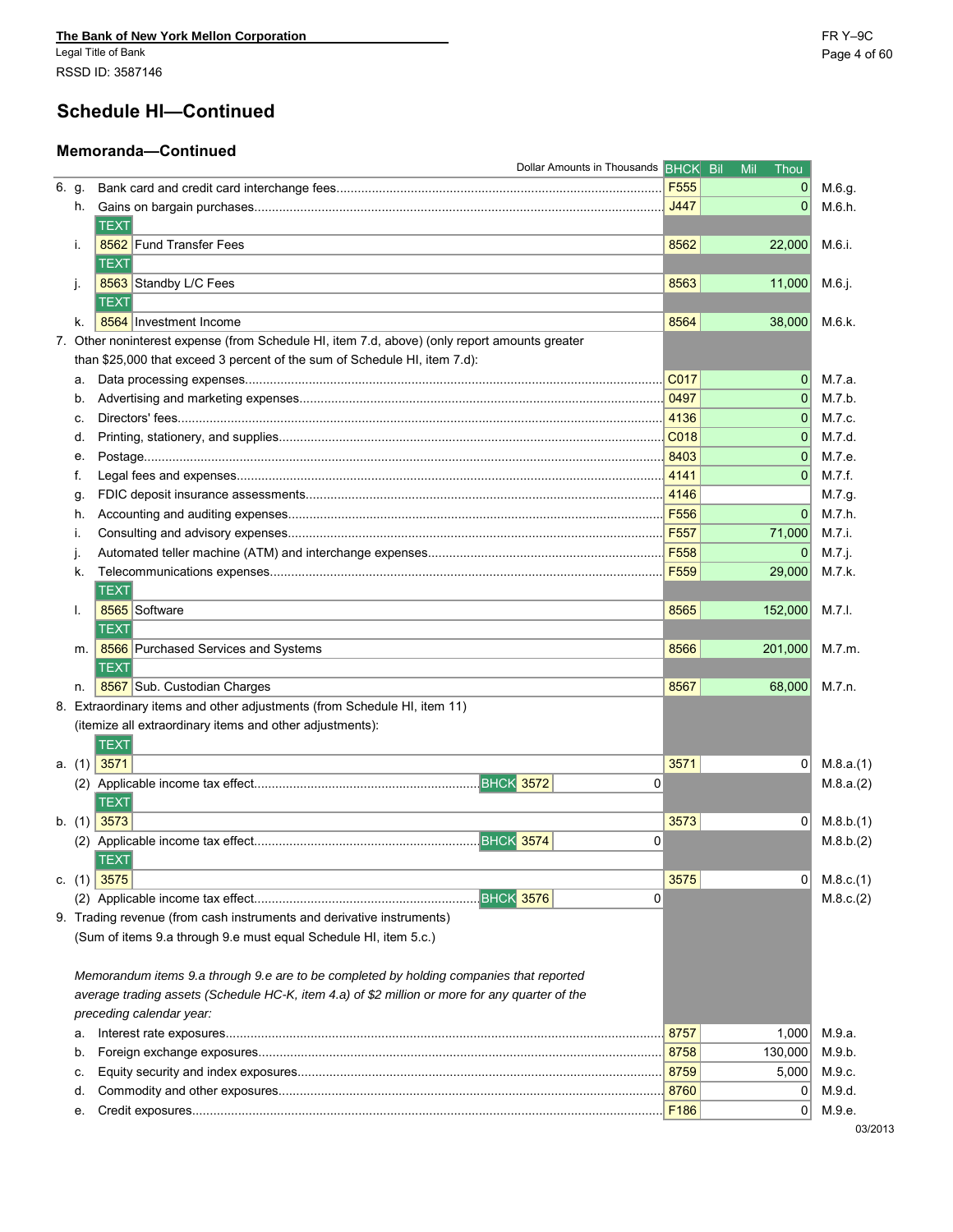#### **Memoranda—Continued**

| Dollar Amounts in Thousands BHCK Bil                                                               |                  | <b>Mil</b><br>Thou |            |
|----------------------------------------------------------------------------------------------------|------------------|--------------------|------------|
| Memoranda items 9.f and 9.g are to be completed by holding companies with \$100 billion or more    |                  |                    |            |
| in total assets that are required to complete Schedule HI, Memorandum items 9.a through 9.e,       |                  |                    |            |
| above. $^1$                                                                                        |                  |                    |            |
| 9. f.<br>Impact on trading revenue of changes in the creditworthiness of the holding company's     |                  |                    |            |
| derivatives counterparties on the holding company's derivative assets (included in                 |                  |                    |            |
|                                                                                                    | K090             | 1,000              | M.9.f.     |
| Impact on trading revenue of changes in the creditworthiness of the holding company on the<br>g.   |                  |                    |            |
| holding company's derivative liabilities (included in Memorandum items 9.a through 9.e.            |                  |                    |            |
|                                                                                                    | K094             | 1,000              | M.9.g.     |
| 10. Net gains (losses) recognized in earnings on credit derivatives that economically hedge credit |                  |                    |            |
| exposures held outside the trading account:                                                        |                  |                    |            |
|                                                                                                    | C889             |                    | M.10.a.    |
|                                                                                                    | C890             | $\Omega$           | M.10.b.    |
|                                                                                                    | A251             | 0                  | M.11.      |
| Memorandum item 12.a is to be completed by holding companies with \$1 billion or more in total     |                  |                    |            |
| assets. $^\dagger$                                                                                 |                  |                    |            |
|                                                                                                    | 8431             | 198,000            | M.12.a.    |
|                                                                                                    | C <sub>242</sub> |                    | M.12.b.(1) |
|                                                                                                    | C <sub>243</sub> | $\Omega$           | M.12.b.(2) |
|                                                                                                    | <b>B983</b>      | $\Omega$           | M.12.c.    |

| 13. Does the reporting holding company have a Subchapter S election in effect for                         | 0=No BHCK |  |          |
|-----------------------------------------------------------------------------------------------------------|-----------|--|----------|
| federal income tax purposes for the current tax year? (Enter "1" for Yes; enter "0" for No.) 1=Yes   A530 |           |  | $0$ M.13 |

|                                                                                                | <b>BHCK Bil</b><br>Dollar Amounts in Thousands | Thou<br>Mil    |               |
|------------------------------------------------------------------------------------------------|------------------------------------------------|----------------|---------------|
| Memorandum item 14 is to be completed by bank companies that have elected to account for       |                                                |                |               |
| assets and liabilities under a fair value option.                                              |                                                |                |               |
| 14. Net gains (losses) recognized in earnings on assets and liabilities that are reported at   |                                                |                |               |
| fair value under a fair value option:                                                          |                                                |                |               |
|                                                                                                | F <sub>551</sub>                               | $\Omega$       | M.14.a.       |
| (1) Estimated net gains (losses) on loans attributable to changes in instrument-specific       |                                                |                |               |
|                                                                                                | F552                                           | 0 <sup>1</sup> | M.14.a.(1)    |
|                                                                                                |                                                | $\Omega$       | M.14.b.       |
| (1) Estimated net gains (losses) on liabilities attributable to changes in instrument-specific |                                                |                |               |
|                                                                                                | F554                                           | 0 <sup>1</sup> | M.14 b. (1)   |
| 15. Stock-based employee compensation expense (net of tax effects) calculated for all          |                                                |                |               |
|                                                                                                | C409                                           | 77,000         | M.15.         |
| Memorandum item 16 is to be completed by holding companies that are required to                |                                                | Year-to-date   |               |
| complete Schedule HC-C, Memorandum items 6.b and 6.c.                                          | <b>BHCK Bil</b>                                | Mil<br>Thou    |               |
| 16. Noncash income from negative amortization on closed-end loans secured by 1-4 family        |                                                |                |               |
|                                                                                                |                                                | $\overline{0}$ | M.16.         |
| 17. Other-than-temporary impairment losses on held-to-maturity and available-for-sale          |                                                |                |               |
| debt securities:                                                                               |                                                |                |               |
|                                                                                                | J319                                           | 8,000          | M.17.a.       |
| b. Portion of losses recognized in other comprehensive income (before income taxes)            | J320                                           | 3,000          | M.17.b.       |
| c. Net impairment losses recognized in earnings (included in Schedule HI, items 6.a and 6.b)   |                                                |                |               |
|                                                                                                | J321                                           |                | 5,000 M.17.c. |

1. The asset size test is generally based on the total assets reported as of June 30, 2013. 03/2014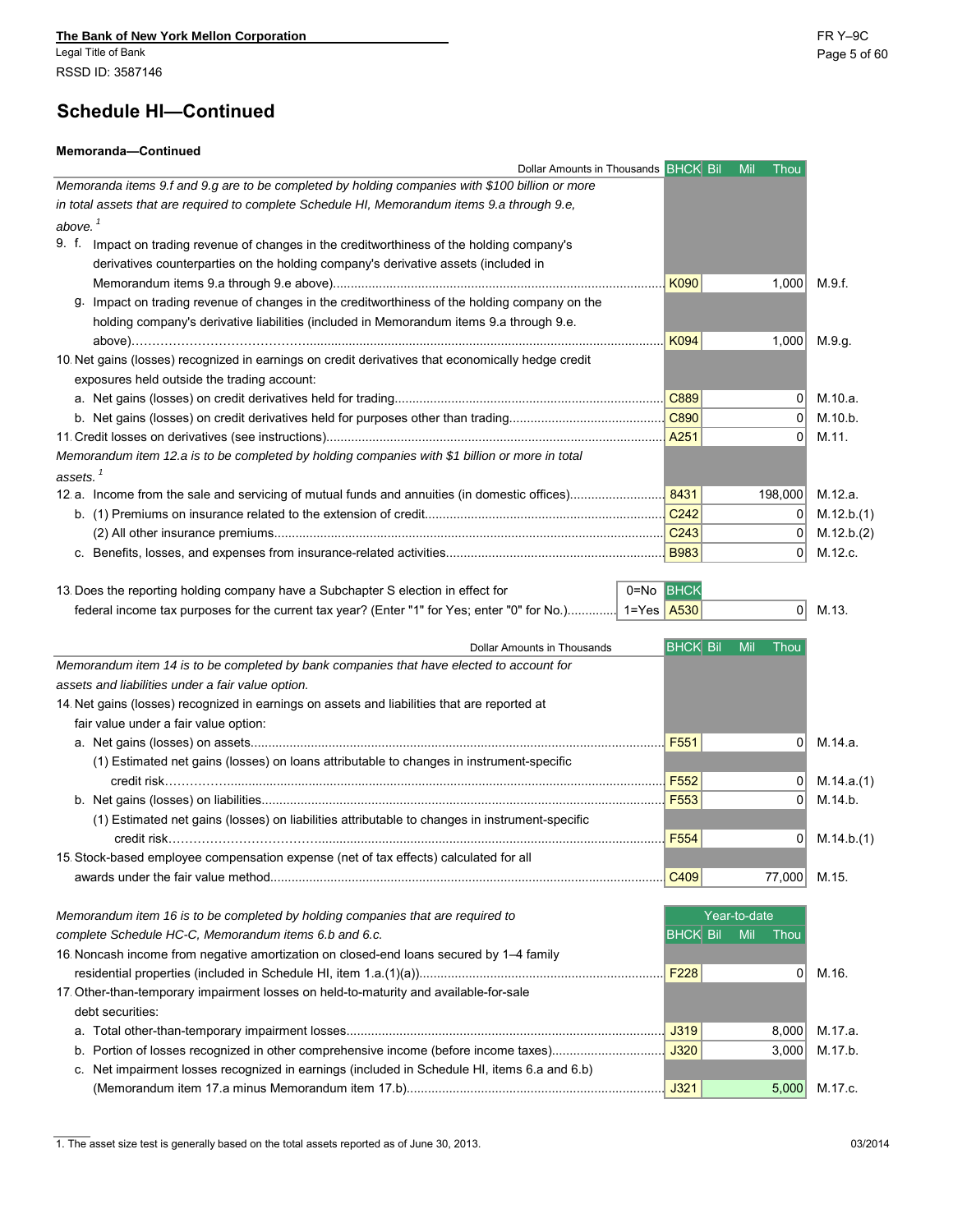# **Schedule HI-A—Changes in Holding Company Equity Capital**

| Dollar Amounts in Thousands BHCK Bil                                                                   |             | <b>Mil</b> | Thou          |
|--------------------------------------------------------------------------------------------------------|-------------|------------|---------------|
| 1. Total holding company equity capital most recently reported for the end of previous                 |             |            |               |
|                                                                                                        | 3217        |            | 37,521,000 1. |
| 2. Cumulative effect of changes in accounting principles and corrections of material accounting errors | <b>B507</b> |            | $(24,000)$ 2. |
|                                                                                                        | <b>B508</b> |            | 37,497,000 3. |
|                                                                                                        | <b>BHCT</b> |            |               |
|                                                                                                        | 4340        |            | 674,000 4.    |
| 5. Sale of perpetual preferred stock (excluding treasury stock transactions):                          | <b>BHCK</b> |            |               |
|                                                                                                        |             |            | $\Omega$      |
|                                                                                                        |             |            |               |
| 6. Sale of common stock:                                                                               |             |            |               |
|                                                                                                        |             |            | 164,000       |
|                                                                                                        |             |            | 01            |
|                                                                                                        |             |            | 01            |
|                                                                                                        |             |            | $375,000$ 8.  |
|                                                                                                        |             |            | 0             |
|                                                                                                        |             |            | 13,000        |
|                                                                                                        | 4460        |            | 174,000       |
|                                                                                                        | <b>B511</b> |            | 203,000       |
| 13. Change in the offsetting debit to the liability for Employee Stock Ownership Plan (ESOP) debt      |             |            |               |
|                                                                                                        | 4591        |            | 0             |
|                                                                                                        |             |            | 10.000        |
| 15. Total holding company equity capital end of current period (sum of items 3, 4, 5, 6, 7, 9, 12,     | <b>BHCT</b> |            |               |
|                                                                                                        |             |            | 37,986,000    |

1. Includes, but is not limited to, changes in net unrealized holding gains (losses) on available-for-sale securities, changes in accumulated net gains (losses) on cash flow hedges, foreign currency translation adjustments, and pension and other postretirement plan related changes other than net periodic benefit cost. 03/2013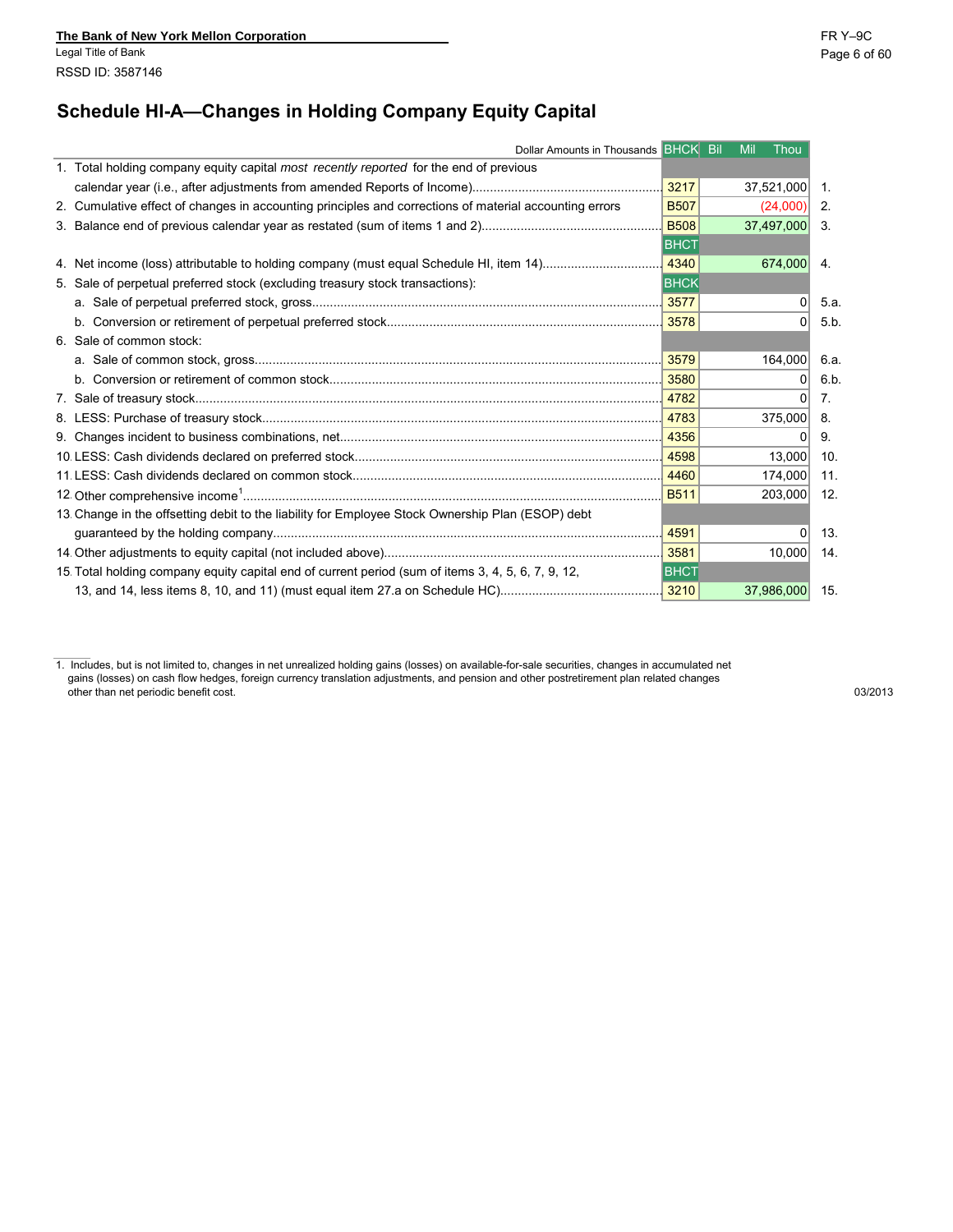### **Schedule HI-B—Charge-Offs and Recoveries on Loans and Leases and Changes in Allowance for Loan and Lease Losses**

|                                                                      |                  | (Column A)               |                      | (Column B)        |                |            |
|----------------------------------------------------------------------|------------------|--------------------------|----------------------|-------------------|----------------|------------|
|                                                                      |                  | Charge-offs <sup>1</sup> |                      | <b>Recoveries</b> |                |            |
| Dollar Amounts in Thousands <b>BHCK</b> Bil                          |                  | Mil                      | Thou <b>BHCK</b> Bil | Mil               | Thou           |            |
| I. Charge-offs and Recoveries on Loans and Leases                    |                  |                          |                      |                   |                |            |
| (Fully Consolidated)                                                 |                  |                          |                      |                   |                |            |
| 1. Loans secured by real estate:                                     |                  |                          |                      |                   |                |            |
| a. Construction, land development, and other land loans              |                  |                          |                      |                   |                |            |
| in domestic offices:                                                 |                  |                          |                      |                   |                |            |
|                                                                      | C891             |                          | 0 C892               |                   | 0              | 1.a.(1)    |
| (2) Other construction loans and all land development and            |                  |                          |                      |                   |                |            |
|                                                                      | C893             |                          | 0 C894               |                   | $\overline{0}$ | 1.a. $(2)$ |
|                                                                      | 3584             |                          | 0 3585               |                   | $\Omega$       | 1.b.       |
| c. Secured by 1-4 family residential properties in domestic offices: |                  |                          |                      |                   |                |            |
| (1) Revolving, open-end loans secured by 1-4 family residential      |                  |                          |                      |                   |                |            |
|                                                                      | 5411             |                          | 0 5412               |                   | 0              | 1.c.(1)    |
| (2) Closed-end loans secured by 1-4 family residential               |                  |                          |                      |                   |                |            |
| properties in domestic offices:                                      |                  |                          |                      |                   |                |            |
|                                                                      | C <sub>234</sub> |                          | 1,000 C217           |                   | 1,000          | 1.c.(2)(a) |
|                                                                      | C <sub>235</sub> |                          | $0$ C <sub>218</sub> |                   | 0              | 1.c.(2)(b) |
| d. Secured by multifamily (5 or more) residential properties in      |                  |                          |                      |                   |                |            |
|                                                                      | 3588             |                          | 0 3589               |                   | 0              | 1.d.       |
| e. Secured by nonfarm nonresidential properties in domestic offices: |                  |                          |                      |                   |                |            |
| (1) Loans secured by owner-occupied nonfarm nonresidential           |                  |                          |                      |                   |                |            |
|                                                                      | C895             |                          | 0 C896               |                   | 0              | 1.e. $(1)$ |
| (2) Loans secured by other nonfarm nonresidential properties         | C897             |                          | 0 C898               |                   | 0              | 1.e.(2)    |
|                                                                      | <b>B512</b>      |                          | $0$ B <sub>513</sub> |                   | $\mathbf 0$    | 1.f.       |
| 2. Loans to depository institutions and acceptances of other banks:  |                  |                          |                      |                   |                |            |
|                                                                      | 4653             |                          | 0 4663               |                   | 0              | 2.a.       |
|                                                                      | 4654             |                          | 0 4664               |                   | $\overline{0}$ | 2.b.       |
|                                                                      |                  |                          | $0$ 4665             |                   | $\overline{0}$ | 3.         |
| 4. Commercial and industrial loans:                                  |                  |                          |                      |                   |                |            |
|                                                                      | 4645             |                          | 0 4617               |                   | $\overline{0}$ | 4.a.       |
|                                                                      | 4646             |                          | 0 4618               |                   | $\overline{0}$ | 4.b.       |
| 5. Loans to individuals for household, family, and other personal    |                  |                          |                      |                   |                |            |
| expenditures:                                                        |                  |                          |                      |                   |                |            |
|                                                                      |                  |                          | $0$ B <sub>515</sub> |                   | $\overline{0}$ | 5.a.       |
|                                                                      | K129             |                          | $0$ K <sub>133</sub> |                   | $\mathsf{O}$   | 5.b.       |
| c. Other consumer loans (includes single payment, installment,       |                  |                          |                      |                   |                |            |
| all student loans, and revolving credit plans other than             |                  |                          |                      |                   |                |            |
|                                                                      | K205             |                          | $0$ K <sub>206</sub> |                   | 0              | 5c         |
|                                                                      | 4643             |                          | 0 4627               |                   | $\mathbf 0$    | 6.         |
|                                                                      | 4644             |                          | $0$ 4628             |                   | 0              | 7.         |
| 8. Lease financing receivables:                                      |                  |                          |                      |                   |                |            |
| a. Leases to individuals for household, family, and other personal   |                  |                          |                      |                   |                |            |
|                                                                      | F185             |                          | $0$ F <sub>187</sub> |                   | $\overline{0}$ | 8.a.       |
|                                                                      | C880             |                          | $0$ F <sub>188</sub> |                   | $\overline{0}$ | 8.b.       |
|                                                                      |                  |                          | 1,000 4605           |                   | $1,000$ 9.     |            |
|                                                                      |                  |                          |                      |                   |                |            |

1. Include write-downs arising from transfers to a held-for-sale account. 03/2011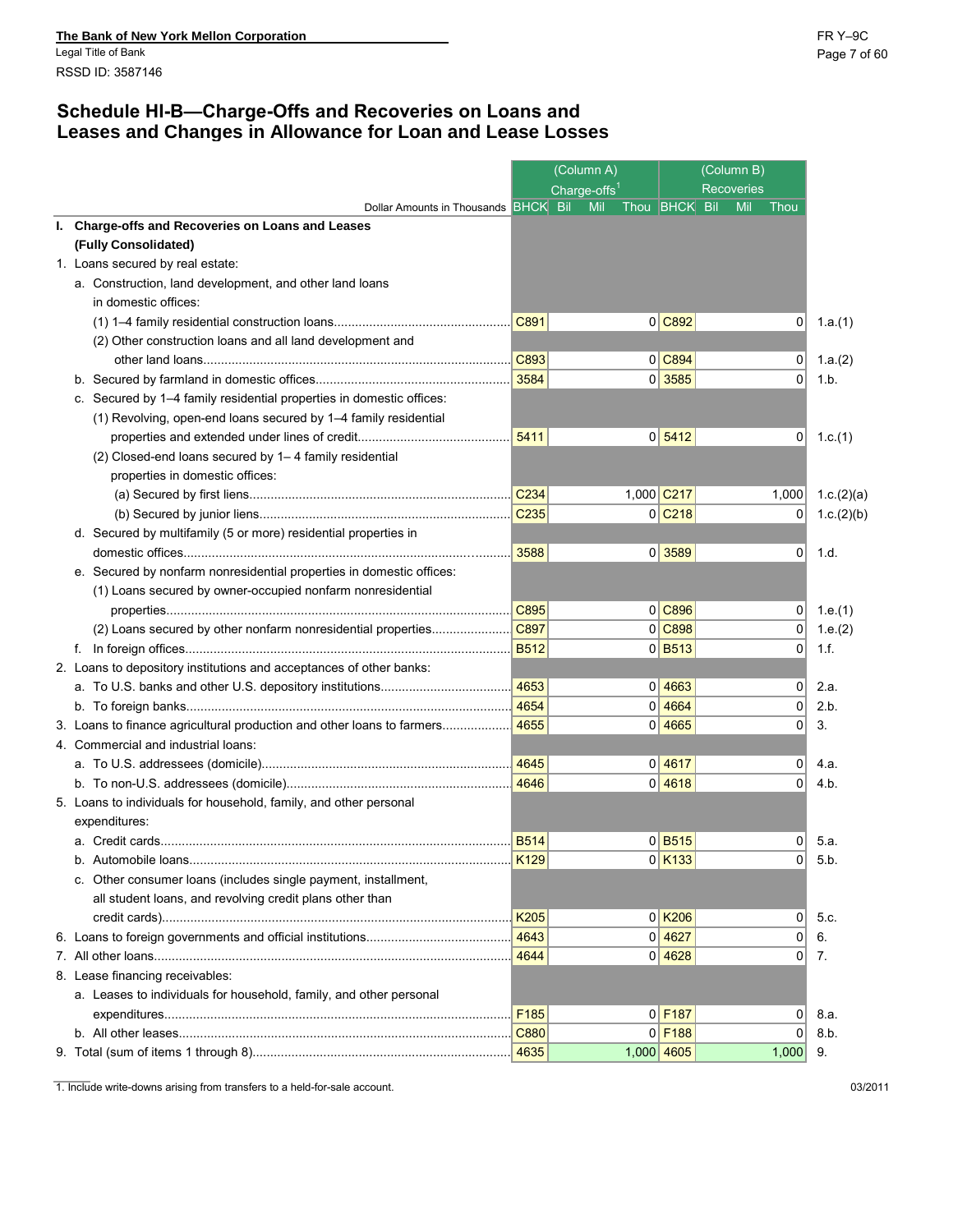Legal Title of Bank Page 8 of 60 RSSD ID: 3587146

#### **Memoranda**

|    |                                                                             | (Column A)            |  |            | (Column B)<br>Recoveries |                      |  |            |      |      |
|----|-----------------------------------------------------------------------------|-----------------------|--|------------|--------------------------|----------------------|--|------------|------|------|
|    |                                                                             | Charge-offs $1$       |  |            |                          |                      |  |            |      |      |
|    |                                                                             | Calendar year-to-date |  |            |                          |                      |  |            |      |      |
|    | Dollar Amounts in Thousands BHCK Bil                                        |                       |  | <b>Mil</b> |                          | Thou <b>BHCK</b> Bil |  | <b>Mil</b> | Thou |      |
|    | Loans to finance commercial real estate, construction, and land             |                       |  |            |                          |                      |  |            |      |      |
|    | development activities (not secured by real estate) included in Schedule    |                       |  |            |                          |                      |  |            |      |      |
|    |                                                                             | 5409                  |  |            |                          | 0 5410               |  |            |      | M.1. |
| 2. | Loans secured by real estate to non-U.S. addressees (domicile) (included in |                       |  |            |                          |                      |  |            |      |      |
|    |                                                                             |                       |  |            |                          | 0 4662               |  |            |      | M.2. |

*Memorandum item 3 is to be completed by (1) holding companies that, together with affiliated institutions, have outstanding credit card receivables (as defined in the instructions) that exceed \$500 million as of the report date or (2) holding companies that on a consolidated basis are credit card specialty holding companies (as defined in the instructions).*

|                                                                                     |      | Calendar vear-to-date |                   |      |  |
|-------------------------------------------------------------------------------------|------|-----------------------|-------------------|------|--|
| Uncollectible retail credit card fees and finance charges reversed against income   |      |                       | BHCK Bil Mil Thou |      |  |
| (i.e., not included in charge-offs against the allowance for loan and lease losses) | C388 |                       |                   | M.3. |  |

|                | Dollar Amounts in Thousands <b>BHCK</b> Bil                                        |                  | Mil | Thou     |                |
|----------------|------------------------------------------------------------------------------------|------------------|-----|----------|----------------|
|                | II. Changes in allowance for loan and lease losses                                 |                  |     |          |                |
|                |                                                                                    |                  |     |          |                |
| $\mathbf{1}$ . | Balance <i>most recently</i> reported at end of previous year                      |                  |     |          |                |
|                |                                                                                    |                  |     | 210,000  | $\mathbf{1}$ . |
|                |                                                                                    | <b>BHCT</b>      |     |          |                |
| 2.             |                                                                                    |                  |     | 1,000    | 2.             |
| 3.             | LESS: Charge-offs (must equal Schedule HI-B, part I, item 9, column A above less   | <b>BHCK</b>      |     |          |                |
|                |                                                                                    | CO79             |     | 1,000    | 3.             |
|                |                                                                                    | 5523             |     |          | 4.             |
|                |                                                                                    | <b>BHCT</b>      |     |          |                |
| 5.             |                                                                                    |                  |     | (13,000) | 5.             |
|                |                                                                                    | <b>BHCK</b>      |     |          |                |
| 6.             |                                                                                    | C <sub>233</sub> |     |          | 6.             |
| 7.             | Balance at end of current period (sum of items 1, 2, 5, and 6, less items 3 and 4) | <b>BHCT</b>      |     |          |                |
|                |                                                                                    | 3123             |     | 197.000  | 7.             |

1. Include write-downs arising from transfers to a held-for-sale account.

#### **Memoranda**

|    | Dollar Amounts in Thousands <b>BHCK</b> Bil                                                             |      | Mil | Thou |
|----|---------------------------------------------------------------------------------------------------------|------|-----|------|
|    |                                                                                                         | C435 |     |      |
|    |                                                                                                         |      |     |      |
|    | Memoranda items 2 and 3 are to be completed by (1) holding companies that, together with                |      |     |      |
|    | affiliated institutions, have outstanding credit card receivables (as defined in the instructions) that |      |     |      |
|    | exceed \$500 million as of the report date or (2) holding companies that on a consolidated basis are    |      |     |      |
|    | credit card specialty holding companies (as defined in the instructions).                               |      |     |      |
|    |                                                                                                         | C389 |     |      |
|    | 3. Amount of allowance for loan and lease losses attributable to retail credit card fees and finance    |      |     |      |
|    |                                                                                                         | C390 |     |      |
|    | Memoranda item 4 is to be completed by all holding companies.                                           |      |     |      |
| 4. | Amount of allowance for post-acquisition credit losses on purchased credit-impaired loans               |      |     |      |
|    | accounted for in accordance with AICPA Statement of Position 03-3                                       |      |     |      |
|    |                                                                                                         |      |     |      |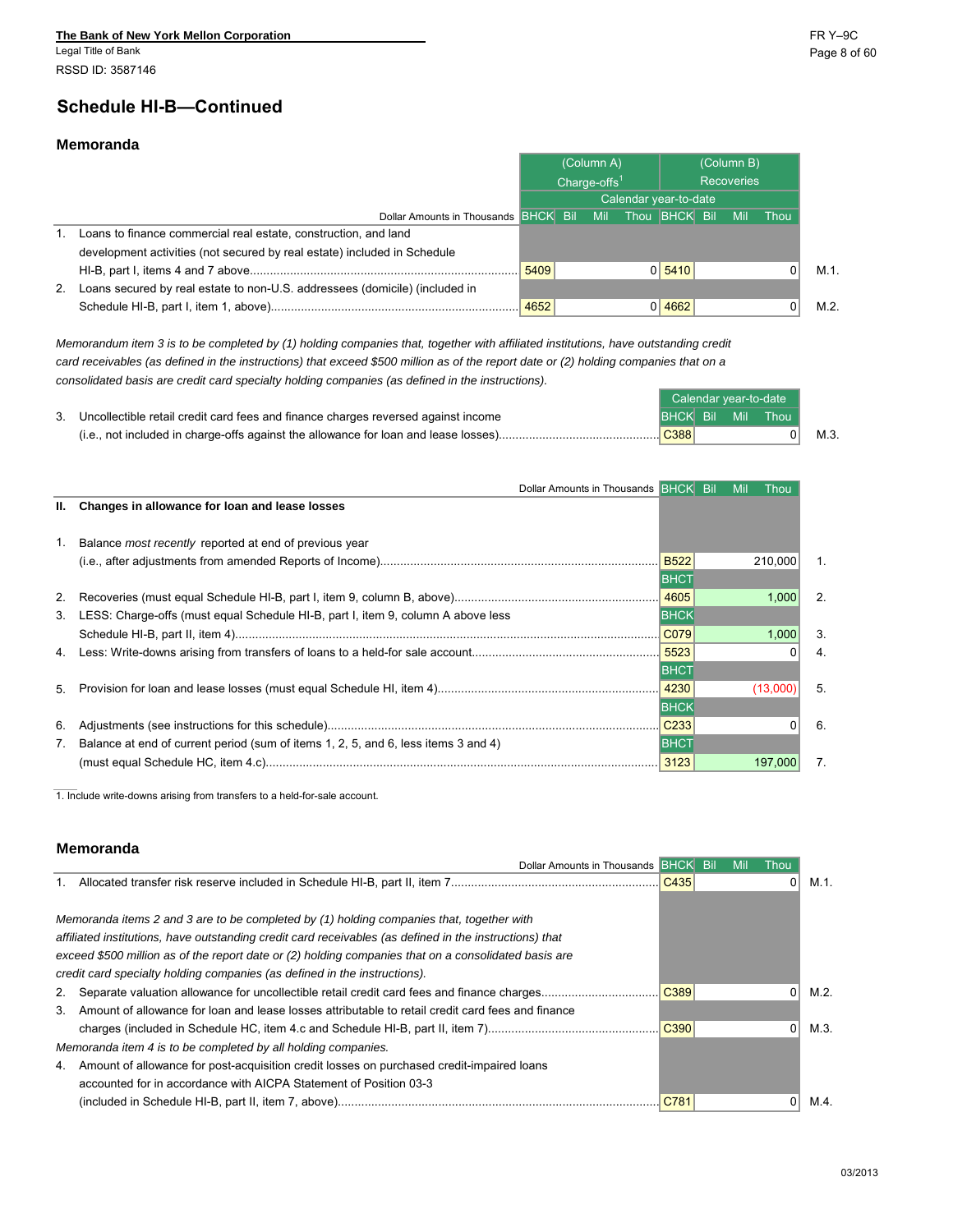#### **The Bank of New York Mellon Corporation** FR Y–9C

Legal Title of Bank Page 9 of 60

#### RSSD ID: 3587146

#### **Schedule HI-C—Disaggregated Data on the Allowance for Loan and Lease Losses**

Schedule HI-C is to be completed by holding companies with \$1 billion or more in total assets.<sup>1</sup>

|                                         |      | (Column A)<br><b>Recorded Investment:</b><br><b>Individually Evaluated</b><br>for Impairment<br>(ASC 310-10-35) |  |              |  |              |  | (Column B)<br><b>Allowance Balance:</b><br><b>Individually Evaluated</b><br>for Impairment<br>(ASC 310-10-35) |  |              | (Column C)<br><b>Recorded Investment:</b><br><b>Collectively Evaluated</b><br>for Impairment<br>(ASC 450-20) |             |         | (Column D)<br><b>Allowance Balance:</b><br><b>Collectively Evaluated</b><br>for Impairment<br>(ASC 450-20) |              |  | (Column E)<br><b>Recorded Investment:</b><br><b>Purchased Credit-</b><br><b>Impaired Loans</b><br>(ASC 310-30) |             |  | (Column F)<br><b>Allowance Balance:</b><br><b>Purchased Credit-</b><br><b>Impaired Loans</b><br>(ASC 310-30) |             |         |  |  |
|-----------------------------------------|------|-----------------------------------------------------------------------------------------------------------------|--|--------------|--|--------------|--|---------------------------------------------------------------------------------------------------------------|--|--------------|--------------------------------------------------------------------------------------------------------------|-------------|---------|------------------------------------------------------------------------------------------------------------|--------------|--|----------------------------------------------------------------------------------------------------------------|-------------|--|--------------------------------------------------------------------------------------------------------------|-------------|---------|--|--|
| <b>Dollar Amounts in Thousands BHCK</b> |      | Bil Mil Thou                                                                                                    |  | <b>BHCK</b>  |  | Bil Mil Thou |  | <b>BHCK</b>                                                                                                   |  | Bil Mil Thou |                                                                                                              | <b>BHCK</b> | Bil Mil | Thou                                                                                                       | BHCK         |  | Bil Mil Thou                                                                                                   | <b>BHCK</b> |  | Bil Mil Thou                                                                                                 |             |         |  |  |
| 1. Real estate loans:                   |      |                                                                                                                 |  |              |  |              |  |                                                                                                               |  |              |                                                                                                              |             |         |                                                                                                            |              |  |                                                                                                                |             |  |                                                                                                              |             |         |  |  |
|                                         | M708 |                                                                                                                 |  | $2,000$ M709 |  |              |  | $1,000$ M710                                                                                                  |  |              | 290,000 M711                                                                                                 |             |         |                                                                                                            | $3,000$ M712 |  |                                                                                                                | $0$ M713    |  |                                                                                                              |             | 0  1.a. |  |  |
| b. Commercial                           |      |                                                                                                                 |  |              |  |              |  |                                                                                                               |  |              |                                                                                                              |             |         |                                                                                                            |              |  |                                                                                                                |             |  |                                                                                                              |             |         |  |  |
|                                         | M714 |                                                                                                                 |  | 1,000 M715   |  |              |  | $0$ M716                                                                                                      |  |              | 1,264,000 M717                                                                                               |             |         |                                                                                                            | 13,000 M719  |  |                                                                                                                | $0$ M720    |  |                                                                                                              |             | 1.b.    |  |  |
| c. Residential                          |      |                                                                                                                 |  |              |  |              |  |                                                                                                               |  |              |                                                                                                              |             |         |                                                                                                            |              |  |                                                                                                                |             |  |                                                                                                              |             |         |  |  |
|                                         | M721 |                                                                                                                 |  | 4,000 M722   |  |              |  | 1,000 M723                                                                                                    |  |              | 6,273,000 M724                                                                                               |             |         |                                                                                                            | 57,000 M725  |  |                                                                                                                | $0$ M726    |  |                                                                                                              |             | 1.c.    |  |  |
|                                         | M727 |                                                                                                                 |  | 20,000 M728  |  |              |  | 5,000 M729                                                                                                    |  |              | 43,716,000 M730                                                                                              |             |         | 112,000 M731                                                                                               |              |  |                                                                                                                | $0$ M732    |  |                                                                                                              |             | 2.      |  |  |
|                                         | M733 |                                                                                                                 |  | $0$ M734     |  |              |  | $0$ M735                                                                                                      |  |              |                                                                                                              | $0$ M736    |         |                                                                                                            | $0$ M737     |  |                                                                                                                | $0$ M738    |  |                                                                                                              |             | 3.      |  |  |
|                                         | M739 |                                                                                                                 |  | 7,000 M740   |  |              |  | 1,000 M741                                                                                                    |  |              | 2,398,000 M742                                                                                               |             |         |                                                                                                            | 4,000 M743   |  |                                                                                                                | $0$ M744    |  |                                                                                                              |             |         |  |  |
|                                         |      |                                                                                                                 |  |              |  |              |  |                                                                                                               |  |              |                                                                                                              | M745        |         |                                                                                                            |              |  |                                                                                                                |             |  |                                                                                                              |             | 5.      |  |  |
| 6. Total                                |      |                                                                                                                 |  |              |  |              |  |                                                                                                               |  |              |                                                                                                              |             |         |                                                                                                            |              |  |                                                                                                                |             |  |                                                                                                              |             |         |  |  |
|                                         | M746 |                                                                                                                 |  | 34,000 M747  |  |              |  | 8,000 M748                                                                                                    |  |              | 53,941,000 M749                                                                                              |             |         |                                                                                                            | 189,000 M750 |  |                                                                                                                | $0$ M751    |  |                                                                                                              | $0 \mid 6.$ |         |  |  |

1. The asset size test is generally based on the total assets reported as of June 30, 2013.

2. Include all loans and leases not reported as real estate loans, credit cards, or other consumer loans.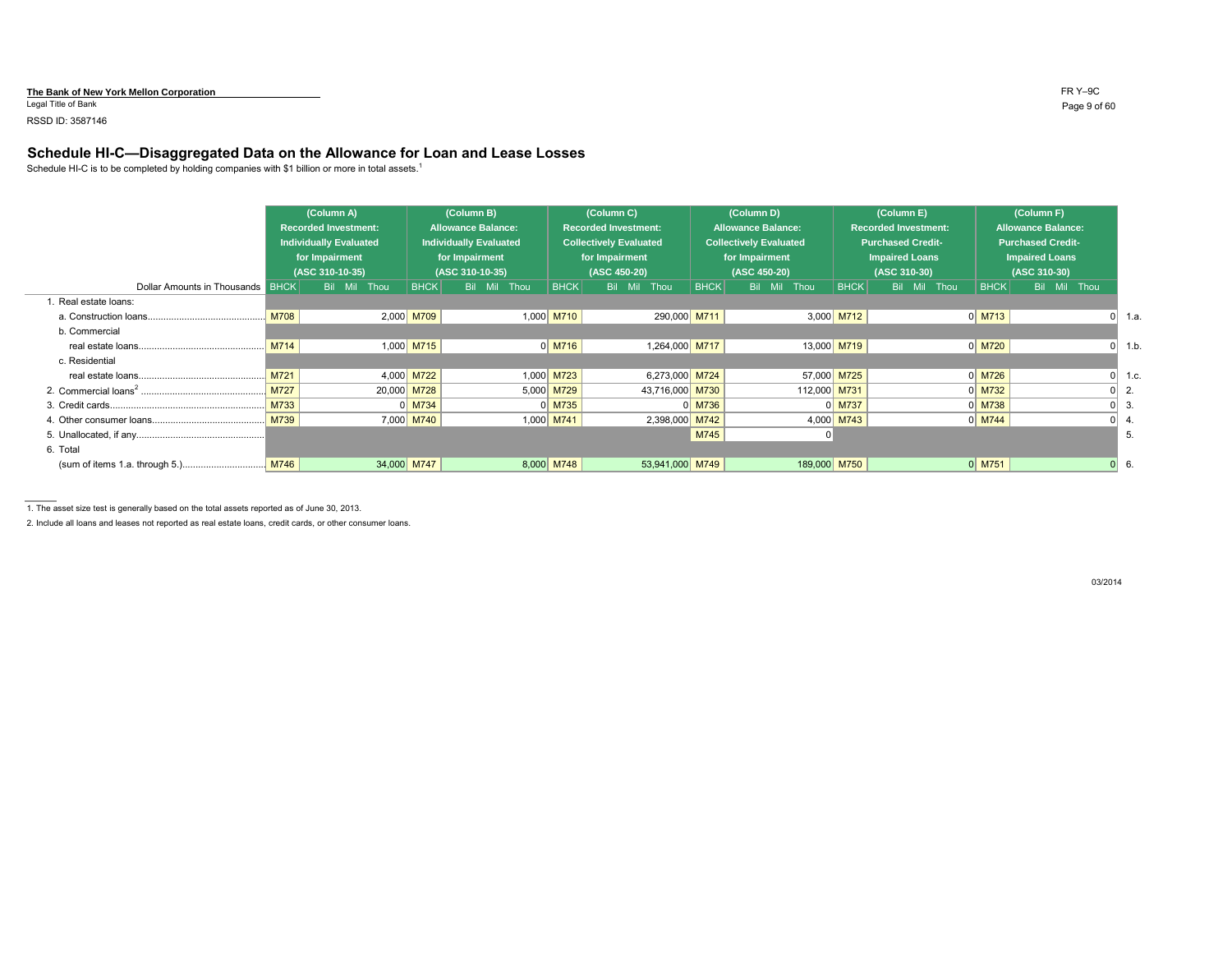The Bank of New York Mellon Corporation Legal Title of Bank RSSD ID: 3587146

For holding companies involved in a business combination(s) during the quarter, provide on the lines below income statement information for any acquired company(ies) with aggregated assets of \$10 billion or more or 5 percent of the reporting holding company's total consolidated assets as of the previous quarter-end, whichever is less. Information should be reported year-todate of acquisition.

|                | Dollar Amounts in Thousands BHBC Bil                                              |                               | Mil | Thou           |                 |
|----------------|-----------------------------------------------------------------------------------|-------------------------------|-----|----------------|-----------------|
| $\mathbf{1}$ . |                                                                                   | 4107                          |     | 0              | 1.              |
|                |                                                                                   | 4094                          |     | $\Omega$       | 1.a.            |
|                |                                                                                   |                               |     | $\Omega$       | 1.b             |
| 2.             |                                                                                   |                               |     | $\Omega$       | 2.              |
|                |                                                                                   |                               |     | 0              | 2.a.            |
| 3.             |                                                                                   | 4074                          |     | $\Omega$       | 3.              |
| 4.             |                                                                                   | .4230                         |     | $\Omega$       | 4.              |
| 5.             |                                                                                   | 4079                          |     | 0              | 5.              |
|                |                                                                                   |                               |     | 0              | 5.a.            |
|                |                                                                                   | A220                          |     | 0              | 5.b             |
|                | c. Investment banking, advisory, brokerage, and underwriting fees and commissions | $\overline{\phantom{0}}$ B490 |     | 0              | 5.c.            |
|                |                                                                                   | <b>B491</b>                   |     | 0              | 5.d.            |
|                |                                                                                   |                               |     | $\Omega$       | 5.e.            |
|                |                                                                                   |                               |     | 0              | 5.f.            |
| 6.             |                                                                                   | 14091                         |     | $\Omega$       | 6.              |
| 7 <sub>1</sub> |                                                                                   | 14093                         |     | $\Omega$       | 7.              |
|                |                                                                                   |                               |     | $\Omega$       | 7.a             |
|                |                                                                                   |                               |     | $\Omega$       | 7.b.            |
| 8.             |                                                                                   |                               |     | $\Omega$       | 8.              |
| 9.             |                                                                                   | 4302                          |     | $\Omega$       | 9.              |
| 10.            |                                                                                   | 14484                         |     | 0              | 10 <sub>1</sub> |
|                |                                                                                   |                               |     | 0              | 11.             |
|                |                                                                                   | 4340                          |     | 0              | 12.             |
| 13.            |                                                                                   | 4475                          |     | $\Omega$       | 13.             |
|                |                                                                                   | 6061                          |     | 0              | 14.             |
|                |                                                                                   |                               |     | $\overline{0}$ | 15.             |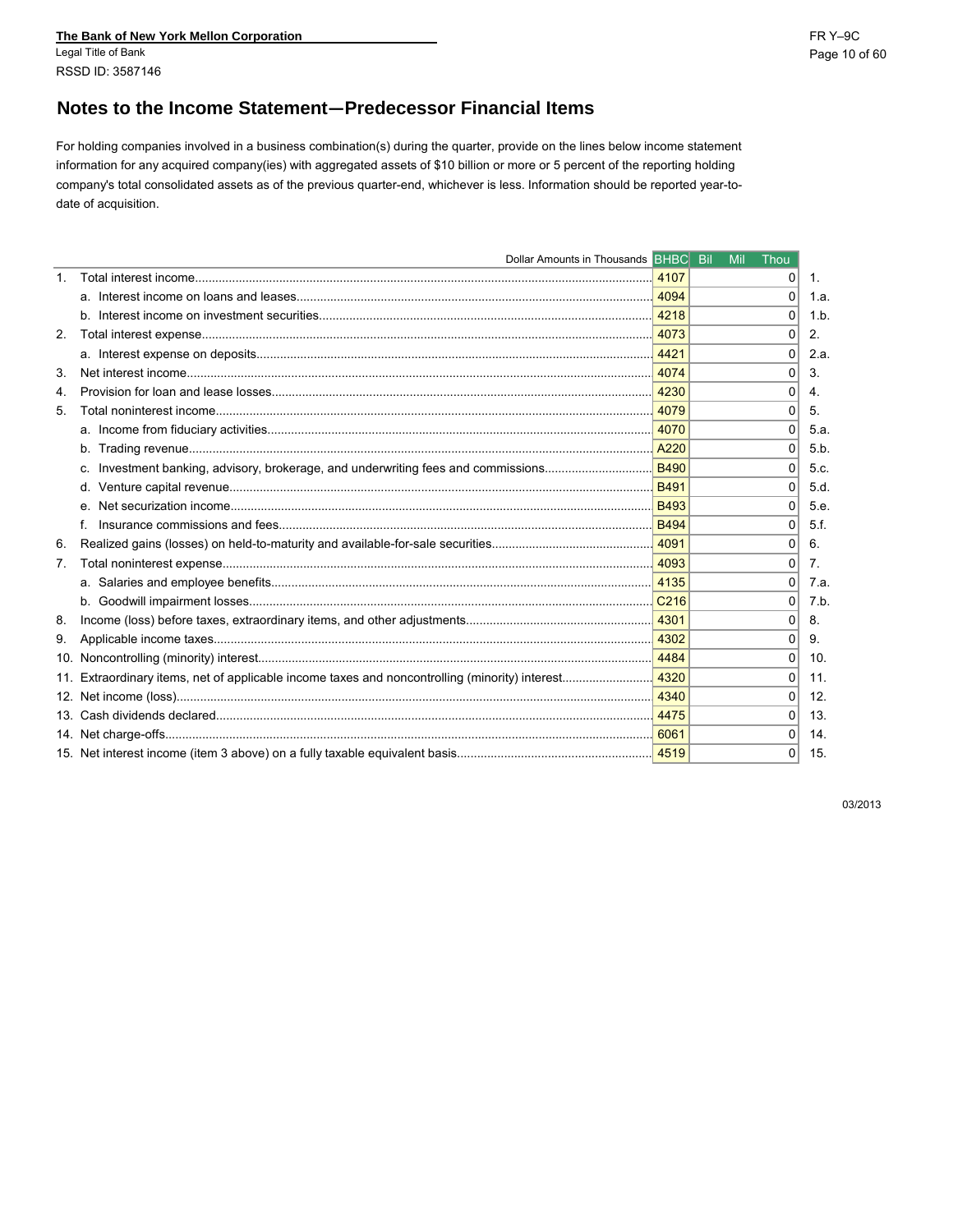**The Bank of New York Mellon Corporation** FR Y–9C Legal Title of Bank Page 11 of 60 RSSD ID: 3587146

### **Notes to the Income Statement (Other)**

Enter in the lines provided below any additional information on specific line items on the income statement or to its schedules that the holding company wishes to explain, that has been separately disclosed in the holding company's quarterly reports to its shareholders, in its press releases, or on its quarterly reports to the Securities and Exchange Commission (SEC). Exclude any transactions that have been separately disclosed under the reporting requirements specified in memoranda items 6 through 8 to Schedule HI, the Consolidated Income Statement.

Also include any transactions which previously would have appeared as footnotes to Schedules HI through HI-B.

Each additional piece of information disclosed should include the appropriate reference to schedule and item number, as well as a description of the additional information and the dollar amount (in thousands of dollars) associated with that disclosure.

#### **Example**

A holding company has received \$1.35 million of back interest on loans and leases that are currently in nonaccrual status. The holding company's interest income for the quarter shows that increase which has been disclosed in the report to the stockholders and SEC. Enter on the line item below the following information:

| <b>TEXT</b> |                                                           | <b>BHCK Bill</b> | Mil | Thou |
|-------------|-----------------------------------------------------------|------------------|-----|------|
| 0000        | Sch. HI, item 1.a(1), Recognition of interest payments on |                  |     |      |
|             | nonaccrual loans to XYZ country                           |                  |     |      |
|             |                                                           | 0000             |     | 1350 |

#### **Notes to the Income Statement (Other)**

|     | <b>TEXT</b> | Dollar Amount in Thousands BHCK Bil |             | Mil | Thou |     |
|-----|-------------|-------------------------------------|-------------|-----|------|-----|
| 1.  | 5351        |                                     | 5351        |     |      |     |
| 2.  | 5352        |                                     | 5352        |     | ი    | 2.  |
| 3.  | 5353        |                                     | 5353        |     | 0    | -3. |
| 4.  | 5354        |                                     | 5354        |     | 0    | 4.  |
| 5.  | 5355        |                                     | 5355        |     |      | 5.  |
| 6.  | <b>B042</b> |                                     | <b>B042</b> |     | 0    | 6.  |
| 7.  | <b>B043</b> |                                     | <b>B043</b> |     | 0    | 7.  |
| 8.  | <b>B044</b> |                                     | <b>B044</b> |     | 0    | -8. |
| 9.  | <b>B045</b> |                                     | <b>B045</b> |     | 0    | 9.  |
| 10. | <b>B046</b> |                                     | <b>B046</b> |     | 0    | 10. |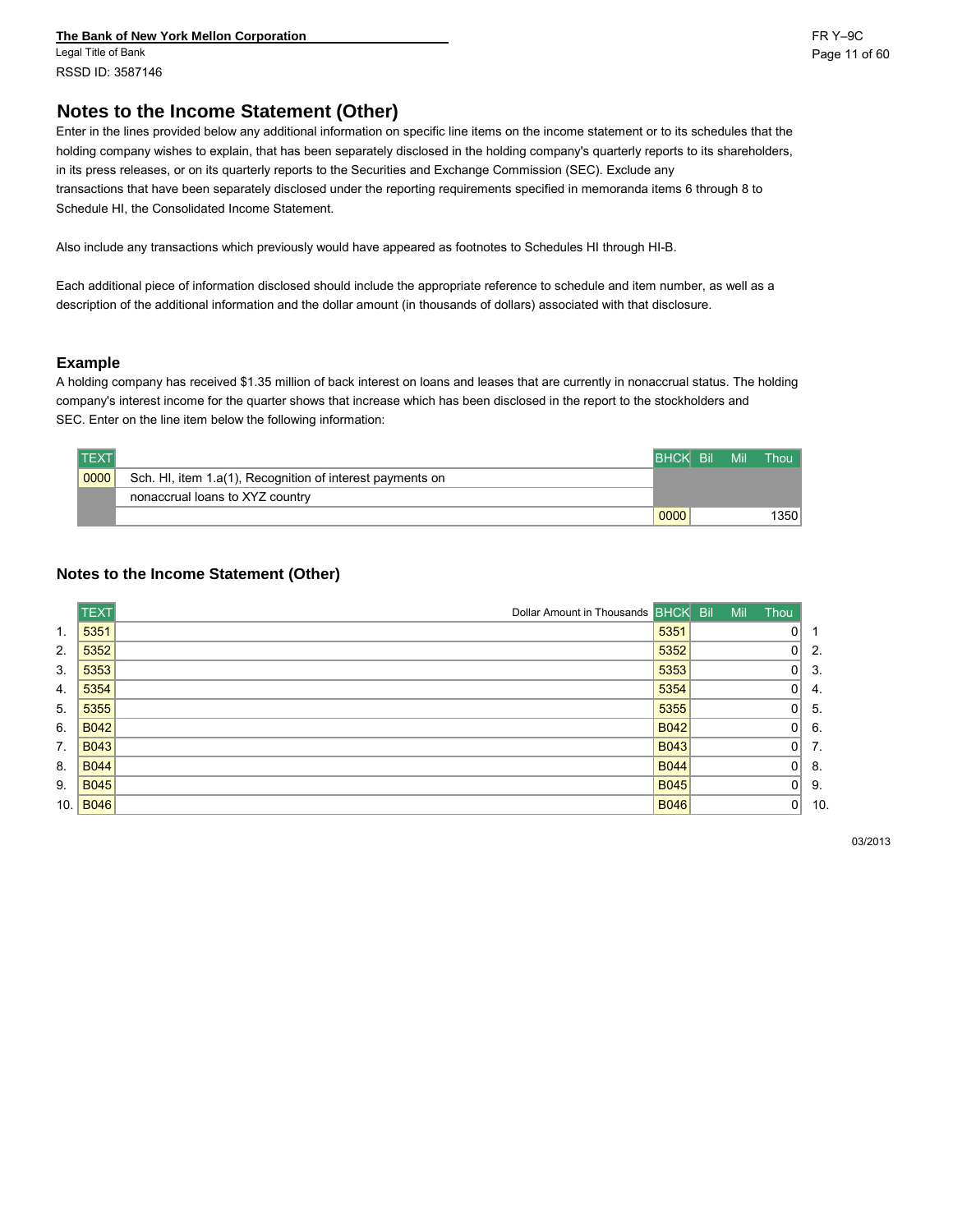# **Notes to the Income Statement (Other) — Continued**

|      | <b>TEXT</b> | Dollar Amounts in Thousands BHCK Bil |             | Mil | <b>Thou</b> |     |
|------|-------------|--------------------------------------|-------------|-----|-------------|-----|
| 11.  | <b>B047</b> |                                      | <b>B047</b> |     | 01          | 11. |
| 12.  | <b>B048</b> |                                      | <b>B048</b> |     | 01          | 12. |
| 13.  | <b>B049</b> |                                      | <b>B049</b> |     | 0           | 13. |
| 14.  | <b>B050</b> |                                      | <b>B050</b> |     | 01          | 14. |
| 15.  | <b>B051</b> |                                      | <b>B051</b> |     | 01          | 15. |
| 16.  | <b>B052</b> |                                      | <b>B052</b> |     | 0           | 16. |
| 17.  | <b>B053</b> |                                      | <b>B053</b> |     | 0           | 17. |
| 18.  | <b>B054</b> |                                      | <b>B054</b> |     | 01          | 18. |
| 19.  | <b>B055</b> |                                      | <b>B055</b> |     | n۱          | 19. |
| 20.1 | <b>B056</b> |                                      | <b>B056</b> |     | 0           | 20. |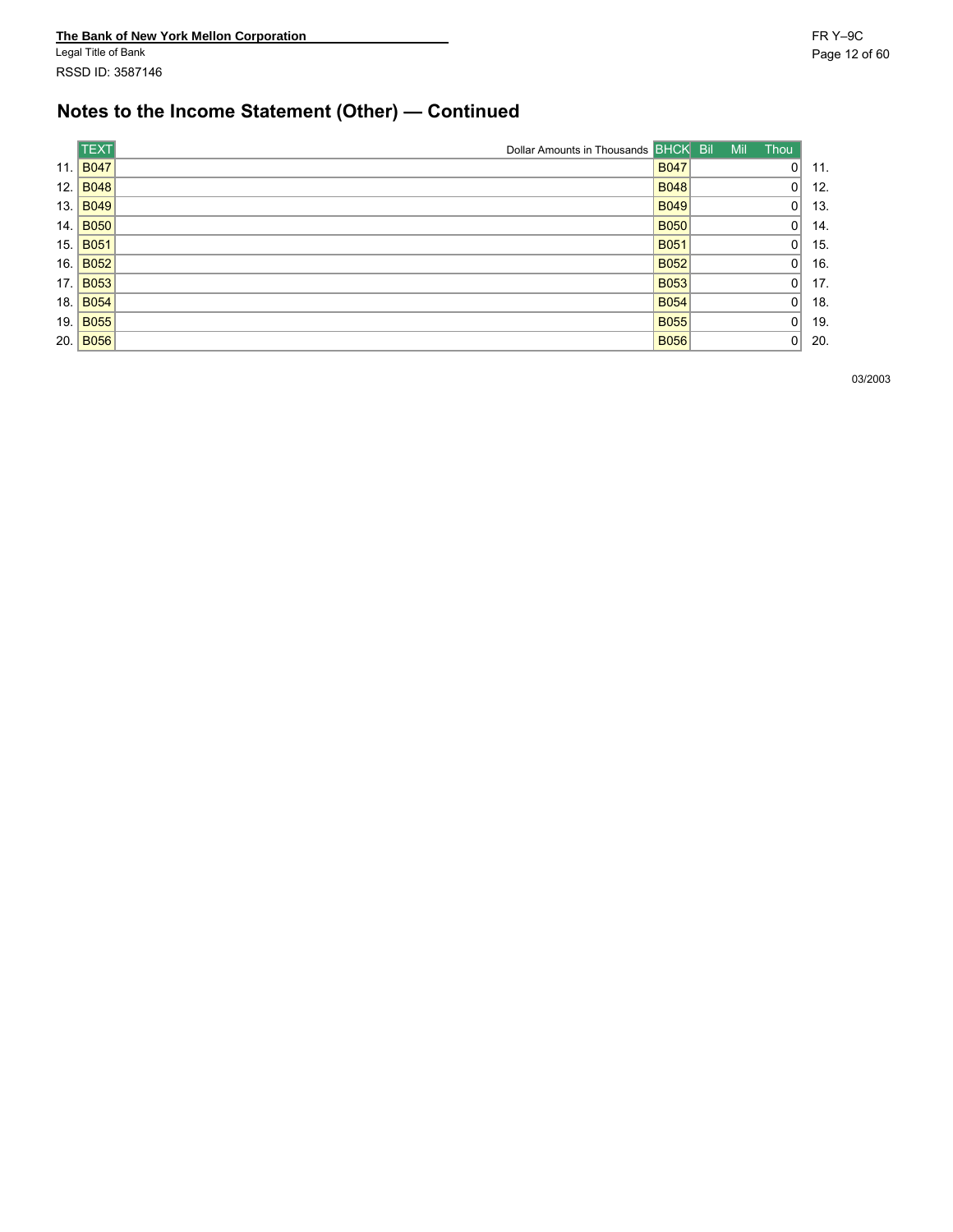Name of Holding Company

## **Consolidated Financial Statements for Holding Companies**

Report at the close of business March 31, 2014

Month / Day / Year

#### **Schedule HC—Consolidated Balance Sheet**

|               |    |                                                                                  |             | Dollar Amounts in Thousands BHCK Bil |               | Mil         | Thou         |         |
|---------------|----|----------------------------------------------------------------------------------|-------------|--------------------------------------|---------------|-------------|--------------|---------|
| <b>Assets</b> |    |                                                                                  |             |                                      |               |             |              |         |
| 1.            |    | Cash and balances due from depository institutions:                              |             |                                      |               |             |              |         |
|               | а. |                                                                                  |             |                                      | 0081          | 7,124,000   |              | 1.a.    |
|               | b. | Interest-bearing balances: <sup>2</sup>                                          |             |                                      |               |             |              |         |
|               |    |                                                                                  |             |                                      | $\sqrt{0395}$ | 62,175,000  |              | 1.b.(1) |
|               |    |                                                                                  |             |                                      |               | 62,826,000  |              | 1.b.(2) |
| 2.            |    | Securities:                                                                      |             |                                      |               |             |              |         |
|               | а. |                                                                                  |             |                                      |               | 19,226,000  |              | 2.a.    |
|               | b. |                                                                                  |             | 1773                                 | 80,216,000    |             | 2.b.         |         |
| 3.            |    | Federal funds sold and securities purchased under agreements to resell:          |             |                                      |               |             |              |         |
|               | a. |                                                                                  | <b>BHDM</b> | <b>B987</b>                          |               | 67,000      | 3.a.         |         |
|               | b. |                                                                                  |             | <b>BHCK</b>                          | <b>B989</b>   | 12,156,000  |              | 3.b.    |
| 4.            |    | Loans and lease financing receivables:                                           |             |                                      |               |             |              |         |
|               | а. |                                                                                  |             |                                      | 5369          |             | 12,000       | 4.a.    |
|               | b. |                                                                                  |             | 53,975,000                           |               |             |              | 4.b.    |
|               | c. |                                                                                  |             | 197,000                              |               |             |              | 4.c.    |
|               | d. | Loans and leases, net of unearned income and allowance for loan and lease losses |             |                                      |               |             |              |         |
|               |    |                                                                                  |             |                                      |               | 53,778,000  |              | 4.d.    |
| 5.            |    |                                                                                  |             |                                      |               | 21,092,000  |              | 5.      |
| 6.            |    |                                                                                  |             |                                      |               | 1,613,000   |              | 6.      |
| 7.            |    |                                                                                  |             |                                      |               |             | 20,000       | 7.      |
| 8.            |    |                                                                                  |             |                                      |               | 1,471,000   |              | 8.      |
| 9.            |    |                                                                                  |             |                                      | 3656          |             | <sup>0</sup> | 9.      |
|               |    | 10. Intangible assets:                                                           |             |                                      |               |             |              |         |
|               | a. |                                                                                  |             |                                      |               | 18,100,000  |              | 10.a.   |
|               | b. |                                                                                  |             |                                      |               | 4,380,000   |              | 10.b.   |
|               |    |                                                                                  |             |                                      |               | 23,985,000  |              | 11.     |
|               |    |                                                                                  |             |                                      |               | 368,241,000 |              | 12.     |

<sup>1.</sup> Includes cash items in process of collection and unposted debits.

2. Includes time certificates of deposit not held for trading.

3. Includes all securities resale agreements in domestic and foreign offices, regardless of maturity. 03/2013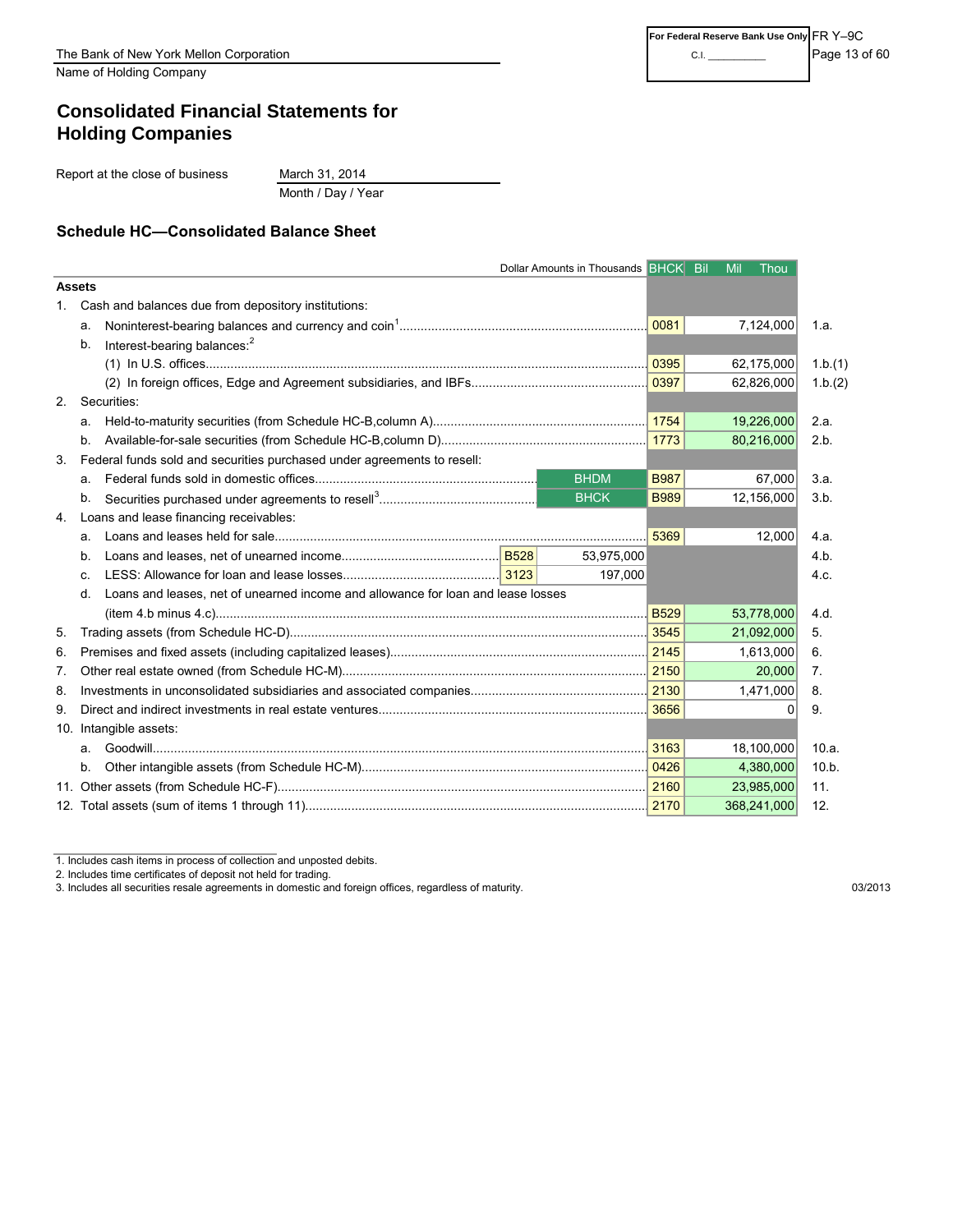# **Schedule HC—Continued**

| Dollar Amounts in Thousands BHDM Bil Mil Thou                                                  |                  |             |          |
|------------------------------------------------------------------------------------------------|------------------|-------------|----------|
| <b>Liabilities</b>                                                                             |                  |             |          |
| 13. Deposits:                                                                                  |                  |             |          |
| a. In domestic offices (from Schedule HC-E):                                                   |                  |             |          |
|                                                                                                | 6631             | 80,263,000  | 13.a.(1) |
|                                                                                                |                  | 52,825,000  | 13.a.(2) |
| b. In foreign offices, Edge and Agreement subsidiaries, and IBFs:                              | <b>BHFN</b>      |             |          |
|                                                                                                | 6631             | 8,804,000   | 13.b.(1) |
|                                                                                                | $\frac{6636}{ }$ | 110,351,000 | 13.b.(2) |
| 14. Federal funds purchased and securities sold under agreements to repurchase:                | <b>BHDM</b>      |             |          |
|                                                                                                | <b>B993</b>      | 44,000      | 14.a.    |
|                                                                                                | <b>BHCK</b>      |             |          |
|                                                                                                | <b>B995</b>      | 9,892,000   | 14.b.    |
|                                                                                                |                  | 6,540,000   | 15.      |
| 16. Other borrowed money (includes mortgage indebtedness and obligations under                 |                  |             |          |
|                                                                                                |                  | 27,506,000  | 16.      |
| 17. Not applicable                                                                             |                  |             |          |
| 18. Not applicable                                                                             |                  |             |          |
|                                                                                                | 4062             | 2,064,000   | 19.a.    |
| b. Subordinated notes payable to unconsolidated trusts issuing trust preferred securities, and |                  |             |          |
|                                                                                                | C699             | 334,000     | 19.b.    |
|                                                                                                |                  | 30,649,000  | 20.      |
|                                                                                                |                  | 329,272,000 | 21.      |
| 22 Not applicable                                                                              |                  |             |          |
| <b>Equity Capital</b>                                                                          |                  |             |          |
| <b>Holding Company Equity Capital</b>                                                          |                  |             |          |
|                                                                                                |                  | 1,562,000   | 23.      |
|                                                                                                |                  | 13,000      | 24.      |
|                                                                                                |                  | 24,176,000  | 25.      |
|                                                                                                |                  | 16,439,000  | 26.a.    |
|                                                                                                |                  | (689,000)   | 26.b.    |
|                                                                                                |                  | (3,515,000) | 26.c.    |
|                                                                                                |                  | 37,986,000  | 27.a.    |
|                                                                                                |                  | 983,000     | 27.b.    |
|                                                                                                |                  | 38,969,000  | 28.      |
|                                                                                                |                  | 368,241,000 | 29.      |

<sup>1.</sup> Includes noninterest-bearing demand, time, and savings deposits.

2. Report overnight Federal Home Loan Bank advances in Schedule HC, item 16, "Other borrowed money."

3. Includes all securities repurchase agreements in domestic and foreign offices regardless of maturity.

4. Includes limited-life preferred stock and related surplus.

5. Includes, but is not limited to, net unrealized holding gains (losses) on available-for-sale securities, accumulated net gains (losses) on cash flow hedges, cumulative foreign currency translation adjustments, and accumulated defined benefit pension and other postretirement plan adjustments.

<sup>6.</sup> Includes treasury stock and unearned Employee Stock Ownership Plan shares. 03/2013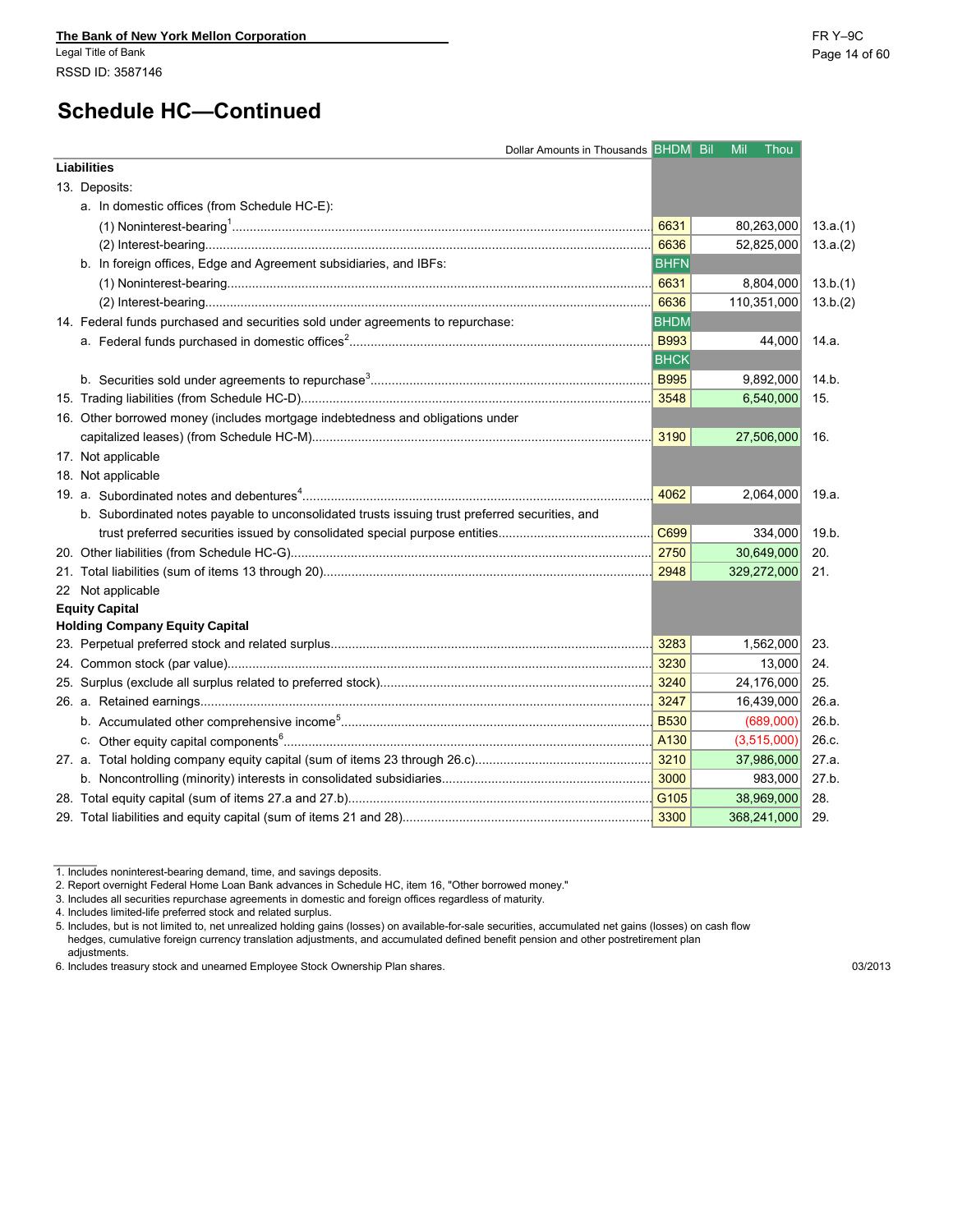## **Schedule HC—Continued**

#### **Memoranda (to be completed annually by holding companies for the December 31 report date)**

|    | 1. Has the holding company engaged in a full-scope independent external audit at any time during the                                                                                                                     |    |                                            | $0 = No$<br>$1 = Yes$ | <b>BHCK</b><br>C884 | 0 | M.1. |  |  |  |  |  |
|----|--------------------------------------------------------------------------------------------------------------------------------------------------------------------------------------------------------------------------|----|--------------------------------------------|-----------------------|---------------------|---|------|--|--|--|--|--|
|    | 2. If response to Memoranda item 1 is yes, indicate below the name and address of the holding company's<br>independent external auditing firm (see instructions), and the name and e-mail address of the auditing firm's |    |                                            |                       |                     |   |      |  |  |  |  |  |
|    | engagement partner. <sup>7</sup>                                                                                                                                                                                         |    |                                            |                       |                     |   |      |  |  |  |  |  |
| a. |                                                                                                                                                                                                                          | b. |                                            |                       |                     |   |      |  |  |  |  |  |
|    | (1) Name of External Auditing Firm (TEXT C703)                                                                                                                                                                           |    | (1) Name of Engagement Partner (TEXT C704) |                       |                     |   |      |  |  |  |  |  |
|    | (2) City (TEXT C708)                                                                                                                                                                                                     |    | (2) E-mail Address (TEXT C705)             |                       |                     |   |      |  |  |  |  |  |
|    | (3) State Abbrev. (TEXT C714)<br>(4) Zip Code (TEXT C715)                                                                                                                                                                |    |                                            |                       |                     |   |      |  |  |  |  |  |

7. The Federal Reserve regards information submitted in response to Memorandum item 2.b as confidential. 03/2013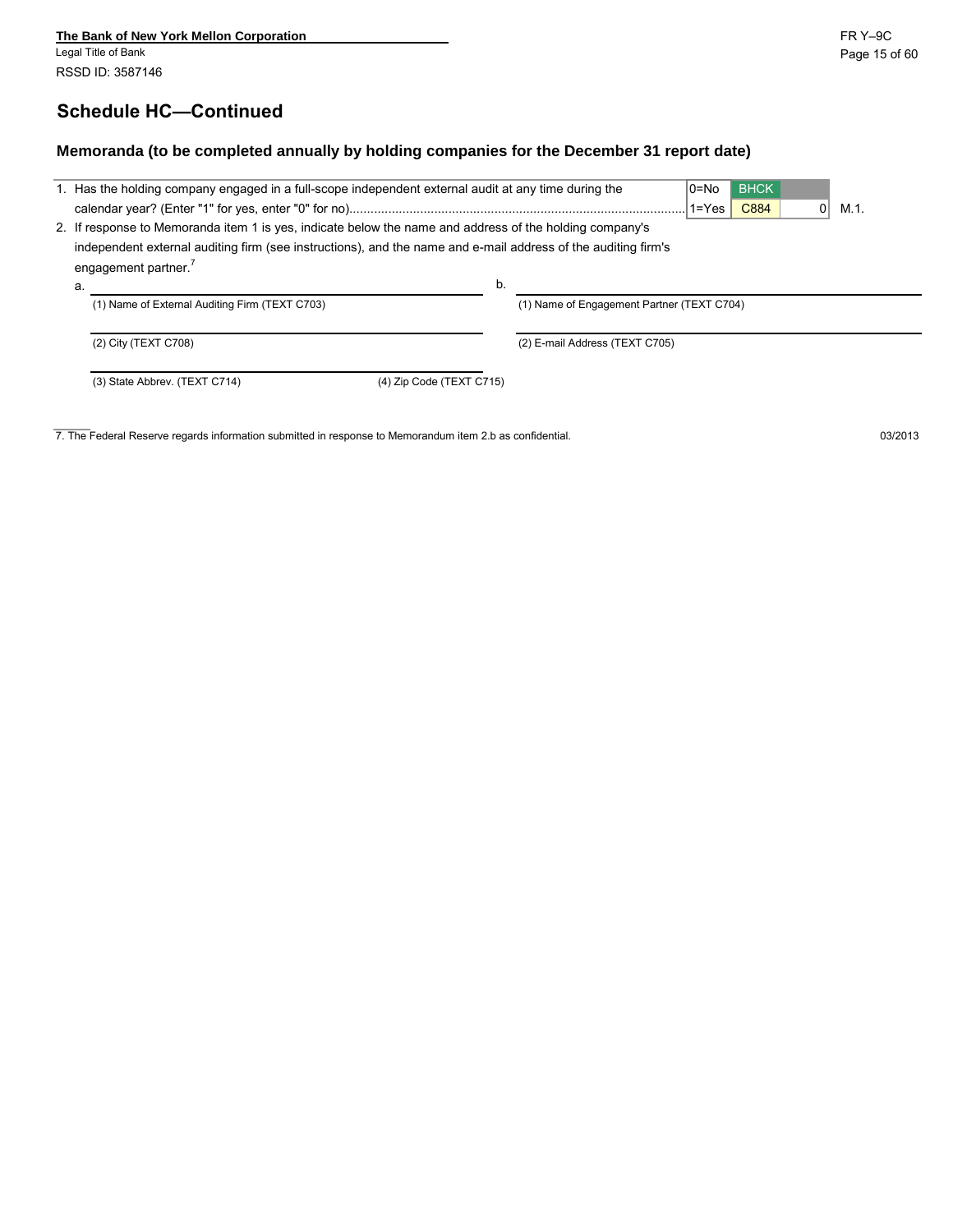Legal Title of Bank Page 16 of 60 RSSD ID: 3587146

### **Schedule HC-B—Securities**

|                                                                             |                  | Held-to-Maturity      |                      |                   |                      | Available-for-Sale    |                      |                   |            |
|-----------------------------------------------------------------------------|------------------|-----------------------|----------------------|-------------------|----------------------|-----------------------|----------------------|-------------------|------------|
|                                                                             |                  | (Column A)            |                      | (Column B)        |                      | (Column C)            |                      | (Column D)        |            |
|                                                                             |                  | <b>Amortized Cost</b> |                      | <b>Fair Value</b> |                      | <b>Amortized Cost</b> |                      | <b>Fair Value</b> |            |
| Dollar Amounts in Thousands BHCK Bil                                        |                  | Mil                   | Thou BHCK Bil        | Mil               | Thou BHCK Bil        | <b>Mil</b>            | Thou BHCK Bil        | Mil<br>Thou       |            |
|                                                                             | 0211             | 3,325,000 0213        |                      | 3,292,000 1286    |                      | 13,810,000 1287       |                      | 13,571,000 1.     |            |
| 2. U.S. government agency obligations                                       |                  |                       |                      |                   |                      |                       |                      |                   |            |
| (exclude mortgage-backed securities):                                       |                  |                       |                      |                   |                      |                       |                      |                   |            |
|                                                                             | 1289             |                       | $0$ 1290             |                   | $0$ 1291             |                       | $0$ 1293             | $\Omega$          | 2.a.       |
| b. Issued by U.S. government-sponsored agencies <sup>2</sup>                | 1294             | 419,000 1295          |                      | 410,000 1297      |                      | 446,000 1298          |                      | 449,000           | 2.b        |
| 3. Securities issued by states and political subdivisions in the U.S.  8496 |                  | 40,000 8497           |                      | 41,000 8498       |                      | 6,630,000 8499        |                      | $6,652,000$ 3.    |            |
| 4. Mortgage-backed securities (MBS)                                         |                  |                       |                      |                   |                      |                       |                      |                   |            |
| a. Residential pass-through securities:                                     |                  |                       |                      |                   |                      |                       |                      |                   |            |
|                                                                             | G300             | 482,000 G301          |                      | 482,000 G302      |                      | 444,000 G303          |                      | 460,000           | 4.a.(1)    |
|                                                                             | G304             | 12,777,000 G305       |                      | 12,692,000 G306   |                      | 14,587,000 G307       |                      | 14,426,000        | 4.a.(2)    |
|                                                                             | G308             |                       | $0$ G309             |                   | $0 $ G310            |                       | $0$ G311             | $\Omega$          | 4.a.(3)    |
| b. Other residential mortgage-backed securities                             |                  |                       |                      |                   |                      |                       |                      |                   |            |
| (include CMOs, REMICs, and stripped MBS):                                   |                  |                       |                      |                   |                      |                       |                      |                   |            |
| (1) Issued or guaranteed by U.S. Government agencies or                     |                  |                       |                      |                   |                      |                       |                      |                   |            |
|                                                                             | G312             | 887,000 G313          |                      | 883,000 G314      |                      | 10,246,000 G315       |                      | 10,200,000        | 4 b $(1)$  |
| (2) Collateralized by MBS issued or guaranteed by U.S.                      |                  |                       |                      |                   |                      |                       |                      |                   |            |
|                                                                             | G316             |                       | $0$ G317             |                   | $0$ G318             |                       | $0$ <sup>G319</sup>  | $\Omega$          | 4.b.(2)    |
| (3) All other residential mortgage-backed securities                        | G320             | 560,000 G321          |                      | 553,000 G322      |                      | 5,219,000 G323        |                      | 5,807,000         | 4.b.(3)    |
| c. Commercial MBS:                                                          |                  |                       |                      |                   |                      |                       |                      |                   |            |
| (1) Commercial pass-through securities:                                     |                  |                       |                      |                   |                      |                       |                      |                   |            |
|                                                                             |                  |                       | $0$ K <sub>143</sub> |                   | $0$ K <sub>144</sub> | 2,078,000 K145        |                      | 2,063,000         | 4.c.(1)(a) |
|                                                                             | K146             |                       | $0$ K <sub>147</sub> |                   | $0$ K <sub>148</sub> |                       | 0 K149               | 0                 | 4.c.(1)(b) |
| (2) Other commercial MBS:                                                   |                  |                       |                      |                   |                      |                       |                      |                   |            |
| (a) Issued or guaranteed by U.S. Government agencies                        |                  |                       |                      |                   |                      |                       |                      |                   |            |
| or sponsored agencies <sup>3</sup>                                          | K <sub>150</sub> |                       | $0$ K <sub>151</sub> |                   | $0$ K <sub>152</sub> |                       | $0$ K <sub>153</sub> | $\Omega$          | 4.c.(2)(a) |
|                                                                             | K154             | 16,000 K155           |                      | 16,000 K156       |                      | 2,144,000 K157        |                      | 2,186,000         | 4.c.(2)(b) |
|                                                                             |                  |                       |                      |                   |                      |                       |                      |                   |            |

-----<br>1. Includes Small Business Administration "Guaranteed Loan Pool Certificates," U.S. Maritime Administration obligations, and Export–Import Bank participation certificates.

2. Includes obligations (other than mortgage-backed securities) issued by the Farm Credit System, the Federal Home Loan Bank System, the Federal Home Loan Mortgage Corporation, the Federal National Mortgage Association, the Financing Corporation, Resolution Funding Corporation, the Student Loan Marketing Association, and the Tennessee Valley Authority.

3. U.S. Government agencies include, but are not limited to, such agencies as the Government National Mortgage Association (GNMA), the Federal Deposit Insurance Corporation (FDIC) and the National Credit Union Administration (NCUA). U.S. Government-sponsored agencies include, but are not limited to, such agencies as the Federal Home Loan Mortgage Corporation (FHLMC) and the Federal National Mortgage Association (FNMA). 03/2011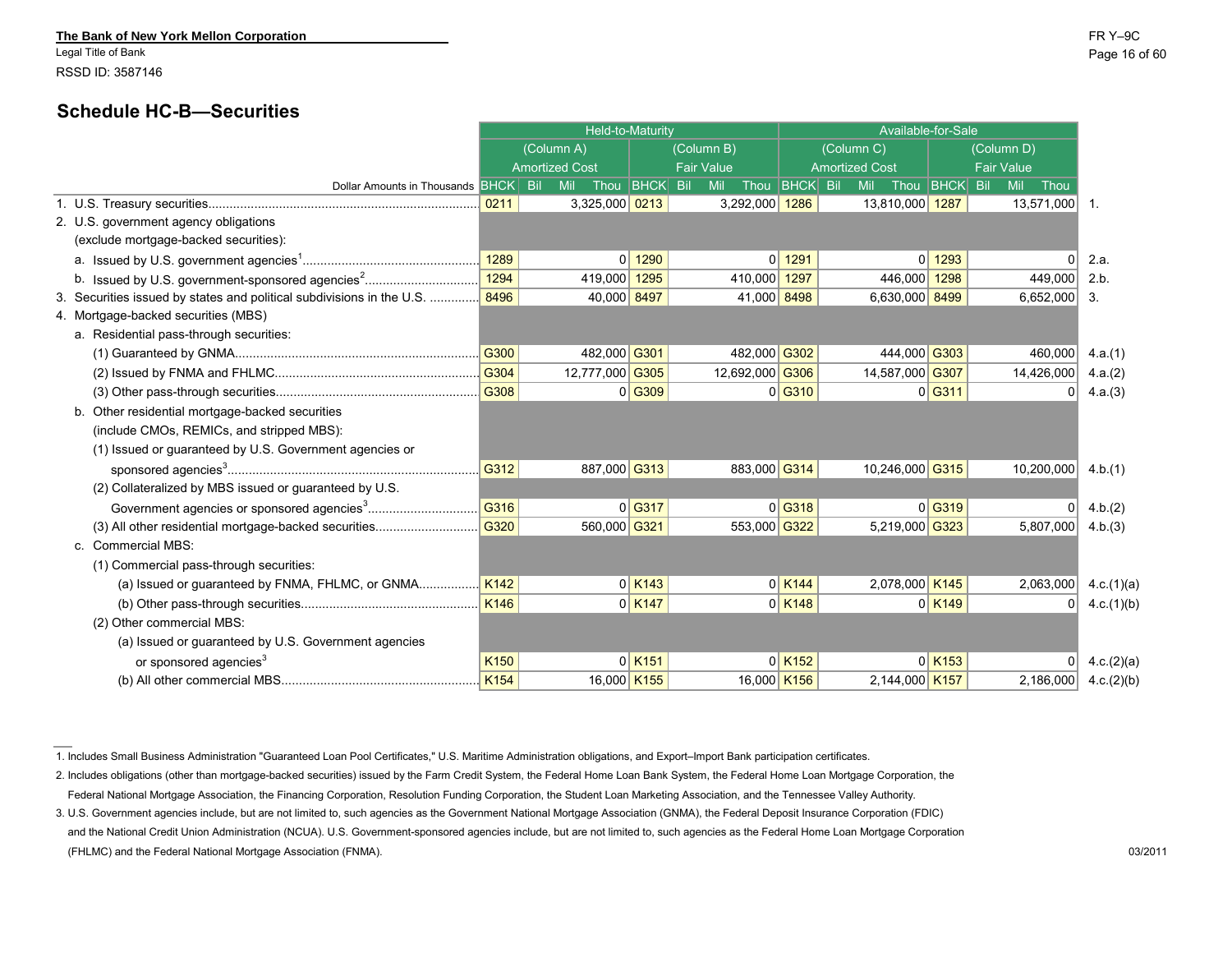Legal Title of Bank Page 17 of 60 RSSD ID: 3587146

### **Schedule HC-B—Continued**

|                                                                 |                  |                       | Held-to-Maturity     |                   |                 |                       |            | Available-for-Sale |                 |                   |                    |         |
|-----------------------------------------------------------------|------------------|-----------------------|----------------------|-------------------|-----------------|-----------------------|------------|--------------------|-----------------|-------------------|--------------------|---------|
|                                                                 |                  | (Column A)            |                      | (Column B)        |                 |                       | (Column C) |                    |                 | (Column D)        |                    |         |
|                                                                 |                  | <b>Amortized Cost</b> |                      | <b>Fair Value</b> |                 | <b>Amortized Cost</b> |            |                    |                 | <b>Fair Value</b> |                    |         |
| Dollar Amounts in Thousands BHCK Bil                            |                  | <b>Mil</b>            | Thou <b>BHCK</b> Bil | <b>Mil</b>        | Thou BHCK Bil   |                       | <b>Mil</b> | Thou               | <b>BHCK Bil</b> |                   | <b>Mil</b><br>Thou |         |
| 5. Asset-backed securities and structured financial products:   |                  |                       |                      |                   |                 |                       |            |                    |                 |                   |                    |         |
|                                                                 | CO <sub>26</sub> |                       | 0 C988               |                   | 0 C989          |                       |            | 3,369,000 C027     |                 |                   | 3,377,000          | 5.a.    |
| b. Structured financial products:                               |                  |                       |                      |                   |                 |                       |            |                    |                 |                   |                    |         |
|                                                                 |                  |                       | 0 G337               |                   | 0 G338          |                       |            | 1,438,000 G339     |                 |                   | 1,450,000          | 5.b.(1) |
|                                                                 |                  |                       | 0 G341               |                   | 0 G342          |                       |            |                    | 0 G343          |                   |                    | 5.b.(2) |
|                                                                 | $\sqrt{G344}$    |                       | 0 G345               |                   | 0 G346          |                       |            |                    | 0 G347          |                   |                    | 5.b.(3) |
| 6. Other debt securities:                                       |                  |                       |                      |                   |                 |                       |            |                    |                 |                   |                    |         |
|                                                                 | 1737             |                       | $0$ 1738             |                   | $0$   1739      |                       |            | 1,251,000 1741     |                 |                   | 1,270,000          | 6.a.    |
|                                                                 |                  |                       | 720,000 1743         |                   | 723,000 1744    |                       |            | 17,247,000 1746    |                 |                   | 17,439,000         | 6.b.    |
| 7. Investments in mutual funds and other equity securities with |                  |                       |                      |                   |                 |                       |            |                    |                 |                   |                    |         |
|                                                                 |                  |                       |                      |                   | A510            |                       |            | 865,000 A511       |                 |                   | 866,000 7.         |         |
| 8. Total (sum of 1 through 7) (total of column A must equal     |                  |                       |                      |                   |                 |                       |            |                    |                 |                   |                    |         |
| Schedule HC, item 2.a) (total of column D must equal            | <b>BHCT</b>      |                       |                      |                   |                 |                       |            |                    | <b>BHCT</b>     |                   |                    |         |
|                                                                 |                  |                       | 19.226.000 1771      |                   | 19,092,000 1772 |                       |            | 79.774.000 1773    |                 |                   | 80,216,000         |         |

#### **Memoranda**

| Dollar Amounts in Thousands BHCK Bil Mil                                                                                                          |      | <b>Thou</b>       |        |
|---------------------------------------------------------------------------------------------------------------------------------------------------|------|-------------------|--------|
|                                                                                                                                                   | 0416 | 71.368.000        |        |
| 2. Remaining maturity or next repricing date of debt securities <sup>2, 3</sup> (Schedule HC-B, items 1 through 6.b in columns A and D above):    |      |                   |        |
|                                                                                                                                                   | 0383 | 30.124.000        | M.2.a. |
|                                                                                                                                                   | 0384 | 25,377,000        | M.2.b  |
|                                                                                                                                                   | 0387 | 43.075.000 M.2.c. |        |
| 3. Amortized cost of held-to-maturity securities sold or transferred to available-for-sale or trading securities during the calendar year-to-date |      |                   |        |
|                                                                                                                                                   | 1778 |                   | M.3.   |
| 4. Structured notes (included in the held-to-maturity and available-for-sale accounts in Schedule HC-B, items 2, 3, 5, and 6):                    |      |                   |        |
|                                                                                                                                                   | 8782 |                   | M.4.a. |
|                                                                                                                                                   | 8783 |                   | M.4.b. |
|                                                                                                                                                   |      |                   |        |

<sup>1.</sup> Includes held-to-maturity securities at amortized cost and available-for-sale securities at fair value.<br>2. Exclude investments in mutual funds and other equity securities with readily determinable fair values.<br>3. Repor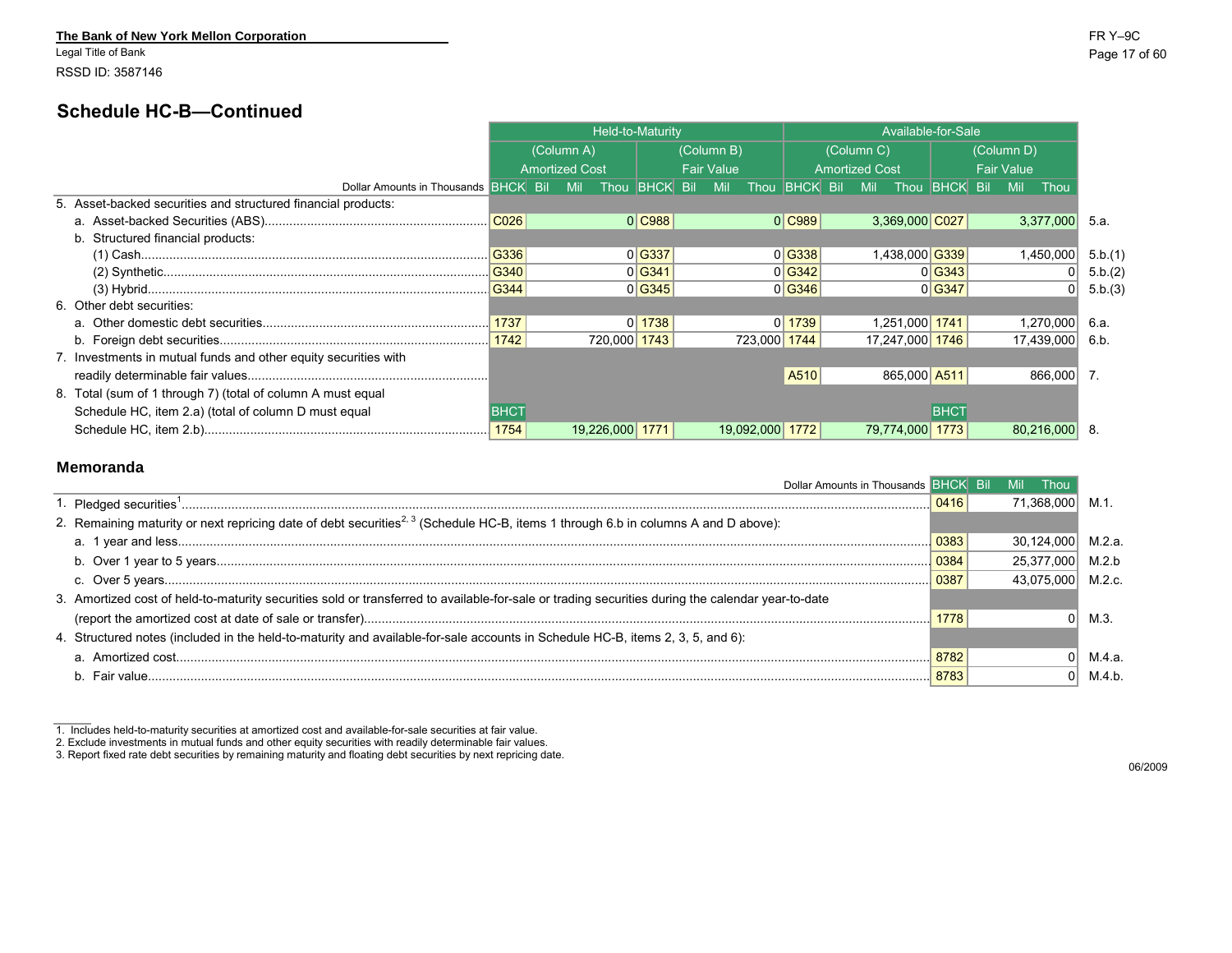Legal Title of Bank Page 18 of 60 RSSD ID: 3587146

 $\sim$ 

## **Schedule HC-B—Continued**

#### **Memoranda—Continued**

|                                                                          |             |                       | Held-to-Maturity                 |                   |                      |                      |                       |            |                | Available-for-Sale       |                   |        |
|--------------------------------------------------------------------------|-------------|-----------------------|----------------------------------|-------------------|----------------------|----------------------|-----------------------|------------|----------------|--------------------------|-------------------|--------|
|                                                                          |             | (Column A)            |                                  | (Column B)        |                      |                      |                       | (Column C) |                |                          | (Column D)        |        |
|                                                                          |             | <b>Amortized Cost</b> |                                  | <b>Fair Value</b> |                      |                      | <b>Amortized Cost</b> |            |                |                          | <b>Fair Value</b> |        |
| Dollar Amounts in Thousands <b>BHCK</b> Bil                              |             | Mil                   | Thou <b>BHCK</b> Bil             | Mil               | Thou <b>BHCK</b> Bil |                      |                       | Mil        |                | Thou <b>BHCK</b> Bil Mil | Thou              |        |
| Memorandum item 5 is to be completed by holding companies                |             |                       |                                  |                   |                      |                      |                       |            |                |                          |                   |        |
| with total assets over \$1 billion or with foreign offices. <sup>1</sup> |             |                       |                                  |                   |                      |                      |                       |            |                |                          |                   |        |
| 5. Asset-backed securities (ABS) (sum of Memorandum                      |             |                       |                                  |                   |                      |                      |                       |            |                |                          |                   |        |
| items 5.a through 5.f must equal Schedule HC-B, item 5.a):               |             |                       |                                  |                   |                      |                      |                       |            |                |                          |                   |        |
|                                                                          | <b>B838</b> |                       | $0$ B <sub>839</sub>             |                   |                      | $0$ B <sub>840</sub> |                       |            | 1,121,000 B841 |                          | 1,119,000         | M.5.a. |
|                                                                          |             |                       | $0$ B <sub>843</sub>             |                   |                      | $0$ B <sub>844</sub> |                       |            |                | 4,000 B845               | 10,000            | M.5 b. |
|                                                                          |             |                       | $0$ B <sub>847</sub>             |                   |                      | $0$ B <sub>848</sub> |                       |            | 1,277,000 B849 |                          | 1,279,000         | M.5 c. |
| d.                                                                       | <b>B850</b> |                       | $0$ B <sub>851</sub>             |                   |                      | $0$ B <sub>852</sub> |                       |            | 964,000 B853   |                          | 966,000           | M.5 d. |
| e.                                                                       | <b>B854</b> |                       | $0$ B <sub>855</sub>             |                   |                      | $0$ B <sub>856</sub> |                       |            |                | $0$ B <sub>857</sub>     | $\Omega$          | M.5.e. |
|                                                                          | <b>B858</b> |                       | $0$ B <sub>859</sub>             |                   |                      | $0$ B <sub>860</sub> |                       |            |                | 3,000 B861               | 3,000             | M.5.f. |
| 6. Structured financial products by underlying collateral or reference   |             |                       |                                  |                   |                      |                      |                       |            |                |                          |                   |        |
| assets (for each column, sum of Memorandum items 6.a through 6.g         |             |                       |                                  |                   |                      |                      |                       |            |                |                          |                   |        |
| must equal Schedule HC-B, sum of items 5.b.(1) through (3)):             |             |                       |                                  |                   |                      |                      |                       |            |                |                          |                   |        |
|                                                                          | G348        |                       | $0$ <sup><math>G349</math></sup> |                   |                      | 0 G350               |                       |            |                | $0$ <sup>G351</sup>      | $\Omega$          | M.6.a. |
| Trust preferred securities issued by real estate investment trusts       | G352        |                       | 0 G353                           |                   |                      | 0 G354               |                       |            |                | 0 G355                   | $\Omega$          | M.6.b. |
|                                                                          | G356        |                       | $0$ <sup>c</sup> G357            |                   |                      | 0 G358               |                       |            |                | 1,438,000 G359           | 1,450,000         | M.6.c. |
| d. 1-4 family residential MBS issued or quaranteed by U.S.               |             |                       |                                  |                   |                      |                      |                       |            |                |                          |                   |        |
|                                                                          | G360        |                       | 0 G361                           |                   |                      | 0 G362               |                       |            |                | 0 G363                   | $\Omega$          | M.6.d. |
| 1-4 family residential MBS not issued or guaranteed by GSEs<br>е.        | G364        |                       | $0$ <sup><math>G365</math></sup> |                   |                      | 0 G366               |                       |            |                | 0 G367                   | $\Omega$          | M.6.e. |
| Diversified (mixed) pools of structured financial products               | G368        |                       | $0$ <sup><math>G369</math></sup> |                   |                      | 0 G370               |                       |            |                | 0 G371                   | $\Omega$          | M.6.f. |
|                                                                          | G372        |                       | 0 G373                           |                   |                      | 0 G374               |                       |            |                | 0 G375                   | $\overline{0}$    | M.6.g. |

1. The \$1 billion asset size test is generally based on the total assets reported as of June 30, 2013. 03/2014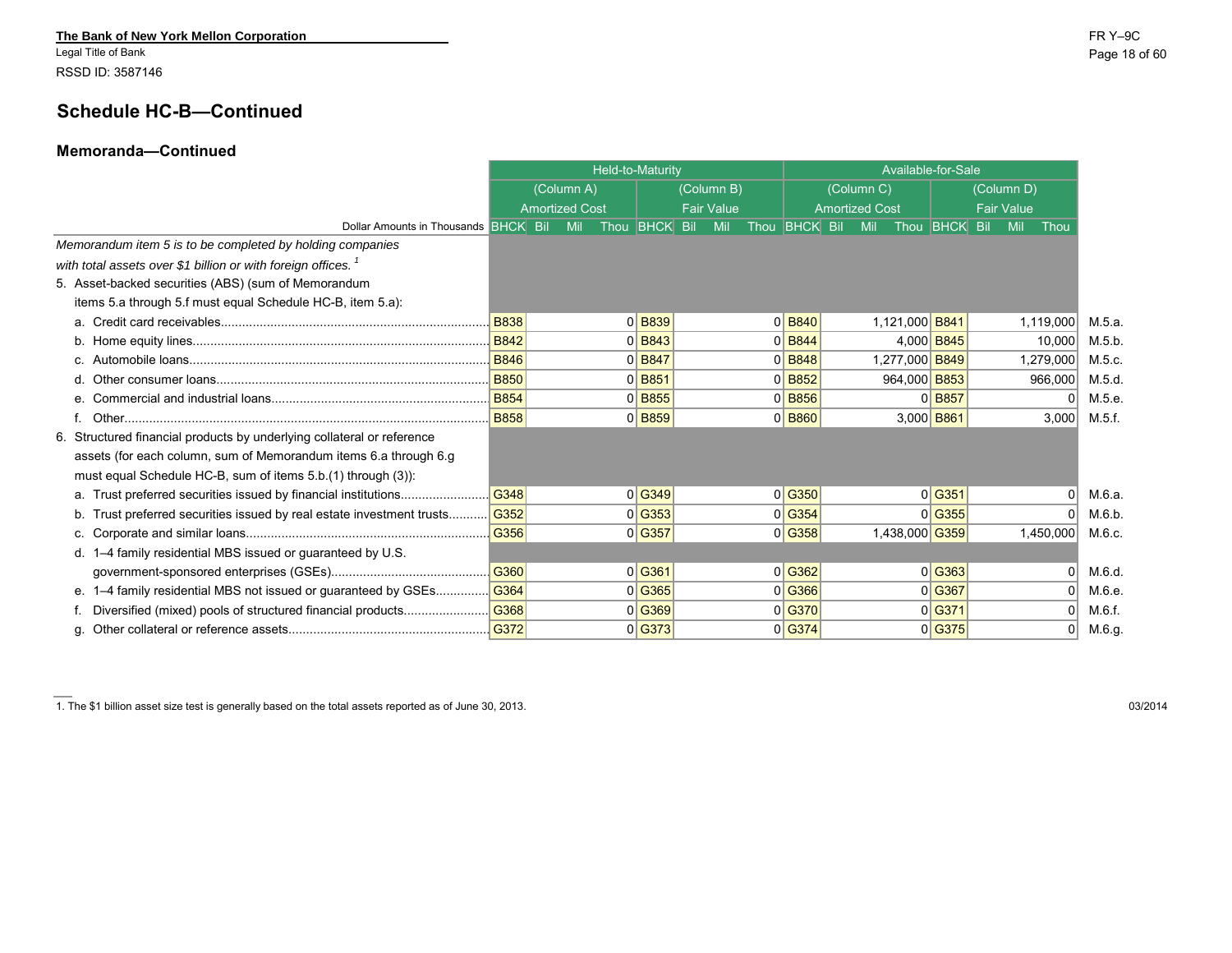**The Bank of New York Mellon Corporation** FR Y–9C

Legal Title of Bank Page 19 of 60 RSSD ID: 3587146

## **Schedule HC-C—Loans and Lease Financing Receivables**

Do not deduct the allowance for loan and lease losses from amounts reported in this schedule. Report (1) loans and leases held for sale at the lower of cost or fair value, (2) loans and leases held for investment, net of unearned income, and (3) loans and leases accounted for at fair value under a fair value option. Exclude assets held for trading and commercial paper.

|  |                                                                                       | (Column A)<br>Consolidated |  |                 | (Column B)<br>In Domestic Offices |                      |            |
|--|---------------------------------------------------------------------------------------|----------------------------|--|-----------------|-----------------------------------|----------------------|------------|
|  | Dollar Amounts in Thousands BHCK Bil                                                  |                            |  | Mil             | Thou BHDM Bil                     | Mil<br>Thou          |            |
|  |                                                                                       |                            |  | 7,834,000       |                                   |                      | 1.         |
|  | a. Construction, land development and other land loans:                               |                            |  |                 | <b>BHCK</b>                       |                      |            |
|  |                                                                                       |                            |  |                 | F158                              | 0                    | 1.a.(1)    |
|  | (2) Other construction loans and all land development and other                       |                            |  |                 |                                   |                      |            |
|  |                                                                                       |                            |  |                 | F <sub>159</sub>                  | 292,000              | 1.a. $(2)$ |
|  |                                                                                       |                            |  |                 | <b>BHDM</b>                       |                      |            |
|  | b.                                                                                    |                            |  |                 | 1420                              | 0                    | 1.b.       |
|  | c. Secured by 1-4 family residential properties:                                      |                            |  |                 |                                   |                      |            |
|  | (1) Revolving, open-end loans secured by 1-4 family residential                       |                            |  |                 |                                   |                      |            |
|  |                                                                                       |                            |  |                 | 1797                              | 121,000              |            |
|  |                                                                                       |                            |  |                 |                                   |                      | 1.c. $(1)$ |
|  | (2) Closed-end loans secured by 1-4 family residential properties:                    |                            |  |                 | 5367                              | 6,144,000 1.c.(2)(a) |            |
|  |                                                                                       |                            |  |                 | 5368                              | 12,000               | 1.c.(2)(b) |
|  |                                                                                       |                            |  |                 | 1460                              | 448,000              | 1.d.       |
|  | e. Secured by nonfarm nonresidential properties:                                      |                            |  |                 |                                   |                      |            |
|  | (1) Loans secured by owner-occupied nonfarm nonresidential                            |                            |  |                 | <b>BHCK</b>                       |                      |            |
|  |                                                                                       |                            |  |                 | F160                              | 0                    | 1.e. $(1)$ |
|  | (2) Loans secured by other nonfarm nonresidential properties                          |                            |  |                 | F161                              | 817,000              | 1.e. $(2)$ |
|  |                                                                                       |                            |  |                 | <b>BHDM</b>                       |                      |            |
|  | 2. Loans to depository institutions and acceptances of other banks                    |                            |  |                 | 1288                              | 617,000              | 2.         |
|  |                                                                                       |                            |  | 450.000         |                                   |                      | 2.a.       |
|  | b.                                                                                    |                            |  | 8,945,000       |                                   |                      | 2.b.       |
|  |                                                                                       |                            |  | 4,000 1590      |                                   | 4,000                | 3.         |
|  |                                                                                       |                            |  |                 | 1766                              | 779,000              | 4.         |
|  |                                                                                       |                            |  |                 |                                   |                      |            |
|  |                                                                                       |                            |  | 2,371,000       |                                   |                      | 4.a.       |
|  |                                                                                       |                            |  | 599,000         |                                   |                      | 4.b.       |
|  | 5. Not applicable                                                                     |                            |  |                 |                                   |                      |            |
|  | 6. Loans to individuals for household, family, and other personal                     |                            |  |                 |                                   |                      |            |
|  | expenditures (i.e., consumer loans) (includes purchased paper)                        |                            |  |                 | 1975                              | 2,405,000            | 6.         |
|  | а.                                                                                    |                            |  | $\Omega$        |                                   |                      | 6.a.       |
|  |                                                                                       |                            |  | 10,000          |                                   |                      | 6.b.       |
|  |                                                                                       |                            |  | 0               |                                   |                      | 6.c.       |
|  | d. Other consumer loans                                                               |                            |  |                 |                                   |                      |            |
|  |                                                                                       |                            |  | 2,396,000       |                                   |                      | 6.d.       |
|  | 7. Loans to foreign governments and official institutions                             |                            |  |                 |                                   |                      |            |
|  |                                                                                       |                            |  | 423,000 2081    |                                   | 01                   | 7.         |
|  | 8. Not applicable                                                                     |                            |  |                 |                                   |                      |            |
|  | 9. Loans to nondepository financial institutions and other loans:                     |                            |  |                 |                                   |                      |            |
|  |                                                                                       | J454                       |  | 4,293,000 J454  |                                   | 1,630,000            | 9.a.       |
|  | b. Other loans                                                                        |                            |  |                 |                                   |                      |            |
|  | (1) Loans for purchasing or carrying securities                                       |                            |  |                 |                                   |                      |            |
|  |                                                                                       |                            |  | 19,958,000 1545 |                                   | 19,656,000           | 9.b.(1)    |
|  |                                                                                       |                            |  | 4,567,000 J451  |                                   | 3,833,000            | 9.b(2)     |
|  |                                                                                       |                            |  |                 | 2165                              | 2,168,000            | 10.        |
|  | a. Leases to individuals for household, family, and other personal                    |                            |  |                 |                                   |                      |            |
|  |                                                                                       | F162                       |  | 0               |                                   |                      | 10.a.      |
|  |                                                                                       | F163                       |  | 2,168,000       |                                   |                      | 10.b.      |
|  | 11. LESS: Any unearned income on loans reflected in items 1–9 above <mark>2123</mark> |                            |  | 31,000 2123     |                                   | 29,000               | 11.        |
|  | 12. Total (sum of items 1 through 10 minus item 11)                                   |                            |  |                 |                                   |                      |            |
|  | (total of column A must equal Schedule HC, sum of items 4.a and 4.b) 2122             |                            |  | 53,987,000 2122 |                                   | 38,897,000           | 12.        |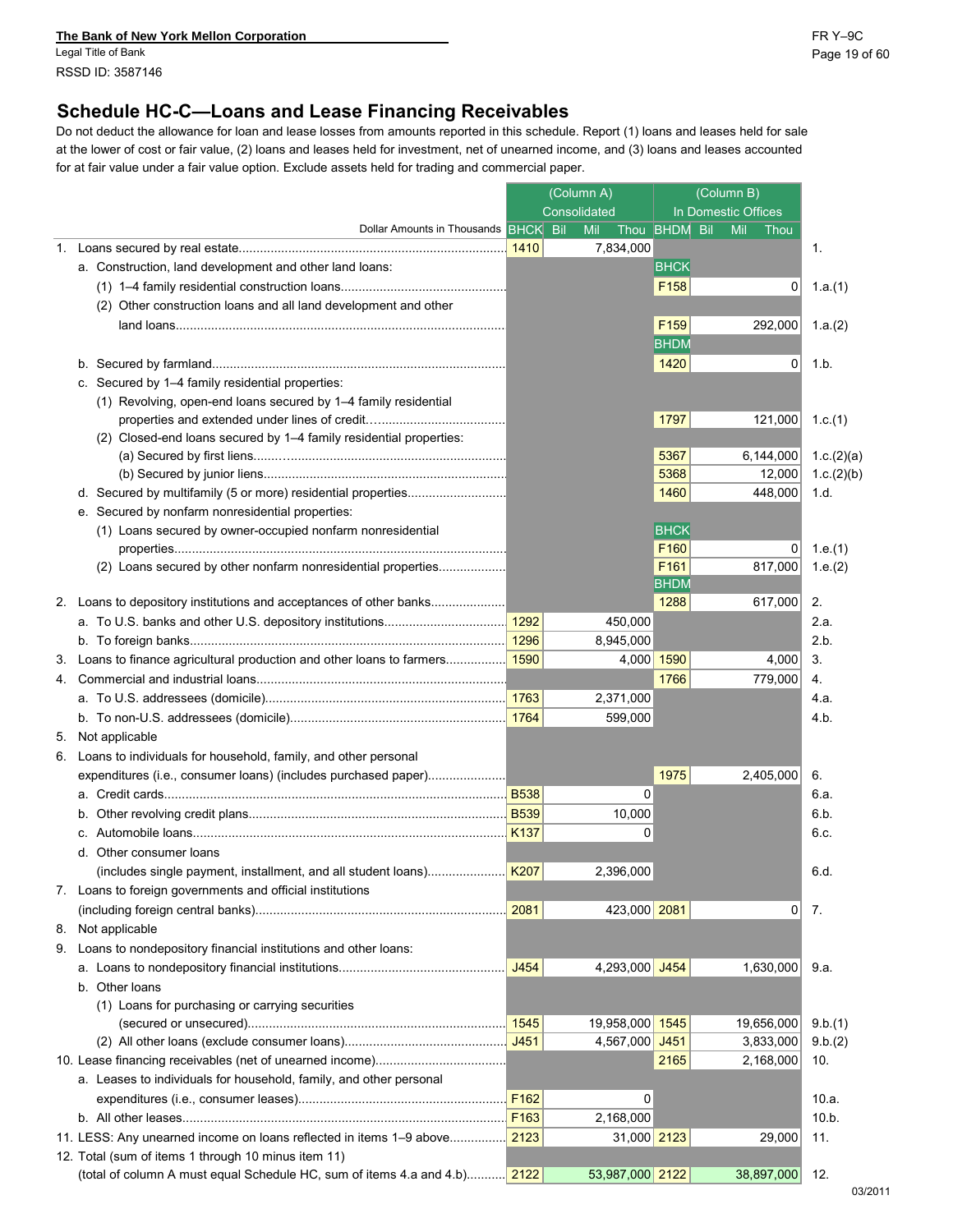# **Schedule HC-C—Continued**

### **Memoranda**

|                                                                                                    | Dollar Amounts in Thousands <b>BHDM</b> Bil Mil Thou |                  |                |               |
|----------------------------------------------------------------------------------------------------|------------------------------------------------------|------------------|----------------|---------------|
| 1. Loans restructured in troubled debt restructurings that are in compliance with their modified   |                                                      |                  |                |               |
| terms (included in Schedule HC-C, and not reported as past due or                                  |                                                      |                  |                |               |
| nonaccrual in Schedule HC-N, Memorandum item 1):                                                   |                                                      |                  |                |               |
| a. Construction, land development, and other land loans in domestic offices:                       |                                                      |                  |                |               |
|                                                                                                    |                                                      |                  | 0              | M.1.a.(1)     |
|                                                                                                    |                                                      |                  | 0              | M.1.a.(2)     |
|                                                                                                    |                                                      |                  | 45,000         | M.1.b.        |
|                                                                                                    |                                                      | K160             | $\overline{0}$ | M.1.c.        |
| d. Secured by nonfarm nonresidential properties in domestic offices:                               |                                                      |                  |                |               |
|                                                                                                    |                                                      |                  | $\overline{0}$ | M.1.d.(1)     |
|                                                                                                    |                                                      | K <sub>162</sub> | $\overline{0}$ | M.1.d.(2)     |
| e. Commercial and industrial loans:                                                                |                                                      | <b>BHCK</b>      |                |               |
|                                                                                                    |                                                      | 0                |                | M.1.e.(1)     |
|                                                                                                    |                                                      | $\Omega$         |                | M.1.e.(2)     |
| f. All other loans (include loans to individuals for household, family, and other personal         |                                                      |                  |                |               |
|                                                                                                    |                                                      | K165             | $\overline{0}$ | M.1.f.        |
|                                                                                                    |                                                      |                  |                |               |
| Itemize and describe loan categories included in Memorandum item 1.f, above that exceed            |                                                      |                  |                |               |
| 10 percent of total loans restructured in troubled debt restructurings that are in compliance      |                                                      |                  |                |               |
| with their modified terms (sum of Memorandum items 1.a through 1.f):                               |                                                      | <b>BHDM</b>      |                |               |
|                                                                                                    |                                                      | K <sub>166</sub> | $\mathbf{0}$   | M.1.f.(1)     |
|                                                                                                    |                                                      | <b>BHCK</b>      |                |               |
|                                                                                                    |                                                      |                  | $\mathbf{0}$   | M.1.f.(2)     |
|                                                                                                    |                                                      | K <sub>168</sub> | 0              | M.1.f.(3)     |
| (4) Loans to individuals for household, family, and other personal expenditures:                   |                                                      |                  |                |               |
|                                                                                                    |                                                      | K098             | 0              | M.1.f.(4)(a)  |
|                                                                                                    |                                                      | K203             | 0              | M.1 f. (4)(b) |
| (c) Other consumer loans (includes single payment, installment, all student loans,                 |                                                      |                  |                |               |
|                                                                                                    |                                                      |                  | $\overline{0}$ | M.1.f.(4)(c)  |
|                                                                                                    |                                                      |                  | $\overline{0}$ | M.1.f.(5)     |
|                                                                                                    |                                                      | K267             | 0              | M.1.f.(6)     |
| 2. Loans to finance commercial real estate, construction, and land development activities (not     |                                                      |                  |                |               |
|                                                                                                    |                                                      |                  | 370,000        | M.2.          |
| 3. Loans secured by real estate to non-U.S. addressees (domicile)                                  |                                                      |                  |                |               |
|                                                                                                    |                                                      |                  | $\overline{0}$ | M.3.          |
|                                                                                                    |                                                      |                  |                |               |
| Memorandum item 4 is to be completed by (1) holding companies that, together with                  |                                                      |                  |                |               |
| affiliated institutions, have outstanding credit card receivables (as defined in the instructions) |                                                      |                  |                |               |
| that exceed \$500 million as of the report date or (2) holding companies that on a                 |                                                      |                  |                |               |
| consolidated basis are credit card specialty holding companies (as defined in the instructions).   |                                                      |                  |                |               |
| 4. Outstanding credit card fees and finance charges                                                |                                                      |                  |                |               |
|                                                                                                    |                                                      |                  | $\overline{0}$ | M.4.          |
|                                                                                                    |                                                      |                  |                |               |
|                                                                                                    |                                                      |                  |                |               |
| Memorandum item 5 is to be completed by all holding companies.                                     |                                                      |                  |                |               |
| 5. Purchased credit-impaired loans held for investment accounted for in accordance with AICPA      |                                                      |                  |                |               |
| Statement of Position 03-3 (exclude loans held for sale):                                          |                                                      |                  |                |               |
|                                                                                                    |                                                      | C779             | $\overline{0}$ | M.5.a.        |
|                                                                                                    |                                                      | C780             | $\overline{0}$ | M.5.b.        |
| 6. Closed-end loans with negative amortization features secured by 1-4 family residential          |                                                      |                  |                |               |
| properties in domestic offices:                                                                    |                                                      |                  |                |               |
| a. Total carrying amount of closed-end loans with negative amortization features secured           |                                                      |                  |                |               |
|                                                                                                    |                                                      |                  | $\overline{0}$ | M.6.a.        |

1. Includes "Obligations (other than securities and leases) of states and political subdivisions in the U.S.," "Loans to nondepository financial institutions and other loans," and loans secured by real estate in foreign offices. 06/2013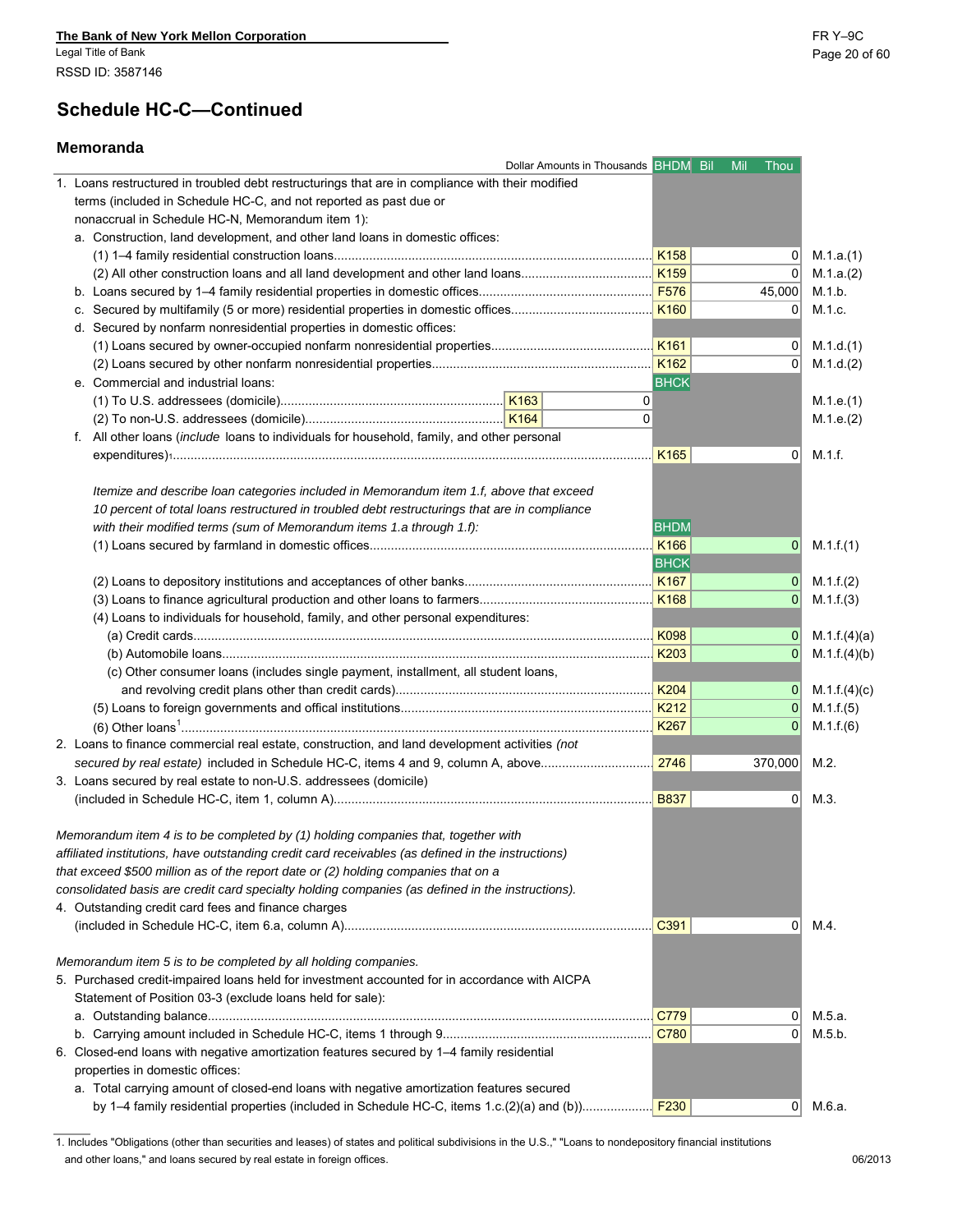J

### **Memoranda—Continued**

| Dollar Amounts in Thousands BHCK Bil                                                              |                  | Mil | Thou     |        |
|---------------------------------------------------------------------------------------------------|------------------|-----|----------|--------|
| Memorandum items 6.b and 6.c are to be completed by holding companies that had                    |                  |     |          |        |
| closed-end loans with negative amortization features secured by 1–4 family residential            |                  |     |          |        |
| properties (as reported in Schedule HC-C, Memorandum item 6.a) as of December 31, 2013.           |                  |     |          |        |
| that exceeded the lesser of \$100 million or 5 percent of total loans and leases, net of unearned |                  |     |          |        |
| income, in domestic offices (as reported in Schedule HC-C, item 12, column B).                    |                  |     |          |        |
| 6. b. Total maximum remaining amount of negative amortization contractually permitted on          |                  |     |          |        |
|                                                                                                   | F <sub>231</sub> |     | $\Omega$ | M.6.b. |
| Total amount of negative amortization on closed-end loans secured by 1–4 family<br>C.             |                  |     |          |        |
| residential properties included in the carrying amount reported in Memorandum item                |                  |     |          |        |
| 6.a above.                                                                                        | F <sub>232</sub> |     | $\Omega$ | M.6.c. |
| $7 - 8$ . Not applicable.                                                                         |                  |     |          |        |
| 9. Loans secured by 1–4 family residential properties in domestic offices in process of           | <b>BHDM</b>      |     |          |        |
| foreclosure (included in Schedule HC-C, items 1.c.(1), 1.c.(2)(a), and 1.c.(2)(b))                | F <sub>577</sub> |     | 31.000   | M.9.   |
|                                                                                                   |                  |     |          |        |

|                                                                                                                                   |                  | (Column A)   |             |                      | (Column B)          |                |                       |
|-----------------------------------------------------------------------------------------------------------------------------------|------------------|--------------|-------------|----------------------|---------------------|----------------|-----------------------|
|                                                                                                                                   |                  | Consolidated |             |                      | In Domestic Offices |                |                       |
| Dollar Amounts in Thousands BHCK Bil                                                                                              |                  | Mil          |             | Thou BHDM            | Bil<br>Mil          | Thou           |                       |
| Memorandum items 10 and 11 are to be completed by holding compa-                                                                  |                  |              |             |                      |                     |                |                       |
| nies that have elected to measure loans included in Schedule HC-C.<br>items 1 through 9, at fair value under a fair value option. |                  |              |             |                      |                     |                |                       |
| 10. Loans measured at fair value:                                                                                                 |                  |              |             |                      |                     |                |                       |
|                                                                                                                                   |                  |              | $\mathbf 0$ |                      |                     |                | M.10.a.               |
| (1) Construction, land development, and other land loans                                                                          |                  |              |             | F578                 |                     | $\Omega$       | M.10.a.(1)            |
| (2) Secured by farmland (including farm residential and other                                                                     |                  |              |             |                      |                     |                |                       |
|                                                                                                                                   |                  |              |             | F <sub>579</sub>     |                     | $\Omega$       | M.10.a.(2)            |
| (3) Secured by 1-4 family residential properties:                                                                                 |                  |              |             |                      |                     |                |                       |
| (a) Revolving, open-end loans secured by 1-4 family                                                                               |                  |              |             |                      |                     |                |                       |
| residential properties and extended under lines of credit                                                                         |                  |              |             | F <sub>580</sub>     |                     | $\Omega$       | M.10.a.(3)(a)         |
| (b) Closed-end loans secured by 1-4 family residential                                                                            |                  |              |             |                      |                     |                |                       |
| properties:                                                                                                                       |                  |              |             |                      |                     |                |                       |
|                                                                                                                                   |                  |              |             | F581                 |                     | $\Omega$       | M.10.a.(3)(b)(i)      |
|                                                                                                                                   |                  |              |             | F582                 |                     | $\Omega$       | M.10.a.(3)(b)(ii)     |
| (4) Secured by multifamily (5 or more) residential properties                                                                     |                  |              |             | F583                 |                     | $\Omega$       | M.10.a.(4)            |
|                                                                                                                                   |                  |              |             | F584                 |                     | $\overline{0}$ | M.10.a.(5)            |
| b.                                                                                                                                | F <sub>585</sub> |              |             | $0$ F585             |                     | $\Omega$       | M.10.b.               |
| Loans to individuals for household, family, and other personal<br>c.                                                              |                  |              |             |                      |                     |                |                       |
| expenditures (i.e., consumer loans) (includes purchased paper):                                                                   |                  |              |             |                      |                     |                |                       |
|                                                                                                                                   |                  |              |             | $0$ F <sub>586</sub> |                     | $\Omega$       | M.10.c.(1)            |
|                                                                                                                                   |                  |              |             | $0$ F587             |                     | $\Omega$       | M.10.c.(2)            |
|                                                                                                                                   |                  |              |             | $0$ K <sub>196</sub> |                     | 0 <sup>1</sup> | M.10.c.(3)            |
| (4) Other consumer loans (includes single payment, installment,                                                                   |                  |              |             |                      |                     |                |                       |
|                                                                                                                                   | <b>K208</b>      |              |             | $0$ K <sub>208</sub> |                     | $\Omega$       |                       |
|                                                                                                                                   | F589             |              |             |                      |                     | $\overline{0}$ | M.10.c.(4)<br>M.10.d. |
|                                                                                                                                   |                  |              |             | $0$ F589             |                     |                |                       |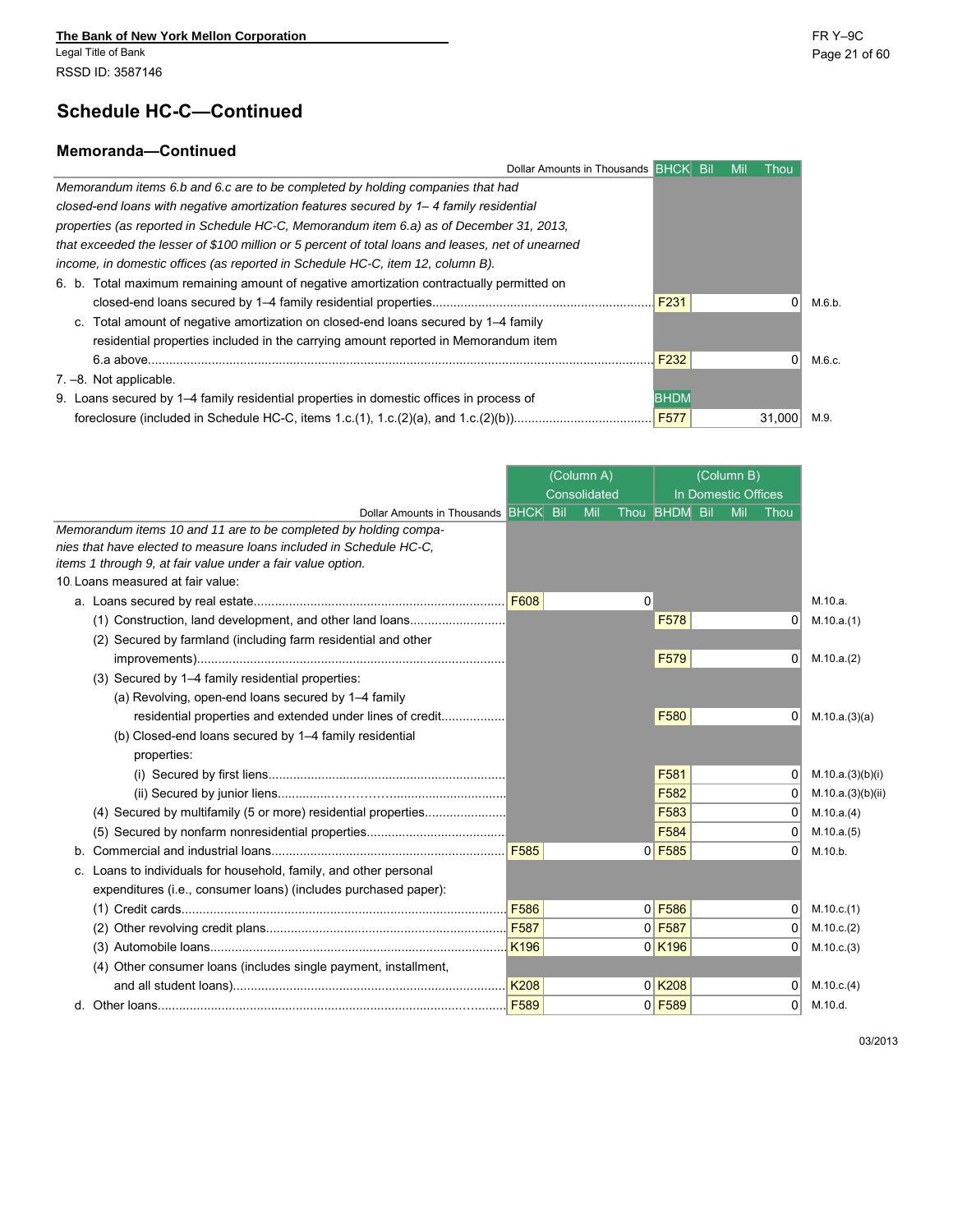# **Schedule HC-C-Co**

| <b>Schedule HC-C-Continued</b>                                |      |              |              |                      |                     |            |      |            |
|---------------------------------------------------------------|------|--------------|--------------|----------------------|---------------------|------------|------|------------|
|                                                               |      | (Column A)   |              |                      |                     | (Column B) |      |            |
| Memoranda-Continued                                           |      | Consolidated |              |                      | In Domestic Offices |            |      |            |
| Dollar Amounts in Thousands BHCK Bill                         |      | Mil          |              | Thou <b>BHDM</b> Bil |                     | Mil        | Thou |            |
| 11. Unpaid principal balances of loans measured at fair value |      |              |              |                      |                     |            |      |            |
| (reported in memorandum item 10):                             |      |              |              |                      |                     |            |      |            |
|                                                               | F609 |              | $\mathbf{0}$ |                      |                     |            |      | M.11.a.    |
| Construction, land development, and other land loans<br>(1)   |      |              |              | F590                 |                     |            |      | M.11.a.(1) |
| (2) Secured by farmland (including farm residential and other |      |              |              |                      |                     |            |      |            |
|                                                               |      |              |              | F591                 |                     |            |      | M.11.a.(2) |
| (3) Secured by 1–4 family residential properties:             |      |              |              |                      |                     |            |      |            |
| (a) Revolving, open-end loans secured by 1-4 family           |      |              |              |                      |                     |            |      |            |
|                                                               |      |              |              |                      |                     |            |      |            |

| residential properties and extended under lines of credit         |                  |                | F <sub>592</sub>     | 0 <sup>1</sup> | M.11.a.(3)(a)     |
|-------------------------------------------------------------------|------------------|----------------|----------------------|----------------|-------------------|
| (b) Closed-end loans secured by 1–4 family residential            |                  |                |                      |                |                   |
| properties:                                                       |                  |                |                      |                |                   |
|                                                                   |                  |                | F <sub>593</sub>     | 01             | M.11.a.(3)(b)(i)  |
|                                                                   |                  |                | F <sub>594</sub>     | $\Omega$       | M.11.a.(3)(b)(ii) |
| (4) Secured by multifamily (5 or more) residential properties     |                  |                | F <sub>595</sub>     | $\Omega$       | M.11.a.(4)        |
|                                                                   |                  |                | F <sub>596</sub>     |                | M.11.a.(5)        |
|                                                                   | F597             |                | $0$ F597             | 0              | M.11.b.           |
| c. Loans to individuals for household, family, and other personal |                  |                |                      |                |                   |
| expenditures (i.e., consumer loans) (includes purchased paper):   |                  |                |                      |                |                   |
|                                                                   | F <sub>598</sub> | 0 <sup>1</sup> | F <sub>598</sub>     | 0 <sup>1</sup> | M.11.c.(1)        |
| (2)                                                               | F599             | $\Omega$       | F <sub>599</sub>     |                | M.11.c.(2)        |
|                                                                   | K <sub>195</sub> |                | $0$ K <sub>195</sub> |                | M.11 c.(3)        |
| Other consumer loans (includes single payment,<br>(4)             |                  |                |                      |                |                   |
|                                                                   | K209             |                | $0$ K <sub>209</sub> | 0              | M.11 c.(4)        |
|                                                                   | F601             | 0              | F601                 | 01             | M.11.d.           |

|                                                |             |            | (Column A)<br>Fair value of acquired<br>loans and leases at<br>acquisition date |      |             |     | (Column B)<br><b>Gross contractual</b><br>amounts receivable at<br>acquisition |      |             |     | (Column C)<br>Best estimate at<br>acquisition date of<br>not expected to be<br>collected | contractual cash flows |         |
|------------------------------------------------|-------------|------------|---------------------------------------------------------------------------------|------|-------------|-----|--------------------------------------------------------------------------------|------|-------------|-----|------------------------------------------------------------------------------------------|------------------------|---------|
| Dollar Amounts in Thousands                    | <b>BHCK</b> | <b>Bil</b> | Mil                                                                             | Thou | <b>BHCK</b> | Bil | Mil                                                                            | Thou | <b>BHCK</b> | Bil | Mil                                                                                      | Thou                   |         |
| 12. Loans (not subject to the requirements of  |             |            |                                                                                 |      |             |     |                                                                                |      |             |     |                                                                                          |                        |         |
| AICPA Statement of Position 03-3) and          |             |            |                                                                                 |      |             |     |                                                                                |      |             |     |                                                                                          |                        |         |
| leases held for investment that are            |             |            |                                                                                 |      |             |     |                                                                                |      |             |     |                                                                                          |                        |         |
| acquired in business combinations with         |             |            |                                                                                 |      |             |     |                                                                                |      |             |     |                                                                                          |                        |         |
| acquisition dates in the current calendar      |             |            |                                                                                 |      |             |     |                                                                                |      |             |     |                                                                                          |                        |         |
| year:                                          |             |            |                                                                                 |      |             |     |                                                                                |      |             |     |                                                                                          |                        |         |
|                                                | G091        |            |                                                                                 |      | $0$ G092    |     |                                                                                | 0    | G093        |     |                                                                                          | $\Omega$               | M.12.a. |
| Commercial and industrial loans<br>b.          | G094        |            |                                                                                 |      | $0$ G095    |     |                                                                                |      | $0$ G096    |     |                                                                                          | $\overline{0}$         | M.12.b. |
| c. Loans to individuals for household, family, |             |            |                                                                                 |      |             |     |                                                                                |      |             |     |                                                                                          |                        |         |
|                                                | G097        |            |                                                                                 |      | $0$ G098    |     |                                                                                |      | $0$ G099    |     |                                                                                          | 0                      | M.12.c. |
| and other personal expenditures                |             |            |                                                                                 |      |             |     |                                                                                |      |             |     |                                                                                          |                        |         |

| Dollar Amounts in Thousands BHCK Bil Mil Thou |      |  |                 |  |
|-----------------------------------------------|------|--|-----------------|--|
| 13. Not applicable                            |      |  |                 |  |
|                                               | G378 |  | 5,264,000 M.14. |  |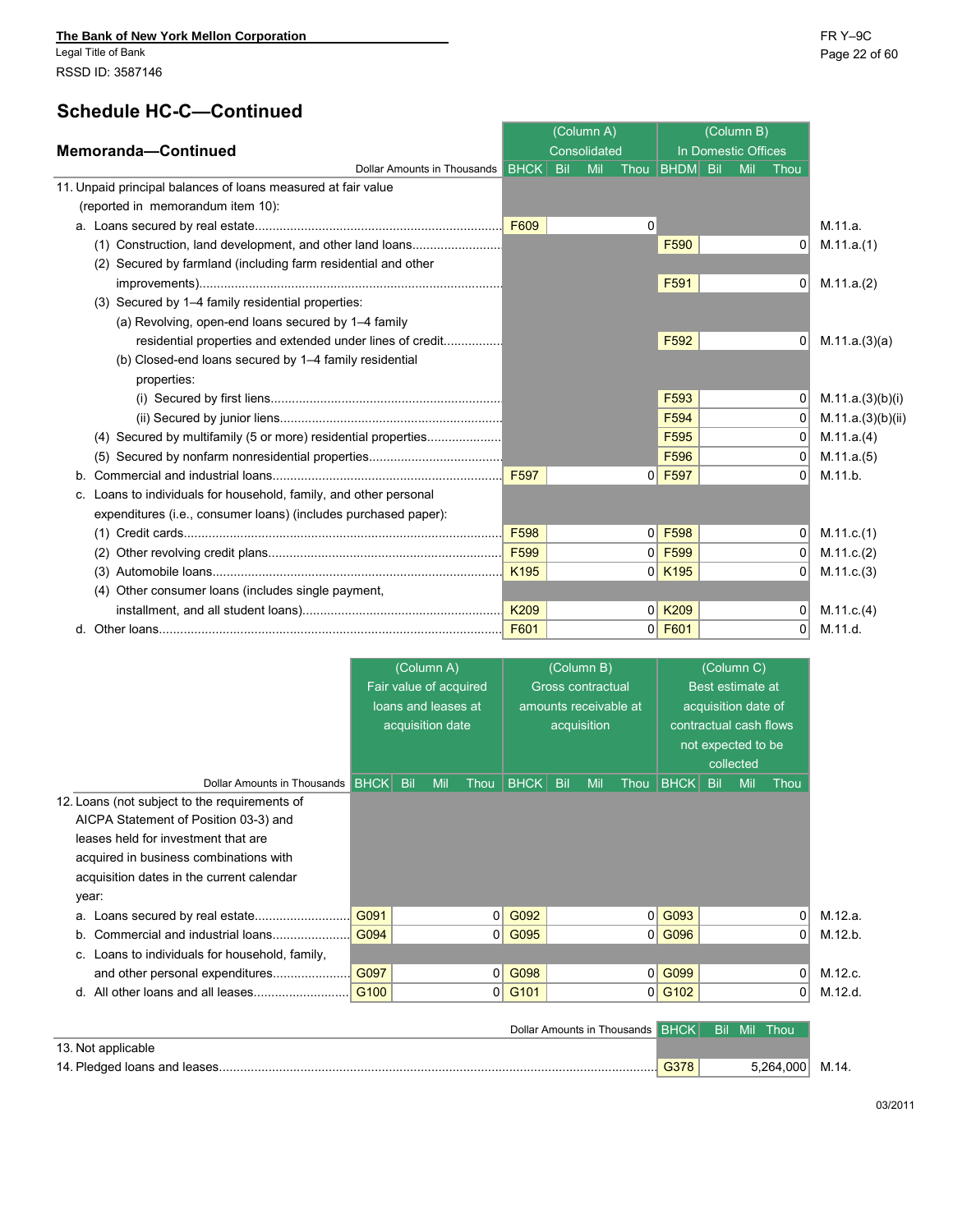# **Schedule HC-D—Trading Assets and Liabilities**

Schedule HC-D is to be completed by holding companies that reported average trading assets (Schedule HC-K, item 4.a) of \$2 million or more in any of the four preceding quarters.

|    |                                                                              | (Column A)       |              |                             |                                  | (Column B) |                         |                |
|----|------------------------------------------------------------------------------|------------------|--------------|-----------------------------|----------------------------------|------------|-------------------------|----------------|
|    |                                                                              |                  | Consolidated |                             |                                  |            | <b>Domestic Offices</b> |                |
|    | Dollar Amounts in Thousands BHCM Bil                                         |                  |              | Thou <b>BHCK</b> Bil<br>Mil |                                  |            | Mil<br>Thou             |                |
|    | <b>Assets</b>                                                                |                  |              |                             |                                  |            |                         |                |
| 1. |                                                                              | 3531             |              | 1,523,000 3531              |                                  |            | 1,522,000               | 1.             |
| 2. | U.S. government agency obligations (exclude mortgage-backed securities) 3532 |                  |              | 65,000 3532                 |                                  |            | 65,000                  | 2.             |
| 3. | Securities issued by states and political subdivisions in the U.S.           | 3533             |              | 172,000 3533                |                                  |            | 172,000                 | -3.            |
| 4. | Mortgage-backed securities (MBS):                                            |                  |              |                             |                                  |            |                         |                |
|    | a. Residential pass-through securities issued or guaranteed by               | <b>BHCK</b>      |              |                             | <b>BHDM</b>                      |            |                         |                |
|    |                                                                              | G379             |              | 756,000 G379                |                                  |            | 756,000                 | 4.a.           |
|    | b. Other residential mortgage-backed securities issued or guaran-            |                  |              |                             |                                  |            |                         |                |
|    | teed by U.S. Government agencies or sponsored agencies <sup>1</sup>          |                  |              |                             |                                  |            |                         |                |
|    |                                                                              | G380             |              | 248,000 G380                |                                  |            | 248,000                 | 4.b.           |
|    |                                                                              | G381             |              |                             | $0$ G381                         |            | $\Omega$                | 4.c.           |
|    | d. Commercial MBS issued or guaranteed by U.S. Government                    |                  |              |                             |                                  |            |                         |                |
|    |                                                                              | K <sub>197</sub> |              |                             | $0$ K <sub>197</sub>             |            | 0                       | 4.d.           |
|    |                                                                              |                  |              |                             | $0$ K <sub>198</sub>             |            | $\Omega$                | 4.e.           |
| 5. | Other debt securities                                                        |                  |              |                             |                                  |            |                         |                |
|    | a. Structured financial products:                                            |                  |              |                             |                                  |            |                         |                |
|    |                                                                              | G383             |              |                             | $0$ G383                         |            | 0                       | 5.a.(1)        |
|    |                                                                              | G384             |              |                             | $0$ <sup><math>G384</math></sup> |            | $\overline{0}$          | 5.a.(2)        |
|    |                                                                              | G385             |              |                             | $0$ G385                         |            | $\overline{0}$          | 5.a.(3)        |
|    |                                                                              | G386             |              | 1,720,000 G386              |                                  |            | 1,696,000               | 5.b.           |
|    | 6. Loans:                                                                    |                  |              |                             |                                  |            |                         |                |
|    |                                                                              |                  |              | 0                           |                                  |            |                         | 6.a.           |
|    |                                                                              |                  |              |                             | F604                             |            | $\overline{0}$          | 6.a.(1)        |
|    | (2) Secured by farmland                                                      |                  |              |                             |                                  |            |                         |                |
|    |                                                                              |                  |              |                             | F605                             |            | $\mathbf 0$             | 6.a.(2)        |
|    | (3) Secured by 1-4 family residential properties:                            |                  |              |                             |                                  |            |                         |                |
|    | (a) Revolving, open-end loans secured by 1-4 family                          |                  |              |                             |                                  |            |                         |                |
|    | residential properties and extended under lines of credit                    |                  |              |                             | F606                             |            | 0                       | 6.a.(3)(a)     |
|    | (b) Closed-end loans secured by 1-4 family residential properties:           |                  |              |                             |                                  |            |                         |                |
|    |                                                                              |                  |              |                             | F607                             |            | $\overline{0}$          | 6.a.(3)(b)(i)  |
|    |                                                                              |                  |              |                             | F611                             |            | $\overline{0}$          | 6.a.(3)(b)(ii) |
|    |                                                                              |                  |              |                             | F612                             |            | 0                       | 6.a.(4)        |
|    |                                                                              |                  |              |                             | F613                             |            | 0                       | 6.a.(5)        |
|    | b. Commercial and industrial loans                                           | F614             |              | 9,896,000 F614              |                                  |            | 97,000                  | 6.b.           |
|    | c. Loans to individuals for household, family, and other personal            |                  |              |                             |                                  |            |                         |                |
|    | expenditures (i.e., consumer loans) (includes purchased paper):              |                  |              |                             |                                  |            |                         |                |
|    |                                                                              | F615             |              |                             | $0$ F615                         |            | 0                       | 6.c.(1)        |
|    |                                                                              | F616             |              |                             | $0$ F616                         |            | 0                       | 6.c.(2)        |
|    |                                                                              | K199             |              |                             | 0 K199                           |            | 0                       | 6.c.(3)        |
|    | (4) Other consumer loans (includes single payment, installment,              |                  |              |                             |                                  |            |                         |                |
|    |                                                                              | K210             |              |                             | $0$ K <sub>210</sub>             |            | 0                       | 6.c.(4)        |
|    |                                                                              | F618             |              |                             | $0$ F618                         |            | 0                       | 6.d.           |
|    |                                                                              |                  |              |                             |                                  |            |                         |                |

1. U.S. Government agencies include, but are not limited to, such agencies as the Government National Mortgage Association (GNMA), the Federal Deposit Insurance Corporation (FDIC), and the National Credit Union Administration (NCUA). U.S. Government-sponsored agencies include, but are not limited to, such agencies as the Federal Home Loan Mortgage Corporation (FHLMC) and the Federal National Mortgage Association (FNMA). 03/2013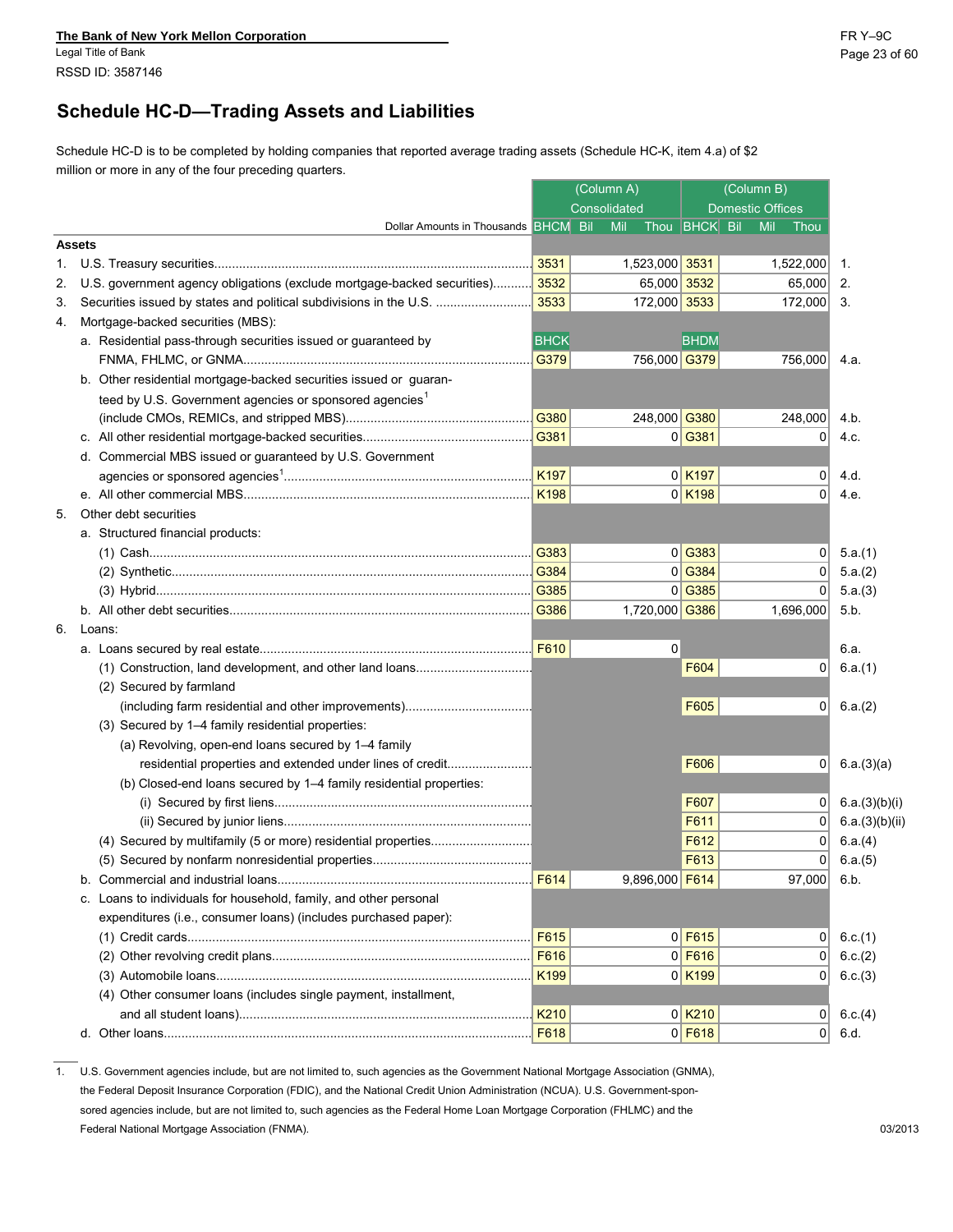# **Schedule HC-D—Continued**

|                                                                 | (Column A)  |  |              |                 |                      |  |                         | (Column B)           |       |  |  |
|-----------------------------------------------------------------|-------------|--|--------------|-----------------|----------------------|--|-------------------------|----------------------|-------|--|--|
|                                                                 |             |  | Consolidated |                 |                      |  | <b>Domestic Offices</b> |                      |       |  |  |
| Dollar Amounts in Thousands BHCM Bil                            |             |  | Mil          |                 | Thou <b>BHCK</b> Bil |  | Mil                     | Thou                 |       |  |  |
| 7.–8. Not applicable                                            |             |  |              |                 |                      |  |                         |                      |       |  |  |
| 9.                                                              | 3541        |  |              | 3,843,000 3541  |                      |  |                         | 3,671,000            | 9.    |  |  |
| 10. Not applicable                                              |             |  |              |                 |                      |  |                         |                      |       |  |  |
|                                                                 | 3543        |  |              | 2,869,000 3543  |                      |  |                         | 2,196,000            | 11.   |  |  |
| 12. Total trading assets (sum of items 1 through 11)            | <b>BHCT</b> |  |              |                 | <b>BHDM</b>          |  |                         |                      |       |  |  |
|                                                                 |             |  |              | 21,092,000 3545 |                      |  |                         | 10,423,000           | 12.   |  |  |
| <b>Liabilities</b>                                              |             |  |              |                 |                      |  |                         |                      |       |  |  |
| 13. a. Liability for short positions:                           | <b>BHCK</b> |  |              |                 | <b>BHDM</b>          |  |                         |                      |       |  |  |
|                                                                 | G209        |  |              | 201,000 G209    |                      |  |                         | 201,000 13.a.(1)     |       |  |  |
|                                                                 | G210        |  |              | 2,269,000 G210  |                      |  |                         | $2,269,000$ 13.a.(2) |       |  |  |
|                                                                 | G211        |  |              |                 | 1,000 G211           |  |                         | $1,000$ 13.a.(3)     |       |  |  |
|                                                                 | F624        |  |              |                 | $0$ F624             |  |                         | 0 <sup>1</sup>       | 13.b. |  |  |
|                                                                 | 3547        |  |              | 4,069,000 3547  |                      |  |                         | 3,350,000 14.        |       |  |  |
| Total trading liabilities (sum of items 13.a through 14)<br>15. | <b>BHCT</b> |  |              |                 |                      |  |                         |                      |       |  |  |
|                                                                 |             |  |              | 6,540,000 3548  |                      |  |                         | 5,821,000 15.        |       |  |  |

#### **Memoranda**

|    | Dollar Amounts in Thousands BHCK Bil                                 |      | Mil |                | Thou <b>BHDM</b> Bil  | Mil | Thou          |                          |
|----|----------------------------------------------------------------------|------|-----|----------------|-----------------------|-----|---------------|--------------------------|
| 1. | Unpaid principal balance of loans measured at fair value             |      |     |                |                       |     |               |                          |
|    | (reported in Schedule HC-D, items 6.a. through 6.d.):                |      |     |                |                       |     |               |                          |
|    |                                                                      | F790 |     | $\Omega$       |                       |     |               | M.1.a.                   |
|    | (1) Construction, land development, and other land loans             |      |     |                | F625                  |     |               | $0 \mid M.1.a.(1)$       |
|    | (2) Secured by farmland (including farm residential and other        |      |     |                |                       |     |               |                          |
|    |                                                                      |      |     |                | F626                  |     |               | $0 \mid M.1.a.(2)$       |
|    | (3) Secured by 1-4 family residential properties:                    |      |     |                |                       |     |               |                          |
|    | (a) Revolving, open-end land secured by 1-4 family                   |      |     |                |                       |     |               |                          |
|    | residential properties and extended under lines of credit            |      |     |                | F627                  |     |               | 0 M.1.a.(3)(a)           |
|    | (b) Closed-end loans secured by 1-4 family residential               |      |     |                |                       |     |               |                          |
|    | properties:                                                          |      |     |                |                       |     |               |                          |
|    |                                                                      |      |     |                | F628                  |     |               | $0 \mid M.1.a.(3)(b)(i)$ |
|    |                                                                      |      |     |                | F629                  |     |               | 0 M.1.a.(3)(b)(ii)       |
|    | (4) Secured by multifamily (5 or more) residential properties        |      |     |                | F630                  |     |               | $0 \mid M.1.a.(4)$       |
|    |                                                                      |      |     |                | F631                  |     |               | $0 \mid M.1.a.(5)$       |
|    | b.                                                                   | F632 |     | 9,896,000 F632 |                       |     | 97,000 M.1.b. |                          |
|    | Loans to individuals for household, family, and other personal<br>C. |      |     |                |                       |     |               |                          |
|    | expenditures (i.e., consumer loans) (includes purchased paper):      |      |     |                |                       |     |               |                          |
|    |                                                                      | F633 |     |                | $0$ F633              |     |               | $0$ M.1.c.(1)            |
|    |                                                                      | F634 |     |                | $0$ F634              |     |               | $0$ M.1.c.(2)            |
|    |                                                                      | K200 |     |                | $0$ K <sub>200</sub>  |     |               | $0$ M.1.c.(3)            |
|    | (4) Other consumer loans (includes single payment, installment,      |      |     |                |                       |     |               |                          |
|    |                                                                      | K211 |     |                | $0$ K <sub>2</sub> 11 |     |               | 0 M.1.c.(4)              |
|    |                                                                      | F636 |     |                | $0$ F636              |     |               | $0$ M.1.d.               |
| 2. | Loans measured at fair value that are past due 90 days or more:      |      |     |                |                       |     |               |                          |
|    |                                                                      | F639 |     |                | $0$ F639              |     |               | $0$ M.2.a.               |
|    |                                                                      | F640 |     |                | $0$ F640              |     |               | $0$ M.2.b.               |
|    |                                                                      |      |     |                |                       |     |               |                          |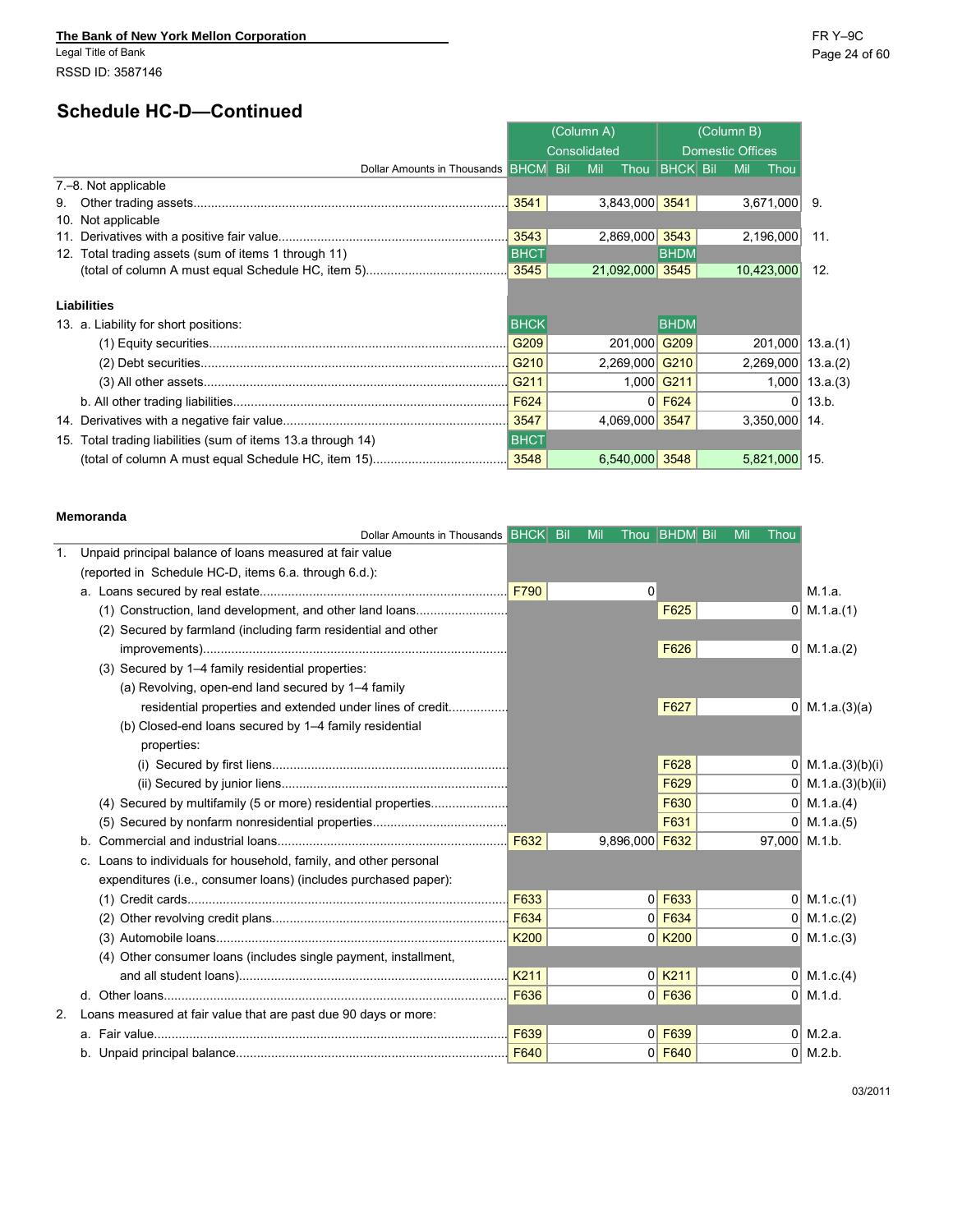Legal Title of Bank Page 25 of 60 RSSD ID: 3587146

۰

# **Schedule HC-D—Continued**

#### **Memoranda — Continued**

|    |                                                                          |      | (Column A)   |                      | (Column B)              |           |        |
|----|--------------------------------------------------------------------------|------|--------------|----------------------|-------------------------|-----------|--------|
|    |                                                                          |      | Consolidated |                      | <b>Domestic Offices</b> |           |        |
|    | Dollar Amounts in Thousands BHCK Bil                                     |      | Mil          | Thou <b>BHDM</b> Bil | Mil                     | Thou      |        |
| 3. | Structured financial products by underlying collateral or reference      |      |              |                      |                         |           |        |
|    | assets (for each column, sum of Memorandum items 3.a through             |      |              |                      |                         |           |        |
|    | 3.g must equal Schedule HC-D, sum of items 5.a. (1) through (3)):        |      |              |                      |                         |           |        |
|    | a.                                                                       | G299 |              | 0 G299               |                         | $\Omega$  | M.3.a. |
|    | Trust preferred securities issued by real estate investment trusts<br>b. | G332 |              | 0 G332               |                         | $\Omega$  | M.3.b. |
|    |                                                                          | G333 |              | 0 G333               |                         | $\Omega$  | M.3.c. |
|    | 1–4 family residential MBS issued or guaranteed by U.S.                  |      |              |                      |                         |           |        |
|    |                                                                          | G334 |              | $0$ <sup>G334</sup>  |                         | 0         | M.3.d. |
|    | 1–4 family residential MBS not issued or guaranteed by GSEs              | G335 |              | 0 G335               |                         | $\Omega$  | M.3.e. |
|    |                                                                          | G651 |              | $0$ G651             |                         | $\Omega$  | M.3.f. |
|    | q.                                                                       | G652 |              | $0$ G652             |                         |           | M.3.g. |
| 4. | Pledged trading assets:                                                  |      |              |                      |                         |           |        |
|    | а.                                                                       | G387 | 3,149,000    | G387                 |                         | 3,149,000 | M.4.a. |
|    | b.                                                                       | G388 |              | $0$ G388             |                         | 0         | M.4.b. |
|    |                                                                          |      |              |                      |                         |           |        |

|                                                                                                   | Dollar Amounts in Thousands BHCK Bil | Mil<br>Thou    |                        |
|---------------------------------------------------------------------------------------------------|--------------------------------------|----------------|------------------------|
| Memoranda items 5 through 10 are to be completed by holding companies that reported               |                                      |                |                        |
| average trading assets (Schedule HC-K, item 4.a.) of \$1 billion or more in any of the four       |                                      |                |                        |
| preceding quarters.                                                                               |                                      |                |                        |
| Asset-backed securities:<br>5.                                                                    |                                      |                |                        |
|                                                                                                   | F643                                 | $\Omega$       |                        |
|                                                                                                   |                                      | $\Omega$       |                        |
|                                                                                                   | F645                                 | $\Omega$       |                        |
|                                                                                                   | F646                                 | $\Omega$       |                        |
| e.                                                                                                | F647                                 | $\overline{0}$ |                        |
|                                                                                                   | F648                                 | $\Omega$       |                        |
| 6.                                                                                                |                                      | $\Omega$       |                        |
| Equity securities:<br>7.                                                                          |                                      |                |                        |
| a.                                                                                                | F652                                 | 3,408,000      |                        |
| b.                                                                                                |                                      | 0              |                        |
| 8.                                                                                                |                                      | $\Omega$       |                        |
| 9.                                                                                                |                                      | $\Omega$       |                        |
|                                                                                                   |                                      | $\overline{0}$ |                        |
| Other trading assets (itemize and describe amounts included in Schedule HC-D, item 9,<br>b.       |                                      |                |                        |
| column A (other than amounts included in Memoranda items 9.a.(1) and 9.a.(2) above) that          |                                      |                |                        |
| are greater than \$25,000 and exceed 25% of item 9 less Memoranda items 9.a.(1)                   |                                      |                |                        |
| and $9.a.(2)$ :                                                                                   |                                      |                |                        |
| <b>BHTX</b><br>(1)<br>F655                                                                        | F655                                 | 0              |                        |
| <b>BHTX</b><br>(2)                                                                                | F656                                 | 0              |                        |
| F656<br><b>BHTX</b>                                                                               | F657                                 | 0              | M.9.b.(2)<br>M.9.b.(3) |
| (3)<br>F657                                                                                       |                                      |                |                        |
| 10. Other trading liabilities (itemize and describe amounts included in Schedule HC-D, item 13.b) |                                      |                |                        |
| that are greater than \$25,000 and exceed 25% of the item)<br><b>BHTX</b>                         |                                      |                |                        |
| a.<br>F658                                                                                        | F658                                 | 0              |                        |
| <b>BHTX</b><br>b.<br>F659                                                                         | F659                                 | 0              |                        |
| <b>BHTX</b><br>c.<br>F660                                                                         | F660                                 | $\Omega$       |                        |
|                                                                                                   |                                      |                |                        |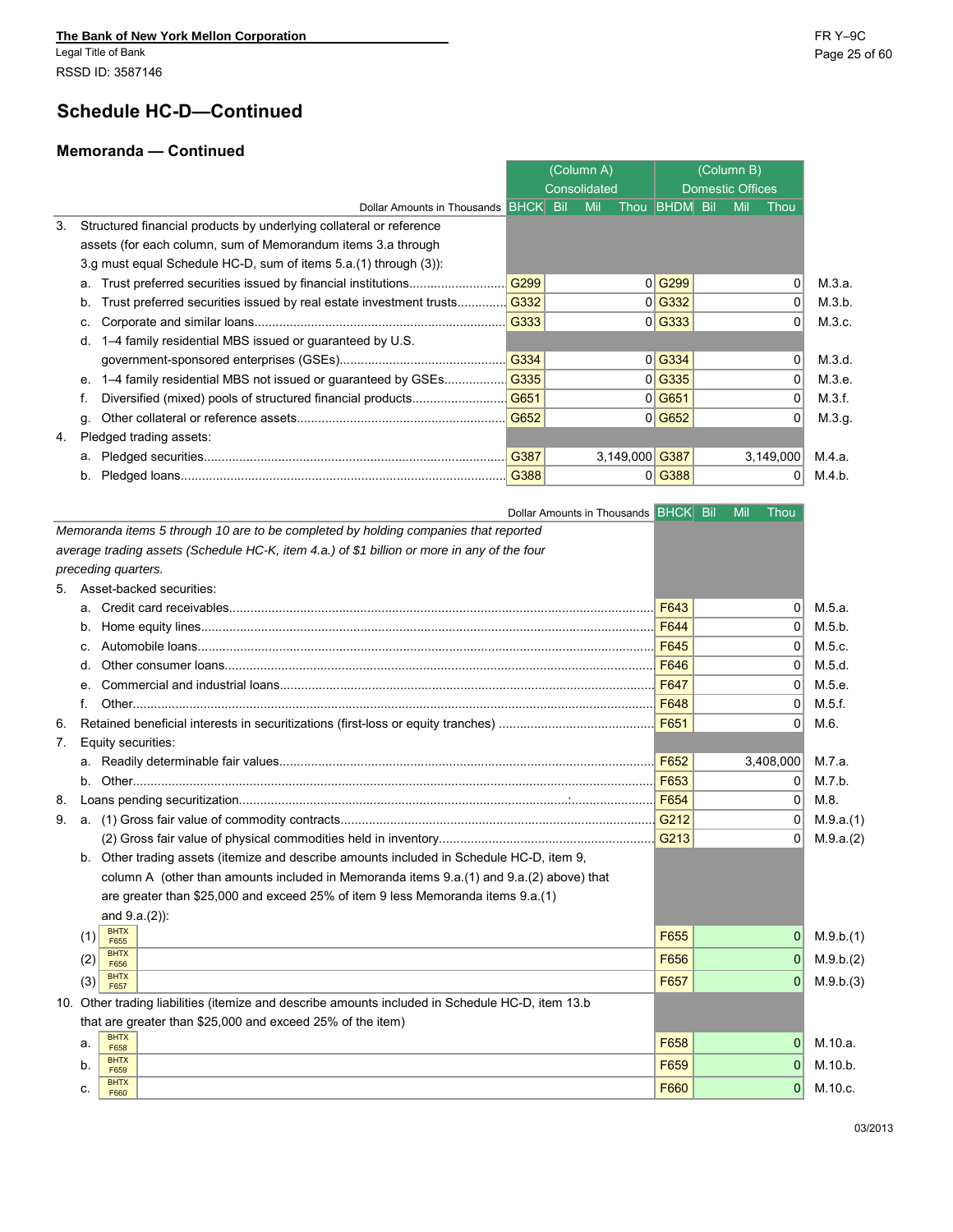# **<sup>1</sup> Schedule HC-E—Deposit Liabilities**

| Dollar Amounts in Thousands <b>BHCB</b> Bil                                                        |             | Mil | Thou       |  |
|----------------------------------------------------------------------------------------------------|-------------|-----|------------|--|
| Deposits held in domestic offices of commercial bank subsidiaries of the reporting                 |             |     |            |  |
| holding company:                                                                                   |             |     |            |  |
|                                                                                                    | 2210        |     | 70,020,000 |  |
| b.                                                                                                 |             |     | 2,121,000  |  |
|                                                                                                    |             |     | 17,098,000 |  |
| d.                                                                                                 | 6648        |     | 859,000    |  |
| е.                                                                                                 | 2604        |     | 42.990.000 |  |
| 2. Deposits held in domestic offices of other depository institutions that are subsidiaries of the |             |     |            |  |
| reporting holding company:                                                                         | <b>BHOD</b> |     |            |  |
|                                                                                                    | 3189        |     | 01         |  |
| b.                                                                                                 |             |     |            |  |
|                                                                                                    | 2389        |     | $\Omega$   |  |
| α.                                                                                                 | 6648        |     |            |  |
| е.                                                                                                 |             |     | 0          |  |

#### **Memoranda**

|    | Dollar Amounts in Thousands BHDM Bil                                             |             | Mil | Thou       |      |
|----|----------------------------------------------------------------------------------|-------------|-----|------------|------|
|    |                                                                                  |             |     | ΩI         | M.1. |
| 2. |                                                                                  |             |     | 01         | M.2. |
| 3. | Time deposits of \$100,000 or more with a remaining maturity of one year or less | A242        |     | 42.988.000 | M.3. |
|    |                                                                                  | <b>BHFN</b> |     |            |      |
|    | 4. Foreign office time deposits with a remaining maturity of one year or less    | A245        |     | 4.830.000  | M.4. |

1. The sum of items 1.a through 1.e and items 2.a through 2.e must equal the sum of Schedule HC, items 13.a.(1)and 13.a.(2).

2. Includes noninterest-bearing demand, time, and savings deposits.

# **Schedule HC-F—Other Assets**

|    | Dollar Amounts in Thousands BHCK Bil                                       |             | Mil<br>Thou   |       |
|----|----------------------------------------------------------------------------|-------------|---------------|-------|
|    |                                                                            | <b>B556</b> | 532.000       |       |
|    |                                                                            | 2148        | 70.000        | -2    |
|    | 3. Interest-only strips receivable (not in the form of a security) $3$ on: |             |               |       |
|    |                                                                            |             |               | 3.a.  |
|    |                                                                            | A520        |               | 3.b.  |
|    |                                                                            |             | 1.337.000     |       |
|    | 5. Life insurance assets:                                                  |             |               |       |
|    |                                                                            | K201        | 1.822.000     | -5.a. |
|    |                                                                            | K202        | 1,606,000     | 5.b.  |
|    |                                                                            | K270        | 1.082.000     | 5.c.  |
| 6. |                                                                            | 2168        | 17.536.000 6. |       |
|    |                                                                            | <b>BHCT</b> |               |       |
|    |                                                                            |             | 23,985,000    |       |

1. Include accrued interest receivable on loans, leases, debt securities, and other interest-bearing assets.

2. See discussion of deferred income taxes in Glossary entry on "income taxes."

3. Report interest-only strips receivable in the form of a security as available-for-sale securities in Schedule HC, item 2.b, or as trading assets in

Schedule HC, item 5, as appropriate.

4. Include Federal Reserve stock, Federal Home Loan Bank stock, and bankers' bank stock. 03/2013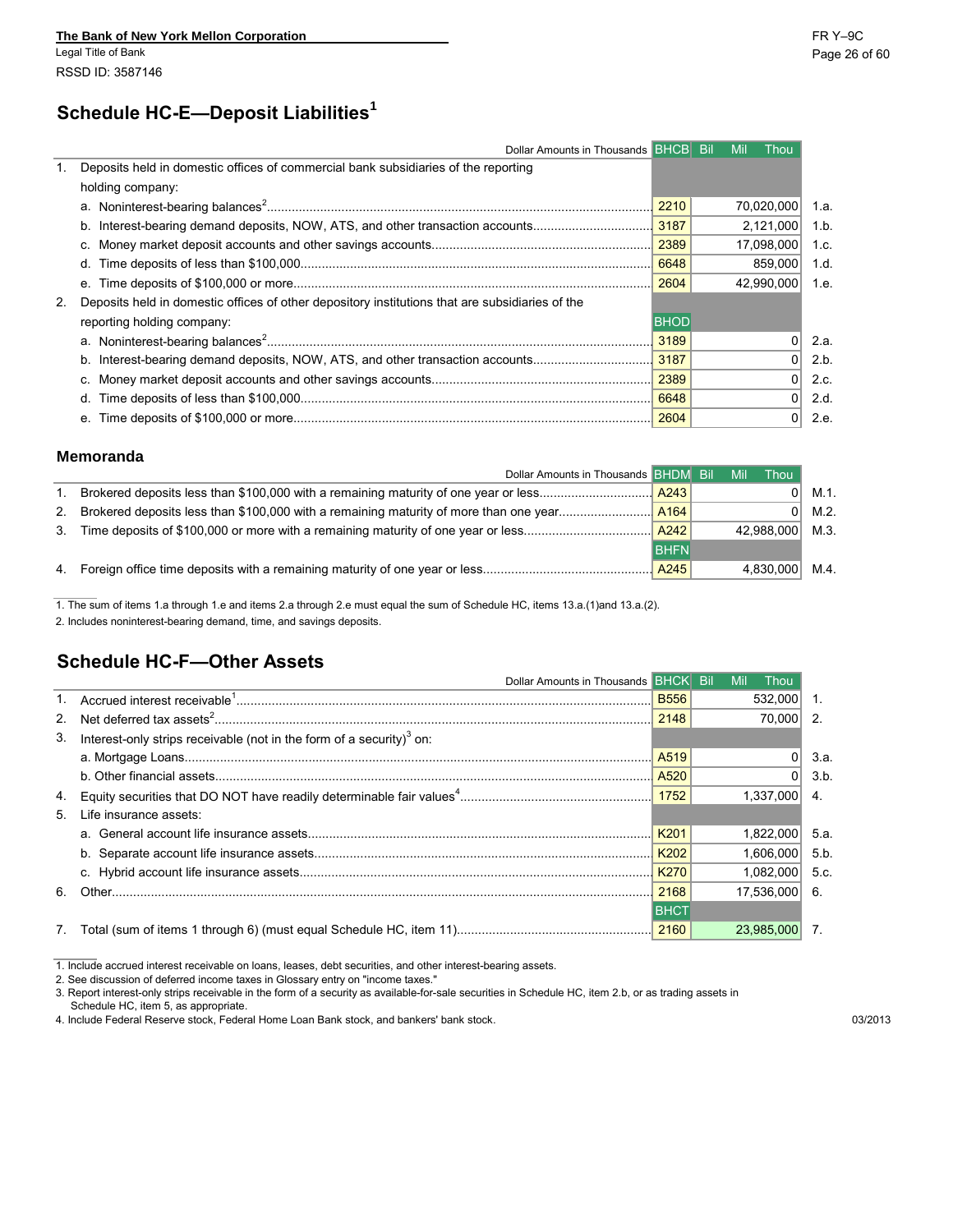# **Schedule HC-G—Other Liabilities**

| Dollar Amounts in Thousands BHCK Bil |             | <b>Mil</b><br><b>Thou</b> |
|--------------------------------------|-------------|---------------------------|
| 1. Not applicable                    |             |                           |
|                                      | 3049        | 3.682.000                 |
|                                      | <b>B557</b> | 129,000                   |
|                                      | <b>B984</b> | 26.838.000                |
|                                      | <b>BHC</b>  |                           |
|                                      | 2750        | 30,649,000                |

1. See discussion of deferred income taxes in Glossary entry on "income taxes."

# **<sup>1</sup> Schedule HC-H—Interest Sensitivity**

|    | Dollar Amounts in Thousands BHCK Bill                                                                   |      | Mil | Thou        |    |
|----|---------------------------------------------------------------------------------------------------------|------|-----|-------------|----|
| 1. |                                                                                                         |      |     | 220,085,000 |    |
| 2. | Interest-bearing deposit liabilities that reprice within one year or mature within one year included in |      |     |             |    |
|    |                                                                                                         | 3296 |     | 163.171.000 | 2  |
| 3. | Long-term debt that reprices within one year included in items 16 and 19.a on Schedule HC,              |      |     |             |    |
|    |                                                                                                         | 3298 |     | 2.900.000   |    |
| 4. |                                                                                                         |      |     |             | 4. |
| 5. | Long-term debt reported in Schedule HC, item 19.a on the Balance Sheet that is scheduled to             |      |     |             |    |
|    |                                                                                                         | 3409 |     |             |    |

1. Holding companies with foreign offices have the option of excluding the smallest of such non-U.S. offices from coverage in this schedule. Such holding companies may omit the smallest of their offices in foreign countries when arrayed by total assets provided that the assets of the excluded offices do not exceed 50 percent of the total assets of the holding company's assets in foreign countries and 10 percent of the holding company's total consolidated assets as of the report date. 03/2013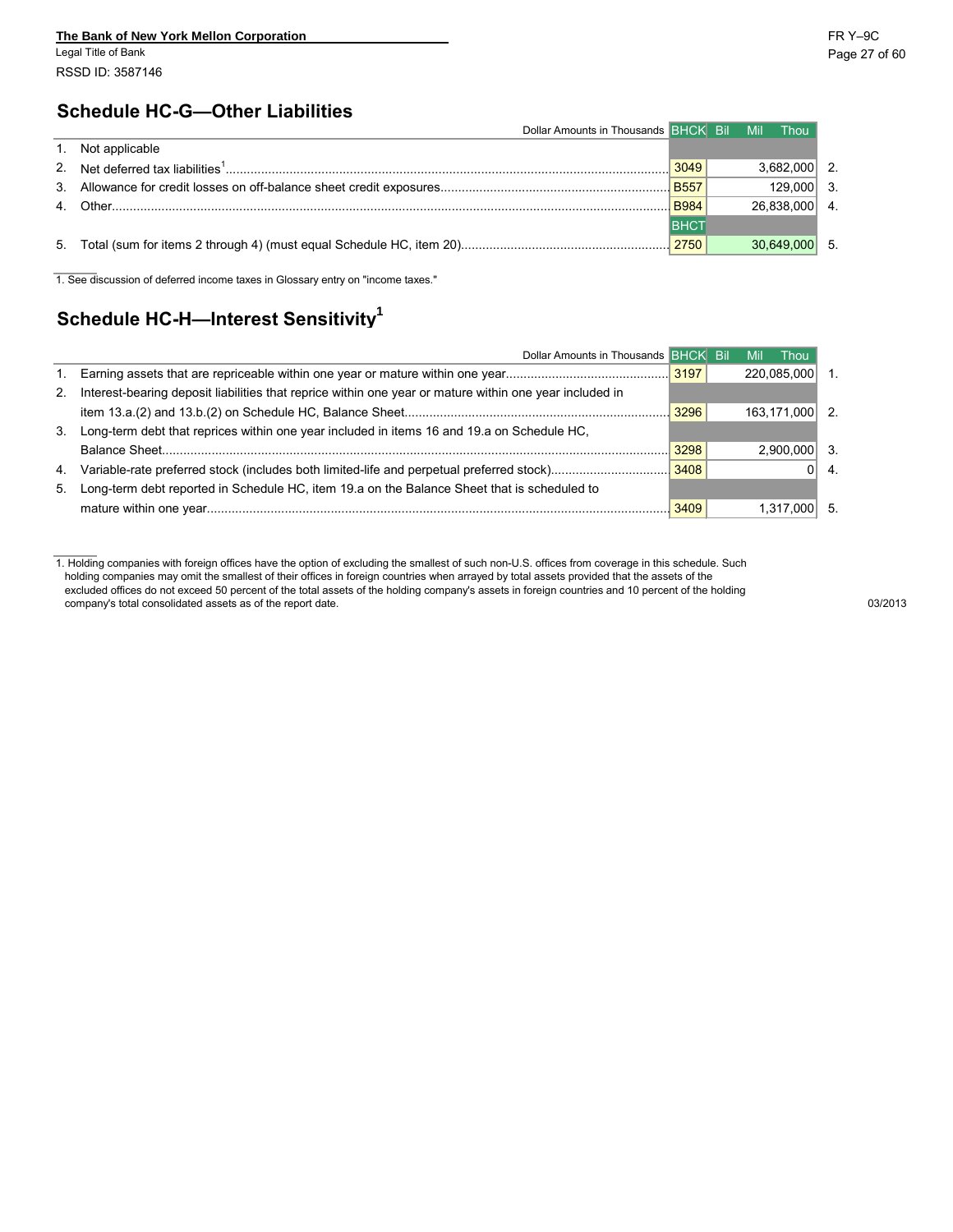# Schedule HC-I-Insurance-Related Underwriting Activities (Including Reinsurance)

Schedule HC-I must be completed by all top-tier holding companies. (See instructions for additional information.)

#### I. Property and Casualty Underwriting

|               | Dollar Amounts in Thousands <b>BFICK</b> BIL MIL |                  |  | – Thou         |                |
|---------------|--------------------------------------------------|------------------|--|----------------|----------------|
| <b>Assets</b> |                                                  |                  |  |                |                |
|               |                                                  |                  |  | 0 <sup>1</sup> | -1.            |
|               |                                                  | C <sub>244</sub> |  | 106.000        | $\overline{2}$ |
| Liabilities   |                                                  |                  |  |                |                |
| 3.            |                                                  |                  |  | $1,000$ 3.     |                |
| 4.            |                                                  | <b>B991</b>      |  | $2,000$ 4.     |                |
|               |                                                  |                  |  |                |                |
| 5.            |                                                  | C <sub>245</sub> |  | 102.000        | -5.            |
|               |                                                  |                  |  |                |                |
| 6.            |                                                  | C <sub>246</sub> |  |                | -6.            |

#### II. Life and Health Underwriting

|               |             | IBHCKI Bil       | Mil. | Thou        |      |
|---------------|-------------|------------------|------|-------------|------|
| <b>Assets</b> |             |                  |      |             |      |
|               |             | C <sub>247</sub> |      |             |      |
|               |             | <b>B992</b>      |      |             | 2.   |
| 3             |             | C <sub>248</sub> |      | 25,000      | 3.   |
|               |             |                  |      |             |      |
|               | Liabilities |                  |      |             |      |
| 4.            |             |                  |      |             | 4.   |
| -5.           |             |                  |      |             | - 5. |
|               |             |                  |      |             |      |
| 6.            |             |                  |      | $24.000$ 6. |      |
|               |             |                  |      |             |      |
|               |             | C <sub>250</sub> |      |             | 7.   |
|               |             |                  |      |             |      |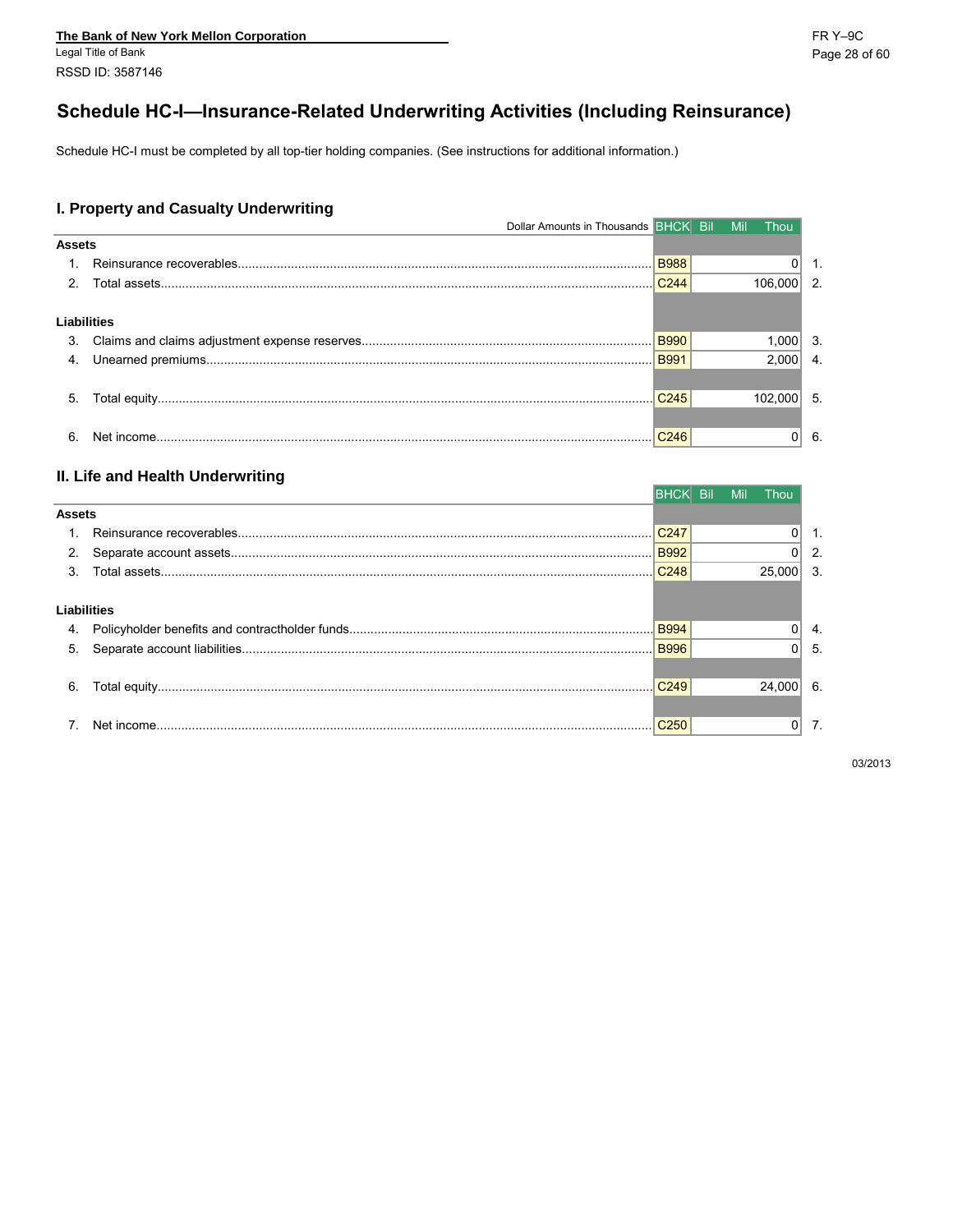# **Schedule HC-K—Quarterly Averages**

| Dollar Amounts in Thousands BHCK Bil                                                      |             | Mil<br>Thou    |            |
|-------------------------------------------------------------------------------------------|-------------|----------------|------------|
| <b>Assets</b>                                                                             |             |                |            |
| 1. Securities:                                                                            |             |                |            |
| a. U.S. Treasury securities and U.S. government agency obligations                        |             |                |            |
|                                                                                           |             | 18,773,000     | 1.a.       |
|                                                                                           |             | 50,190,000     | 1.b.       |
| c. All other securities                                                                   |             |                |            |
|                                                                                           |             | 30,893,000     | 1.c.       |
|                                                                                           |             | 11,118,000     | 2.         |
|                                                                                           | <b>BHDM</b> |                |            |
|                                                                                           |             | 37,781,000     | 3.a.       |
|                                                                                           |             | 6,062,000      | 3.a.(1)    |
|                                                                                           |             | 1,526,000      | 3.a.(2)    |
|                                                                                           |             | 9,000          | 3.a.(3)    |
|                                                                                           |             | 711,000        | 3.a.(4)    |
| (5) Loans to individuals for household, family, and other personal expenditures:          |             |                |            |
|                                                                                           | <b>B561</b> | 0              | 3.a.(5)(a) |
| (b) Other (includes single payment, installment other than auto loans, all student loans, |             |                |            |
|                                                                                           | B562        | 2,066,000      | 3.a.(5)(b) |
|                                                                                           | <b>BHFN</b> |                |            |
|                                                                                           |             | 13,805,000     | 3.b.       |
|                                                                                           | <b>BHCK</b> |                |            |
|                                                                                           |             | 22,591,000     | 4.a.       |
|                                                                                           |             | 115,659,000    | 4.b.       |
|                                                                                           |             | 354,314,000    | 5.         |
|                                                                                           |             |                |            |
| <b>Liabilities</b>                                                                        |             |                |            |
|                                                                                           |             | 51,911,000     | -6.        |
|                                                                                           |             | 101,075,000    | 7.         |
|                                                                                           |             | 14,505,000     | 8.         |
|                                                                                           |             | 30,410,000     | 9.         |
| 10. Not applicable                                                                        |             |                |            |
|                                                                                           |             |                |            |
| <b>Equity Capital</b>                                                                     |             |                |            |
|                                                                                           | 3519        | 37,851,000 11. |            |

1. Includes interest-bearing demand deposits. 03/2011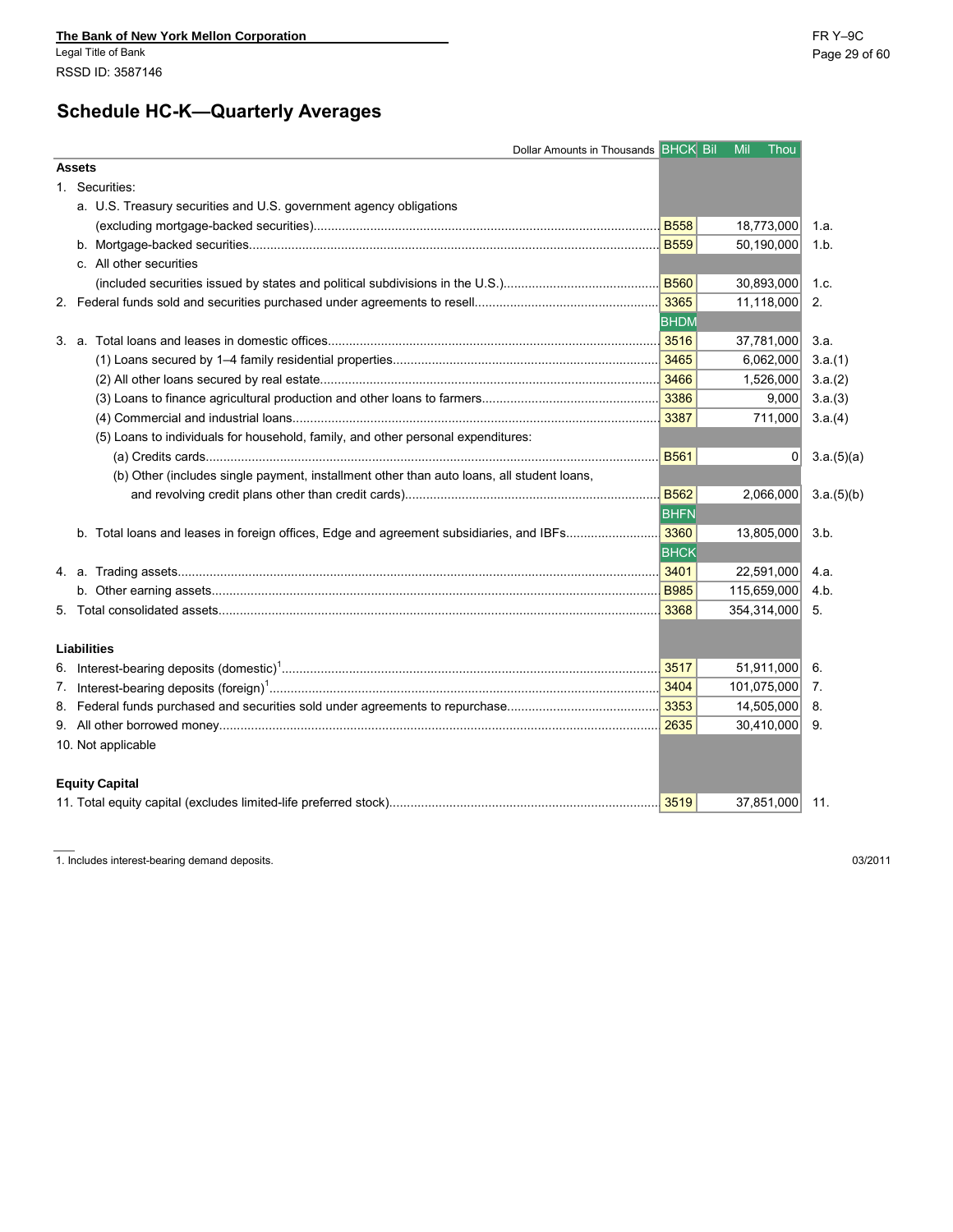## **Schedule HC-L—Derivatives and Off-Balance-Sheet Items**

### **(Report only transactions with nonrelated institutions)**

|                                                                                                           | Dollar Amounts in Thousands BHCK Bil |         |                      | Mil        | Thou                        |                                                      |
|-----------------------------------------------------------------------------------------------------------|--------------------------------------|---------|----------------------|------------|-----------------------------|------------------------------------------------------|
| 1. Unused commitments (report only the unused portions of commitments that are fee paid or                |                                      |         |                      |            |                             |                                                      |
| otherwise legally binding):                                                                               |                                      |         |                      |            |                             |                                                      |
| a. Revolving, open-end loans secured by 1-4 family residential properties, (e.g., home equity lines) 3814 |                                      |         |                      |            | 134,000                     | 1.a.                                                 |
|                                                                                                           |                                      |         | J455                 |            | 0                           | 1.b.(1)                                              |
|                                                                                                           |                                      |         | J456                 |            | 0                           | 1.b.(2)                                              |
| c. (1) Commitments to fund commercial real estate, construction, and land development loans               |                                      |         |                      |            |                             |                                                      |
| secured by real estate (sum of items 1.c.(1)(a) and (b) must equal item 1.c.(1)                           |                                      |         | 3816                 |            | 371,000                     | 1.c. $(1)$                                           |
|                                                                                                           |                                      |         |                      |            |                             |                                                      |
|                                                                                                           |                                      | 0       |                      |            |                             | 1.c. $(1)(a)$                                        |
| (b) Commercial real estate, other construction loan, and land                                             |                                      |         |                      |            |                             |                                                      |
|                                                                                                           |                                      | 371,000 |                      |            |                             | 1.c.(1)(b)                                           |
| (2) Commitments to fund commercial real estate, construction, and land development loans                  |                                      |         |                      |            |                             |                                                      |
|                                                                                                           |                                      |         | 6550                 |            | 25,000                      | 1.c. $(2)$                                           |
|                                                                                                           |                                      |         | 3817                 |            | $\overline{0}$              | 1.d.                                                 |
| e. Other unused commitments:                                                                              |                                      |         |                      |            |                             |                                                      |
|                                                                                                           |                                      |         | J457                 |            | 16,230,000                  | 1.e.(1)                                              |
|                                                                                                           |                                      |         | J458                 |            | 5,253,000                   | 1.e.(2)                                              |
|                                                                                                           |                                      |         | J459                 |            |                             |                                                      |
|                                                                                                           |                                      |         | 6566                 |            | 12,845,000                  | 1.e.(3)                                              |
|                                                                                                           |                                      |         |                      |            | 7,452,000                   | 2.                                                   |
| Item 2.a is to be completed by holding companies with \$1 billion or more in total assets. <sup>1</sup>   |                                      |         |                      |            | 684,000                     |                                                      |
|                                                                                                           |                                      |         |                      |            |                             | 2.a.                                                 |
|                                                                                                           |                                      |         | 6570                 |            | 166,000                     | 3.                                                   |
| Item 3.a is to be completed by holding companies with \$1 billion or more in total assets. <sup>1</sup>   |                                      |         |                      |            |                             |                                                      |
|                                                                                                           |                                      |         | 3822                 |            | 4,000                       | 3.a.                                                 |
|                                                                                                           |                                      |         | 3411                 |            | 280,000                     | 4.                                                   |
| 5. Not applicable                                                                                         |                                      |         |                      |            |                             |                                                      |
|                                                                                                           |                                      |         |                      |            |                             |                                                      |
|                                                                                                           |                                      |         | 3433                 |            | 342,356,000                 | -6.                                                  |
|                                                                                                           |                                      |         |                      |            |                             |                                                      |
|                                                                                                           | (Column A)                           |         |                      | (Column B) |                             |                                                      |
| 7. Credit derivatives:                                                                                    | <b>Sold Protection</b>               |         |                      |            | <b>Purchased Protection</b> |                                                      |
| a. Notional amounts:                                                                                      | <b>BHCK Bil</b>                      | Mil     | Thou BHCK            | Bil<br>Mil | Thou                        |                                                      |
|                                                                                                           | C968                                 |         | 0 C969               |            | 51,000                      | 7.a.(1)                                              |
|                                                                                                           | C970                                 |         | $0$ C971             |            | 0                           | 7.a.(2)                                              |
|                                                                                                           | C972                                 |         | $0$ C973             |            | 0                           | 7.a.(3)                                              |
|                                                                                                           | C974                                 |         | $0$ C975             |            | 0                           | 7.a.(4)                                              |
| b. Gross fair values:                                                                                     |                                      |         |                      |            |                             |                                                      |
|                                                                                                           | C <sub>219</sub>                     |         | $0$ C <sub>221</sub> |            | 0                           | 7.b.(1)                                              |
|                                                                                                           | C <sub>220</sub>                     |         | $0$ C <sub>222</sub> |            | 0                           | 7.b.(2)                                              |
|                                                                                                           |                                      |         |                      |            |                             |                                                      |
| c. Notional amounts by regulatory capital treatment:                                                      |                                      |         | <b>BHCK</b>          | <b>Bil</b> | Mil<br>Thou                 |                                                      |
| (1) Positions covered under the Market Risk Rule:                                                         |                                      |         |                      |            |                             |                                                      |
|                                                                                                           |                                      |         | G401                 |            |                             |                                                      |
|                                                                                                           |                                      |         | G402                 |            | 51,000                      |                                                      |
| (2) All other positions:                                                                                  |                                      |         |                      |            |                             |                                                      |
|                                                                                                           |                                      |         | G403                 |            | 0                           |                                                      |
| (b) Purchased protections that is recognized as a guarantee for regulatory capital                        |                                      |         |                      |            |                             |                                                      |
|                                                                                                           |                                      |         | G404                 |            | 0                           |                                                      |
| (c) Purchased protection that is not recognized as a guarantee for regulatory capital                     |                                      |         |                      |            |                             | 7.c.(1)(a)<br>7.c.(1)(b)<br>7.c.(2)(a)<br>7.c.(2)(b) |

1. The \$1 billion asset size test is generally based on the total assets reported as of June 30, 2013.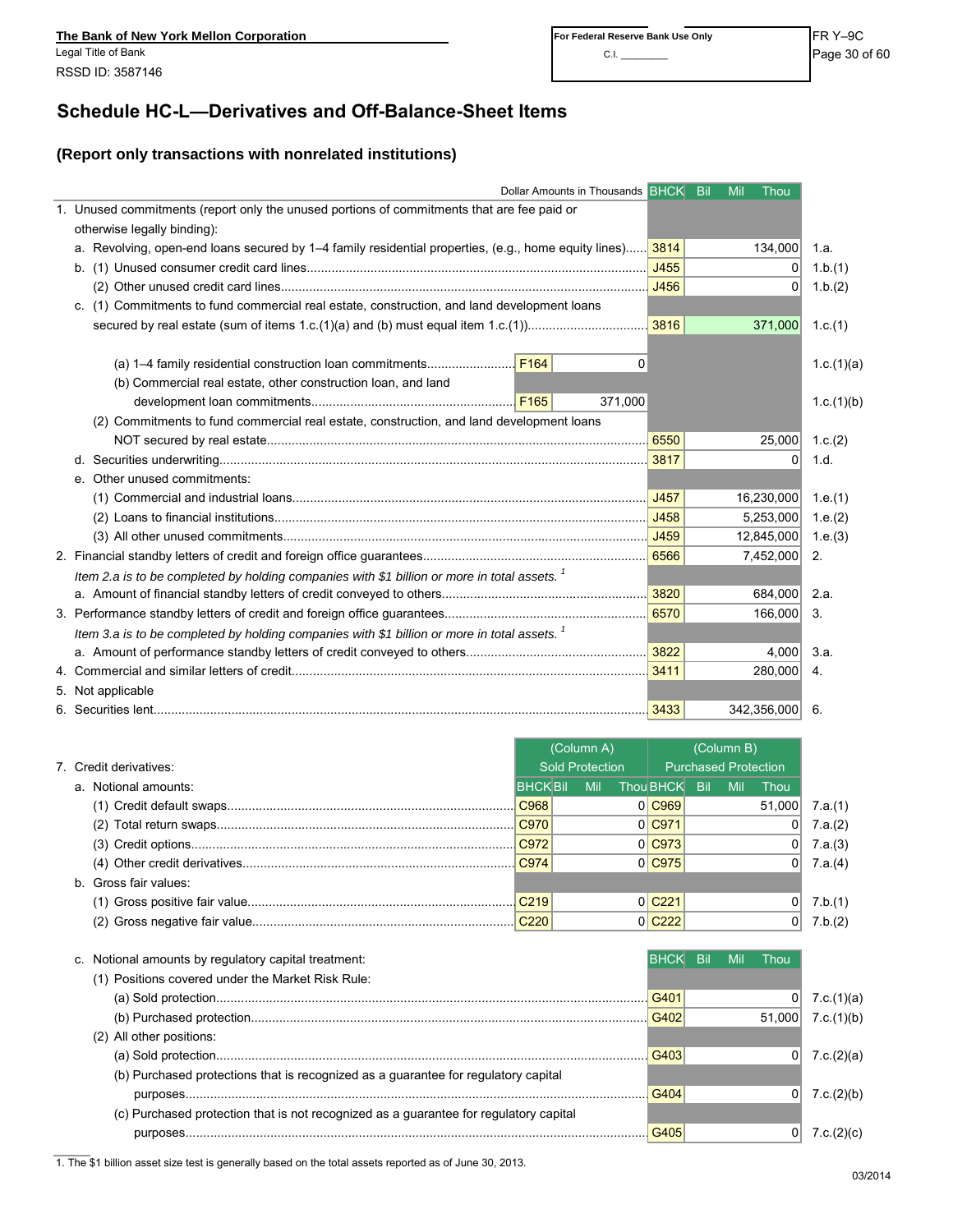Legal Title of Bank Page 31 of 60 RSSD ID: 3587146

### **Schedule HC-L—Continued**

### **(Report only transactions with nonrelated institutions)**

|       |     |                                         |                  | Remaining Maturity of: |     |                       |                      |  |     |                        |                      |  |     |          |               |
|-------|-----|-----------------------------------------|------------------|------------------------|-----|-----------------------|----------------------|--|-----|------------------------|----------------------|--|-----|----------|---------------|
|       |     |                                         | (Column A)       |                        |     |                       | (Column B)           |  |     |                        | (Column C)           |  |     |          |               |
|       |     |                                         | One year or less |                        |     | Over One Year Through |                      |  |     | <b>Over Five Years</b> |                      |  |     |          |               |
|       |     |                                         |                  |                        |     | <b>Five Years</b>     |                      |  |     |                        |                      |  |     |          |               |
|       |     | Dollar Amounts in Thousands BHCK Bil    |                  |                        | Mil |                       | Thou <b>BHCK</b> Bil |  | Mil |                        | Thou <b>BHCK</b> Bil |  | Mil | Thou     |               |
| 7. d. |     | Notional amounts by remaining maturity: |                  |                        |     |                       |                      |  |     |                        |                      |  |     |          |               |
|       |     | (1) Sold credit protection:             |                  |                        |     |                       |                      |  |     |                        |                      |  |     |          |               |
|       | (a) |                                         |                  |                        |     |                       | 0 G407               |  |     |                        | 0 G408               |  |     |          | 7.d.(1)(a)    |
|       | (b) |                                         |                  |                        |     |                       | 0 G410               |  |     |                        | 0 G411               |  |     | 0        | 7.d.(1)(b)    |
|       |     | (2) Purchased credit protection:        |                  |                        |     |                       |                      |  |     |                        |                      |  |     |          |               |
|       | (a) |                                         |                  |                        |     | 50,000 G413           |                      |  |     |                        | 0 G414               |  |     | $\Omega$ | 7.d. $(2)(a)$ |
|       | (b) |                                         |                  |                        |     |                       | 1,000 G416           |  |     |                        | 0 G417               |  |     | 01       | 7.d.(2)(b)    |

|    |                                                                                               | <b>BHCK</b> | - Bil | Mil<br>Thoι   |      |
|----|-----------------------------------------------------------------------------------------------|-------------|-------|---------------|------|
|    |                                                                                               | 8765        |       | 64,909,000 8. |      |
|    | 9. All other off-balance-sheet items (exclude derivatives) (include in item 9 the aggregate   |             |       |               |      |
|    | amount all other off-balance-sheet items that individually exceed 10 percent of Schedule HC,  |             |       |               |      |
|    | item 27.a, "Total holding company equity capital") (itemize and describe in items 9.a through |             |       |               |      |
|    |                                                                                               | 3430        |       | 0             | 9    |
|    |                                                                                               | 3432        |       | $\Omega$      | 9.a  |
| b. |                                                                                               | 3434        |       | $\Omega$      | 9.b  |
| C. |                                                                                               | 3435        |       | 0             | 9.c. |
|    |                                                                                               |             |       |               |      |
|    | <b>TEXT</b>                                                                                   |             |       |               |      |
| d. | 6561                                                                                          | 6561        |       | $\Omega$      | 9.d. |
|    | TEXT                                                                                          |             |       |               |      |
| е. | 6562                                                                                          | 6562        |       | $\Omega$      | 9.e. |
|    | <b>TEXT</b>                                                                                   |             |       |               |      |
|    | 6568                                                                                          | 6568        |       | $\Omega$      | 9.f. |
|    | <b>TEXT</b>                                                                                   |             |       |               |      |
| g. | 6586                                                                                          | 6586        |       | 0             | 9.9. |
|    |                                                                                               |             |       |               |      |

10. Not applicable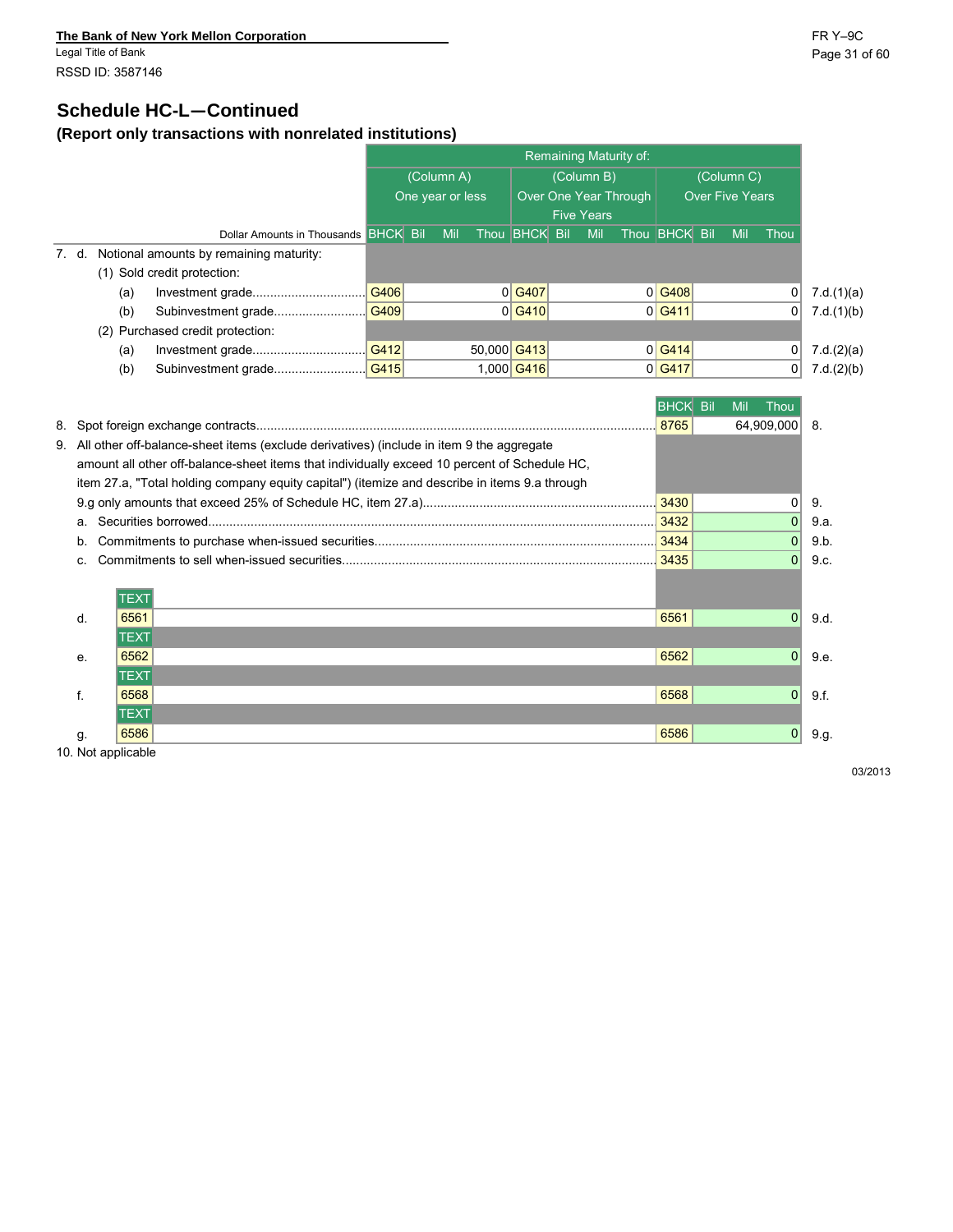Legal Title of Bank Page 32 of 60 RSSD ID: 3587146

# **Schedule HC-L—Continued**

|                                    | (Column A)           | (Column B)        | (Column C)               | (Column D)             |          |
|------------------------------------|----------------------|-------------------|--------------------------|------------------------|----------|
|                                    | <b>Interest Rate</b> | Foreign Exchange  | <b>Equity Derivative</b> | Commodity and          |          |
| Dollar Amounts in Thousands        | Contracts            | Contracts         | Contracts                | <b>Other Contracts</b> |          |
| Derivatives Position Indicators    | Tril Bil Mil Thou    | Tril Bil Mil Thou | Tril Bil Mil Thou        | Tril Bil Mil Thou      |          |
| 11. Gross amounts (e.g., notional  |                      |                   |                          |                        |          |
| amounts) (for each column, sum of  |                      |                   |                          |                        |          |
| items 11.a through 11.e must equal |                      |                   |                          |                        |          |
| sum of items 12 and 13):           | <b>BHCK 8693</b>     | <b>BHCK 8694</b>  | <b>BHCK 8695</b>         | <b>BHCK 8696</b>       |          |
| a. Futures contracts               | 36,961,000           | 40,000            | $\Omega$                 | 0                      | 11.a.    |
|                                    | <b>BHCK 8697</b>     | <b>BHCK 8698</b>  | <b>BHCK 8699</b>         | <b>BHCK 8700</b>       |          |
| b. Forward contracts               | 82,130,000           | 309,396,000       | 84.000                   | $\Omega$               | 11.b.    |
| c. Exchange-traded                 |                      |                   |                          |                        |          |
| option contracts:                  | <b>BHCK 8701</b>     | <b>BHCK 8702</b>  | <b>BHCK 8703</b>         | <b>BHCK 8704</b>       |          |
| (1) Written options                | 200,000              | $\Omega$          | 3,219,000                | $\overline{0}$         | 11.c.(1) |
|                                    | <b>BHCK 8705</b>     | <b>BHCK 8706</b>  | <b>BHCK 8707</b>         | <b>BHCK 8708</b>       |          |
| (2) Purchased options              | 100,000              | 0                 | 5,275,000                | 0                      | 11.c.(2) |
| d. Over-the-counter                |                      |                   |                          |                        |          |
| option contracts:                  | <b>BHCK 8709</b>     | <b>BHCK 8710</b>  | <b>BHCK 8711</b>         | <b>BHCK 8712</b>       |          |
| (1) Written options                | 93,819,000           | 787,000           | 9,128,000                | $\Omega$               | 11.d.(1) |
|                                    | <b>BHCK 8713</b>     | <b>BHCK 8714</b>  | <b>BHCK 8715</b>         | <b>BHCK 8716</b>       |          |
| (2) Purchased options              | 71,041,000           | 919,000           | 5,155,000                | $\Omega$               | 11.d.(2) |
|                                    | <b>BHCK 3450</b>     | <b>BHCK 3826</b>  | <b>BHCK 8719</b>         | <b>BHCK 8720</b>       |          |
|                                    | 500,496,000          | 97,015,000        | 1,750,000                | $\overline{0}$         | 11.e.    |
| 12. Total gross notional           |                      |                   |                          |                        |          |
| amount of derivative con           | <b>BHCK A126</b>     | <b>BHCK A127</b>  | <b>BHCK 8723</b>         | <b>BHCK 8724</b>       |          |
|                                    | 763,323,000          | 400,293,000       | 24,603,000               | 0                      | 12.      |
| 13. Total gross notional amount of |                      |                   |                          |                        |          |
| derivative contracts               |                      |                   |                          |                        |          |
| held for purposes                  | <b>BHCK 8725</b>     | <b>BHCK 8726</b>  | <b>BHCK 8727</b>         | <b>BHCK 8728</b>       |          |
|                                    | 21,424,000           | 7,864,000         | 8,000                    | $\Omega$               | 13.      |
| 14. Gross fair values of           |                      |                   |                          |                        |          |
| derivative contracts:              |                      |                   |                          |                        |          |
| a. Contracts held for trading:     |                      |                   |                          |                        |          |
| (1) Gross positive fair            | <b>BHCK 8733</b>     | <b>BHCK 8734</b>  | <b>BHCK 8735</b>         | <b>BHCK 8736</b>       |          |
|                                    | 14,232,000           | 2,422,000         | 569,000                  | 0                      | 14.a.(1) |
| (2) Gross negative fair            | <b>BHCK 8737</b>     | <b>BHCK 8738</b>  | <b>BHCK 8739</b>         | <b>BHCK 8740</b>       |          |
|                                    | 14,664,000           | 2,354,000         | 798,000                  | υ                      | 14.a.(2) |
| b. Contracts held for pur-         |                      |                   |                          |                        |          |
| poses other than                   |                      |                   |                          |                        |          |
| trading:                           |                      |                   |                          |                        |          |
| (1) Gross positive fair            | <b>BHCK 8741</b>     | <b>BHCK 8742</b>  | <b>BHCK 8743</b>         | <b>BHCK 8744</b>       |          |
|                                    | 930,000              | 35,000            | 3,000                    | 0                      | 14.b.(1) |
| (2) Gross negative fair            | <b>BHCK 8745</b>     | <b>BHCK 8746</b>  | <b>BHCK 8747</b>         | <b>BHCK 8748</b>       |          |
|                                    | 220,000              | 191,000           | 3,000                    | 0                      | 14.b.(2) |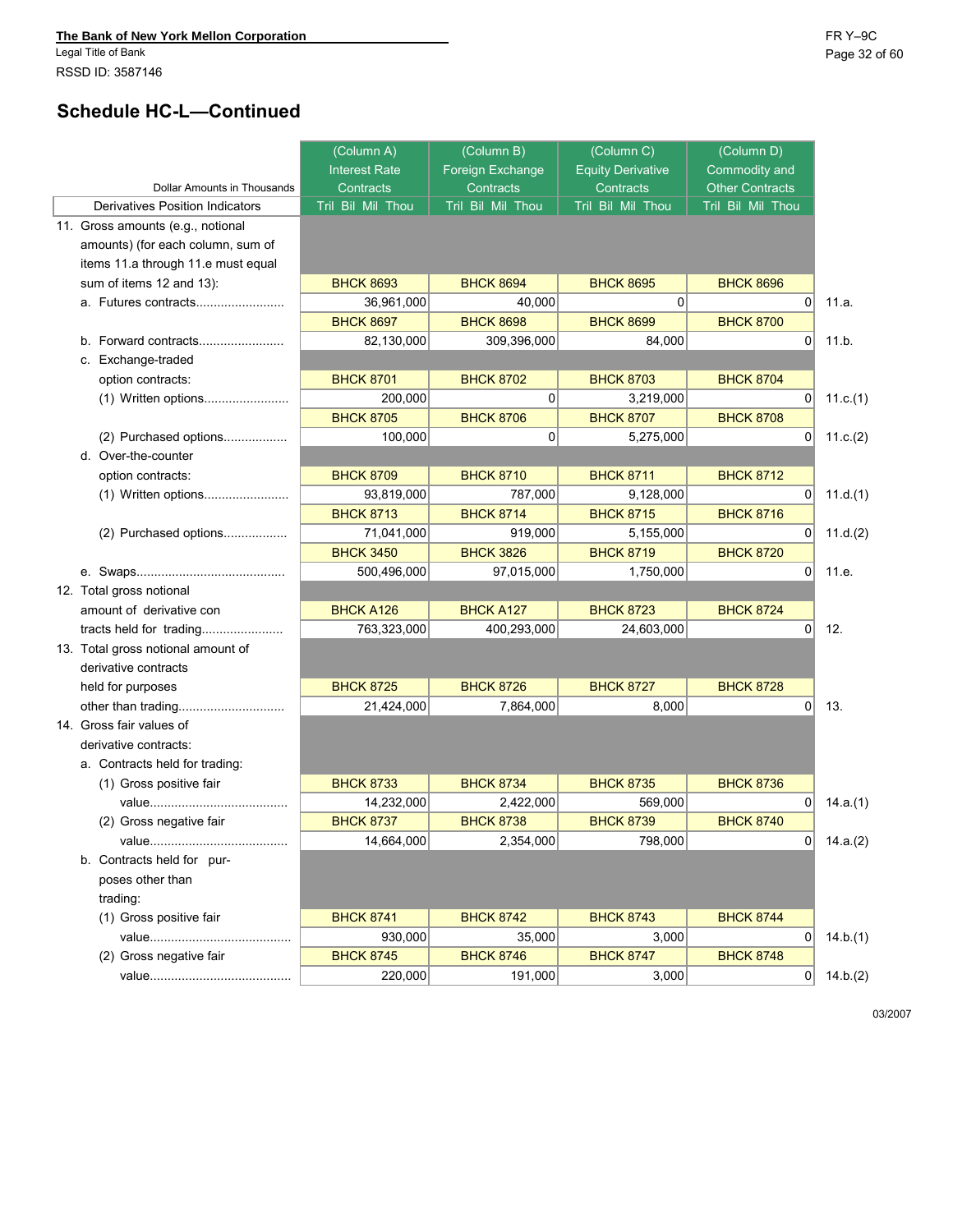Legal Title of Bank Page 33 of 60 RSSD ID: 3587146

## **Schedule HC-L—Continued**

Item 15 is to be completed only by holding companies with total assets of \$10 billion or more.<sup>1</sup>

|                                                      |      |            | (Column A)                  |                |             | (Column B)                |            |      | (Column C)         |            |     | (Column D)                   |             |     |            | (Column E)               |             |            |            |           |          |
|------------------------------------------------------|------|------------|-----------------------------|----------------|-------------|---------------------------|------------|------|--------------------|------------|-----|------------------------------|-------------|-----|------------|--------------------------|-------------|------------|------------|-----------|----------|
|                                                      |      |            | <b>Banks and Securities</b> |                |             | <b>Monoline Financial</b> |            |      | <b>Hedge Funds</b> |            |     | <b>Sovereign Governments</b> |             |     |            | Corporations and         |             |            |            |           |          |
|                                                      |      |            | <b>Firms</b>                |                |             | Guarantors                |            |      |                    |            |     |                              |             |     |            | All Other Counterparties |             |            |            |           |          |
| Dollar Amounts in Thousands BHCK                     |      | <b>Bil</b> | Mil                         | Thou           | <b>BHCK</b> | <b>Bil</b>                | <b>Mil</b> | Thou | <b>BHCK</b>        | <b>Bil</b> | Mil | Thou                         | <b>BHCK</b> | Bil | <b>Mil</b> | Thou                     | <b>BHCK</b> | <b>Bil</b> | <b>Mil</b> | Thou      |          |
| 15. Over-the counter derivatives:                    |      |            |                             |                |             |                           |            |      |                    |            |     |                              |             |     |            |                          |             |            |            |           |          |
|                                                      | G418 |            |                             | 5,464,000 G419 |             |                           |            |      | 7,000 G420         |            |     | 524,000 G421                 |             |     |            | 301,000 G422             |             |            |            | 2,671,000 | 15.a.    |
| b. Fair value of collateral:                         |      |            |                             |                |             |                           |            |      |                    |            |     |                              |             |     |            |                          |             |            |            |           |          |
|                                                      | G423 |            |                             | 617,000 G424   |             |                           |            |      | 0 G425             |            |     | 368,000 G426                 |             |     |            |                          | 0 G427      |            |            | 255,000   | 15.b.(1) |
|                                                      | G428 |            |                             | 130,000 G429   |             |                           |            |      | 0 G430             |            |     | 163,000 G431                 |             |     |            |                          | 5,000 G432  |            |            | 1,000     | 15.b.(2) |
|                                                      |      |            |                             | 40,000 G434    |             |                           |            |      | 24,000 G435        |            |     |                              | 4,000 G436  |     |            |                          | 3,000 G437  |            |            | 56,000    | 15.b.(3) |
| (4) U.S. government agency and U.S.                  |      |            |                             |                |             |                           |            |      |                    |            |     |                              |             |     |            |                          |             |            |            |           |          |
| government-sponsored agency debt                     |      |            |                             |                |             |                           |            |      |                    |            |     |                              |             |     |            |                          |             |            |            |           |          |
|                                                      | G438 |            |                             | 316,000 G439   |             |                           |            |      | 0 G440             |            |     | 31,000 G441                  |             |     |            |                          | $0$ G442    |            |            | 4,000     | 15.b.(4) |
|                                                      | G443 |            |                             |                | 0 G444      |                           |            |      | 0 G445             |            |     |                              | 0 G446      |     |            |                          | 0 G447      |            |            | 135,000   | 15.b.(5) |
|                                                      | G448 |            |                             |                | 0 G449      |                           |            |      | 0 G450             |            |     |                              | 0 G451      |     |            |                          | 0 G452      |            |            | 49,000    | 15.b.(6) |
|                                                      | G453 |            |                             | 23,000 G454    |             |                           |            |      | 0 G455             |            |     |                              | 0 G456      |     |            |                          | 3,000 G457  |            |            | 10,000    | 15.b.(7) |
| Total fair value of collateral<br>(8)                |      |            |                             |                |             |                           |            |      |                    |            |     |                              |             |     |            |                          |             |            |            |           |          |
| (sum of items $15.b.(1)$ through $(7)$ ) <b>G458</b> |      |            |                             | 1,126,000 G459 |             |                           |            |      | 24,000 G460        |            |     | 566,000 G461                 |             |     |            | 11,000 G462              |             |            |            | 510,000   | 15.b.(8) |

1. The \$10 billion asset size test is generally based on the total assets reported as of June 30, 2013.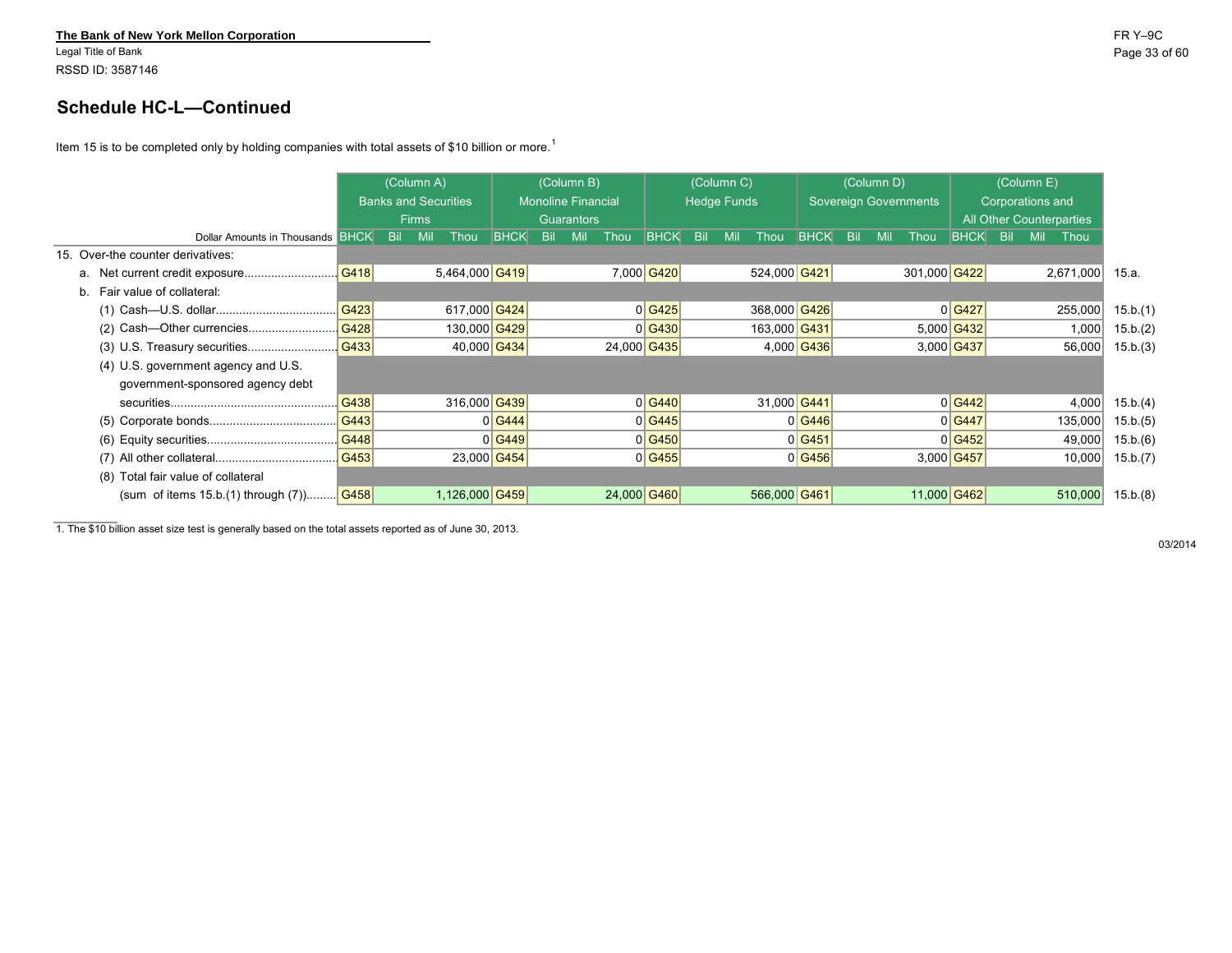# **Schedule HC-M—Memoranda**

|                                                                                             | Dollar Amounts in Thousands BHCK Bil Mil Thou |                    |                |                  |
|---------------------------------------------------------------------------------------------|-----------------------------------------------|--------------------|----------------|------------------|
| 1. Total number of holding company common shares                                            | Number (Unrounded)<br>1,140,372,916           |                    |                | 1.               |
| 2. Debt maturing in one year or less (included in Schedule HC, items 16 and 19.a) that is   |                                               |                    |                |                  |
|                                                                                             |                                               | 6555               | 1,170,000      | 2.               |
| 3. Debt maturing in more than one year (included in Schedule HC, items 16 and 19.a) that is |                                               |                    |                |                  |
|                                                                                             |                                               | .   6556           | 772,000        | 3.               |
|                                                                                             |                                               | .6557              | 0              | 4.               |
| 5. Securities purchased under agreements to resell offset against securities sold under     |                                               |                    |                |                  |
|                                                                                             |                                               |                    | 1,238,000      | -5.              |
|                                                                                             |                                               |                    |                |                  |
| 6. Assets covered by loss-sharing agreements with the FDIC:                                 |                                               |                    |                |                  |
| a. Loans and leases (included in Schedule HC, items 4.a and 4.b):                           |                                               |                    |                |                  |
| (1) Loans secured by real estate in domestic offices:                                       |                                               |                    |                |                  |
| (a) Construction, land development, and other land loans:                                   |                                               | <b>BHDM</b>        |                |                  |
|                                                                                             |                                               |                    | 0              | 6.a.(1)(a)(1)    |
|                                                                                             |                                               |                    | $\Omega$       | 6.a.(1)(a)(2)    |
|                                                                                             |                                               |                    | 01             | 6.a.(1)(b)       |
| Secured by 1-4 family residential properties:<br>(C)                                        |                                               |                    |                |                  |
| (1) Revolving, open-end loans secured by 1-4 family residential properties and              |                                               |                    |                |                  |
|                                                                                             |                                               | K172               | 0              | 6.a.(1)(c)(1)    |
| (2) Closed-end loans secured by 1-4 family residential properties:                          |                                               |                    |                |                  |
|                                                                                             |                                               | K173               | 0 <sup>1</sup> | 6.a.(1)(c)(2)(a) |
|                                                                                             |                                               |                    | 0 <sup>1</sup> | 6.a.(1)(c)(2)(b) |
|                                                                                             |                                               |                    | 0 <sup>1</sup> | 6.a.(1)(d)       |
| (e) Secured by nonfarm nonresidential properties:                                           |                                               |                    |                |                  |
| (1) Loans secured by owner-occupied nonfarm nonresidential properties                       |                                               | K176               | $\overline{0}$ | 6.a.(1)(e)(1)    |
|                                                                                             |                                               |                    | 0              | 6.a.(1)(e)(2)    |
|                                                                                             |                                               | <b>BHCK</b>        |                |                  |
| (2)                                                                                         |                                               | $\frac{1}{1}$ K178 | 0              | 6.a.(2)          |
| (3)                                                                                         |                                               | <b>K179</b>        | 0              | 6.a.(3)          |
| Loans to individuals for household, family, and other personal expenditures<br>(4)          |                                               |                    |                |                  |
| (i.e., consumer loans) (includes purchased paper):                                          |                                               |                    |                |                  |
|                                                                                             |                                               | K180               | 0              | 6.a.(4)(a)       |
|                                                                                             |                                               | <b>K181</b>        | 0              | 6.a.(4)(b)       |
| (c) Other consumer loans (includes single payment, installment, all student loans,          |                                               |                    |                |                  |
|                                                                                             |                                               |                    | 0              | 6.a.(4)(c)       |
|                                                                                             |                                               | K183               | $\Omega$       | 6.a.(5)          |
|                                                                                             |                                               |                    |                |                  |
| Itemize and describe loan and lease categories included in item 6.a(5) above that           |                                               |                    |                |                  |
| exceed 10 percent of total loans and leases covered by loss-sharing agreements              |                                               |                    |                |                  |
| with the FDIC (sum of items $6.a.(1)$ through $(5)$ ):                                      |                                               |                    |                |                  |
|                                                                                             |                                               | K184               | 0              | 6.a.(5)(a)       |
|                                                                                             |                                               | K <sub>185</sub>   | 0              | 6.a.(5)(b)       |
| (c)                                                                                         |                                               | K186               | 0              | 6.a.(5)(c)       |
|                                                                                             |                                               | <b>K273</b>        | 0              | 6.a.(5)(d)       |
| b. Other real estate owned (included in Schedule HC, item 7):                               |                                               | <b>BHDM</b>        |                |                  |
|                                                                                             |                                               | K <sub>187</sub>   | 0              |                  |
|                                                                                             |                                               |                    |                | 6.b.(1)          |
| (2)                                                                                         |                                               | <b>K188</b>        | 0              | 6.b.(2)          |
| (3)                                                                                         |                                               | K <sub>189</sub>   | $\Omega$       | 6.b.(3)          |
| (4)                                                                                         |                                               | <b>K190</b>        | 0              | 6.b.(4)          |
|                                                                                             |                                               | K <sub>191</sub>   | $\overline{0}$ | 6.b.(5)          |

1. Includes "Obligations (other than securities and leases) of states and political subdivisions in the U.S., "Loans to nondepository financial institutions and other loans," and loans secured by real estate in foreign offices. 03/2013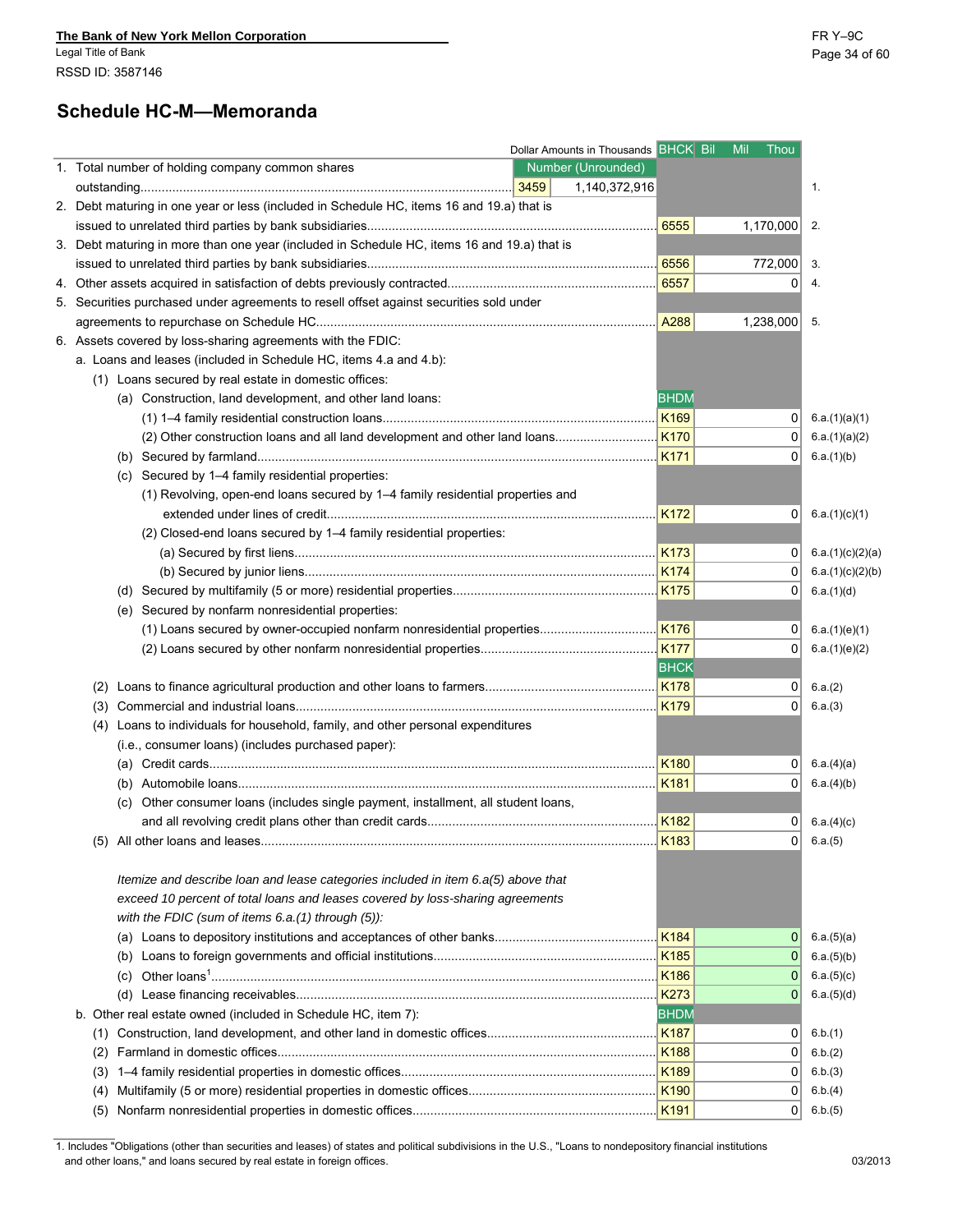Legal Title of Bank Page 35 of 60 RSSD ID: 3587146

### **Schedule HC-M—Continued**

|                                                                                                                  | Dollar Amounts in Thousands            |             | <b>BHFN</b>              | Bil               | Mil Thou       |          |
|------------------------------------------------------------------------------------------------------------------|----------------------------------------|-------------|--------------------------|-------------------|----------------|----------|
|                                                                                                                  |                                        |             | K <sub>260</sub>         |                   | $\overline{0}$ | 6.b.(6)  |
| (7) Portion of covered other real estate owned included in items 6.b.(1) through (6)                             |                                        |             | <b>BHCK</b>              |                   |                |          |
|                                                                                                                  |                                        |             | K <sub>192</sub>         |                   | 0              | 6.b.(7)  |
|                                                                                                                  |                                        |             | J461                     |                   | 0              | 6.c      |
|                                                                                                                  |                                        |             | J462                     |                   | 0              | 6.d.     |
| 7. Captive insurance and reinsurance subsidiaries:                                                               |                                        |             |                          |                   |                |          |
|                                                                                                                  |                                        |             | K193                     |                   | 1,476,000      | 7.a.     |
|                                                                                                                  |                                        |             | K194                     |                   | 0              | 7.b.     |
|                                                                                                                  |                                        |             |                          |                   |                |          |
| 8. Has the holding company entered into a business combination during the calendar year that was                 |                                        | 0=No        | <b>BHCK</b>              |                   |                |          |
|                                                                                                                  |                                        | 1=Yes       | $\vert$ C <sub>251</sub> |                   |                | $0$ 8.   |
|                                                                                                                  |                                        |             |                          |                   |                |          |
| 9. Has the holding company restated its financial statements during the last quarter as a result of new or       |                                        | 0=No        | <b>BHCK</b>              |                   |                |          |
|                                                                                                                  |                                        | $1 = Yes$   | 6689                     |                   | 1              | 9.       |
| 10. Not Applicable                                                                                               |                                        |             |                          |                   |                |          |
| 11. Have all changes in investments and activities been reported to the Federal Reserve on the Report of Changes |                                        |             |                          |                   |                |          |
| Changes in Organizational Structure (FR Y-10)? Holding companies must not leave blank or enter                   |                                        |             |                          |                   |                |          |
| "N/A." The holding company must enter "1" for yes or for no changes to report; or enter "0" for no.              |                                        | 0=No        | <b>BHCK</b>              |                   |                |          |
|                                                                                                                  |                                        | $1 = Yes$   | 6416                     |                   | 1 <sup>1</sup> | 11.      |
| 6428<br>Name of Holding Company Official Verifying FR Y-10 Reporting<br>(Please Type or Print)                   | Area Code and Phone Number (TEXT 9009) |             |                          |                   |                |          |
|                                                                                                                  |                                        |             | <b>BHCK</b>              | <b>Bil</b><br>Mil | Thou           |          |
| 12. Intangible assets other than goodwill:                                                                       |                                        |             |                          |                   |                |          |
|                                                                                                                  |                                        |             | 3164                     |                   | $\overline{0}$ | 12.a.    |
|                                                                                                                  |                                        |             |                          |                   |                |          |
|                                                                                                                  |                                        | 0           |                          |                   |                | 12.a.(1) |
|                                                                                                                  |                                        |             | <b>B026</b>              |                   | $\Omega$       | 12.b.    |
|                                                                                                                  |                                        |             | 5507                     |                   | 4,380,000      | 12.c.    |
|                                                                                                                  |                                        |             | <b>BHCT</b>              |                   |                |          |
|                                                                                                                  |                                        |             | 0426                     |                   | 4,380,000      | 12.d.    |
|                                                                                                                  |                                        |             |                          |                   |                |          |
|                                                                                                                  |                                        |             | 2150                     |                   | 20,000         | 13.      |
| 14. Other borrowed money:                                                                                        |                                        |             | <b>BHCK</b>              |                   |                |          |
|                                                                                                                  |                                        |             | 2309                     |                   | 27,000         | 14.a.    |
|                                                                                                                  |                                        |             | 2332                     |                   | 13,859,000     | 14.b.    |
|                                                                                                                  |                                        |             | 2333                     |                   | 13,620,000     | 14.c.    |
|                                                                                                                  |                                        |             | <b>BHCT</b>              |                   |                |          |
|                                                                                                                  |                                        |             | 3190                     |                   | 27,506,000     | 14.d.    |
|                                                                                                                  |                                        |             |                          |                   |                |          |
| 15. Does the holding company sell private label or third party mutual funds and annuities?                       |                                        | $O=NO$ BHCK |                          |                   |                |          |
|                                                                                                                  |                                        | 1=YES B569  |                          |                   | 1 <sup>1</sup> | 15.      |
|                                                                                                                  |                                        |             |                          |                   |                |          |
|                                                                                                                  |                                        |             | <b>BHCK</b>              | Bil<br>Mil        | Thou           |          |
|                                                                                                                  |                                        |             | <b>B570</b>              |                   | 321,292,000    | 16.      |
|                                                                                                                  |                                        |             |                          |                   |                |          |

1. Report total assets before eliminating intercompany transactions between the consolidated insurance or reinsurance subsidiary and other offices or consolidated subsidiaries of the reporting holding company. 03/2013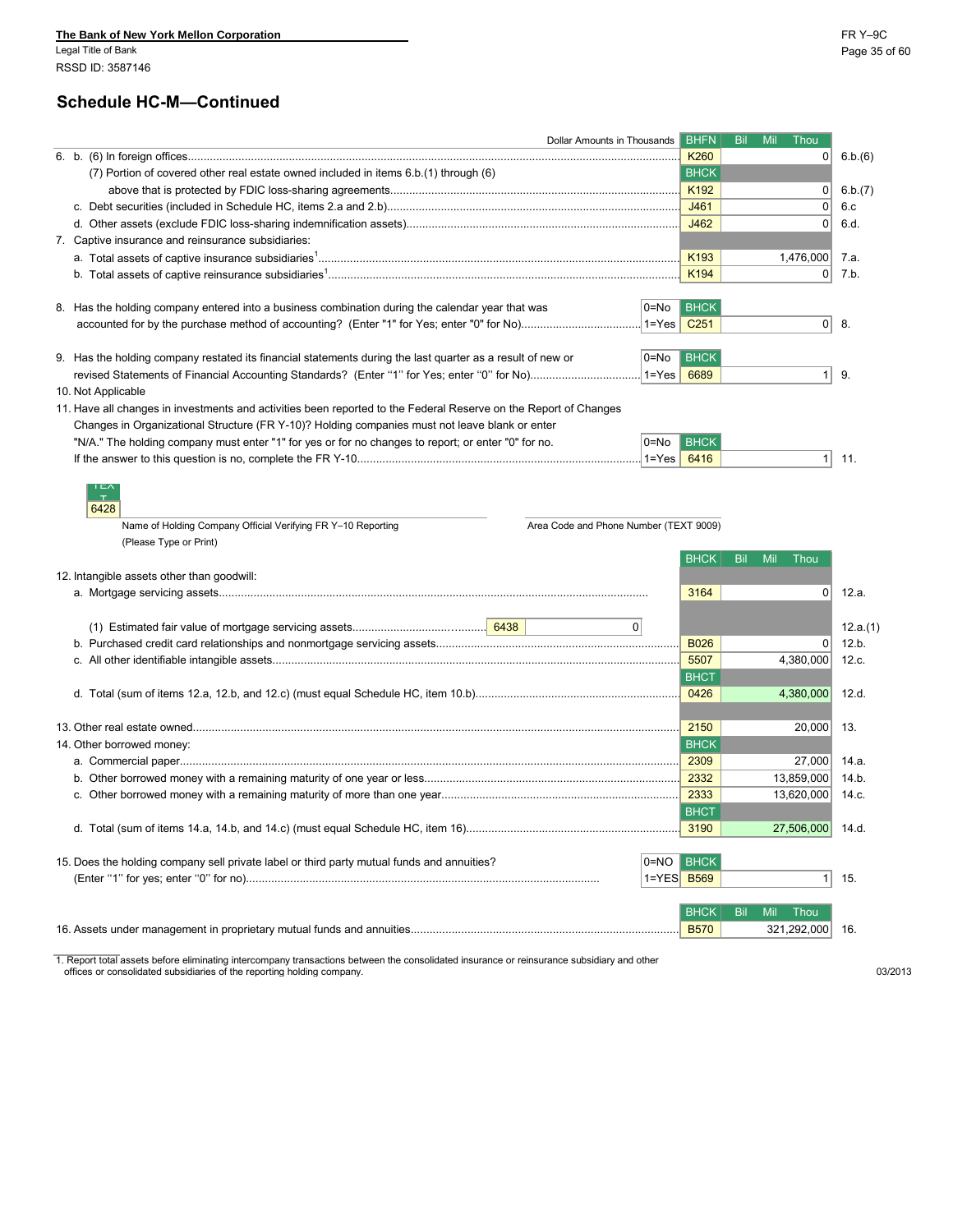Legal Title of Bank Page 36 of 60 RSSD ID: 3587146

### **Schedule HC-M—Continued**

*The following two questions (items 17 and 18) will be used to determine if the reporting holding company must complete the Consolidated Holding Company Report of Equity Investments in Nonfinancial Companies (FR Y-12). See the line item instructions for further details.*

17. Does the holding company hold, either directly or indirectly through a subsidiary or affiliate, any nonfinancial equity investments (see instructions for definition) within a Small Business Investment Company (SBIC) structure, or under section 4(c)(6) or 4 (c)(7) of the Bank Holding Company Act, or pursuant to the merchant banking authority of section  $4(k)4(H)$  of the Bank Holding Company Act, or  $0=$ No BHCK pursuant to the investment authority granted by Regulation K? (Enter ''1'' for Yes; enter ''0'' for No.)....................1=Yes C161 1 17.

*If the answer to item 17 is no, your organization does not need to complete the FR Y-12. Skip item 18 and proceed to items 19.a and 19.b below. If the answer to item 17 is yes, proceed to item 18.*

18. Do your aggregate nonfinancial equity investments (see instructions for definition) equal or exceed the lesser of \$100 million (on an acquisition cost basis) or 10 percent of the bank holding company's  $0=No$  BHCk consolidated Tier 1 capital as of the report date? (Enter ''1''for yes; enter ''0'' for no)...........................................1=Yes C159 1 18.

*If the answer to both item 17 and item 18 is yes, your organization must complete the FR Y-12. Skip items 19.a and 19.b and proceed to item 20 below.*

*If the answer to either item 17 or item 18 is no, your organization does not need to complete the FR Y-12. Proceed to items 19.a. and 19.b. below.*

*Items 19.a. and 19.b. are to be completed by all holding companies that are not required to file the FR Y-12.*

| 19. a. Has the holding company sold or otherwise liquidated its holding of any nonfinancial       | <b>IO=No BHCK</b> |      |       |
|---------------------------------------------------------------------------------------------------|-------------------|------|-------|
|                                                                                                   |                   | 71 L | 19.a. |
| b. Does the holding company manage any nonfinancial equity investments for the benefit of others? | l0=No             |      |       |
| (Enter "1" for Yes: enter "0" for No)                                                             | 1=Yes C701        |      | 19.b. |

| Dollar Amounts in Thousands BHCK Bil                                                                      |                  | Mil<br>Thou |          |
|-----------------------------------------------------------------------------------------------------------|------------------|-------------|----------|
| Memoranda items 20 and 21 are to be completed only by holding companies who have made                     |                  |             |          |
| an effective election to become a financial holding company. See the line item instructions for           |                  |             |          |
| further details.                                                                                          |                  |             |          |
| 20. Balances of broker-dealer subsidiaries engaged in underwriting or dealing securities                  |                  |             |          |
| pursuant to Section $4(k)(4)(E)$ of the Bank Holding Company Act as amended by the                        |                  |             |          |
| Gramm-Leach-Bliley Act:                                                                                   |                  |             |          |
|                                                                                                           | C <sub>252</sub> | 5,270,000   | 20.a.    |
| b. Balances due from related institutions:                                                                |                  |             |          |
|                                                                                                           | 4832             | 0           | 20.b.(1) |
|                                                                                                           |                  | 47,000      | 20.b.(2) |
|                                                                                                           | 4834             | 16,000      | 20.b.(3) |
| c. Balances due to related institutions:                                                                  |                  |             |          |
|                                                                                                           | 5041             | 75,000      | 20.c.(1) |
|                                                                                                           |                  | 31,000      | 20.c.(2) |
| (3)                                                                                                       | 5045             | 1,501,000   | 20.c.(3) |
| d. Intercompany liabilities reported in items $20.c.(1)$ , $20.c.(2)$ , and $20.c.(3)$ above that qualify |                  |             |          |
|                                                                                                           | 5047             | 50,000      | 20.d.    |
| 21. Net assets of subsidiaries engaged in insurance or reinsurance underwriting pursuant to               |                  |             |          |
| Section $4(k)(4)(B)$ of the Bank Holding Company Act as amended by the Gramm-                             |                  |             |          |
|                                                                                                           | C <sub>253</sub> | 51,000 21.  |          |

<sup>1.</sup> A savings and loan holding company that wishes to engage in financial holding company activities must have an effective election to be

1=Yes **C161** 



treated as a financial holding company or conducts activities under section 10(c)(2)(H)(i) of the HOLA (12 U.S.C. 1467a(c)(2)(H)(i)).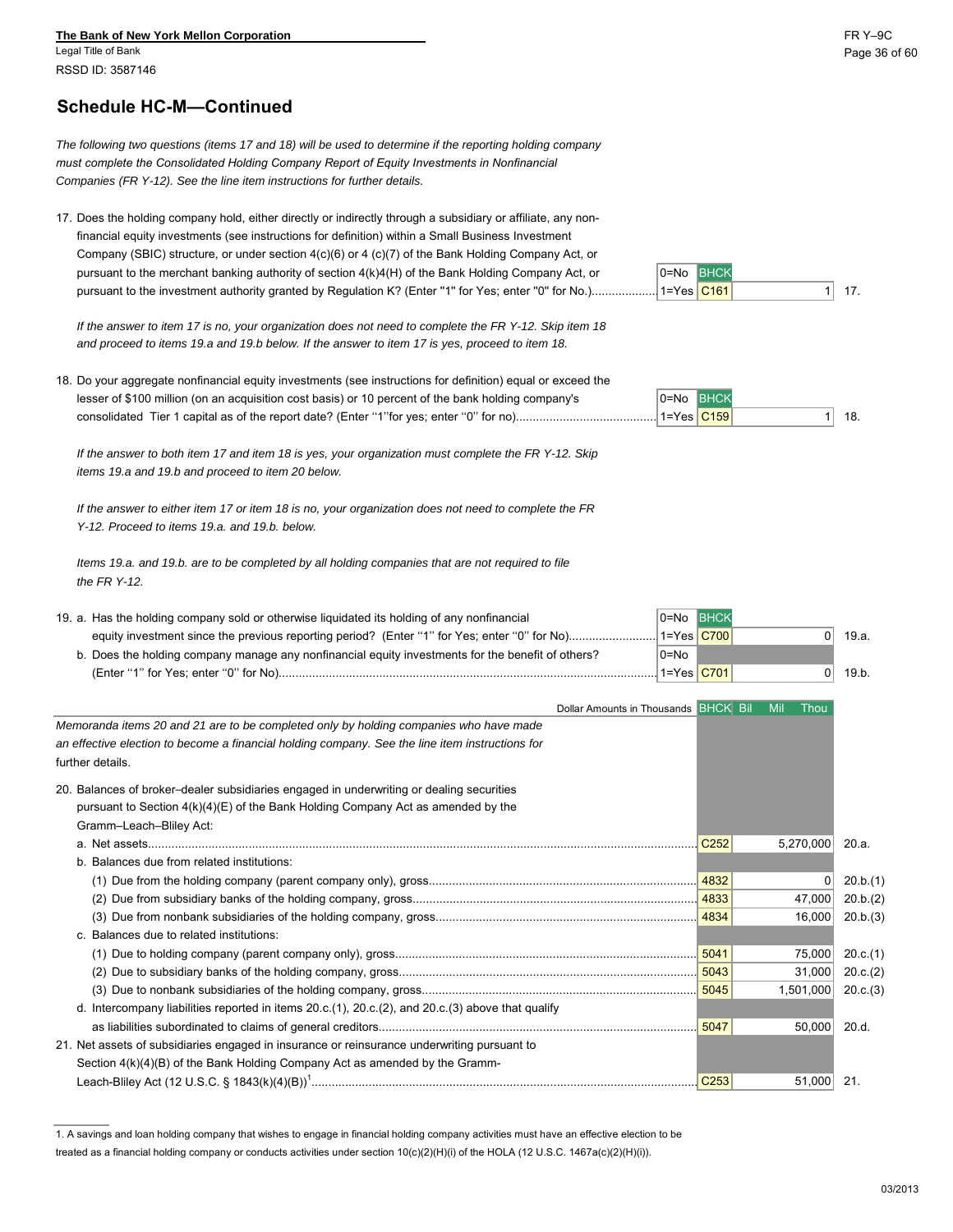#### **The Bank of New York Mellon Corporation**<br>
Legal Title of Bank<br>
Page 37 Legal Title of Bank Page 37 of 60

RSSD ID: 3587146

# **Schedule HC-M—Continued**

*Memoranda item 22 is to be completed by holding companies with total assets of \$30 billion or more.*

22. Address (URL) for the reporting holding company's web page that displays risk disclosures, including those about credit and market risk. (Example: www.examplebhc.com/riskdisclosures) TEXT

| Dollar Amounts in Thousands BHCK Bill<br><b>Mil</b><br>Thou<br>Memoranda items 23 and 24 are to be completed by all holding companies.<br>Secured liabilities:<br>-23.<br>Amount of "Federal funds purchased in domestic offices" that are secured<br>а.<br>F064<br>23.a.<br>Report of "Other borrowings" that are secured (included in Schedule HC-M, item 14.d) F065<br>7.722.000<br>23.b.<br>b.<br>Issuances associated with the U.S. Department of Treasury Capital Purchase Program:<br>24.<br>G234<br>24 a.<br>а.<br> G235 <br>24.b.<br>b. | $ C497 $ http://<br>bnymellon.com |  | 22. |
|--------------------------------------------------------------------------------------------------------------------------------------------------------------------------------------------------------------------------------------------------------------------------------------------------------------------------------------------------------------------------------------------------------------------------------------------------------------------------------------------------------------------------------------------------|-----------------------------------|--|-----|
|                                                                                                                                                                                                                                                                                                                                                                                                                                                                                                                                                  |                                   |  |     |
|                                                                                                                                                                                                                                                                                                                                                                                                                                                                                                                                                  |                                   |  |     |
|                                                                                                                                                                                                                                                                                                                                                                                                                                                                                                                                                  |                                   |  |     |
|                                                                                                                                                                                                                                                                                                                                                                                                                                                                                                                                                  |                                   |  |     |
|                                                                                                                                                                                                                                                                                                                                                                                                                                                                                                                                                  |                                   |  |     |
|                                                                                                                                                                                                                                                                                                                                                                                                                                                                                                                                                  |                                   |  |     |
|                                                                                                                                                                                                                                                                                                                                                                                                                                                                                                                                                  |                                   |  |     |
|                                                                                                                                                                                                                                                                                                                                                                                                                                                                                                                                                  |                                   |  |     |
|                                                                                                                                                                                                                                                                                                                                                                                                                                                                                                                                                  |                                   |  |     |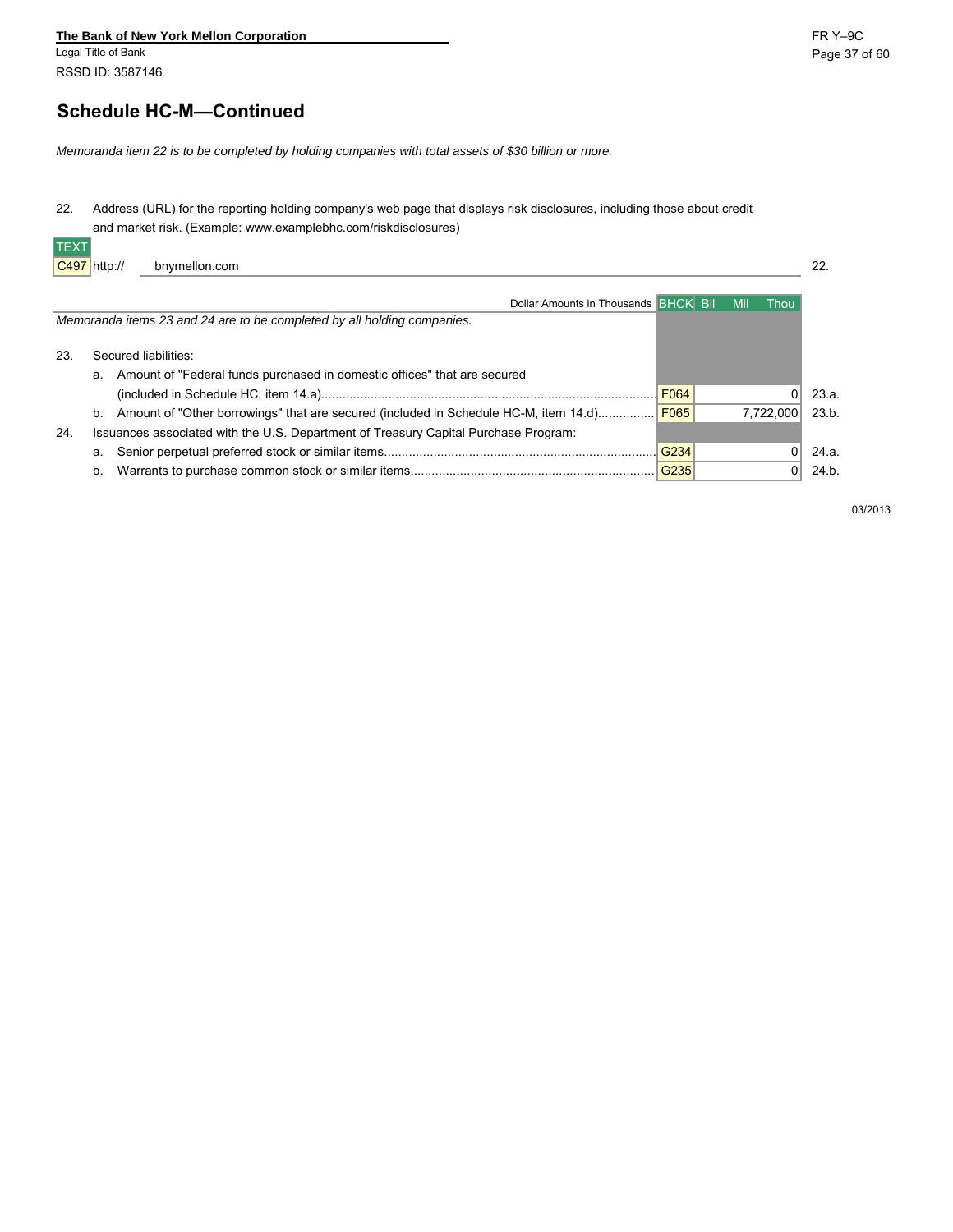Legal Title of Bank **Page 38 of 60** and the set of the contract of the contract of the contract of the contract of the contract of the contract of the contract of the contract of the contract of the contract of the contrac RSSD ID: 3587146

# **Schedule HC-N—Past Due and Nonaccrual Loans,**

| <b>Leases, and Other Assets</b> |                                                                          |                  | (Column A)<br>Past due |             |                       | (Column B)<br>Past due |                    |                      |     |                |            |
|---------------------------------|--------------------------------------------------------------------------|------------------|------------------------|-------------|-----------------------|------------------------|--------------------|----------------------|-----|----------------|------------|
|                                 |                                                                          |                  | 30 through 89 days     |             |                       | 90 days or more        |                    |                      |     |                |            |
|                                 |                                                                          |                  | and still accruing     |             |                       |                        | and still accruing |                      |     |                |            |
|                                 | Dollar Amounts in Thousands BHCK Bil<br>1. Loans secured by real estate: |                  | Mil                    |             | Thou <b>BHCK</b> Bil  |                        | Mil                | Thou <b>BHCK</b> Bil | Mil | Thou           |            |
|                                 | a. Construction, land development, and other                             |                  |                        |             |                       |                        |                    |                      |     |                |            |
|                                 | land loans in domestic offices:                                          |                  |                        |             |                       |                        |                    |                      |     |                |            |
|                                 | (1) 1-4 family residential construction loans                            | F172             |                        |             | $0$ F174              |                        |                    | $0$ F176             |     | 0              | 1.a.(1)    |
|                                 | (2) Other construction loans and all land                                |                  |                        |             |                       |                        |                    |                      |     |                |            |
|                                 | development and other land loans                                         | F173             |                        |             | 4,000 F175            |                        |                    | $0$ F177             |     | 4,000          | 1.a.(2)    |
|                                 | b. Secured by farmland in domestic offices                               | 3493             |                        |             | 0 3494                |                        |                    | 0 3495               |     | 0              | 1.b.       |
|                                 | c. Secured by 1-4 family residential                                     |                  |                        |             |                       |                        |                    |                      |     |                |            |
|                                 | properties in domestic offices:                                          |                  |                        |             |                       |                        |                    |                      |     |                |            |
|                                 | (1) Revolving, open-end loans secured by                                 |                  |                        |             |                       |                        |                    |                      |     |                |            |
|                                 | 1-4 family residential properties and                                    |                  |                        |             |                       |                        |                    |                      |     |                |            |
|                                 | extended under lines of credit                                           | 5398             |                        |             | 0 5399                |                        |                    | 0 5400               |     | 3,000          | 1.c.(1)    |
|                                 | (2) Closed-end loans secured by 1-4 family                               |                  |                        |             |                       |                        |                    |                      |     |                |            |
|                                 | residential properties:                                                  |                  |                        |             |                       |                        |                    |                      |     |                |            |
|                                 |                                                                          | C <sub>236</sub> |                        | 27,000 C237 |                       |                        | 7,000 C229         |                      |     | 112,000        | 1.c.(2)(a) |
|                                 |                                                                          | C238             |                        |             | $0$ $C239$            |                        |                    | $0$ $C230$           |     | 0              | 1.c.(2)(b) |
|                                 | d. Secured by multifamily (5 or more)                                    |                  |                        |             |                       |                        |                    |                      |     |                |            |
|                                 | residential properties in domestic offices                               | 3499             |                        |             | 0 3500                |                        |                    | 0 3501               |     | 0              | 1.d.       |
|                                 | e. Secured by nonfarm nonresidential                                     |                  |                        |             |                       |                        |                    |                      |     |                |            |
|                                 | properties in domestic offices:                                          |                  |                        |             |                       |                        |                    |                      |     |                |            |
|                                 | (1) Loans secured by owner-occupied                                      |                  |                        |             |                       |                        |                    |                      |     |                |            |
|                                 | nonfarm nonresidential properties                                        | F178             |                        |             | $0$ F <sub>180</sub>  |                        |                    | $0$ F <sub>182</sub> |     | $\overline{0}$ | 1.e.(1)    |
|                                 | (2) Loans secured by other nonfarm                                       |                  |                        |             |                       |                        |                    |                      |     |                |            |
|                                 |                                                                          | F <sub>179</sub> |                        | 37,000 F181 |                       |                        |                    | $0$ F <sub>183</sub> |     | 6,000          | 1.e. (2)   |
|                                 |                                                                          | <b>B572</b>      |                        |             | $0$ B573              |                        |                    | $0$ B574             |     | 0              | 1.f.       |
|                                 | 2. Loans to depository institutions and                                  |                  |                        |             |                       |                        |                    |                      |     |                |            |
|                                 | acceptances of other banks:                                              |                  |                        |             |                       |                        |                    |                      |     |                |            |
|                                 | a. U.S. banks and other U.S. depository                                  |                  |                        |             |                       |                        |                    |                      |     |                |            |
|                                 |                                                                          | 5377             |                        |             | 0 5378                |                        |                    | 0 5379               |     | 0              | 2.a.       |
|                                 |                                                                          | 5380             |                        |             | 0 5381                |                        |                    | 0 5382               |     | 0              | 2.b.       |
|                                 | 3. Loans to finance agricultural production and                          |                  |                        |             |                       |                        |                    |                      |     |                |            |
|                                 |                                                                          |                  |                        |             | 0   1597              |                        |                    | 0   1583             |     | 0              | 3.         |
|                                 |                                                                          | 1606             |                        |             | 0 1607                |                        |                    | 0 1608               |     | 17,000         | 4.         |
|                                 | 5. Loans to individuals for household, family, and                       |                  |                        |             |                       |                        |                    |                      |     |                |            |
|                                 | other personal expenditures:                                             |                  |                        |             |                       |                        |                    |                      |     |                |            |
|                                 |                                                                          | <b>B575</b>      |                        |             | $0$ B576              |                        |                    | $0$ B577             |     | 0              | 5.a.       |
|                                 | b.                                                                       | K213             |                        |             | $0$ K <sub>2</sub> 14 |                        |                    | $0$ K <sub>215</sub> |     | 0              | 5.b.       |
|                                 | c. Other consumer loans (includes single                                 |                  |                        |             |                       |                        |                    |                      |     |                |            |
|                                 | payment, installment, all student loans, and                             |                  |                        |             |                       |                        |                    |                      |     |                |            |
|                                 | revolving credit plans other than credit cards) K216                     |                  |                        | 15,000 K217 |                       |                        |                    | $0$ K <sub>218</sub> |     | 0              | 5.c.       |
|                                 | 6. Loans to foreign                                                      |                  |                        |             |                       |                        |                    |                      |     |                |            |
|                                 |                                                                          | 5389             |                        |             | 0 5390                |                        |                    | 0 5391               |     | 0              | 6.         |
|                                 |                                                                          | 5459             |                        | 36,000 5460 |                       |                        | 312,000 5461       |                      |     | 12,000         | 7.         |
|                                 | 8. Lease financing receivables:                                          |                  |                        |             |                       |                        |                    |                      |     |                |            |
|                                 | a. Leases to individuals for household, family,                          |                  |                        |             |                       |                        |                    |                      |     |                |            |
|                                 | and other personal expenditures                                          | F166             |                        |             | $0$ F <sub>167</sub>  |                        |                    | $0$ F <sub>168</sub> |     | $\overline{0}$ | 8.a.       |
|                                 |                                                                          | F169             |                        |             | $0$ F170              |                        |                    | $0$ F <sub>171</sub> |     | $\Omega$       | 8.b.       |

Amounts reported in Schedule HC-N, items 1 through 8, above include guaranteed and unguaranteed portions of past due and nonaccrual loans and leases. Report in item 11 below certain guaranteed loans and leases that have already been included in the amounts reported in items 1 through 8. 03/2011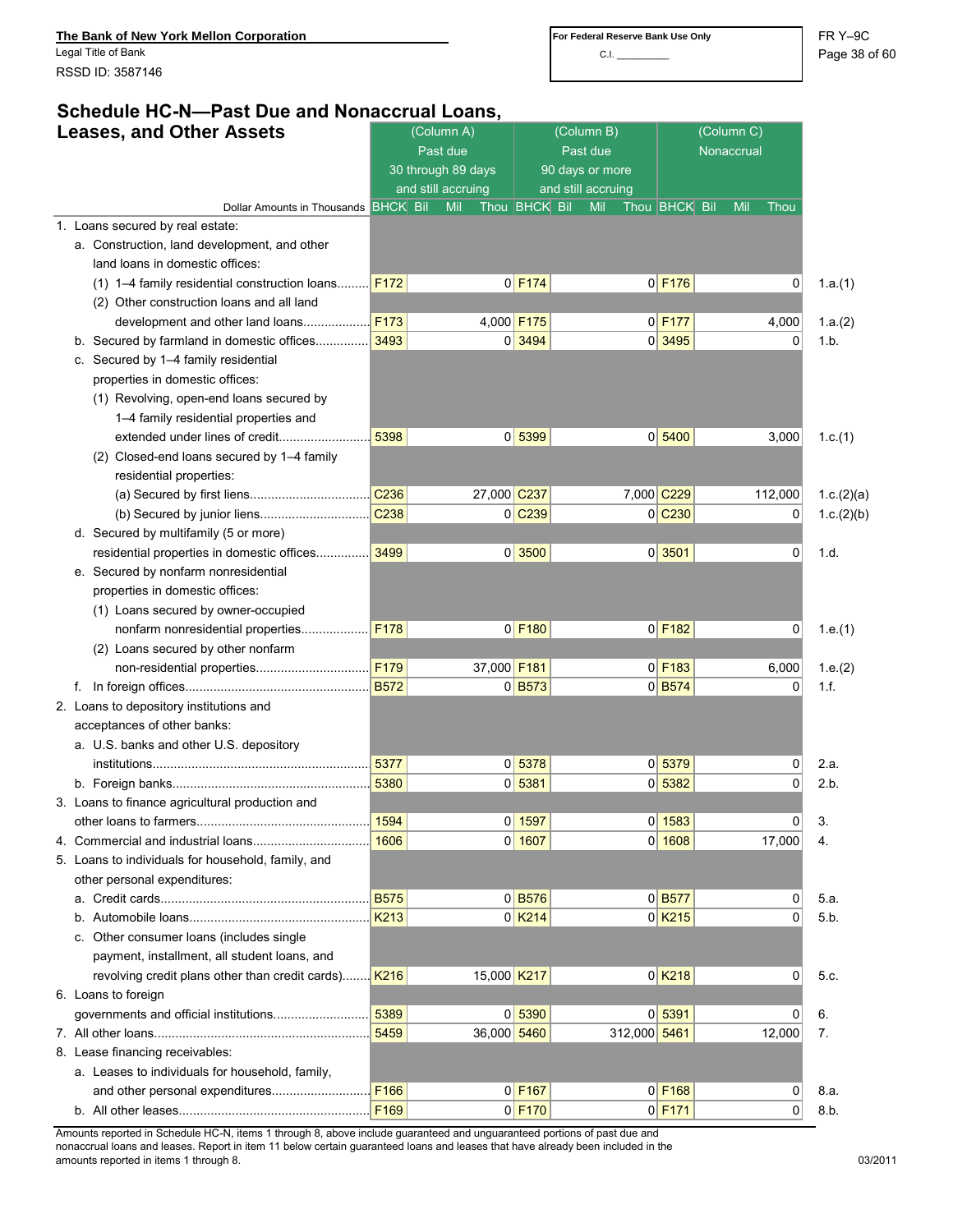Legal Title of Bank Page 39 of 60 RSSD ID: 3587146

# **Schedule HC-N—Continued**

|    |                                               |             | (Column A)<br>Past due<br>30 through 89 days |                      | (Column B)<br>Past due<br>90 days or more |                      | (Column C)<br>Nonaccrual |                |                |
|----|-----------------------------------------------|-------------|----------------------------------------------|----------------------|-------------------------------------------|----------------------|--------------------------|----------------|----------------|
|    | Dollar Amounts in Thousands BHCK Bill         |             | and still accruing<br>Mil                    | Thou <b>BHCK</b> Bil | and still accruing<br>Mil                 | Thou <b>BHCK</b> Bil | Mil                      | Thou           |                |
| 9. | Debt securities and other assets (exclude     |             |                                              |                      |                                           |                      |                          |                |                |
|    | other real estate owned and other             |             |                                              |                      |                                           |                      |                          |                |                |
|    |                                               | 3505        |                                              | 5,000 3506           | 7,000 3507                                |                      |                          | 74,000         | 9.             |
|    |                                               | 5524        | 124,000 5525                                 |                      | 326,000 5526                              |                      |                          | 228,000        | 10.            |
|    | 11. Loans and leases reported in items 1      |             |                                              |                      |                                           |                      |                          |                |                |
|    | through 8 above which are wholly or partially |             |                                              |                      |                                           |                      |                          |                |                |
|    | guaranteed by the U.S. Government             |             |                                              |                      |                                           |                      |                          |                |                |
|    | (excluding loans and leases covered by        |             |                                              |                      |                                           |                      |                          |                |                |
|    | loss-sharing agreements with the FDIC)        | K036        |                                              | $0$ K037             |                                           | $0$ K038             |                          | 0              | 11.            |
|    | a. Guaranteed portion of loans and leases     |             |                                              |                      |                                           |                      |                          |                |                |
|    | (exclude rebooked "GNMA loans")               |             |                                              |                      |                                           |                      |                          |                |                |
|    |                                               | K039        |                                              | $0$ K040             |                                           | $0$ K041             |                          | 0              | 11.a.          |
|    | b. Rebooked "GNMA loans" that have            |             |                                              |                      |                                           |                      |                          |                |                |
|    | been repurchased or are eligible for          |             |                                              |                      |                                           |                      |                          |                |                |
|    | repurchase included in item 11 above          | K042        |                                              | $0$ K043             |                                           | $0$ K044             |                          | 0              | 11.b.          |
|    | 12. Loans and leases in items 1 through 8     |             |                                              |                      |                                           |                      |                          |                |                |
|    | above which are covered by                    |             |                                              |                      |                                           |                      |                          |                |                |
|    | loss-sharing agreements with the FDIC:        |             |                                              |                      |                                           |                      |                          |                |                |
|    | a. Loans secured by real estate in            |             |                                              |                      |                                           |                      |                          |                |                |
|    | domestic offices:                             |             |                                              |                      |                                           |                      |                          |                |                |
|    | (1) Construction, land development,           |             |                                              |                      |                                           |                      |                          |                |                |
|    | and other land loans:                         |             |                                              |                      |                                           |                      |                          |                |                |
|    | (a) 1-4 family residential                    | <b>BHDM</b> |                                              | <b>BHDM</b>          |                                           | <b>BHDM</b>          |                          |                |                |
|    | construction loans                            | K045        |                                              | $0$ K046             |                                           | $0$ K047             |                          | 0              | 12.a.(1)(a)    |
|    | (b) Other construction loans and              |             |                                              |                      |                                           |                      |                          |                |                |
|    | all land development and                      |             |                                              |                      |                                           |                      |                          |                |                |
|    |                                               | K048        |                                              | 0 K049               |                                           | $0$ K050             |                          | 0              | 12.a.(1)(b)    |
|    |                                               | K051        |                                              | $0$ K052             |                                           | $0$ K053             |                          | 0              | 12.a.(2)       |
|    | (3) Secured by 1-4 family residential         |             |                                              |                      |                                           |                      |                          |                |                |
|    | properties:                                   |             |                                              |                      |                                           |                      |                          |                |                |
|    | (a) Revolving, open-end loans                 |             |                                              |                      |                                           |                      |                          |                |                |
|    | secured by 1-4 family residential             |             |                                              |                      |                                           |                      |                          |                |                |
|    | properties and extended under                 |             |                                              |                      |                                           |                      |                          |                |                |
|    |                                               | K054        |                                              | $0$ K055             |                                           | $0$ K056             |                          | 0              | 12.a.(3)(a)    |
|    | (b) Closed-end loans secured by               |             |                                              |                      |                                           |                      |                          |                |                |
|    | 1-4 family residential properties:            |             |                                              |                      |                                           |                      |                          |                |                |
|    |                                               | K057        |                                              | $0$ K058             |                                           | $0$ K059             |                          | 0              | 12.a.(3)(b)(1) |
|    |                                               | K060        |                                              | $0$ K061             |                                           | $0$ K062             |                          | 0              | 12.a.(3)(b)(2) |
|    | (4) Secured by multifamily (5 or              |             |                                              |                      |                                           |                      |                          |                |                |
|    |                                               | K063        |                                              | $0$ K064             |                                           | $0$ K065             |                          | 0              | 12.a.(4)       |
|    | (5) Secured by nonfarm                        |             |                                              |                      |                                           |                      |                          |                |                |
|    | nonresidential properties:                    |             |                                              |                      |                                           |                      |                          |                |                |
|    | (a) Loans secured by owner-                   |             |                                              |                      |                                           |                      |                          |                |                |
|    | occupied nonfarm nonresidential               |             |                                              |                      |                                           |                      |                          |                |                |
|    |                                               | K066        |                                              | $0$ K067             |                                           | $0$ K068             |                          | 0              | 12.a.(5)(a)    |
|    | (b) Loans secured by other nonfarm            |             |                                              |                      |                                           |                      |                          |                |                |
|    | nonresidential properties                     | K069        |                                              | $0$ K070             |                                           | $0$ K071             |                          | 0              | 12.a.(5)(b)    |
|    | b. Loans to finance agricultural production   | <b>BHCK</b> |                                              | <b>BHCK</b>          |                                           | <b>BHCK</b>          |                          |                |                |
|    |                                               | K072        |                                              | $0$ K073             |                                           | $0$ K074             |                          | 0              | 12.b.          |
|    |                                               | <b>K075</b> |                                              | $0$ K076             |                                           | $0$ K077             |                          | $\overline{0}$ | 12.c.          |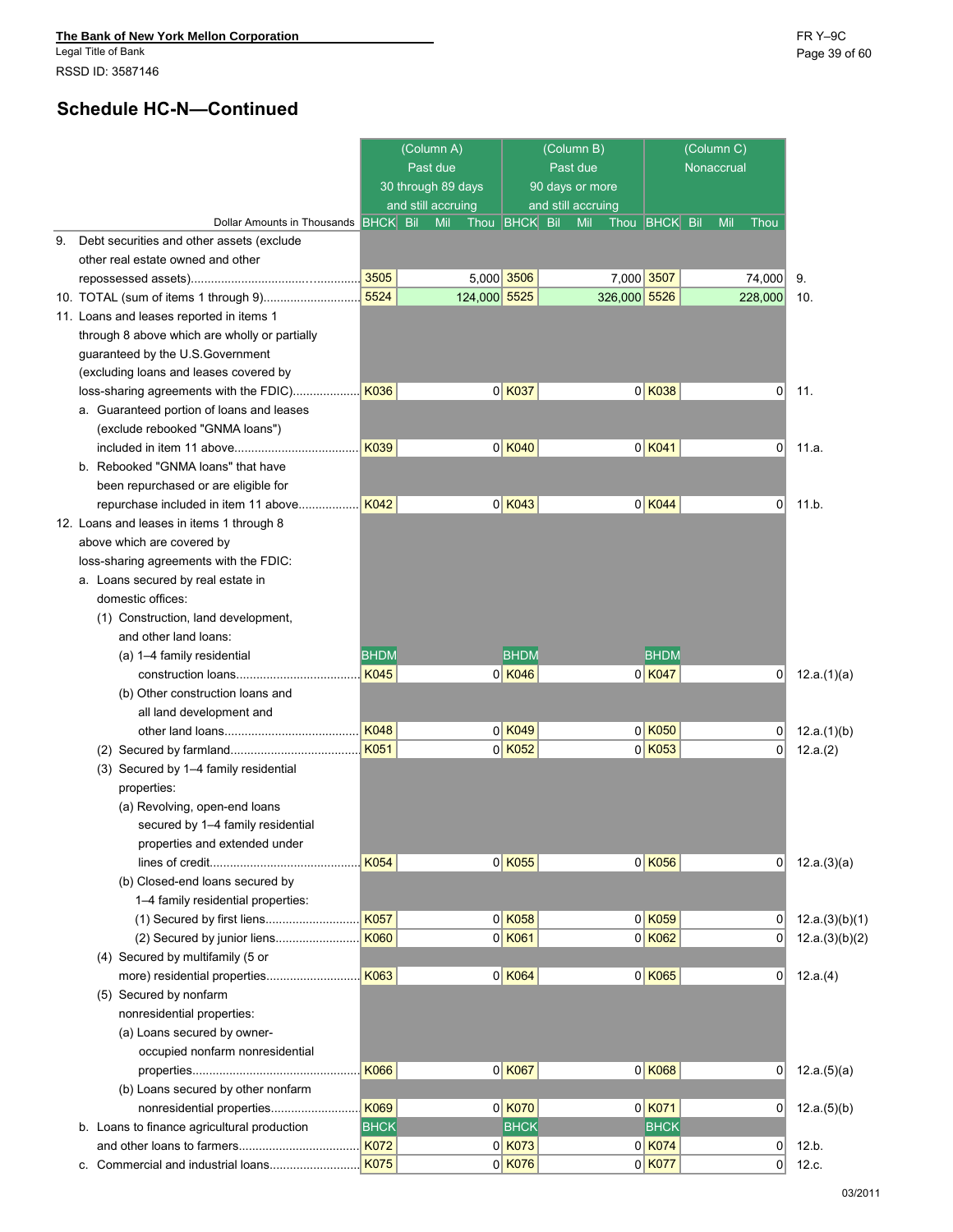## **Schedule HC-N—Continued**

|        |                                                                                                                                                                                                                                            |             | (Column A)         |                      | (Column B)         |                      | (Column C) |          |          |
|--------|--------------------------------------------------------------------------------------------------------------------------------------------------------------------------------------------------------------------------------------------|-------------|--------------------|----------------------|--------------------|----------------------|------------|----------|----------|
|        |                                                                                                                                                                                                                                            |             | Past due           |                      | Past due           |                      | Nonaccrual |          |          |
|        |                                                                                                                                                                                                                                            |             | 30 through 89 days |                      | 90 days or more    |                      |            |          |          |
|        |                                                                                                                                                                                                                                            |             | and still accruing |                      | and still accruing |                      |            |          |          |
|        | Dollar Amounts in Thousands BHCK Bil                                                                                                                                                                                                       |             | Mil                | Thou <b>BHCK</b> Bil | Mil                | Thou <b>BHCK</b> Bil | Mil        | Thou     |          |
| 12. d. | Loans to individuals for household,                                                                                                                                                                                                        |             |                    |                      |                    |                      |            |          |          |
|        | family, and other personal expenditures                                                                                                                                                                                                    |             |                    |                      |                    |                      |            |          |          |
|        | (i.e., consumer loans)                                                                                                                                                                                                                     |             |                    |                      |                    |                      |            |          |          |
|        | (includes purchased paper):                                                                                                                                                                                                                |             |                    |                      |                    |                      |            |          |          |
|        | (1)                                                                                                                                                                                                                                        | <b>K078</b> |                    | $0$ K079             |                    | $0$ K080             |            | 0        | 12.d.(1) |
|        |                                                                                                                                                                                                                                            | K081        |                    | $0$ K082             |                    | $0$ <sup>K083</sup>  |            | 0        | 12.d.(2) |
|        | (3)                                                                                                                                                                                                                                        | <b>K084</b> |                    | $0$ K085             |                    | $0$ K086             |            | $\Omega$ | 12.d.(3) |
| е.     |                                                                                                                                                                                                                                            | <b>K087</b> |                    | $0$ K088             |                    | $0$ K089             |            | 0        | 12.e.    |
|        | Itemize and describe the past due and<br>nonaccrual amounts included in item 12.e<br>above for the loan and lease categories<br>reported in Schedule HC-M, items 6.a.(5)(a)<br>through $(d)$ :<br>(1) Loans to depository institutions and |             |                    |                      |                    |                      |            |          |          |
|        | acceptances of other banks                                                                                                                                                                                                                 | K091        |                    | $0$ K092             |                    | $0$ K093             |            | 0        | 12.e.(1) |
|        | (2) Loans to foreign governments and                                                                                                                                                                                                       |             |                    |                      |                    |                      |            |          |          |
|        |                                                                                                                                                                                                                                            | K095        |                    | $0$ K096             |                    | $0$ K097             |            | 0        | 12.e.(2) |
|        |                                                                                                                                                                                                                                            | K099        |                    | $0$ K <sub>100</sub> |                    | $0$ K <sub>101</sub> |            | 0        | 12.e.(3) |
|        | (4) Lease financing receivables                                                                                                                                                                                                            | K269        |                    | $0$ K <sub>271</sub> |                    | $0$ K <sub>272</sub> |            | 0        | 12.e.(4) |
| f.     | Portion of covered loans and leases<br>included in items 12.a through 12.e<br>above that is protected by FDIC loss-                                                                                                                        |             |                    |                      |                    |                      |            |          |          |
|        |                                                                                                                                                                                                                                            | K102        |                    | $0$ K <sub>103</sub> |                    | $0$ K <sub>104</sub> |            | 0        | 12.f.    |

1. Includes "Obligations (other than securities and leases) of states and political subdivisions in the U.S.," "Loans to nondepository financial institutions and other loans," and loans secured by real estate in foreign offices.

### **Memoranda**

|    | Dollar Amounts in Thousands <b>BHDM</b> Bil   |             | Mil | Thou <b>BHDM</b> Bil | Mil | Thou <b>BHDM</b> Bil |                      | Mil | Thou   |           |
|----|-----------------------------------------------|-------------|-----|----------------------|-----|----------------------|----------------------|-----|--------|-----------|
|    | Loans restructured in troubled debt           |             |     |                      |     |                      |                      |     |        |           |
|    | restructurings included in Schedule HC-N,     |             |     |                      |     |                      |                      |     |        |           |
|    | items 1 through 7, above (and not reported in |             |     |                      |     |                      |                      |     |        |           |
|    | Schedule HC-C, Memorandum item 1):            |             |     |                      |     |                      |                      |     |        |           |
| a. | Construction, land development, and other     |             |     |                      |     |                      |                      |     |        |           |
|    | land loans in domestic offices:               |             |     |                      |     |                      |                      |     |        |           |
|    | (1) 1-4 family residential construction       |             |     |                      |     |                      |                      |     |        |           |
|    |                                               | K105        |     | $0$ K <sub>106</sub> |     |                      | $0$ K <sub>107</sub> |     | 0      | M.1.a.(1) |
|    | Other construction loans and all land<br>(2)  |             |     |                      |     |                      |                      |     |        |           |
|    | development and other land loans              | K108        |     | $0$ K <sub>109</sub> |     |                      | $0$ K <sub>110</sub> |     | 0      | M.1.a.(2) |
| b. | Loans secured by 1-4 family residential       | <b>BHCK</b> |     | <b>BHCK</b>          |     |                      | <b>BHCK</b>          |     |        |           |
|    |                                               | F661        |     | $0$ F662             |     |                      | $0$ F663             |     | 69,000 | M.1.b.    |
| С. | Secured by multifamily (5 or more) resi-      | <b>BHDM</b> |     | <b>BHDM</b>          |     |                      | <b>BHDM</b>          |     |        |           |
|    | dential properties in domestic offices        | K111        |     | $0$ K <sub>112</sub> |     |                      | $0$ K <sub>113</sub> |     | 0      | M.1.c.    |
| d. | Secured by nonfarm nonresidential             |             |     |                      |     |                      |                      |     |        |           |
|    | properties in domestic offices:               |             |     |                      |     |                      |                      |     |        |           |
|    | Loans secured by owner-occupied<br>(1)        |             |     |                      |     |                      |                      |     |        |           |
|    | nonfarm nonresidential properties             | K114        |     | $0$ K <sub>115</sub> |     |                      | $0$ K <sub>116</sub> |     | 0      | M.1.d.(1) |
|    | Loans secured by other nonfarm<br>(2)         |             |     |                      |     |                      |                      |     |        |           |
|    | nonresidential properties                     | K117        |     | $0$ K <sub>118</sub> |     |                      | $0$ K <sub>119</sub> |     | 2,000  | M.1.d.(2) |
|    |                                               |             |     |                      |     |                      |                      |     |        |           |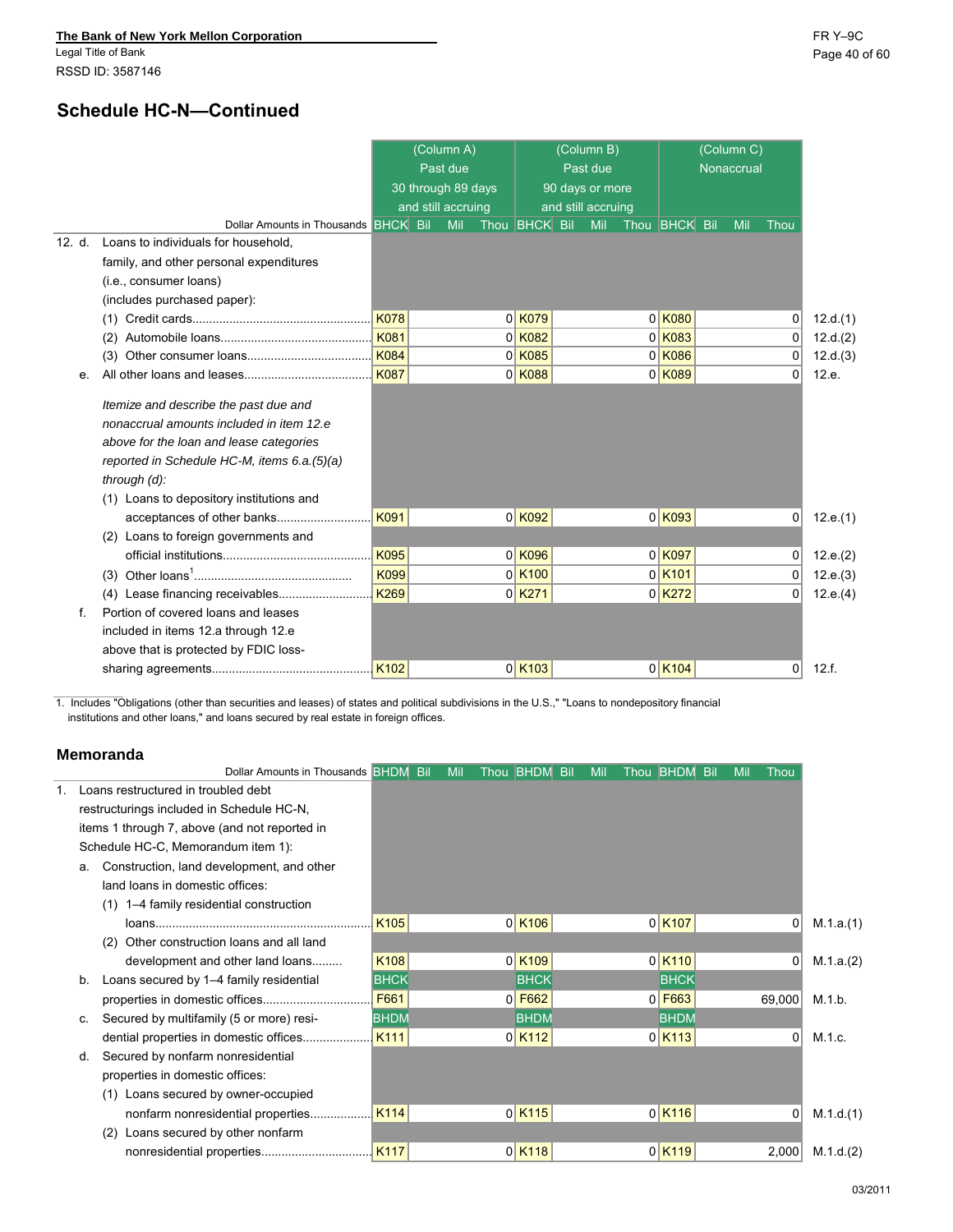### **Schedule HC-N—Continued Memoranda—Continued**

|                                                  |                  | (Column A)<br>Past due<br>30 through 89 days<br>and still accruing |                      | (Column B)<br>Past due<br>90 days or more<br>and still accruing |                      | (Column C)<br>Nonaccrual |              |              |
|--------------------------------------------------|------------------|--------------------------------------------------------------------|----------------------|-----------------------------------------------------------------|----------------------|--------------------------|--------------|--------------|
| Dollar Amounts in Thousands BHCK Bil             |                  | Mil                                                                | Thou BHCK Bil        | Mil                                                             | Thou <b>BHCK</b> Bil | Mil                      | Thou         |              |
| 1. e. Commercial and industrial loans:           |                  |                                                                    |                      |                                                                 |                      |                          |              |              |
|                                                  |                  |                                                                    | $0$ K <sub>121</sub> |                                                                 | $0$ K <sub>122</sub> |                          | 0            | M.1.e.(1)    |
| (2) To non-U.S. addressees (domicile)            | K123             |                                                                    | $0$ K <sub>124</sub> |                                                                 | $0$ K <sub>125</sub> |                          | $\Omega$     | M.1.e.(2)    |
| f. All other loans (include loans to individuals |                  |                                                                    |                      |                                                                 |                      |                          |              |              |
| for household, family, and other personal        |                  |                                                                    |                      |                                                                 |                      |                          |              |              |
|                                                  |                  |                                                                    | $0$ K <sub>127</sub> |                                                                 | $0$ K <sub>128</sub> |                          | 9,000        | M.1.f.       |
| Itemize and describe loan categories             |                  |                                                                    |                      |                                                                 |                      |                          |              |              |
| included in item 1.f, above that exceed 10       |                  |                                                                    |                      |                                                                 |                      |                          |              |              |
| percent of total loans restructured in troubled  |                  |                                                                    |                      |                                                                 |                      |                          |              |              |
| debt restructurings that are past due 30 days    |                  |                                                                    |                      |                                                                 |                      |                          |              |              |
| or more or in non-accrual status (sum of         |                  |                                                                    |                      |                                                                 |                      |                          |              |              |
| Memorandum items 1.a through 1.f, columns        |                  |                                                                    |                      |                                                                 |                      |                          |              |              |
| A through C):                                    |                  |                                                                    |                      |                                                                 |                      |                          |              |              |
| (1) Loans secured by farmland in domestic        | <b>BHDM</b>      |                                                                    | <b>BHDM</b>          |                                                                 | <b>BHDM</b>          |                          |              |              |
|                                                  | K130             |                                                                    | $0$ K <sub>131</sub> |                                                                 | $0$ K <sub>132</sub> |                          | 0            | M.1.f.(1)    |
| (2) Loans to depository institutions and         | <b>BHCK</b>      |                                                                    | <b>BHCK</b>          |                                                                 | <b>BHCK</b>          |                          |              |              |
|                                                  | K <sub>134</sub> |                                                                    | $0$ K <sub>135</sub> |                                                                 | $0$ K <sub>136</sub> |                          | $\mathbf{0}$ | M.1.f.(2)    |
| (3) Loans to finance agricultural production     |                  |                                                                    |                      |                                                                 |                      |                          |              |              |
|                                                  | <b>K138</b>      |                                                                    | $0$ K <sub>139</sub> |                                                                 | $0$ K <sub>140</sub> |                          | $\mathbf 0$  | M.1.f.(3)    |
| (4) Loans to individuals for household,          |                  |                                                                    |                      |                                                                 |                      |                          |              |              |
| family, and other personal expenditures:         |                  |                                                                    |                      |                                                                 |                      |                          |              |              |
|                                                  | <b>K274</b>      |                                                                    | $0$ K <sub>275</sub> |                                                                 | $0$ K <sub>276</sub> |                          | 0            | M.1.f.(4)(a) |
|                                                  | <b>K277</b>      |                                                                    | $0$ K <sub>278</sub> |                                                                 | $0$ K <sub>279</sub> |                          | $\Omega$     | M.1.f.(4)(b) |
| (c) Other consumer loans (includes               |                  |                                                                    |                      |                                                                 |                      |                          |              |              |
| single payment, installment, all                 |                  |                                                                    |                      |                                                                 |                      |                          |              |              |
| student loans, and revolving credit              |                  |                                                                    |                      |                                                                 |                      |                          |              |              |
| plans other than credit cards)                   | <b>K280</b>      |                                                                    | $0$ K <sub>281</sub> |                                                                 | $0$ K <sub>282</sub> |                          | $\mathbf 0$  | M.1.f.(4)(c) |
| (5) Loans to foreign governments and             |                  |                                                                    |                      |                                                                 |                      |                          |              |              |
|                                                  | K283             |                                                                    | $0$ K <sub>284</sub> |                                                                 | $0$ K <sub>285</sub> |                          | $\mathbf 0$  | M.1.f.(5)    |
|                                                  | K286             |                                                                    | $0$ K <sub>287</sub> |                                                                 | $0$ K <sub>288</sub> |                          | $\mathbf{0}$ | M.1.f(6)     |
| 2. Loans to finance commercial real estate,      |                  |                                                                    |                      |                                                                 |                      |                          |              |              |
| construction, and land development activities    |                  |                                                                    |                      |                                                                 |                      |                          |              |              |
| (not secured by real estate) included in         |                  |                                                                    |                      |                                                                 |                      |                          |              |              |
| Schedule HC-N, items 4 and 7 above               | 6558             |                                                                    | 0 6559               |                                                                 | 0 6560               |                          | 0            | M.2.         |
| 3. Loans and leases included in Schedule         |                  |                                                                    |                      |                                                                 |                      |                          |              |              |
| HC-N, items 1, 2, 4, 5, 6, 7, and 8 extended     |                  |                                                                    |                      |                                                                 |                      |                          |              |              |
|                                                  | 3508             |                                                                    | 0 1912               |                                                                 | 0 1913               |                          | 0            | M.3.         |
| 4. Not applicable                                |                  |                                                                    |                      |                                                                 |                      |                          |              |              |
| 5. Loans and leases held-for-sale and loans      |                  |                                                                    |                      |                                                                 |                      |                          |              |              |
| measured at fair value (included in              |                  |                                                                    |                      |                                                                 |                      |                          |              |              |
| Schedule HC-N, items 1 through 8 above)          |                  |                                                                    |                      |                                                                 |                      |                          |              |              |
|                                                  | C <sub>240</sub> |                                                                    | $0$ C <sub>241</sub> |                                                                 |                      |                          |              | M.5.a        |
|                                                  |                  |                                                                    |                      |                                                                 | $0$ $C226$           |                          | 12,000       |              |
| b. Loans measured at fair value:                 |                  |                                                                    |                      |                                                                 |                      |                          |              |              |
|                                                  | F664             |                                                                    | $0$ F665             |                                                                 | $0$ F666             |                          | 0            | M.5.b.(1)    |
| (2) Unpaid principal balance                     | F667             |                                                                    | $0$ F668             |                                                                 | $0$ F669             |                          | $\mathbf{0}$ | M.5.b.(2)    |

<sup>1.</sup> Includes "Obligations (other than securities and leases) of states and political subdivisions in the U.S.," "Loans to nondepository financial institutions and other loans," and loans secured by real estate in foreign offices. 03/2011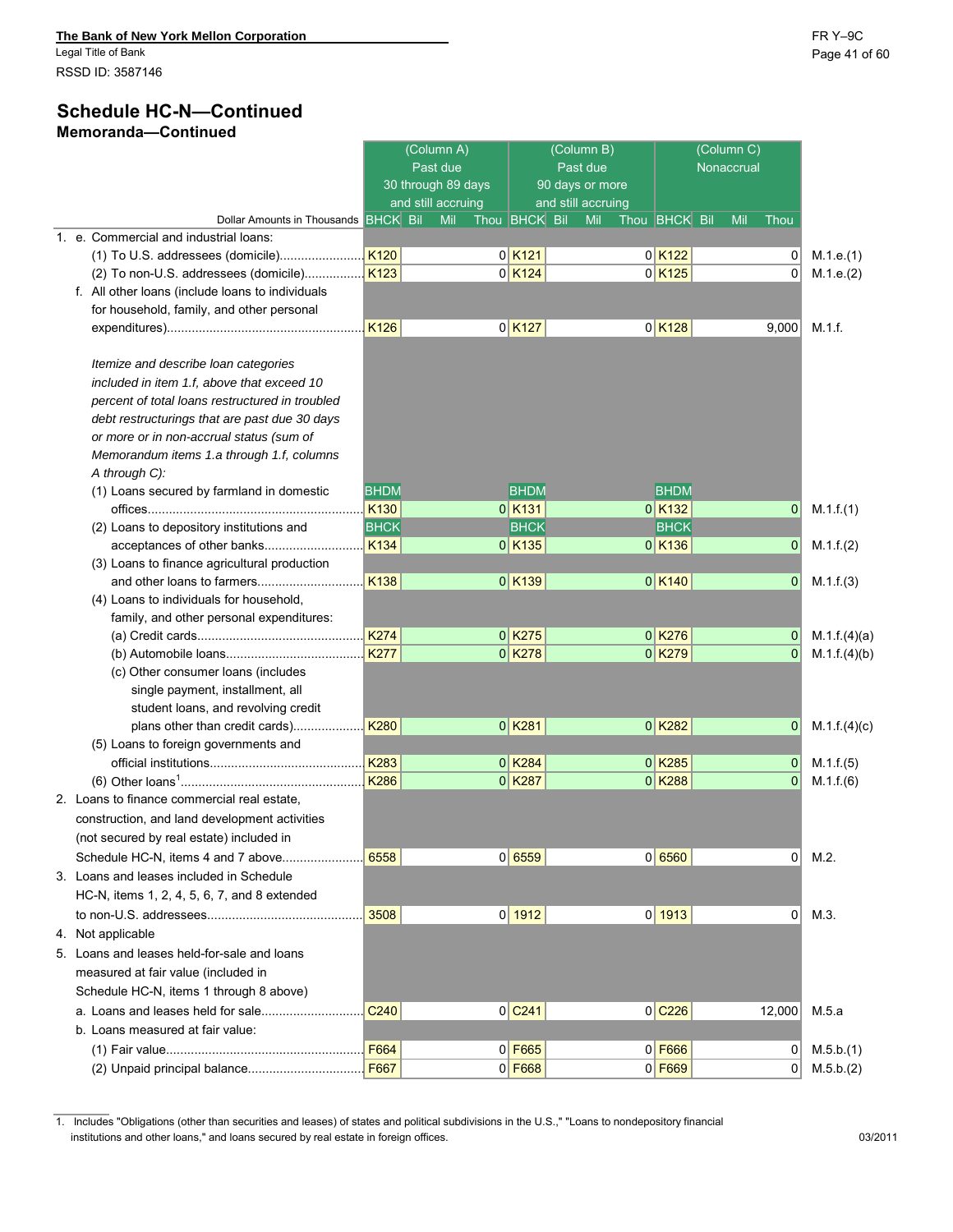# **Schedule HC-N—Continued**

#### **Memoranda—Continued**

*Item 6 is to be reported only by holding companies with total consolidated assets of \$1 billion or more, or with \$2 billion or more in par/ notional amounts of off-balance-sheet derivative contracts (as reported in Schedule HC-L, items 11.a through 11.e).*

|    |                                                  |                  | Dollar Amounts in Thousands BHCK Bil |                          | Mil                |                                      | Thou <b>BHCK</b> Bil   | Mil        | Thou   |
|----|--------------------------------------------------|------------------|--------------------------------------|--------------------------|--------------------|--------------------------------------|------------------------|------------|--------|
| 6. | Derivative contracts:                            |                  |                                      |                          |                    |                                      |                        |            |        |
|    |                                                  |                  |                                      | 3529                     |                    |                                      | 0 3530                 |            | 0      |
|    |                                                  |                  |                                      |                          |                    |                                      |                        |            |        |
|    |                                                  |                  |                                      |                          |                    |                                      |                        |            |        |
|    |                                                  |                  |                                      |                          |                    | Dollar Amounts in Thousands BHCK Bil |                        | Mil        | Thou   |
| 7. |                                                  |                  |                                      |                          |                    |                                      | C410                   |            | 67,000 |
| 8. |                                                  |                  |                                      |                          |                    |                                      | C411                   |            | 5,000  |
|    |                                                  |                  |                                      |                          |                    |                                      |                        |            |        |
|    |                                                  |                  | (Column A)                           |                          | (Column B)         |                                      |                        | (Column C) |        |
|    |                                                  |                  | Past due                             |                          | Past due           |                                      |                        | Nonaccrual |        |
|    |                                                  |                  | 30 through 89 days                   |                          | 90 days or more    |                                      |                        |            |        |
|    |                                                  |                  | and still accruing                   |                          | and still accruing |                                      |                        |            |        |
|    | Dollar Amounts in Thousands BHCK Bil             |                  | <b>Mil</b>                           | Thou <b>BHCK</b> Bil Mil |                    |                                      | Thou <b>BHCK</b> Bil   | Mil        | Thou   |
| 9. | Purchased credit-impaired loans accounted for in |                  |                                      |                          |                    |                                      |                        |            |        |
|    | accordance with FASB ASC 310-30 (former          |                  |                                      |                          |                    |                                      |                        |            |        |
|    | AICPA Statement of Position 03-3):               |                  |                                      |                          |                    |                                      |                        |            |        |
|    |                                                  | L <sub>183</sub> |                                      | $0$ L <sub>184</sub>     |                    |                                      | $0$   L <sub>185</sub> |            |        |
|    | b. Carrying amount included in Schedule HC-N,    |                  |                                      |                          |                    |                                      |                        |            |        |
|    |                                                  | L <sub>186</sub> |                                      | $0$ L <sub>187</sub>     |                    |                                      | $0$   L <sub>188</sub> |            | 01     |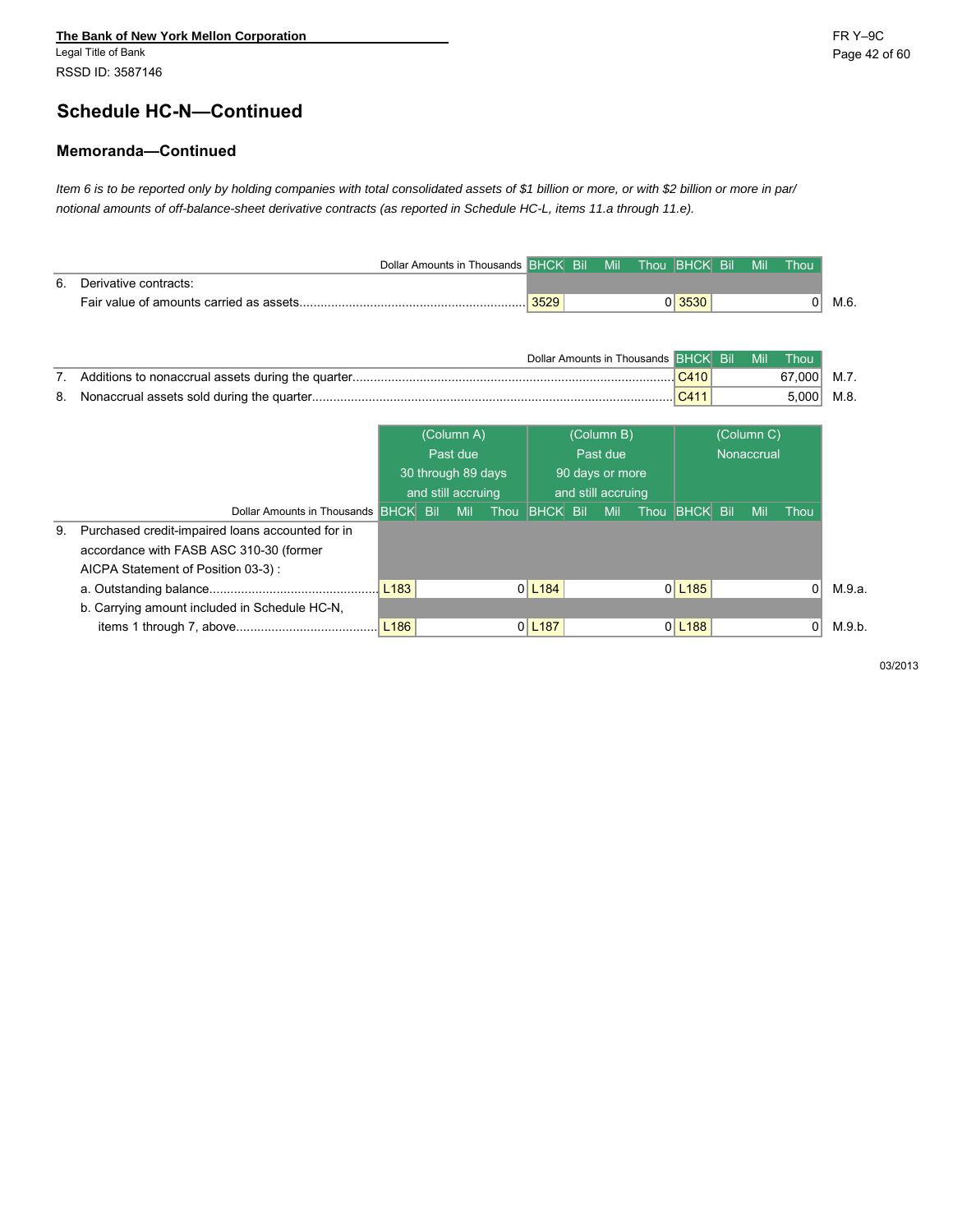**The Bank of New York Mellon Corporation** FR Y–9C Legal Title of Bank Page 43 of 60 RSSD ID: 3587146

## **Schedule HC-P—1–4 Family Residential Mortgage Banking Activities in Domestic Offices**

Schedule HC-P is to be completed by (1) all holding companies with \$1 billion or more in total assets<sup>1</sup> and (2) holding companies with less than \$1 billion in total assets at which either  $1-4$  family residential mortgage loan originations and purchases for resale<sup>2</sup> from all sources, loan sales, or quarter-end loans held for sale or trading in domestic offices exceed \$10 million for two consecutive quarters.

|                                                                                     | Dollar Amounts in Thousands BHCK Bil                                                                      | Mil              | Thou           |
|-------------------------------------------------------------------------------------|-----------------------------------------------------------------------------------------------------------|------------------|----------------|
|                                                                                     | 1. Retail originations during the quarter of 1-4 family residential mortgage loans for sale: <sup>2</sup> |                  |                |
|                                                                                     |                                                                                                           | <b>F066</b>      | 0              |
|                                                                                     |                                                                                                           | F067             | 0              |
| c. Open-end loans extended under lines of credit:                                   |                                                                                                           | <b>BHDM</b>      |                |
|                                                                                     |                                                                                                           | F670             | 0              |
|                                                                                     |                                                                                                           | F671             | 0              |
|                                                                                     | 2. Wholesale originations and purchases during the quarter of 1-4 family residential mortgage             |                  |                |
| loans for sale: <sup>2</sup>                                                        |                                                                                                           | <b>BHCK</b>      |                |
|                                                                                     |                                                                                                           | F068             | 0              |
|                                                                                     |                                                                                                           | F069             | $\Omega$       |
| c. Open-end loans extended under lines of credit:                                   |                                                                                                           | <b>BHDM</b>      |                |
|                                                                                     |                                                                                                           | F672             | 0              |
|                                                                                     |                                                                                                           | F673             | 0              |
| 3. 1-4 family residential mortgages sold during the quarter:                        |                                                                                                           | <b>BHCK</b>      |                |
|                                                                                     |                                                                                                           | F070             | 0              |
| b.                                                                                  |                                                                                                           | F071             | 0              |
| c. Open-end loans extended under lines of credit:                                   |                                                                                                           | <b>BHDM</b>      |                |
|                                                                                     |                                                                                                           |                  | 0              |
|                                                                                     |                                                                                                           | F675             | 0 <sup>1</sup> |
|                                                                                     | 4. 1-4 family residential mortgages held for sale or trading at quarter-end (included in Schedule HC,     |                  |                |
| items 4.a and 5):                                                                   |                                                                                                           | <b>BHCK</b>      |                |
| а.                                                                                  |                                                                                                           | F072             | 0              |
|                                                                                     |                                                                                                           | F073             | 0              |
| c. Open-end loans extended under lines of credit:                                   |                                                                                                           | <b>BHDM</b>      |                |
|                                                                                     |                                                                                                           |                  | 01             |
|                                                                                     |                                                                                                           | F677             | $\Omega$       |
|                                                                                     | 5. Noninterest income for the quarter from the sale, securitization, and servicing of 1–4 family          |                  |                |
| residential mortgage loans (included in Schedule HI, items 5.c, 5.f, 5.g, and 5.i): |                                                                                                           | <b>BHCK</b>      |                |
|                                                                                     |                                                                                                           | F <sub>184</sub> | 0              |
|                                                                                     |                                                                                                           | <b>BHDM</b>      |                |
|                                                                                     | b. Open-end 1-4 family residential mortgage loans extended under lines of credit                          | F <sub>560</sub> | 0              |
|                                                                                     | 6. Repurchases and indemnifications of 1–4 family residential mortgage loans during the quarter:          |                  |                |
|                                                                                     |                                                                                                           | F678             | 01             |
|                                                                                     |                                                                                                           | F679             | 0              |
| c. Open-end loans extended under lines of credit:                                   |                                                                                                           |                  |                |
|                                                                                     |                                                                                                           |                  | 0  6.c.(1)     |
|                                                                                     |                                                                                                           | F681             | 0              |
|                                                                                     | 7 Representation and warranty reserves for 1 - 4 family residential mortgage loans sold:                  |                  |                |
|                                                                                     | a. For representations and warranties made to U.S. government agencies and government-                    | <b>BHCK</b>      |                |
|                                                                                     |                                                                                                           | L <sub>191</sub> |                |
|                                                                                     |                                                                                                           | L <sub>192</sub> |                |
|                                                                                     |                                                                                                           |                  |                |

<sup>1.</sup> The \$1 billion asset size test is generally based on the total assets reported as of June 30, 2013.

<sup>2.</sup> Exclude originations and purchases of 1–4 family residential mortgage loans that are held for investment. 03/2014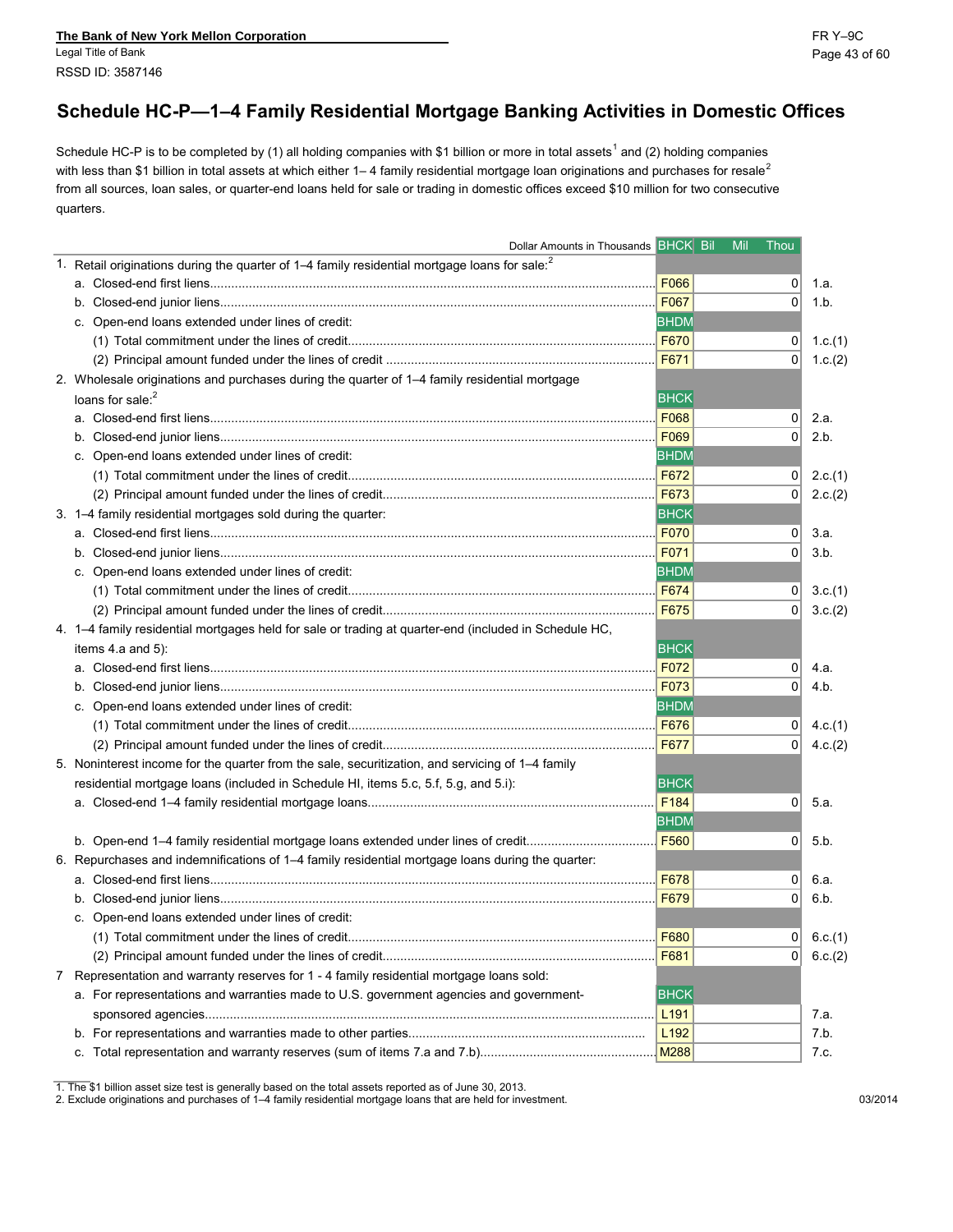Legal Title of Bank Page 44 of 60 RSSD ID: 3587146

### **Schedule HC-Q—Assets and Liabilities Measured at Fair Value on a Recurring Basis**

Schedule HC-Q is to be completed by all holding companies.

|                                                   |                  | (Column A)              |                      | (Column B)                  |                                  | (Column C)          |                    |                      | (Column D)          |                 |                      | (Column E)          |                |                  |
|---------------------------------------------------|------------------|-------------------------|----------------------|-----------------------------|----------------------------------|---------------------|--------------------|----------------------|---------------------|-----------------|----------------------|---------------------|----------------|------------------|
|                                                   |                  | <b>Total Fair Value</b> |                      | <b>LESS: Amounts Netted</b> |                                  |                     | Level 1 Fair Value |                      | Level 2 Fair Value  |                 |                      | Level 3 Fair Value  |                |                  |
|                                                   |                  | Reported on             |                      | in the Determination        |                                  | <b>Measurements</b> |                    |                      | <b>Measurements</b> |                 |                      | <b>Measurements</b> |                |                  |
|                                                   |                  | Schedule HC             |                      | of Total Fair Value         |                                  |                     |                    |                      |                     |                 |                      |                     |                |                  |
| Dollar Amounts in Thousands BHCY Bil              |                  | Mil                     | Thou <b>BHCK</b> Bil | Thou <b>BHCK</b> Bil<br>Mil |                                  |                     | Mil                | Thou <b>BHCK</b> Bil | Mil                 |                 | Thou <b>BHCK</b> Bil | Mil                 | Thou           |                  |
| <b>Assets</b>                                     |                  |                         |                      |                             |                                  |                     |                    |                      |                     |                 |                      |                     |                |                  |
|                                                   | 1773             | 80,216,000 G474         |                      |                             | 0 G475                           |                     | 16,679,000 G476    |                      |                     | 63,526,000 G477 |                      |                     | 11,000         | $\overline{1}$ . |
| 2. Federal funds sold and securities              | ВНСК             |                         |                      |                             |                                  |                     |                    |                      |                     |                 |                      |                     |                |                  |
| purchased under agreements to resell              | G478             |                         | 0 G479               |                             | 0 G480                           |                     |                    | $0$ G481             |                     |                 | $0$ G482             |                     | $\Omega$       | 2.               |
|                                                   | G483             |                         | 0 G484               |                             | 0 G485                           |                     |                    | $0$ G486             |                     |                 | 0 G487               |                     | 0              | 3.               |
| 4. Loans and leases held for investment           | G488             |                         | 0 G489               |                             | 0 G490                           |                     |                    | $0$ G491             |                     |                 | 0 G492               |                     | $\overline{0}$ | 4.               |
| 5. Trading assets:                                | <b>BHCT</b>      |                         |                      |                             |                                  |                     |                    |                      |                     |                 |                      |                     |                |                  |
|                                                   | 3543             | 2,869,000 G493          |                      | 14,401,000 G494             |                                  |                     | 191,000 G495       |                      |                     | 17,060,000 G496 |                      |                     | 19,000         | 5.a.             |
|                                                   | <b>BHCK</b>      |                         |                      |                             |                                  |                     |                    |                      |                     |                 |                      |                     |                |                  |
|                                                   | G497             | 18,223,000 G498         |                      |                             | 0 G499                           |                     | 5,093,000 G500     |                      |                     | 13,129,000 G501 |                      |                     | 1,000          | 5.b              |
| (1) Nontrading securities at fair value           |                  |                         |                      |                             |                                  |                     |                    |                      |                     |                 |                      |                     |                |                  |
| with changes in fair value reported               |                  |                         |                      |                             |                                  |                     |                    |                      |                     |                 |                      |                     |                |                  |
| in current earnings (included in                  |                  |                         |                      |                             |                                  |                     |                    |                      |                     |                 |                      |                     |                |                  |
| Schedule HC-Q, item 5.b, above)                   | F240             |                         | $0$ F684             |                             | $0$ F692                         |                     |                    | $0$ F <sub>241</sub> |                     |                 | $0$ F <sub>242</sub> |                     | $\Omega$       | 5.b.(1)          |
| 6.                                                | G391             | 2,946,000 G392          |                      |                             | 0 G395                           |                     | 1,197,000 G396     |                      |                     | 1,639,000 G804  |                      |                     | 110,000        | 6.               |
| 7. Total assets measured at fair value on a       |                  |                         |                      |                             |                                  |                     |                    |                      |                     |                 |                      |                     |                |                  |
|                                                   | G502             | 104,254,000 G503        |                      | 14,401,000 G504             |                                  |                     | 23,160,000 G505    |                      |                     | 95,354,000 G506 |                      |                     | 141,000        | $\overline{7}$ . |
|                                                   |                  |                         |                      |                             |                                  |                     |                    |                      |                     |                 |                      |                     |                |                  |
| <b>Liabilities</b>                                |                  |                         |                      |                             |                                  |                     |                    |                      |                     |                 |                      |                     |                |                  |
|                                                   | F <sub>252</sub> |                         | $0$ F686             |                             | $0$ F694                         |                     |                    | $0$ F <sub>253</sub> |                     |                 | $0$ F <sub>254</sub> |                     | $\Omega$       | 8.               |
| 9. Federal funds purchased and securities         |                  |                         |                      |                             |                                  |                     |                    |                      |                     |                 |                      |                     |                |                  |
|                                                   |                  |                         | 0 G508               |                             | 0 G509                           |                     |                    | 0 G510               |                     |                 | $0$ G511             |                     | $\Omega$       | 9.               |
| 10. Trading liabilities:                          | <b>BHCT</b>      |                         |                      |                             |                                  |                     |                    |                      |                     |                 |                      |                     |                |                  |
|                                                   | 3547             | 4,069,000 G512          |                      | 13,856,000 G513             |                                  |                     | 108,000 G514       |                      |                     | 17,776,000 G515 |                      |                     | 41,000         | 10.a.            |
|                                                   | <b>BHCK</b>      |                         |                      |                             |                                  |                     |                    |                      |                     |                 |                      |                     |                |                  |
|                                                   | G516             | 2,471,000 G517          |                      |                             | 0 G518                           |                     | 1,819,000 G519     |                      |                     | 652,000 G520    |                      |                     | $\Omega$       | $10 b$ .         |
|                                                   | G521             | 329,000 G522            |                      |                             | 0 G523                           |                     |                    | $0$ G524             |                     | 329,000 G525    |                      |                     | $\Omega$       | 11.              |
| 12. Subordinated notes and debentures             | G526             |                         | 0 G527               |                             | $0$ <sup><math>G528</math></sup> |                     |                    | $0$ <sup>G529</sup>  |                     |                 | $0$ <sup>G530</sup>  |                     | $\Omega$       | 12.              |
|                                                   | G805             | 10,553,000 G806         |                      |                             | $0$ G807                         |                     | 147,000 G808       |                      |                     | 10,406,000 G809 |                      |                     | $\Omega$       | 13.              |
| 14. Total liabilities measured at fair value on a |                  |                         |                      |                             |                                  |                     |                    |                      |                     |                 |                      |                     |                |                  |
|                                                   | G531             | 17,422,000 G532         |                      | 13,856,000 G533             |                                  |                     | 2,074,000 G534     |                      |                     | 29,163,000 G535 |                      |                     | 41,000         | 14.              |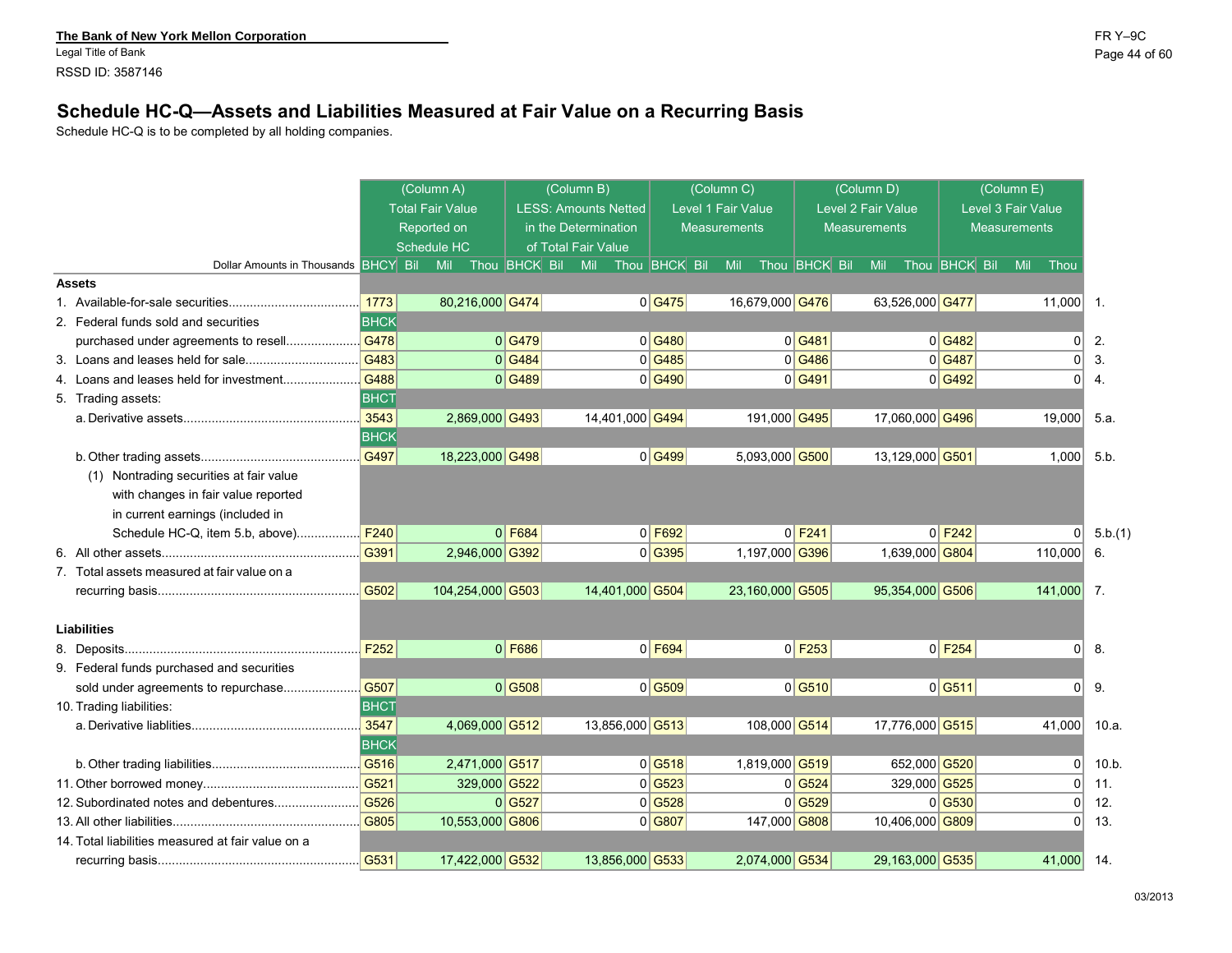Legal Title of Bank Page 45 of 60 RSSD ID: 3587146

# **Schedule HC-Q—Continued**

|    | Memoranda                 |                                                   |      | (Column A)              |                 |                          | (Column B)                  |                      | (Column C)          |                |                      | (Column D)          |                 |                      | (Column E)          |                    |                          |
|----|---------------------------|---------------------------------------------------|------|-------------------------|-----------------|--------------------------|-----------------------------|----------------------|---------------------|----------------|----------------------|---------------------|-----------------|----------------------|---------------------|--------------------|--------------------------|
|    |                           |                                                   |      | <b>Total Fair Value</b> |                 |                          | <b>LESS: Amounts Netted</b> |                      | Level 1 Fair Value  |                |                      | Level 2 Fair Value  |                 |                      |                     | Level 3 Fair Value |                          |
|    |                           |                                                   |      | Reported on             |                 |                          | in the Determination        |                      | <b>Measurements</b> |                |                      | <b>Measurements</b> |                 |                      | <b>Measurements</b> |                    |                          |
|    |                           |                                                   |      | Schedule HC             |                 |                          | of Total Fair Value         |                      |                     |                |                      |                     |                 |                      |                     |                    |                          |
|    |                           | Dollar Amounts in Thousands BHCK Bil              |      | Mil                     |                 | Thou <b>BHCK</b> Bil Mil |                             | Thou <b>BHCK</b> Bil | Mil                 |                | Thou <b>BHCK</b> Bil | Mil                 |                 | Thou <b>BHCK</b> Bil |                     | Mil<br>Thou        |                          |
|    |                           | 1. All other assets (itemize and describe amounts |      |                         |                 |                          |                             |                      |                     |                |                      |                     |                 |                      |                     |                    |                          |
|    |                           | included in Schedule HC-Q, item 6 that are        |      |                         |                 |                          |                             |                      |                     |                |                      |                     |                 |                      |                     |                    |                          |
|    |                           | greater than \$25,000 and exceed 25%              |      |                         |                 |                          |                             |                      |                     |                |                      |                     |                 |                      |                     |                    |                          |
|    | of item $6$ ):            |                                                   |      |                         |                 |                          |                             |                      |                     |                |                      |                     |                 |                      |                     |                    |                          |
|    |                           |                                                   | G536 |                         |                 | 0 G537                   |                             | 0 G538               |                     |                | $0$ G539             |                     |                 | 0 G540               |                     |                    | $\overline{0}$<br>M.1.a. |
|    |                           |                                                   | G541 |                         | 945,000 G542    |                          |                             | 0 G543               |                     |                | $0$ G <sub>544</sub> |                     | 945,000 G545    |                      |                     | $\Omega$           | M.1.b                    |
|    | <b>BHTX</b><br>C.<br>G546 | <b>VIE Assets</b>                                 | G546 |                         | 1,049,000 G547  |                          |                             | 0 G548               |                     | 1,049,000 G549 |                      |                     |                 | $0$ G550             |                     |                    | $\Omega$<br>M.1.c.       |
|    | <b>BHTX</b><br>d.<br>G551 |                                                   | G551 |                         |                 | 0 G552                   |                             | 0 G553               |                     |                | $0$ G554             |                     |                 | $0$ G555             |                     |                    | 0 <br>M.1.d              |
|    | <b>BHTX</b><br>е.<br>G556 |                                                   | G556 |                         |                 | 0 G557                   |                             | 0 G558               |                     |                | 0 G559               |                     |                 | 0 G560               |                     |                    | $\mathbf 0$<br>M.1.e.    |
|    | <b>BHTX</b><br>G561       |                                                   | G561 |                         |                 | 0 G562                   |                             | 0 G563               |                     |                | 0 G564               |                     |                 | 0 G565               |                     |                    | 0 <br>M.1.f.             |
| 2. |                           | All other liabilities (itemize and describe       |      |                         |                 |                          |                             |                      |                     |                |                      |                     |                 |                      |                     |                    |                          |
|    |                           | amounts included in Schedule HC-Q, item 13        |      |                         |                 |                          |                             |                      |                     |                |                      |                     |                 |                      |                     |                    |                          |
|    |                           | that are greater than \$25,000 and exceed 25      |      |                         |                 |                          |                             |                      |                     |                |                      |                     |                 |                      |                     |                    |                          |
|    | percent of item 13):      |                                                   |      |                         |                 |                          |                             |                      |                     |                |                      |                     |                 |                      |                     |                    |                          |
|    |                           | a. Loan commitments                               |      |                         |                 |                          |                             |                      |                     |                |                      |                     |                 |                      |                     |                    |                          |
|    |                           | (not accounted for as derivatives)                | F261 |                         |                 | $0$ F689                 |                             | $0$ F697             |                     |                | $0$ F <sub>262</sub> |                     |                 | $0$ F <sub>263</sub> |                     |                    | $\Omega$<br>M.2.a.       |
|    |                           |                                                   | G566 |                         |                 | 0 G567                   |                             | 0 G568               |                     |                | 0 G569               |                     |                 | 0 G570               |                     | $\Omega$           | M.2.b.                   |
|    | <b>BHTX</b><br>C.<br>G571 | <b>VIE Obligations</b>                            | G571 |                         | 10,011,000 G572 |                          |                             | 0 G573               |                     |                | 0 G574               |                     | 10,011,000 G575 |                      |                     |                    | $\overline{0}$<br>M.2.c. |
|    | <b>BHTX</b><br>d.<br>G576 |                                                   | G576 |                         |                 | 0 G577                   |                             | 0 G578               |                     |                | 0 G579               |                     |                 | 0 G580               |                     |                    | $\Omega$<br>M.2.d.       |
|    | <b>BHTX</b><br>е.<br>G581 |                                                   | G581 |                         |                 | 0 G582                   |                             | 0 G583               |                     |                | $0$ G584             |                     |                 | 0 G585               |                     |                    | 0 <br>M.2.e.             |
|    | <b>BHTX</b><br>t.<br>G586 |                                                   | G586 |                         |                 | 0 G587                   |                             | 0 G588               |                     |                | 0 G589               |                     |                 | 0 G590               |                     |                    | 0 <br>M.2.f.             |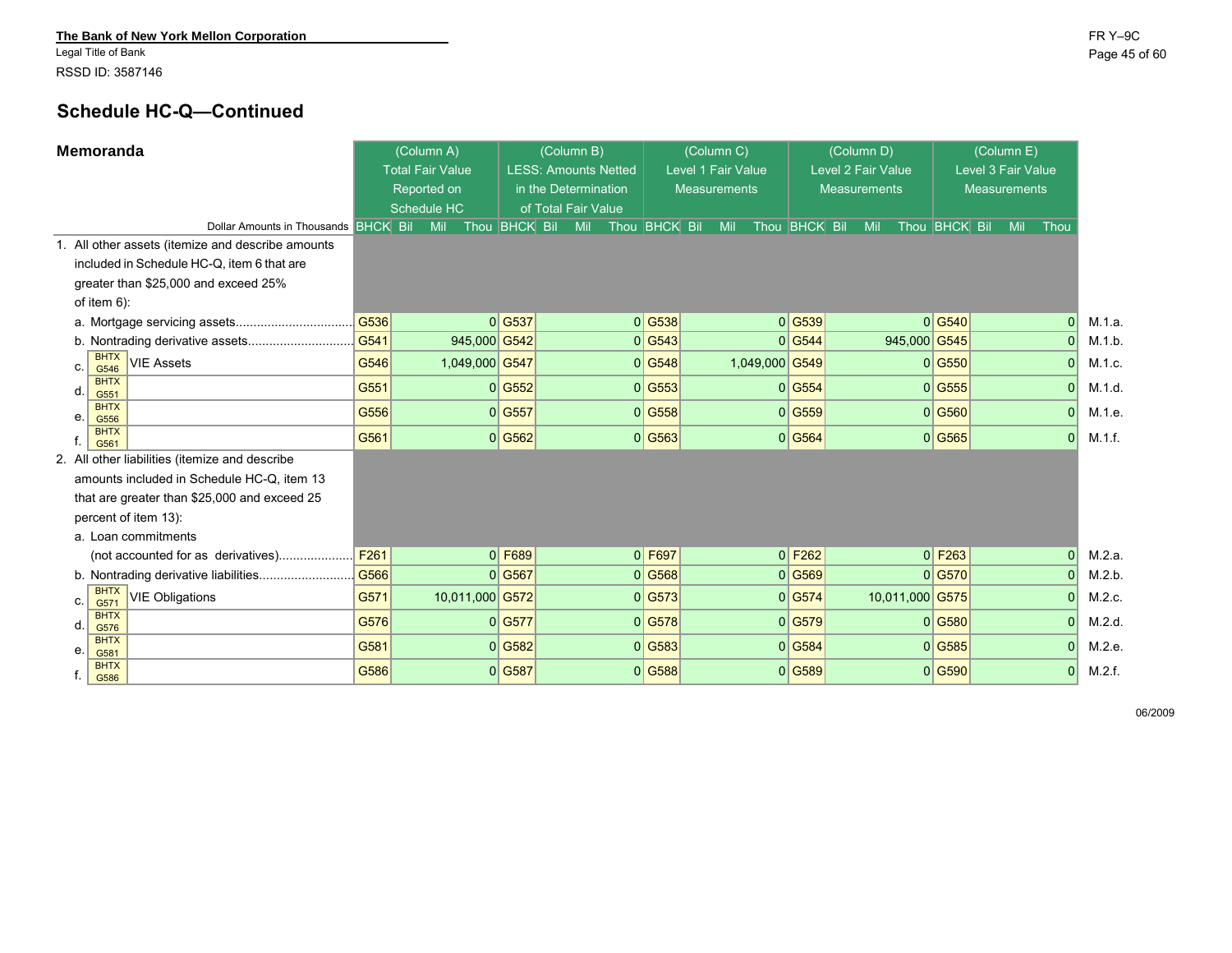# **Schedule HC-R—Regulatory Capital**

#### **Part I.A. Regulatory Capital Components and Ratios**

This schedule is to be submitted on a consolidated basis.

|    | Dollar Amounts in Thousands BHCX Bil                                                                                                                                                                             | Mil<br>Thou      |      |
|----|------------------------------------------------------------------------------------------------------------------------------------------------------------------------------------------------------------------|------------------|------|
|    | Tier 1 capital                                                                                                                                                                                                   |                  |      |
|    |                                                                                                                                                                                                                  |                  | 1.   |
|    | 2. LESS: Net unrealized gains (losses) on available-for-sale securities <sup>1</sup> (if a gain, report as a                                                                                                     | <b>BHCK</b>      |      |
|    |                                                                                                                                                                                                                  | 8434             |      |
|    | 3. LESS: Net unrealized loss on available-for-sale equity securities <sup>1</sup> (report loss as a positive value) <mark>A221</mark>                                                                            |                  | 2.   |
|    | 4. LESS: Accumulated net gains (losses) on cash flow hedges <sup>1</sup> and amounts recorded in AOCI                                                                                                            |                  | 3.   |
|    | resulting from the initial and subsequent application of FASB ASC 715-20 (former FASB statement                                                                                                                  |                  |      |
|    | No. 158) to defined benefit postretirement plans (if a gain, report as a positive value; if a loss,                                                                                                              |                  |      |
|    |                                                                                                                                                                                                                  | 4336             | 4.   |
| 5. |                                                                                                                                                                                                                  | <b>B588</b>      | 5.   |
| 6. |                                                                                                                                                                                                                  | G214             | 6.a. |
|    | b. Qualifying restricted core capital elements (other than cumulative perpetual preferred stock) <sup>2</sup><br>c. Qualifying mandatory convertible preferred securities of internationally active bank holding | G <sub>215</sub> | 6.b. |
|    |                                                                                                                                                                                                                  | G <sub>216</sub> | 6.c. |
|    |                                                                                                                                                                                                                  | <b>B590</b>      | 7.a. |
|    | b. LESS: Cumulative change in fair value of all financial liabilities accounted for under a fair                                                                                                                 |                  |      |
|    | value option that is included in retained earnings and is attributable to changes in the bank                                                                                                                    |                  |      |
|    | holding company's own creditworthiness (if a net gain, report as a positive value; if a net loss,                                                                                                                |                  |      |
|    |                                                                                                                                                                                                                  | F264             | 7.b. |
|    |                                                                                                                                                                                                                  |                  | 8.   |
|    |                                                                                                                                                                                                                  | <b>B591</b>      | 9.a. |
|    |                                                                                                                                                                                                                  | 5610             | 9.b. |
|    |                                                                                                                                                                                                                  |                  | 10.  |
|    |                                                                                                                                                                                                                  | 8274             | 11.  |
|    |                                                                                                                                                                                                                  |                  |      |
|    | <b>Tier 2 capital</b>                                                                                                                                                                                            |                  |      |
|    | 12. Qualifying subordinated debt, redeemable preferred stock, and restricted core capital elements <sup>2</sup>                                                                                                  |                  |      |
|    |                                                                                                                                                                                                                  | G217             | 12.  |
|    | 13. Cumulative perpetual preferred stock included in item 5 and Class B noncontrolling (minority)                                                                                                                |                  |      |
|    |                                                                                                                                                                                                                  | G218             | 13.  |
|    |                                                                                                                                                                                                                  | 5310             | 14.  |
|    |                                                                                                                                                                                                                  | 2221             | 15.  |
|    |                                                                                                                                                                                                                  | <b>B594</b>      | 16.  |
|    |                                                                                                                                                                                                                  |                  | 17.  |
|    |                                                                                                                                                                                                                  |                  | 18.  |
|    |                                                                                                                                                                                                                  |                  |      |
|    |                                                                                                                                                                                                                  |                  |      |
|    |                                                                                                                                                                                                                  |                  | 20.  |
|    |                                                                                                                                                                                                                  |                  | 21.  |
|    |                                                                                                                                                                                                                  |                  |      |
|    | Total assets for leverage ratio                                                                                                                                                                                  | <b>BHCT</b>      |      |
|    |                                                                                                                                                                                                                  | 3368             | 22.  |
|    | 23. LESS: Disallowed goodwill and other disallowed intangible assets (from item 7.a above)                                                                                                                       | <b>B590</b>      | 23.  |
|    | 24. LESS: Disallowed servicing assets and purchased credit card relationships (from item 9.a above)                                                                                                              | <b>B591</b>      | 24.  |
|    |                                                                                                                                                                                                                  | 5610             | 25.  |
|    |                                                                                                                                                                                                                  | <b>BHCK</b>      |      |
|    |                                                                                                                                                                                                                  |                  | 26.  |
|    |                                                                                                                                                                                                                  | A224             | 27.  |
|    |                                                                                                                                                                                                                  |                  |      |

28.–30. Not applicable

1. Report amount included in Schedule HC, item 26.b, "Accumulated other comprehensive income (AOCI)."

2. Includes subordinated notes payable to unconsolidated trusts issuing trust preferred securities net of the bank holding company's investment in the trust, trust preferred securities issued by consolidated special purpose entities, and Class B and Class C noncontrolling (minority) interests that qualify as Tier 1 capital. **23/2014 CONSERVING THE CONSERVING OBSERVING THE CONSERVING OBSERVING OBSERVING**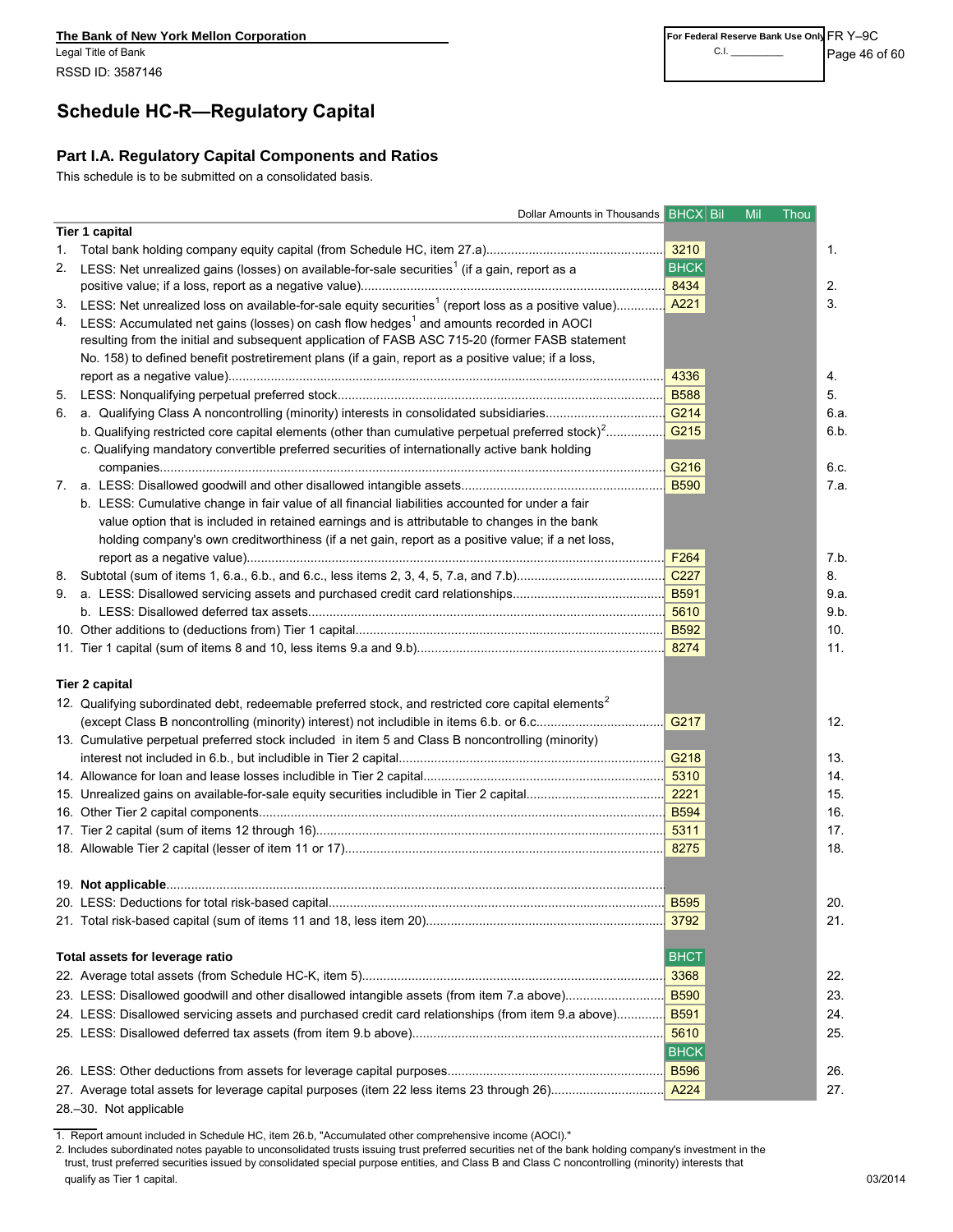# **Schedule HC-R—Continued**

#### **Part I.A.—Continued**

|                       | I BHCKI | Percentage |     |
|-----------------------|---------|------------|-----|
| <b>Capital Ratios</b> |         |            |     |
|                       | 7204    |            | 31. |
|                       |         |            | 32. |
|                       | 7205    |            | 33. |

#### **Part I.B. Regulatory Capital Components and Ratios**

Advanced approaches holding companies (except savings and loan holding companies (SLHCs)) must complete this Schedule HC-R, Part I.B, starting on March 31, 2014. Starting on March 31, 2015, all other holding companies must complete Part I.B. On that date, Schedule HC-R, Part I.A, will be removed and Part I.B will be designated Part I. Part I.B. is to be submitted on a consolidated basis.

| Dollar Amounts in Thousands BHCA Bil                                                                         |                 | Mil<br>Thou    |                |
|--------------------------------------------------------------------------------------------------------------|-----------------|----------------|----------------|
| <b>Common Equity Tier 1 Capital</b>                                                                          |                 |                |                |
| 1. Common stock plus related surplus, net of treasury stock and unearned employee stock                      |                 |                |                |
|                                                                                                              | P742            | 20,674,000     | $\mathbf{1}$ . |
|                                                                                                              | <b>BHCT</b>     |                |                |
|                                                                                                              | 3247            | 16,439,000     | 2.             |
|                                                                                                              | <b>BHCA</b>     |                |                |
|                                                                                                              |                 | (414,000)      | 3.             |
|                                                                                                              |                 |                |                |
|                                                                                                              | $0 = No$        | <b>BHCA</b>    |                |
| a. AOCI opt-out election (enter "1" for Yes; enter "0" for No.)                                              | $1 = Yes$       |                |                |
|                                                                                                              | P838            | $\overline{0}$ | 3.a.           |
|                                                                                                              | <b>BHCA Bil</b> | Mil<br>Thou    |                |
|                                                                                                              | P839            |                | 4.             |
| 5. Common equity tier 1 capital before adjustments and deductions (sum of items 1 through 4)                 | P840            | 36,699,000     | 5.             |
|                                                                                                              |                 |                |                |
| <b>Common Equity Tier 1 Capital: Adjustments and Deductions</b>                                              |                 |                |                |
|                                                                                                              | P841            | 17,093,000     | 6.             |
| 7. LESS: Intangible assets (other than goodwill and mortgage servicing assets (MSAs)), net of                |                 |                |                |
|                                                                                                              | P842            | 650,000        | 7.             |
| 8. LESS: Deferred tax assets (DTAs) that arise from net operating loss and tax credit carryforwards,         |                 |                |                |
|                                                                                                              | P843            | 3,000          | 8.             |
| 9. AOCI-related adjustments (items 9.a through 9.e are effective January 1, 2015) (if entered "1" for Yes in |                 |                |                |
| item 3.a, complete only items 9.a through 9.e; if entered "0" for No in item 3.a, complete only item 9.f):   |                 |                |                |
| a. LESS: Net unrealized gains (losses) on available-for-sale securities                                      |                 |                |                |
|                                                                                                              |                 |                |                |
| b. LESS: Net unrealized loss on available-for-sale preferred stock classified as an equity security          |                 |                | 9.a.           |
|                                                                                                              |                 |                |                |
| under GAAP and available-for-sale equity exposures (report loss as a positive value)                         |                 |                | 9.b.           |
| c. LESS: Accumulated net gains (losses) on cash flow hedges                                                  |                 |                |                |
|                                                                                                              |                 |                | 9.c.           |
| d. LESS: Amounts recorded in AOCI attributed to defined benefit postretirement plans resulting               |                 |                |                |
| from the initial and subsequent application of the relevant GAAP standards that pertain to such              |                 |                |                |
|                                                                                                              |                 |                | 9.d.           |
| e. LESS: Net unrealized gains (losses) on held-to-maturity securities that are included in AOCI              |                 |                |                |
|                                                                                                              |                 |                | 9.e.           |
| f. To be completed only by holding companies that entered "0" for No in 3.a:                                 |                 |                |                |
| LESS: Accumulated net gain (loss) on cash flow hedges included in AOCI, net of applicable                    |                 |                |                |
| income taxes, that relate to the hedging of items that are not recognized at fair value on the               |                 |                |                |
| balance sheet (if a gain, report as a positive value; if a loss, report as a negative value)                 | P849            | $10,000$ 9.f.  |                |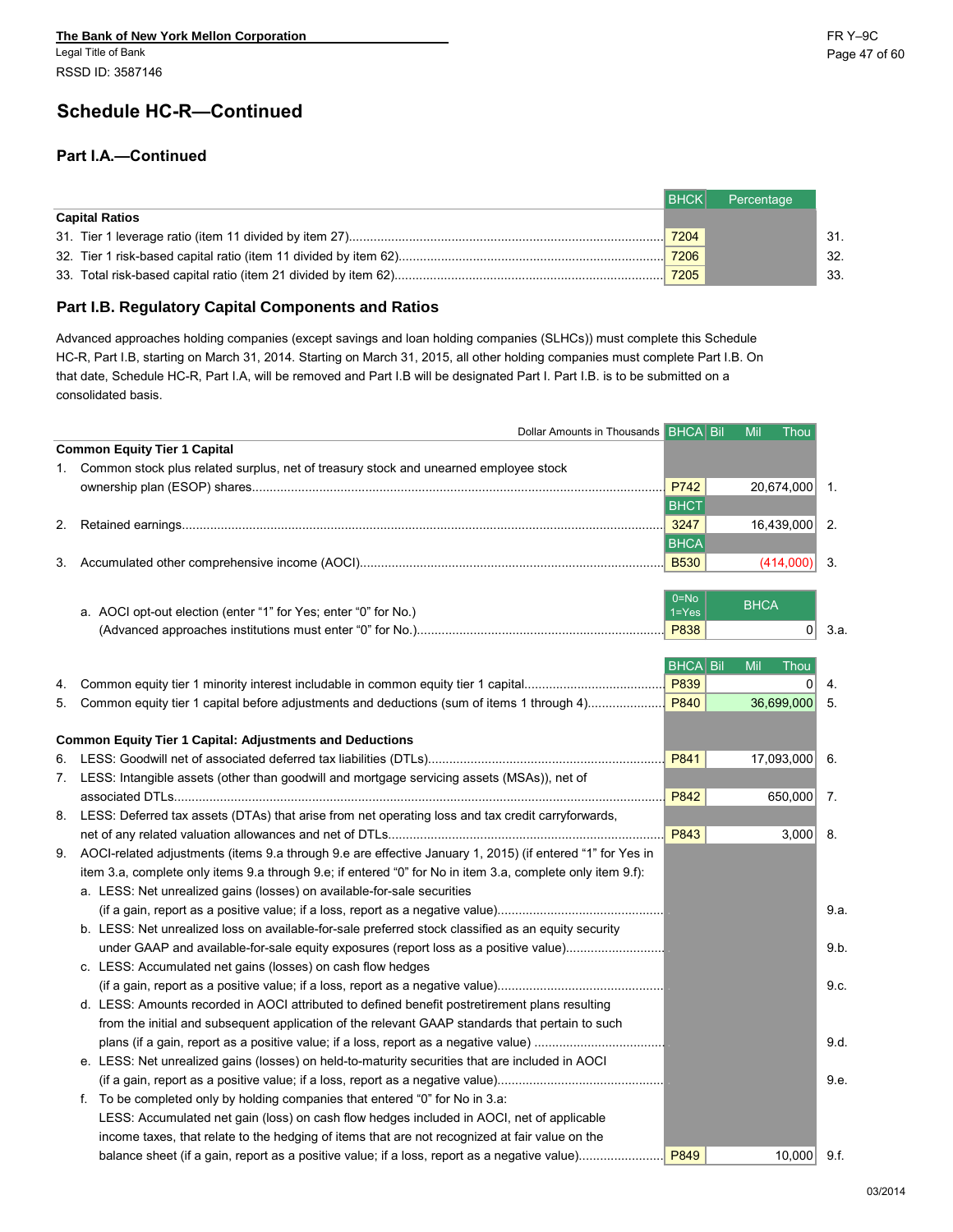#### **Part I.B. – Continued**

| Dollar Amounts in Thousands BHCA Bil                                                                      |               | Mil<br>Thou    |       |
|-----------------------------------------------------------------------------------------------------------|---------------|----------------|-------|
| 10. Other deductions from (additions to) common equity Tier 1 capital before threshold-based              |               |                |       |
| deductions:                                                                                               |               |                |       |
| a. LESS: Unrealized net gain (loss) related to changes in the fair value of liabilities that are due to   |               |                |       |
| changes in own credit risk (if a gain, report as a positive value; if a loss, report as a                 |               |                |       |
|                                                                                                           | Q258          | $\Omega$       |       |
| b. LESS: All other deductions from (additions to) common equity Tier 1 capital                            |               |                |       |
|                                                                                                           | P850          | 21,000         | 10.b. |
| 11. LESS: Non-significant investments in the capital of unconsolidated financial institutions in the form |               |                |       |
| of common stock that exceed the 10 percent threshold for non-significant investments                      | P851          | $\Omega$       | 11.   |
|                                                                                                           | P852          | 18,922,000     | 12.   |
| 13. LESS: Significant investments in the capital of unconsolidated financial institutions in the form of  |               |                |       |
| common stock, net of associated DTLs, that exceed the 10 percent common equity Tier 1 capital             |               |                |       |
|                                                                                                           |               |                |       |
|                                                                                                           | P853          | 0              | 13.   |
| 14. LESS: MSAs, net of associated DTLs, that exceed the 10 percent common equity Tier 1 capital           |               |                |       |
|                                                                                                           | P854          | $\overline{0}$ | 14.   |
| 15. LESS: DTAs arising from temporary differences that could not be realized through net operating        |               |                |       |
| loss carrybacks, net of related valuation allowances and net of DTLs, that exceed the 10 percent          |               |                |       |
|                                                                                                           | P855          | 0              |       |
| 16. LESS: Amount of significant investments in the capital of unconsolidated financial institutions in    |               |                |       |
| the form of common stock, net of associated DTLs; MSAs, net of associated DTLs; and DTAs                  |               |                |       |
| arising from temporary differences that could not be realized through net operating loss carrybacks,      |               |                |       |
| net of related valuation allowances and net of DTLs; that exceeds the 15 percent common equity            |               |                |       |
|                                                                                                           | P856          | 0              |       |
| 17. LESS: Deductions applied to common equity tier 1 capital due to insufficient amounts of additional    |               |                |       |
|                                                                                                           | P857          | 0              |       |
|                                                                                                           |               | $\Omega$       |       |
|                                                                                                           |               | 18,922,000     |       |
|                                                                                                           |               |                |       |
| <b>Additional Tier 1 Capital</b>                                                                          |               |                |       |
|                                                                                                           | P860          | 1,562,000      | 20.   |
|                                                                                                           | P861          | 333,000        | 21.   |
|                                                                                                           | P862          | 0              | 22.   |
|                                                                                                           | P863          | 1,895,000      | 23.   |
|                                                                                                           | P864          | 264,000        | -24.  |
|                                                                                                           |               |                | -25.  |
|                                                                                                           |               | 1,631,000      |       |
|                                                                                                           |               |                |       |
| <b>Tier 1 Capital</b>                                                                                     |               |                |       |
|                                                                                                           | 8274          | 20,553,000     |       |
|                                                                                                           |               |                |       |
| <b>Tier 2 Capital</b>                                                                                     |               |                |       |
|                                                                                                           | P866          | 448,000        | 27.   |
|                                                                                                           | P867          | 167,000        | 28.   |
|                                                                                                           | P868          | 0              | 29.   |
|                                                                                                           | 5310          | 326,000        | 30.a. |
| b. (Advanced approaches holding companies that exit parallel run only): eligible credit reserves          | <b>BHCW</b>   |                |       |
|                                                                                                           | 5310          |                |       |
| 31. Unrealized gains on available-for-sale preferred stock classified as an equity security under GAAP    | <b>BHCA</b>   |                |       |
|                                                                                                           | $\sqrt{Q}257$ | 0              | 31.   |
|                                                                                                           | <b>P870</b>   | 941,000        | 32.a. |
| b. (Advanced approaches holding companies that exit parallel run only): Tier 2 capital before             | <b>BHCW</b>   |                |       |
|                                                                                                           | <b>P870</b>   |                |       |
|                                                                                                           |               |                | 32.b. |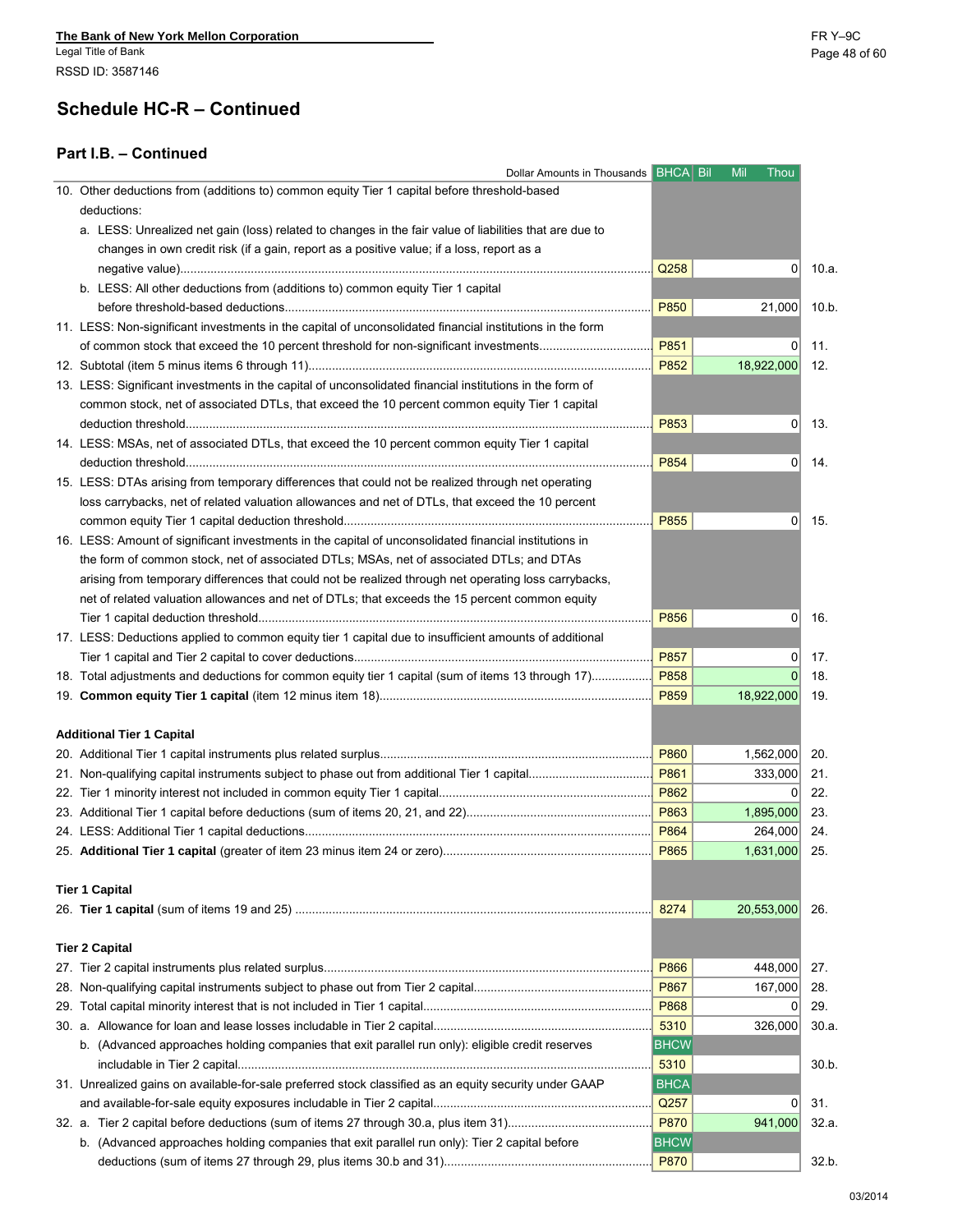Legal Title of Bank Page 49 of 60 RSSD ID: 3587146

### **Schedule HC-R – Continued**

#### **Part I.B.—Continued**

| Dollar Amounts in Thousands BHCA Bil                                                                                                                                                                                               |             | Mil<br>Thou   |       |
|------------------------------------------------------------------------------------------------------------------------------------------------------------------------------------------------------------------------------------|-------------|---------------|-------|
|                                                                                                                                                                                                                                    | P872        |               | 33.   |
|                                                                                                                                                                                                                                    |             | 941,000       | 34.a. |
| b. Advanced approaches holding companies that exit parallel run only): Tier 2 capital                                                                                                                                              | <b>BHCW</b> |               |       |
|                                                                                                                                                                                                                                    |             |               | 34.b. |
| <b>Total Capital</b>                                                                                                                                                                                                               | <b>BHCA</b> |               |       |
| 35. a.                                                                                                                                                                                                                             | 3792        | 21,494,000    | 35.a. |
| b. (Advanced approaches holding companies that exit parallel run only): Total capital                                                                                                                                              | <b>BHCW</b> |               |       |
|                                                                                                                                                                                                                                    | 3792        |               | 35.b. |
|                                                                                                                                                                                                                                    |             |               |       |
| <b>Total Assets for the Leverage Ratio</b>                                                                                                                                                                                         | <b>BHCX</b> |               |       |
|                                                                                                                                                                                                                                    | 3368        | 354,314,000   | 36.   |
| 37. LESS: Deductions from common equity Tier 1 capital and additional Tier 1 capital                                                                                                                                               | <b>BHCA</b> |               |       |
|                                                                                                                                                                                                                                    |             | 18,031,000    | 37.   |
|                                                                                                                                                                                                                                    |             | (1, 127, 000) | -38.  |
|                                                                                                                                                                                                                                    |             | 337,410,000   | -39.  |
| <b>Total Risk-Weighted Assets</b>                                                                                                                                                                                                  |             |               |       |
| 4223 <b>A223 Example 23 and 7 and 7 and 7 and 7 and 7 and 7 and 7 and 7 and 7 and 7 and 7 and 7 and 7 and 7 and 7 and 7 and 7 and 7 and 7 and 7 and 7 and 7 and 7 and 7 and 7 and 7 and 7 and 7 and 7 and 7 and 7 and 7 and 7 </b> |             | 120,746,800   | 40.a. |
| b. (Advanced approaches holding companies that exit parallel run only): Total risk-weighted assets                                                                                                                                 | <b>BHCW</b> |               |       |
|                                                                                                                                                                                                                                    |             |               | 40.b. |

|                                                                                           |             | Column A    |             | Column B   |
|-------------------------------------------------------------------------------------------|-------------|-------------|-------------|------------|
|                                                                                           | <b>BHCA</b> | Percentage  | <b>BHCW</b> | Percentage |
| <b>Risk-Based Capital ratios</b>                                                          |             |             |             |            |
| 41. Common equity Tier 1 capital ratio (Column A: item 19 divided by item 40.a) (Advanced |             |             |             |            |
| approaches holding companies that exit parallel run only: Column B: item 19 divided by    |             |             |             |            |
|                                                                                           | P793        | 15.67% P793 |             | $0.00\%$   |
| 42. Tier 1 capital ratio (Column A: item 26 divided by item 40.a) (Advanced approaches    |             |             |             |            |
|                                                                                           |             | 17.02% 7206 |             | $0.00\%$   |
| 43. Total capital ratio (Column A: item 35.a divided by item 40.a) (Advanced approaches   |             |             |             |            |
| holding companies that exit parallel run only: Column B: item 35.b divided by item 40.b)  | 7205        | 17.80% 7205 |             | $0.00\%$   |

|      | Percentage |
|------|------------|
|      |            |
| 7204 | $6.09\%$   |
|      |            |
|      |            |
|      | Percentage |
|      |            |
|      |            |
|      |            |
|      |            |

| Dollar Amounts in Thousands <b>BHCA Bil</b> Mil                                                          |  | <b>Thou</b> |
|----------------------------------------------------------------------------------------------------------|--|-------------|
| Effective January 1, 2016: Institutions must complete items 47 and 48 if the amount in item 46.a (or the |  |             |
| lower of 46.a or 46.b for an advanced approaches holding company that has exited parallel run) is less   |  |             |
| than or equal to the applicable minimum capital conservation buffer:                                     |  |             |
|                                                                                                          |  |             |
|                                                                                                          |  |             |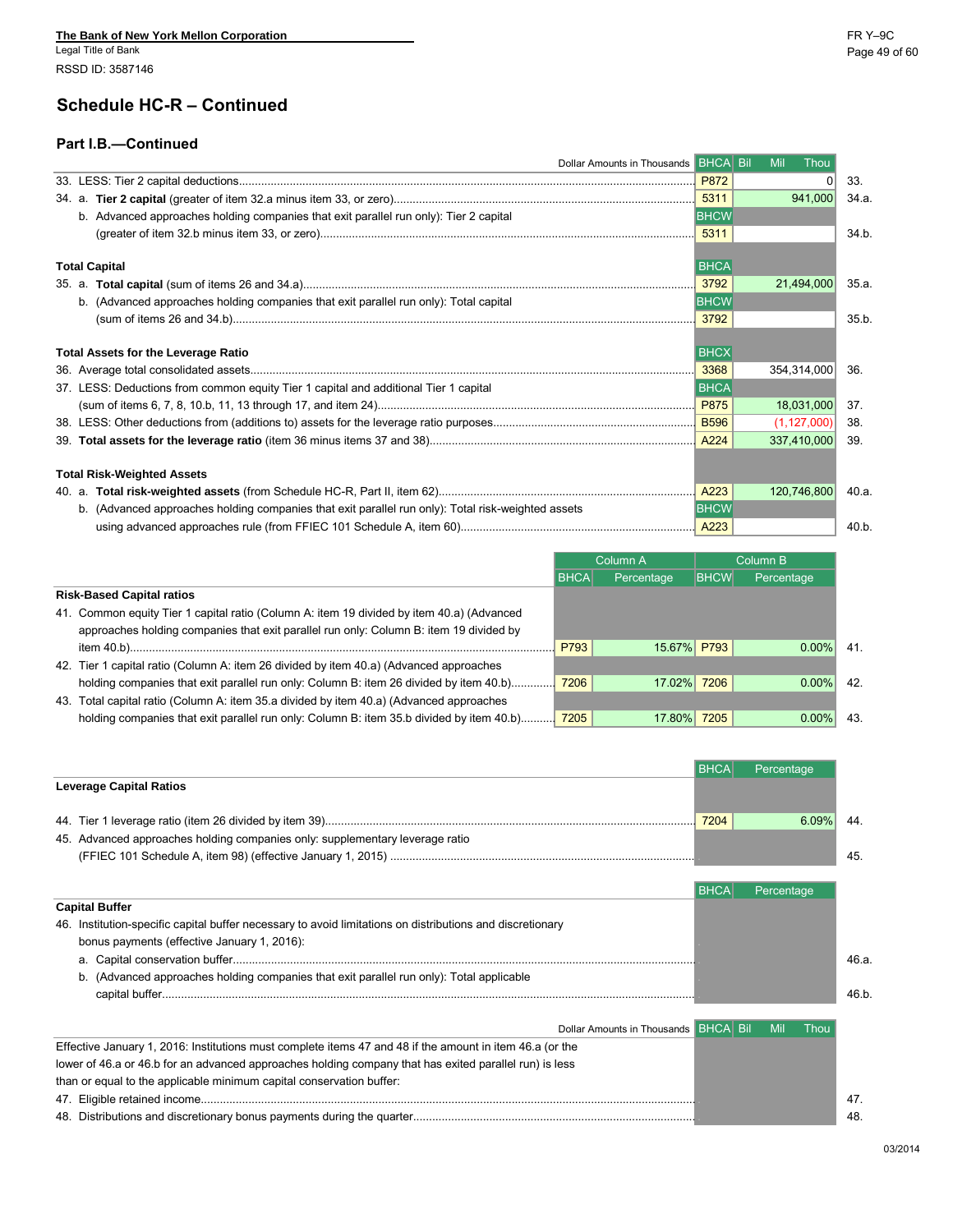Legal Title of Bank Page 50 of 60 RSSD ID: 3587146

### **Schedule HC-R—Continued**

#### **Part II. Risk-Weighted Assets**

This schedule is to be submitted on a consolidated basis.

Bank holding companies are not required to risk-weight each on-balance-sheet asset and the credit equivalent amount of each off-balance-sheet item that qualifies for a risk weight of less than 100 percent (50 percent for derivatives) at its lower risk weight. When completing items 34 through 54 of Schedule HC-R, each bank holding company should decide for itself how detailed a risk-weight analysis it wishes to perform. In other words, a bank holding company can choose from among its assets and off-balance sheet items that have a risk weight of less than 100 percent which ones to risk-weight at an appropriate lower risk weight, or it can simply risk-weight some or all of these items at a 100 percent risk weight (50 percent for derivatives).

|                                                                |                  |              |      |                  |            |     |             |             |     |                  |                                    |            |                  |            |     | <b>UUU</b>            |                |     |
|----------------------------------------------------------------|------------------|--------------|------|------------------|------------|-----|-------------|-------------|-----|------------------|------------------------------------|------------|------------------|------------|-----|-----------------------|----------------|-----|
|                                                                | (Column A)       |              |      | (Column B)       |            |     | (Column C)  |             |     | (Column D)       |                                    |            | (Column E)       |            |     | (Column <sub>F)</sub> |                |     |
|                                                                | <b>Totals</b>    |              |      | <b>Items Not</b> |            |     |             |             |     |                  | Allocation by Risk Weight Category |            |                  |            |     |                       |                |     |
|                                                                | (from            |              |      | Subject to       |            |     |             |             |     |                  |                                    |            |                  |            |     |                       |                |     |
|                                                                |                  | Schedule HC) |      | Risk-Weighting   |            |     | $0\%$       |             | 20% |                  |                                    |            | 50%              |            |     | 100%                  |                |     |
| Dollar Amounts in Thousands                                    | Bil.             | Mil Thou     | Bil. | Mil Thou         |            | Bil | Mil         | Thou        | Bil | Mil              | Thou                               | <b>Bil</b> | Mil              | Thou       | Bil | Mil                   | Thou           |     |
| <b>Balance Sheet Asset Categories</b>                          |                  |              |      | <b>BHCE</b>      |            |     | <b>BHC0</b> |             |     | BHC <sub>2</sub> |                                    |            | BHC <sub>5</sub> |            |     | BHC <sub>9</sub>      |                |     |
| 34. Cash and due from depository institutions (Column A equals | <b>BHCK 0010</b> |              |      |                  |            |     |             |             |     |                  |                                    |            |                  |            |     |                       |                |     |
| the sum of Schedule HC, items 1.a, $1.b.(1)$ and $1.b.(2)$     |                  | 132,125,000  |      |                  | 0          |     |             | 84,060,000  |     |                  | 48,065,000                         |            |                  |            |     |                       | 0 <sup>1</sup> | 34. |
|                                                                | <b>BHCX 1754</b> |              |      |                  |            |     |             |             |     |                  |                                    |            |                  |            |     |                       |                |     |
|                                                                |                  | 19,226,000   |      |                  | (73,000)   |     |             | 4,525,000   |     |                  | 14,189,000                         |            |                  | 366,000    |     |                       | 219,000        | 35. |
|                                                                | <b>BHCX 1773</b> |              |      |                  |            |     |             |             |     |                  |                                    |            |                  |            |     |                       |                |     |
|                                                                |                  | 80,216,000   |      |                  | 122,000    |     |             | 25,699,000  |     |                  | 41,479,000                         |            |                  | 5,231,000  |     |                       | 7,685,000      | 36. |
| 37. Federal funds sold and securities purchased under          | <b>BHCK C225</b> |              |      |                  |            |     |             |             |     |                  |                                    |            |                  |            |     |                       |                |     |
|                                                                |                  | 12,223,000   |      |                  |            |     |             | 7,458,000   |     |                  | 4,765,000                          |            |                  |            |     |                       | $\overline{0}$ | 37. |
|                                                                | <b>BHCT 5369</b> |              |      |                  |            |     |             |             |     |                  |                                    |            |                  |            |     |                       |                |     |
|                                                                |                  | 12,000       |      |                  | 0          |     |             | 0           |     |                  | 0                                  |            |                  | 0          |     |                       | 12,000         | 38. |
|                                                                | <b>BHCT B528</b> |              |      |                  |            |     |             |             |     |                  |                                    |            |                  |            |     |                       |                |     |
|                                                                |                  | 53,975,000   |      |                  | 4,465,000  |     |             | 2,784,000   |     |                  | 13,866,000                         |            |                  | 6,301,000  |     |                       | 26,559,000     | 39. |
|                                                                | <b>BHCX 3123</b> |              |      |                  |            |     |             |             |     |                  |                                    |            |                  |            |     |                       |                |     |
|                                                                |                  | 197,000      |      |                  | 197,000    |     |             |             |     |                  |                                    |            |                  |            |     |                       |                | 40. |
|                                                                | <b>BHCX 3545</b> |              |      |                  |            |     |             |             |     |                  |                                    |            |                  |            |     |                       |                |     |
|                                                                |                  | 21,092,000   |      |                  | 19,907,000 |     |             | 0           |     |                  | 0                                  |            |                  | 2,000      |     |                       | 1,183,000      | 41. |
|                                                                | <b>BHCK B639</b> |              |      |                  |            |     |             |             |     |                  |                                    |            |                  |            |     |                       |                |     |
|                                                                |                  | 49,569,000   |      |                  | 20,324,000 |     |             | 4,007,000   |     |                  | 535,000                            |            |                  | 0          |     |                       | 24,703,000     | 42. |
|                                                                | <b>BHCT 2170</b> |              |      |                  |            |     |             |             |     |                  |                                    |            |                  |            |     |                       |                |     |
| 43. Total assets (sum of items 34 through 42)                  |                  | 368,241,000  |      |                  | 44,548,000 |     |             | 128,533,000 |     |                  | 122,899,000                        |            |                  | 11,900,000 |     |                       | 60,361,000 43. |     |

1. Includes premises and fixed assets, other real estate owned, investments in unconsolidated subsidiaries and associated companies, direct and indirect investments in real estate ventures, intangible assets, and other assets. 03/2014

**C000**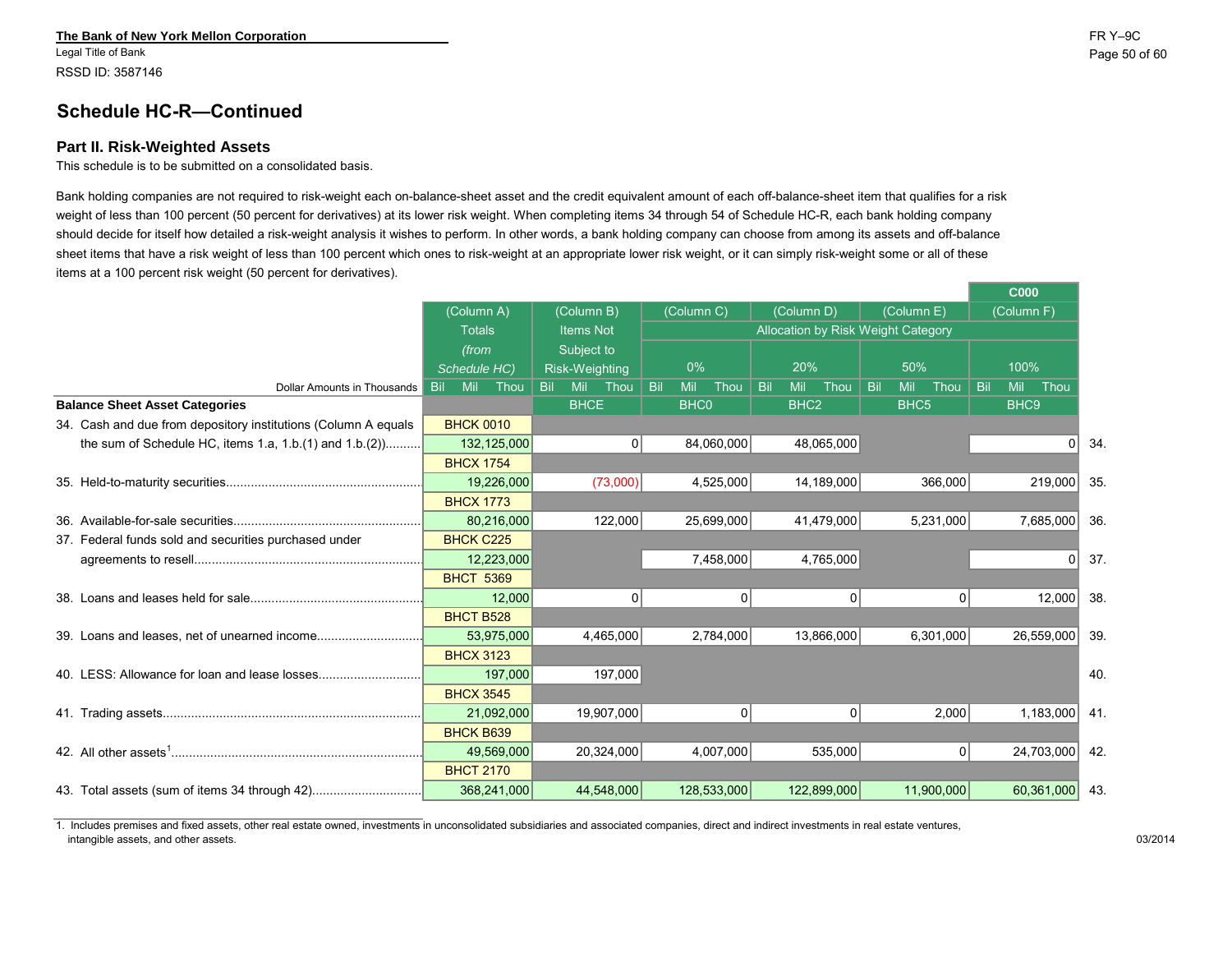Legal Title of Bank Page 51 of 60 RSSD ID: 3587146

### **Schedule HC-R—Continued**

| <b>Part II-Continued</b>                           | (Column A)           |                  | (Column B)          | (Column C)         | (Column D)                | (Column E)                         | (Column F)             |      |
|----------------------------------------------------|----------------------|------------------|---------------------|--------------------|---------------------------|------------------------------------|------------------------|------|
|                                                    | <b>Face Value</b>    | <b>Credit</b>    | Credit              |                    |                           | Allocation by Risk Weight Category |                        |      |
|                                                    | or Notional          | Conversion       | Equivalent          |                    |                           |                                    |                        |      |
|                                                    | Amount               | Factor           | Amount <sup>1</sup> | 0%                 | 20%                       | 50%                                | 100%                   |      |
| Dollar Amounts in Thousands                        | Bil -<br>Mil<br>Thou |                  | Bil Mil<br>Thou     | Mil<br>Bil<br>Thou | Bil<br><b>Mil</b><br>Thou | Mil<br>Thou<br><b>Bil</b>          | Mil Thou<br><b>Bil</b> |      |
| Derivatives and Off-Balance Sheet Items            | <b>BHCK B546</b>     |                  | <b>BHCE</b>         | <b>BHC0</b>        | BHC <sub>2</sub>          | BHC <sub>5</sub>                   | BHC9                   |      |
| 44. Financial standby letters of credit            | 7,452,000            | 1.00 or $12.5^2$ | 7,452,000           | 362,000            | 1,206,000                 | οl                                 | 5,884,000              | 44.  |
|                                                    | <b>BHCT 6570</b>     |                  |                     |                    |                           |                                    |                        |      |
| 45. Performance standby letters of credit          | 166,000              | .50              | 83,000              | 9,000              | 2,000                     | 0                                  | 72,000                 | 45.  |
|                                                    | <b>BHCT 3411</b>     |                  |                     |                    |                           |                                    |                        |      |
| 46. Commercial and similar letters of credit       | 280,000              | .20              | 56,000              |                    | 0 <br>4,000               | 0                                  | 52,000                 | 46.  |
|                                                    |                      |                  |                     |                    |                           |                                    |                        |      |
| 47. Risk participations in bankers acceptances     | <b>BHCK 3429</b>     |                  |                     |                    |                           |                                    |                        |      |
| acquired by the reporting institution              | 0                    | 1.00             | 0                   |                    | $\overline{0}$<br> 0      |                                    | $\Omega$               | 47.  |
|                                                    | <b>BHCT 3433</b>     |                  |                     |                    |                           |                                    |                        |      |
|                                                    | 342,356,000          | 1.00             | 342,356,000         | 341,047,000        | 915,000                   | 0                                  | 394,000                | 48.  |
| 49. Retained recourse on small business            | <b>BHCT A250</b>     |                  |                     |                    |                           |                                    |                        |      |
| obligations sold with recourse                     | 0                    | 1.00             | 0                   |                    | 0 <br> 0                  | 0                                  | $\Omega$               | 49.  |
| 50. Recourse and direct credit substitutes         |                      |                  |                     |                    |                           |                                    |                        |      |
| (other than financial standby letters of           |                      |                  |                     |                    |                           |                                    |                        |      |
| credit) subject to the low-level                   |                      |                  |                     |                    |                           |                                    |                        |      |
| exposure rule and residual interests               | <b>BHCK B541</b>     |                  |                     |                    |                           |                                    |                        |      |
| subject to a dollar-for-dollar capital             |                      |                  |                     |                    |                           |                                    |                        |      |
|                                                    | 78,880               | $12.5^3$         | 986,000             |                    |                           |                                    | 986,000                | 50.  |
|                                                    | <b>BHCK B675</b>     |                  |                     |                    |                           |                                    |                        |      |
| 51. All other financial assets sold with recourse. | $\Omega$             | 1.00             | 0                   |                    | $\overline{0}$<br>0       | $\overline{0}$                     | $\Omega$               | 51.  |
|                                                    | <b>BHCK B681</b>     |                  |                     |                    |                           |                                    |                        |      |
| 52. All other off-balance sheet liabilities        | 392,000              | 1.00             | 392,000             |                    | 0 <br>$\overline{0}$      | 0                                  | 392,000                | 52.  |
| 53. Unused commitments:                            |                      |                  |                     |                    |                           |                                    |                        |      |
| a. With an original maturity exceeding one         | <b>BHCK 6572</b>     |                  |                     |                    |                           |                                    |                        |      |
|                                                    | 25,778,000           | .50              | 12,889,000          |                    | 0 <br>78,000              | 0                                  | 12,811,000             | 53.a |
| b. With an original maturity of one year or        |                      |                  |                     |                    |                           |                                    |                        |      |
| less to asset-backed commercial paper              | <b>BHCK G591</b>     |                  |                     |                    |                           |                                    |                        |      |
|                                                    | 0                    | .10              | 0                   |                    | 0 <br> 0                  | 0                                  | $\overline{0}$         | 53.b |
|                                                    |                      |                  | <b>BHCE A167</b>    |                    |                           |                                    |                        |      |
|                                                    |                      |                  | 9,898,000           | 767,000            | 3,665,000                 | 5,466,000                          |                        | 54.  |
|                                                    |                      |                  |                     |                    |                           |                                    |                        |      |

1. Column A multiplied by credit conversion factor.

2. For financial standby letters of credit to which the low-level exposure rule applies, use a credit conversion factor of 12.5 or an institution specific factor. For other financial standby letters of credit,

use a credit conversion factor of 1.00. See instructions for further information.

3. Or institution-specific factor. 03/2014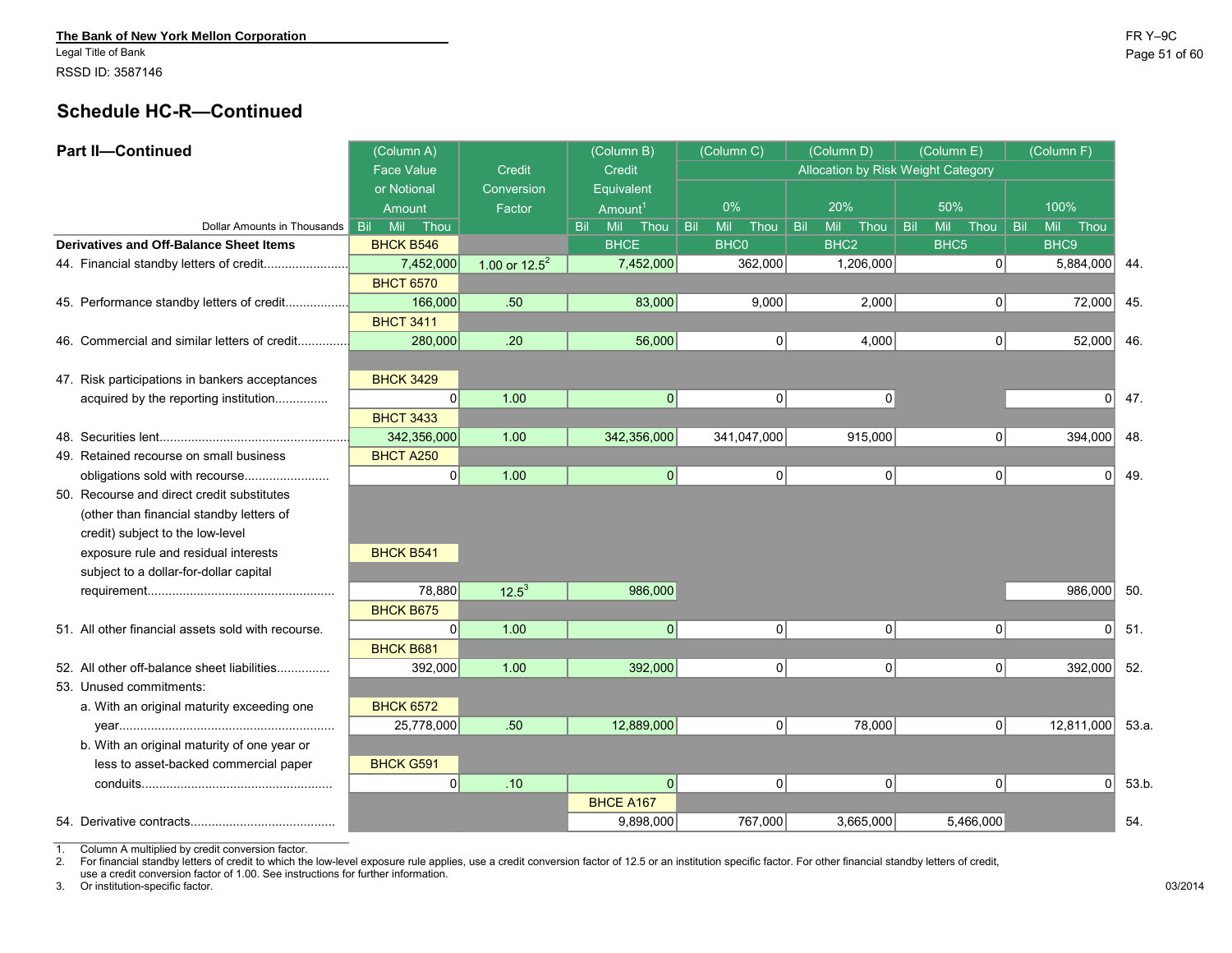Legal Title of Bank Page 52 of 60 RSSD ID: 3587146

# **Schedule HC-R—Continued**

| <b>Part II-Continued</b>                                                                          | (Column C)        |              | (Column D)                         |            | (Column E)       |            | (Column F)       |             |      |
|---------------------------------------------------------------------------------------------------|-------------------|--------------|------------------------------------|------------|------------------|------------|------------------|-------------|------|
|                                                                                                   |                   |              | Allocation by Risk Weight Category |            |                  |            |                  |             |      |
|                                                                                                   | 0%                |              | 20%                                |            | 50%              |            | 100%             |             |      |
| Dollar Amounts in Thousands                                                                       | Mil<br><b>Bil</b> | Thou $ $ Bil | <b>Mil</b>                         | Thou   Bil | Mil              | Thou   Bil | <b>Mil</b>       | Thou        |      |
| <b>Totals</b>                                                                                     |                   |              |                                    |            |                  |            |                  |             |      |
| 55. Total assets, derivatives, and off-balance sheet items by risk weight category                | <b>BHCK B696</b>  |              | <b>BHCK B697</b>                   |            | <b>BHCK B698</b> |            | <b>BHCK B699</b> |             |      |
|                                                                                                   |                   | 470,718,000  | 128,769,000                        |            |                  | 17,366,000 |                  | 80,952,000  | 55.  |
|                                                                                                   | x 0%              |              | x 20 %                             |            | $\times$ 50%     |            | x 100%           |             | -56. |
|                                                                                                   | <b>BHCK B700</b>  |              | <b>BHCK B701</b>                   |            | <b>BHCK B702</b> |            | <b>BHCK B703</b> |             |      |
| 57. Risk-weighted assets by risk weight category (for each column, item 55 multiplied by item 56) |                   | 0            | 25,753,800                         |            |                  | 8,683,000  |                  | 80,952,000  | 57.  |
|                                                                                                   |                   |              |                                    |            |                  |            | <b>BHCK 1651</b> |             |      |
|                                                                                                   |                   |              |                                    |            |                  |            |                  | 5,358,000   | -58. |
| 59. Risk-weighted assets before deductions for excess allowance for loan and lease losses and     |                   |              |                                    |            |                  |            | <b>BHCK B704</b> |             |      |
| allocated transfer risk reserve (sum of item 57, columns C through F, and item 58)                |                   |              |                                    |            |                  |            |                  | 120,746,800 | -59. |
|                                                                                                   |                   |              |                                    |            |                  |            | <b>BHCK A222</b> |             |      |
|                                                                                                   |                   |              |                                    |            |                  |            |                  |             | 60.  |
|                                                                                                   |                   |              |                                    |            |                  |            | <b>BHCK 3128</b> |             |      |
|                                                                                                   |                   |              |                                    |            |                  |            |                  |             | 61.  |
|                                                                                                   |                   |              |                                    |            |                  |            | <b>BHCK A223</b> |             |      |
|                                                                                                   |                   |              |                                    |            |                  |            |                  | 120,746,800 | 62.  |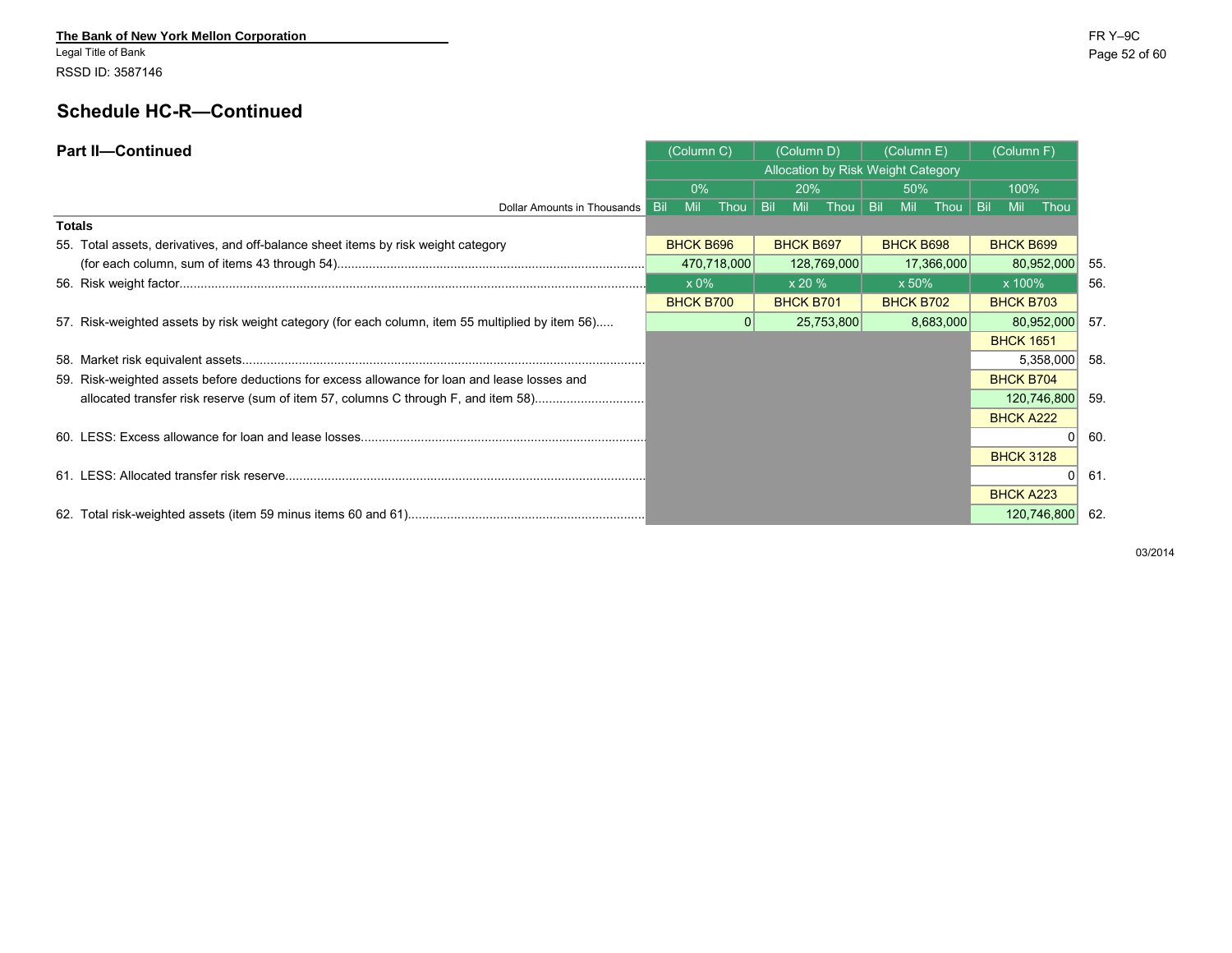Legal Title of Bank Page 53 of 60 RSSD ID: 3587146

### **Schedule HC-R—Continued**

#### **Part II—Continued Memoranda**

| r)olla<br>Amounts in<br><b>Thousands</b>                                                                  |      | Mil<br>Bil<br>mou. |  |
|-----------------------------------------------------------------------------------------------------------|------|--------------------|--|
| it exposure across all derivative contracts covered b<br>v the risk-based capital standards.<br>∴urrent ∶ | 8764 | 698<br>⊩∩∩         |  |

|                                                                              |                                                                                                                                                                                                     |             | With a remaining maturity of |                    |          |                 |           |  |
|------------------------------------------------------------------------------|-----------------------------------------------------------------------------------------------------------------------------------------------------------------------------------------------------|-------------|------------------------------|--------------------|----------|-----------------|-----------|--|
|                                                                              | (Column A)<br>One year or less<br>Dollar Amounts in Thousands BHCK Tril Bil Mil Thou BHCK Tril Bil Mil Thou BHCK Tril Bil Mil Thou<br>90,660,000 8766<br>3809<br>361,532,000 8769<br>6,437,000 A001 |             |                              | (Column B)         |          | (Column C)      |           |  |
|                                                                              |                                                                                                                                                                                                     |             |                              | Over one year      |          | Over five years |           |  |
|                                                                              |                                                                                                                                                                                                     |             |                              | through five years |          |                 |           |  |
|                                                                              |                                                                                                                                                                                                     |             |                              |                    |          |                 |           |  |
| Notional principal amounts of derivative contracts: <sup>1</sup>             |                                                                                                                                                                                                     |             |                              |                    |          |                 |           |  |
|                                                                              |                                                                                                                                                                                                     |             |                              | 159,735,000 8767   |          | 148,772,000     | M.2.a.    |  |
|                                                                              | 3812                                                                                                                                                                                                |             |                              | 8,716,000 8770     |          | 8,430,000       | M.2.b.    |  |
|                                                                              | 8771                                                                                                                                                                                                |             | 0 8772                       |                    | 0 8773   | $\Omega$        | M.2.c.    |  |
|                                                                              | 8774                                                                                                                                                                                                |             | $0$ 8775                     |                    | 0 8776   | $\Omega$        | M.2.d.    |  |
|                                                                              | 8777                                                                                                                                                                                                |             | 0 8778                       |                    | 0 8779   |                 | M.2.e.    |  |
|                                                                              | A000                                                                                                                                                                                                |             |                              | 528,000 A002       |          | 41,000          | M.2.f.    |  |
| g. Credit derivative contracts:                                              |                                                                                                                                                                                                     |             |                              |                    |          |                 |           |  |
| Purchased credit protection that (a) is a covered position under the market  |                                                                                                                                                                                                     |             |                              |                    |          |                 |           |  |
| risk rule or (b) is not a covered position under the market risk rule and is |                                                                                                                                                                                                     |             |                              |                    |          |                 |           |  |
| not recognized as a guarantee for risk-based capital purposes:               |                                                                                                                                                                                                     |             |                              |                    |          |                 |           |  |
|                                                                              | G597                                                                                                                                                                                                | 50,000 G598 |                              |                    | $0$ G599 |                 | M.2.g.(1) |  |
| (2)                                                                          |                                                                                                                                                                                                     | 1,000 G601  |                              |                    | 0 G602   |                 | M.2.g.(2) |  |

| Dollar Amounts in Thousands BHCK Bil                                                                                                           |      | Mil<br>Thou      |        |
|------------------------------------------------------------------------------------------------------------------------------------------------|------|------------------|--------|
| 3. Preferred stock (including related surplus) eligible for inclusion in Tier 1 capital:                                                       |      |                  |        |
|                                                                                                                                                |      | 1.562.000 M.3.a  |        |
| b. Not applicable.                                                                                                                             |      |                  |        |
|                                                                                                                                                |      |                  | M.3.c  |
| d. Other cumulative preferred stock eligible for inclusion in Tier 1 capital (excluding trust preferred securities)                            |      |                  |        |
|                                                                                                                                                |      |                  | M.3.d  |
| 4. Offsetting debit to the liability (i.e., the contra account) for Employee Stock Ownership Plan (ESOP) debt guaranteed by the reporting bank |      |                  |        |
|                                                                                                                                                | 2771 |                  | M.4.   |
| 5. Treasury stock (including offsetting debit to the liability for ESOP debt) (included in Schedule HC, item 26.c):                            |      |                  |        |
|                                                                                                                                                | 5483 |                  | M.5.a. |
|                                                                                                                                                | 5484 | 3.515.000 M.5.b. |        |

1. Exclude foreign exchange contracts with an original maturity of 14 days or less and all futures contracts.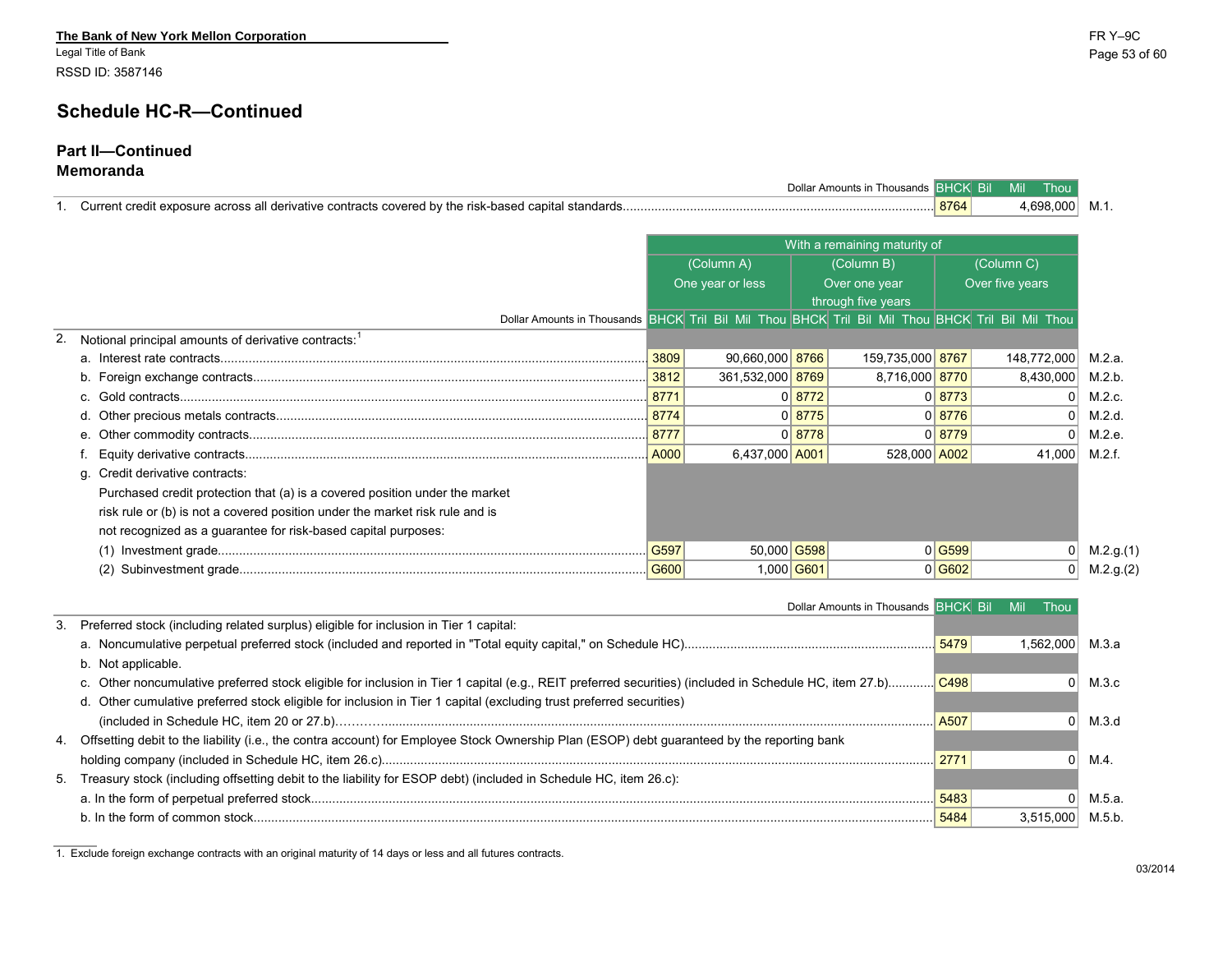Legal Title of Bank Page 54 of 60 RSSD ID: 3587146

### **Schedule HC-R—Continued**

#### **Part II—Continued**

#### **Memoranda—Continued**

| Dollar Amounts in Thousands BHCK Bil                            |                  | Mil<br><b>Thou</b> |        |
|-----------------------------------------------------------------|------------------|--------------------|--------|
|                                                                 | F031             | 2,870,000 M.6.     |        |
| 7. Not applicable                                               |                  |                    |        |
| 8. Restricted core capital elements included in Tier 1 capital: |                  |                    |        |
|                                                                 | G219             |                    | М.8.а. |
|                                                                 | G220             |                    | M.8.b. |
|                                                                 | 5990             |                    | M.8.c. |
|                                                                 | C <sub>502</sub> | 333.000            | M.8.d. |
|                                                                 | G221             | 16,794,000 M.9.    |        |
|                                                                 |                  |                    |        |
|                                                                 |                  | Percentage         |        |
|                                                                 | G222             | 1.52%              | M.10.  |

2. Includes subordinated notes payable to unconsolidated trusts issuing trust preferred securities net of the bank holding company's investment in the trust, and trust preferred securities issued by consolidated special purpose entities, that qualify as Tier 1 capital. 03/2014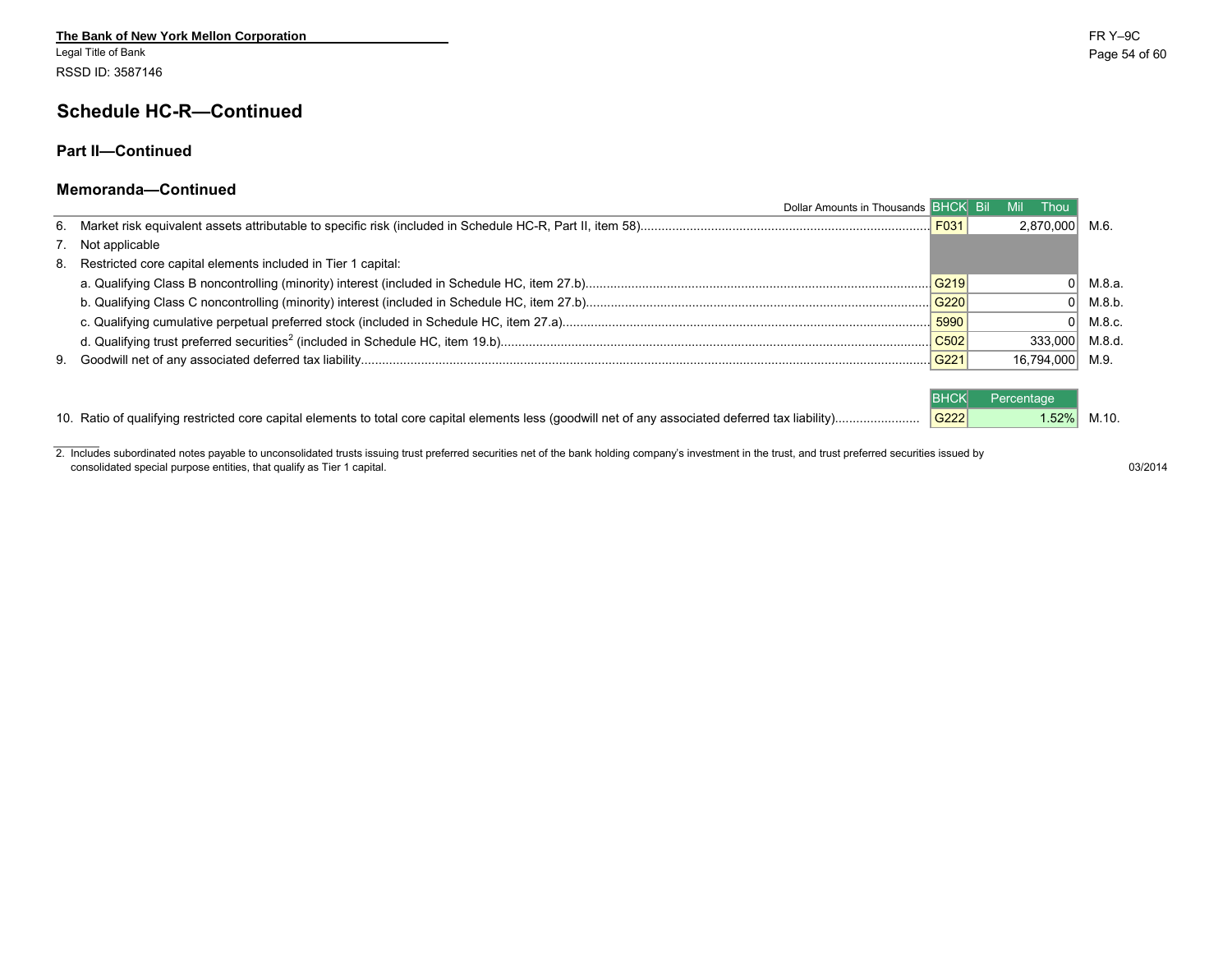**The Bank of New York Mellon Corporation <b>***FR Y–9C*<br>
Legal Title of Bank **and Structure Corporation Page 55 of Frank Page 195 of Frank Corporation Page 55 of Page 195 of Page 195 of Page 195 of Page 195 of Page 195** 

# **Schedule HC-S—Servicing, Securitization, and Asset Sale Activities**

|                                                |                   |             |                  |                    |                |                   |             |            |                    |                |                  |          |            | <b>C000</b>             |          |                  |
|------------------------------------------------|-------------------|-------------|------------------|--------------------|----------------|-------------------|-------------|------------|--------------------|----------------|------------------|----------|------------|-------------------------|----------|------------------|
|                                                | (Column A)        |             | (Column B)       | (Column C)         |                | (Column D)        |             |            | (Column E)         |                | (Column F)       |          |            | (Column G)              |          |                  |
|                                                | 1-4 Family        |             | Home             | Credit             |                | Auto              |             |            | Other              |                | Commercial       |          |            | All Other Loans,        |          |                  |
|                                                | Residential       |             | Equity           | Card               |                | Loans             |             |            | Consumer           |                | and Industrial   |          |            | All Leases, and         |          |                  |
|                                                | Loans             |             | Lines            | <b>Receivables</b> |                |                   |             |            | Loans              |                | Loans            |          |            | <b>All Other Assets</b> |          |                  |
| Dollar Amounts in Thousands                    | <b>Bil</b><br>Mil | Thou   Bil  | Mil<br>Thou      | Bil<br>Mil         | Thou           | <b>Bil</b><br>Mil | Thou        | <b>Bil</b> | <b>Mil</b><br>Thou | <b>Bil</b>     | Mil              | Thou     | <b>Bil</b> | Mil                     | Thou     |                  |
| <b>Securitization Activities</b>               |                   |             |                  |                    |                |                   |             |            |                    |                |                  |          |            |                         |          |                  |
| 1. Outstanding principal balance of assets     |                   |             |                  |                    |                |                   |             |            |                    |                |                  |          |            |                         |          |                  |
| sold and securitized with servicing retained   |                   |             |                  |                    |                |                   |             |            |                    |                |                  |          |            |                         |          |                  |
| or with recourse or other seller-provided      | <b>BHCK B705</b>  |             | <b>BHCK B706</b> | <b>BHCK B707</b>   |                | <b>BHCK B708</b>  |             |            | <b>BHCK B709</b>   |                | <b>BHCK B710</b> |          |            | <b>BHCK B711</b>        |          |                  |
|                                                | 184,000           |             | 0 <sup>1</sup>   |                    | 0              |                   | 0           |            |                    | 0              |                  | $\Omega$ |            |                         | 116,000  | $\overline{1}$ . |
| 2. Maximum amount of credit exposure           |                   |             |                  |                    |                |                   |             |            |                    |                |                  |          |            |                         |          |                  |
| arising from recourse or other seller-         |                   |             |                  |                    |                |                   |             |            |                    |                |                  |          |            |                         |          |                  |
| provided credit enhancements provided to       |                   |             |                  |                    |                |                   |             |            |                    |                |                  |          |            |                         |          |                  |
| structures reported in item 1 in the form of:  |                   |             |                  |                    |                |                   |             |            |                    |                |                  |          |            |                         |          |                  |
| a. Credit enhancing interest-only strips       | <b>BHCK B712</b>  |             | <b>BHCK B713</b> | <b>BHCK B714</b>   |                | <b>BHCK B715</b>  |             |            | <b>BHCK B716</b>   |                | <b>BHCK B717</b> |          |            | <b>BHCK B718</b>        |          |                  |
| (included in HC-B, HC-D, or HC-F)              |                   | $\Omega$    | $\Omega$         |                    | $\Omega$       |                   | $\Omega$    |            |                    | 0              |                  | $\Omega$ |            |                         | $\Omega$ | 2.a.             |
| b. Subordinated securities and other           | <b>BHCK C393</b>  |             | <b>BHCK C394</b> | <b>BHCK C395</b>   |                | <b>BHCK C396</b>  |             |            | <b>BHCK C397</b>   |                | <b>BHCK C398</b> |          |            | <b>BHCK C399</b>        |          |                  |
|                                                |                   | $\mathbf 0$ | $\Omega$         |                    | $\Omega$       |                   | $\Omega$    |            |                    | $\Omega$       |                  | $\Omega$ |            |                         | $\Omega$ | 2.b              |
| c. Standby letters of credit and other         | <b>BHCK C400</b>  |             | <b>BHCK C401</b> | <b>BHCK C402</b>   |                | <b>BHCK C403</b>  |             |            | <b>BHCK C404</b>   |                | <b>BHCK C405</b> |          |            | <b>BHCK C406</b>        |          |                  |
|                                                |                   | $\mathbf 0$ | $\overline{0}$   |                    | $\overline{0}$ |                   | $\mathbf 0$ |            |                    | $\overline{0}$ |                  | 0        |            |                         | $\Omega$ | 2.c.             |
| 3. Reporting institution's unused commitments  |                   |             |                  |                    |                |                   |             |            |                    |                |                  |          |            |                         |          |                  |
| to provide liquidity to structures reported in | <b>BHCK B726</b>  |             | <b>BHCK B727</b> | <b>BHCK B728</b>   |                | <b>BHCK B729</b>  |             |            | <b>BHCK B730</b>   |                | <b>BHCK B731</b> |          |            | <b>BHCK B732</b>        |          |                  |
|                                                |                   | 0           | 0                |                    | 0              |                   | 0           |            |                    | 0              |                  | $\Omega$ |            |                         | 120,000  | 3.               |
| 4. Past due loan amounts included in item 1:   | <b>BHCK B733</b>  |             | <b>BHCK B734</b> | <b>BHCK B735</b>   |                | <b>BHCK B736</b>  |             |            | <b>BHCK B737</b>   |                | <b>BHCK B738</b> |          |            | <b>BHCK B739</b>        |          |                  |
|                                                | 2,000             |             | 0                |                    | 0              |                   | 0           |            |                    | 0              |                  | $\Omega$ |            |                         | $\Omega$ | 4.a              |
|                                                | <b>BHCK B740</b>  |             | <b>BHCK B741</b> | <b>BHCK B742</b>   |                | <b>BHCK B743</b>  |             |            | <b>BHCK B744</b>   |                | <b>BHCK B745</b> |          |            | <b>BHCK B746</b>        |          |                  |
|                                                |                   | 1,000       | 0                |                    | $\Omega$       |                   | 0           |            |                    | 0              |                  | 0        |            |                         | $\Omega$ | 4.b.             |
| 5. Charge-offs and recoveries on assets sold   |                   |             |                  |                    |                |                   |             |            |                    |                |                  |          |            |                         |          |                  |
| and securitized with servicing retained or     |                   |             |                  |                    |                |                   |             |            |                    |                |                  |          |            |                         |          |                  |
| with recourse or other seller-provided credit  |                   |             |                  |                    |                |                   |             |            |                    |                |                  |          |            |                         |          |                  |
| enhancements (calendar year-to-date)           |                   |             |                  |                    |                |                   |             |            |                    |                |                  |          |            |                         |          |                  |
|                                                | <b>BHCK B747</b>  |             | <b>BHCK B748</b> | BHCK B749          |                | <b>BHCK B750</b>  |             |            | <b>BHCK B751</b>   |                | <b>BHCK B752</b> |          |            | <b>BHCK B753</b>        |          |                  |
|                                                |                   | $\Omega$    | $\Omega$         |                    | $\Omega$       |                   | 0           |            |                    | 0              |                  | $\Omega$ |            |                         | $\Omega$ | 5.a.             |
|                                                | <b>BHCK B754</b>  |             | <b>BHCK B755</b> | BHCK B756          |                | <b>BHCK B757</b>  |             |            | BHCK B758          |                | <b>BHCK B759</b> |          |            | BHCK B760               |          |                  |
|                                                |                   | $\mathbf 0$ | 0                |                    | $\Omega$       |                   | 0           |            |                    | 0              |                  | $\Omega$ |            |                         | 0        | 5.b              |
|                                                |                   |             |                  |                    |                |                   |             |            |                    |                |                  |          |            |                         |          |                  |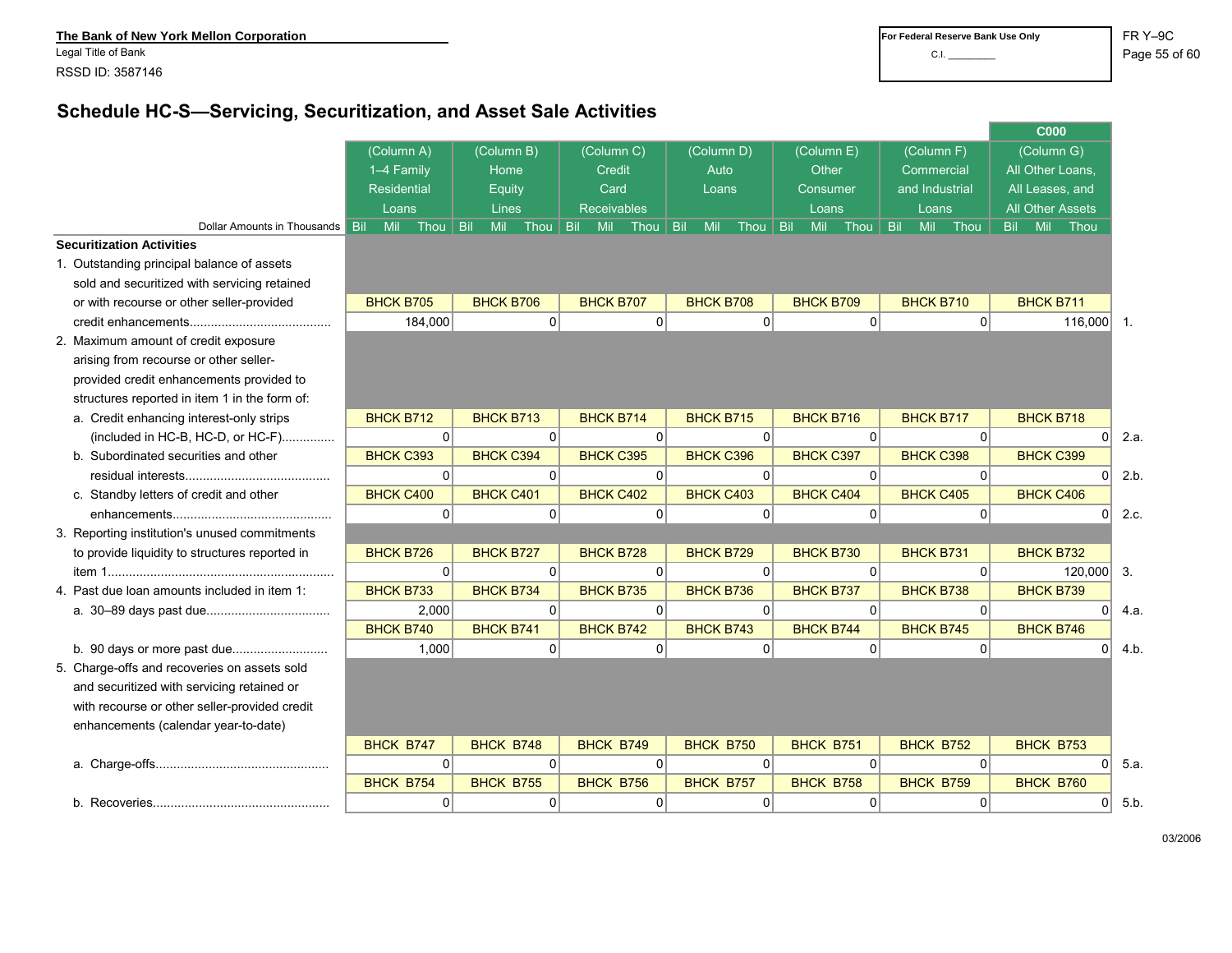#### **The Bank of New York Mellon Corporation** FR Y–9C

Legal Title of Bank Page 56 of 60 RSSD ID: 3587146

## **Schedule HC-S—Continued**

|                                                | (Column A)         | (Column B)             | (Column C)         | (Column D)                | (Column E)       | (Column F)       | (Column G)              |              |
|------------------------------------------------|--------------------|------------------------|--------------------|---------------------------|------------------|------------------|-------------------------|--------------|
|                                                | 1-4 Family         | Home                   | <b>Credit</b>      | Auto                      | Other            | Commercial       | All Other Loans.        |              |
|                                                | <b>Residential</b> | Equity                 | Card               | Loans                     | Consumer         | and Industrial   | All Leases, and         |              |
|                                                | Loans              | Lines                  | <b>Receivables</b> |                           | Loans            | Loans            | <b>All Other Assets</b> |              |
| Dollar Amounts in Thousands                    | Bil Mil<br>Thou    | Mil Thou<br><b>Bil</b> | Bil Mil<br>Thou    | Mil<br>Thou<br><b>Bil</b> | Bil Mil Thou     | Bil Mil Thou     | Bil Mil Thou            |              |
| 6. Amount of ownership (or seller's)           |                    |                        |                    |                           |                  |                  |                         |              |
| interests carried as:                          |                    | <b>BHCK B761</b>       | <b>BHCK B762</b>   |                           |                  | <b>BHCK B763</b> |                         |              |
|                                                |                    | $\Omega$               | 0                  |                           |                  | $\mathbf 0$      |                         | 6.a.         |
|                                                |                    | <b>BHCK B500</b>       | <b>BHCK B501</b>   |                           |                  | <b>BHCK B502</b> |                         |              |
|                                                |                    | 0                      | 0                  |                           |                  | 0                |                         | 6.b.         |
| 7. Past due loan amounts included in           |                    |                        |                    |                           |                  |                  |                         |              |
| interests reported in item 6.a:                |                    | <b>BHCK B764</b>       | <b>BHCK B765</b>   |                           |                  | <b>BHCK B766</b> |                         |              |
|                                                |                    | 0                      | 0                  |                           |                  | $\Omega$         |                         | 7.a          |
|                                                |                    | <b>BHCK B767</b>       | <b>BHCK B768</b>   |                           |                  | <b>BHCK B769</b> |                         |              |
|                                                |                    | 0                      | 0                  |                           |                  | $\Omega$         |                         | 7.b.         |
| 8. Charge-offs and recoveries on loan          |                    |                        |                    |                           |                  |                  |                         |              |
| amounts included in interests reported         |                    |                        |                    |                           |                  |                  |                         |              |
| in item 6.a (calendar year-to-date):           |                    | <b>BHCK B770</b>       | <b>BHCK B771</b>   |                           |                  | <b>BHCK B772</b> |                         |              |
|                                                |                    | 0                      | $\Omega$           |                           |                  | $\Omega$         |                         | 8.a.         |
|                                                |                    | <b>BHCK B773</b>       | <b>BHCK B774</b>   |                           |                  | <b>BHCK B775</b> |                         |              |
|                                                |                    | 0                      | 0                  |                           |                  | $\Omega$         |                         | 8.b.         |
| For Securitization Facilities Sponsored By     |                    |                        |                    |                           |                  |                  |                         |              |
| or Otherwise Established By Other              |                    |                        |                    |                           |                  |                  |                         |              |
| <b>Institutions</b>                            |                    |                        |                    |                           |                  |                  |                         |              |
| 9. Maximum amount of credit exposure           |                    |                        |                    |                           |                  |                  |                         |              |
| arising from credit enhancements               |                    |                        |                    |                           |                  |                  |                         |              |
| provided by the reporting institution to       |                    |                        |                    |                           |                  |                  |                         |              |
| other institutions' securitization structures  |                    |                        |                    |                           |                  |                  |                         |              |
| in the form of standby letters of credit,      |                    |                        |                    |                           |                  |                  |                         |              |
| purchased subordinated securities, and         | <b>BHCK B776</b>   | <b>BHCK B777</b>       | <b>BHCK B778</b>   | <b>BHCK B779</b>          | <b>BHCK B780</b> | <b>BHCK B781</b> | <b>BHCK B782</b>        |              |
|                                                | $\overline{0}$     | 0                      | 0                  | 0                         | 0                | $\mathbf 0$      |                         | $0 \vert 9.$ |
| 10. Reporting institution's unused             |                    |                        |                    |                           |                  |                  |                         |              |
| commitments to provide liquidity to other      | <b>BHCK B783</b>   | <b>BHCK B784</b>       | <b>BHCK B785</b>   | <b>BHCK B786</b>          | <b>BHCK B787</b> | <b>BHCK B788</b> | <b>BHCK B789</b>        |              |
| institutions' securitization structures        | 0                  | 0                      | 0                  | $\overline{0}$            | 0                | 0                | 46,000                  | 10.          |
|                                                |                    |                        |                    |                           |                  |                  |                         |              |
| <b>Asset Sales</b>                             |                    |                        |                    |                           |                  |                  |                         |              |
| 11. Assets sold with recourse or other seller- |                    |                        |                    |                           |                  |                  |                         |              |
| provided credit enhancements and not           | <b>BHCK B790</b>   | <b>BHCK B791</b>       | <b>BHCK B792</b>   | <b>BHCK B793</b>          | <b>BHCK B794</b> | <b>BHCK B795</b> | <b>BHCK B796</b>        |              |
|                                                | $\Omega$           | $\Omega$               | 0                  | $\Omega$                  | $\Omega$         | $\Omega$         | 0                       | 11.          |
| 12. Maximum amount of credit exposure          |                    |                        |                    |                           |                  |                  |                         |              |
| arising from recourse or other seller-         |                    |                        |                    |                           |                  |                  |                         |              |
| provided credit enhancements provided to       | <b>BHCK B797</b>   | <b>BHCK B798</b>       | <b>BHCK B799</b>   | <b>BHCK B800</b>          | <b>BHCK B801</b> | <b>BHCK B802</b> | <b>BHCK B803</b>        |              |
|                                                | $\overline{0}$     | 0                      | 0                  | $\Omega$                  | 0                | 0                |                         | $0$ 12.      |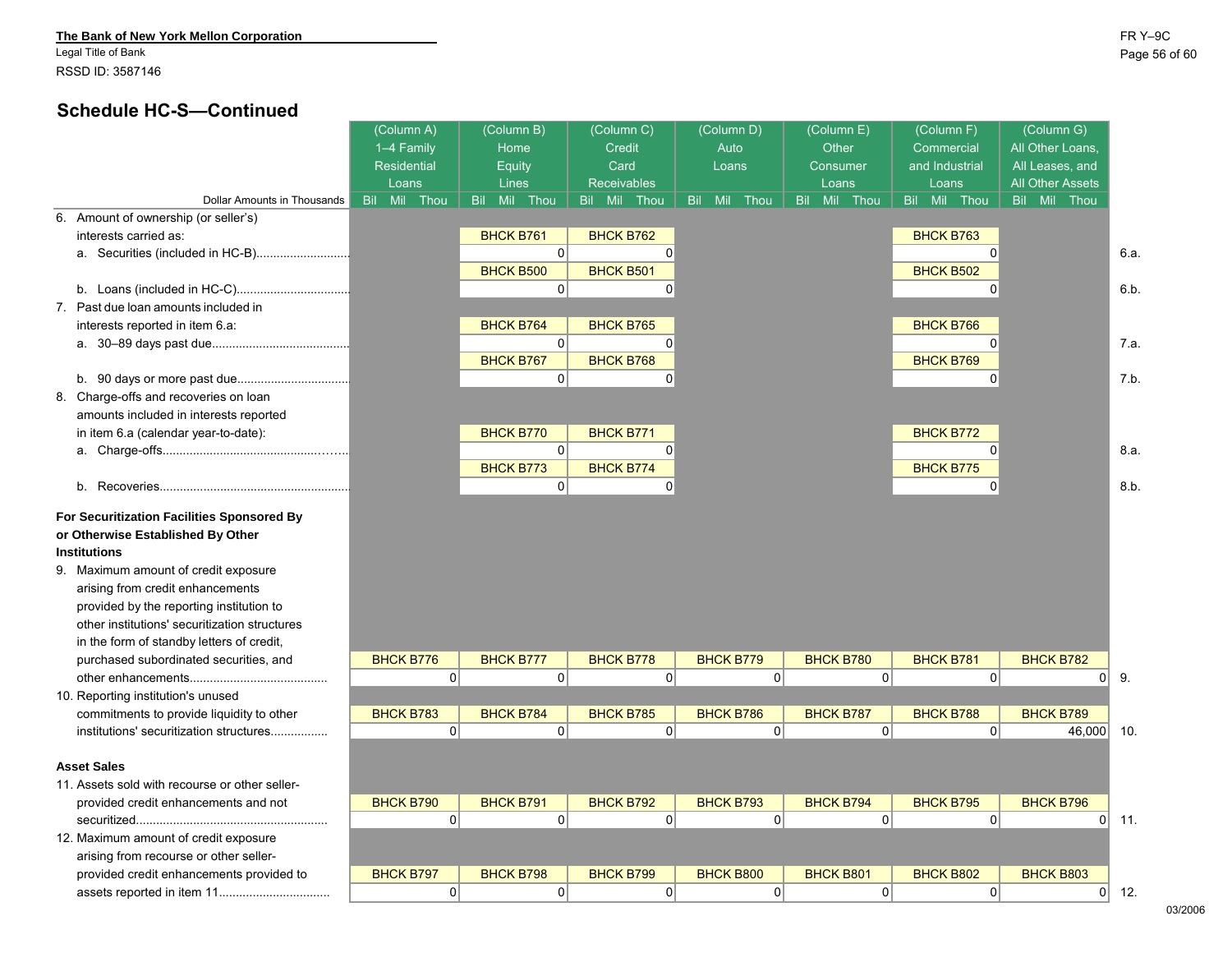Legal Title of Bank Page 57 of 60 RSSD ID: 3587146

### **Schedule HC-S—Continued**

#### **Memoranda**

| Dollar Amounts in Thousands BHCK Bil Mil Thou                                                                                          |             |          |           |
|----------------------------------------------------------------------------------------------------------------------------------------|-------------|----------|-----------|
| Small business obligations transferred with recourse under Section 208 of the Riegle Community Development and Regulatory              |             |          |           |
| Improvement Act of 1994:                                                                                                               |             |          |           |
|                                                                                                                                        | A249        |          | M.1.a.    |
|                                                                                                                                        | A250        | $\Omega$ | M.1.b.    |
| 2. Outstanding principal balance of assets serviced for others (includes participations serviced for others):                          |             |          |           |
| а.                                                                                                                                     | <b>B804</b> | U        | M.2.a.    |
| b.                                                                                                                                     | <b>B805</b> | 266,000  | M.2.b.    |
| $c_{\cdot}$                                                                                                                            | A591        | $\Omega$ | M.2.c.    |
| 1-4 family residential mortgages serviced for others that are in process of foreclosure at quarter-end (includes closed-end and<br>d.  |             |          |           |
|                                                                                                                                        | F699        | U        | M.2.d.    |
| 3. Asset-backed commercial paper conduits:                                                                                             |             |          |           |
| a. Maximum amount of credit exposure arising from credit enhancements provided to conduit structures in the form of standby letters of |             |          |           |
| credit, subordinated securities, and other enhancements:                                                                               |             |          |           |
|                                                                                                                                        | <b>B806</b> | 01       | M.3.a.(1) |
|                                                                                                                                        | <b>B807</b> |          | M.3.a.(2) |
| b. Unused commitments to provide liquidity to conduit structures:                                                                      |             |          |           |
|                                                                                                                                        | <b>B808</b> |          | M.3.b.(1) |
|                                                                                                                                        | <b>B809</b> | 290,000  | M.3.b.(2) |
|                                                                                                                                        |             |          | M.4.      |

1. Memorandum item 2.c is to be completed if the principal balance of other financial assets serviced for others is more than \$10 million.

2. Memorandum item 4 is to be completed by (1) holding companies that, together with affiliated institutions, have outstanding credit card receivables (as defined in the instructions) that

exceed \$500 million as of the report date or (2) holding companies that on a consolidated basis are credit card specialty holding companies (as defined in the instructions). 03/2013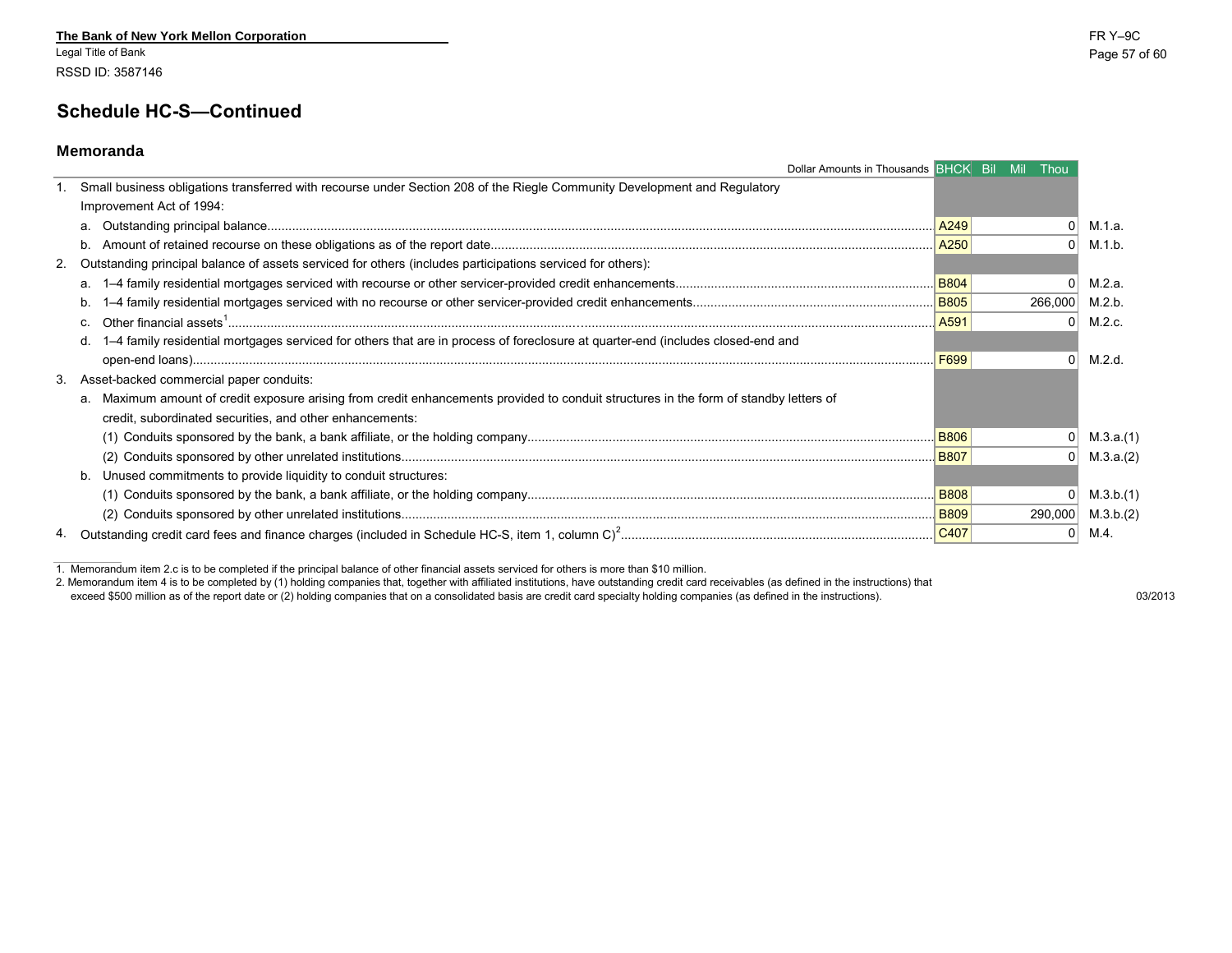Legal Title of Bank Page 58 of 60 RSSD ID: 3587146

## **Schedule HC-V—Variable Interest Entities**

|                                                            |             | (Column A)            |                     | (Column B)           |                     |                           |           |
|------------------------------------------------------------|-------------|-----------------------|---------------------|----------------------|---------------------|---------------------------|-----------|
|                                                            |             | <b>Securitization</b> |                     | <b>ABCP Conduits</b> |                     |                           |           |
|                                                            |             | <b>Vehicles</b>       |                     |                      |                     |                           |           |
| Dollar Amounts in Thousands BHCK Bil Mil                   |             | Thou BHCK Bil         |                     | <b>Mil</b>           | Thou BHCK           | <b>Bil</b><br>Mil<br>Thou |           |
| 1. Assets of consolidated variable interest entities       |             |                       |                     |                      |                     |                           |           |
| (VIEs) that can be used only to settle obligations of      |             |                       |                     |                      |                     |                           |           |
| consolidated VIEs:                                         |             |                       |                     |                      |                     |                           |           |
| a. Cash and balances due from depository institutions      | J981        |                       | $0$ J982            |                      | $0$ J983            | 1,032,000                 | 1.a.      |
|                                                            | J984        |                       | $0$ J985            |                      | $0$ J986            | 0                         | 1.b       |
| C.                                                         | J987        | 492,000 J988          |                     |                      | $0$ J989            | $\Omega$                  | 1.c.      |
| Securities purchased under agreements to resell<br>d.      | J990        |                       | $0$ J991            |                      | $0$ J992            | $\mathbf{0}$              | 1.d.      |
| e.                                                         | J993        |                       | $0$ J994            |                      | $0$ J995            | 0                         | 1.e.      |
| Loans and leases, net of unearned<br>f.                    |             |                       |                     |                      |                     |                           |           |
|                                                            | J996        |                       | $0$ J997            |                      | $0$ J998            | $\Omega$                  | 1.f.      |
| Less: Allowance for loan and lease<br>α.                   |             |                       |                     |                      |                     |                           |           |
|                                                            | J999        |                       | $0$ K001            |                      | $0$ K002            | 0                         | 1.g.      |
| h. Trading assets (other than derivatives)                 | <b>K003</b> |                       | $0$ K004            |                      | $0$ K005            | 10,260,000                | 1.h.      |
| Ť.                                                         | <b>K006</b> |                       | $0$ K007            |                      | $0$ $K$ 008         | 0                         | 1.i.      |
|                                                            | <b>K009</b> |                       | $0$ K010            |                      | $0$ <sup>K011</sup> | $\Omega$                  | $1 \cdot$ |
| k.                                                         | K012        |                       | $0$ K013            |                      | $0$ K014            | 159,000                   | 1.k.      |
| 2. Liabilities of consolidated VIEs for which creditors do |             |                       |                     |                      |                     |                           |           |
| not have recourse to the general credit of the             |             |                       |                     |                      |                     |                           |           |
| reporting holding company:                                 |             |                       |                     |                      |                     |                           |           |
| a. Securities sold under agreements to repurchase          | K015        |                       | $0$ K016            |                      | $0$ K017            | 0                         | 2.a.      |
| b.                                                         | <b>K018</b> |                       | $0$ <sup>K019</sup> |                      | $0$ K020            | $\mathbf 0$               | 2.b.      |
| C.                                                         | K021        |                       | $0$ K022            |                      | $0$ K023            | $\Omega$                  | 2.c.      |
| d. Other borrowed money                                    |             |                       |                     |                      |                     |                           |           |
|                                                            | <b>K024</b> | 445,000 K025          |                     |                      | $0$ K026            | 0                         | 2.d.      |
|                                                            | K027        |                       | $0$ K028            |                      | $0$ K029            | 10,158,000                | 2.e.      |
| 3. All other assets of consolidated VIEs                   |             |                       |                     |                      |                     |                           |           |
|                                                            |             |                       | $0$ K031            |                      | $0$ K032            | $\overline{0}$            | 3.        |
| 4. All other liabilities of consolidated VIEs              |             |                       |                     |                      |                     |                           |           |
|                                                            | K033        |                       | $0$ K034            |                      | $0$ K035            | 0                         | 4.        |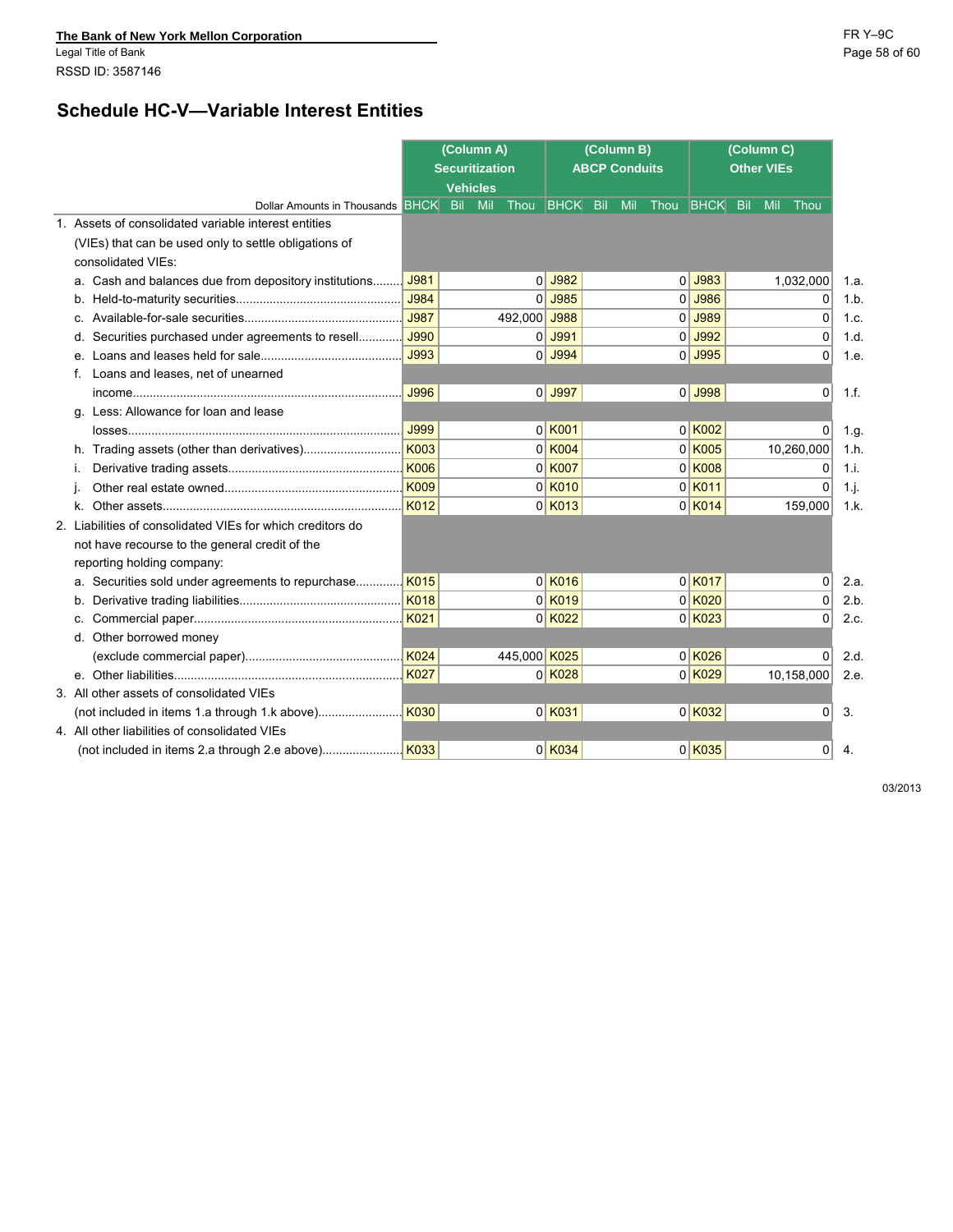**The Bank of New York Mellon Corporation** FR Y–9C Legal Title of Bank Page 59 of 60 RSSD ID: 3587146

## **Notes to the Balance Sheet—Predecessor Financial Items**

For holding companies involved in a business combination(s) during the quarter, provide on the lines below quarterly average information for any acquired company(ies) with aggregated assets of \$10 billion or more or 5 percent of the reporting holding company's total consolidated assets as of the previous quarter-end, whichever is less.

| Dollar Amounts in Thousands BHBC Bil |      | - Mil | Thou |               |
|--------------------------------------|------|-------|------|---------------|
|                                      |      |       | ∩⊩   |               |
|                                      | 3402 |       |      | $0\vert 2$ .  |
|                                      | 3368 |       |      | $0 \vert 3$ . |
|                                      | 3519 |       |      | $0 \mid 4$ .  |

### **Notes to the Balance Sheet—Other**

Enter in the lines provided below any additional information on specific line items on the balance sheet or its supporting schedules that the holding company wishes to explain, that has been separately disclosed in the holding company's quarterly reports to its shareholders, in its press releases, or on its quarterly reports to the Securities and Exchange Commission (SEC). Also include any transactions which previously would have appeared as footnotes to Schedules HC through HC-S.

Each additional piece of information disclosed should include the appropriate reference to schedule and item number, as well as a description of the additional information and the dollar amount (in thousands of dollars) associated with that disclosure.

#### **Example**

A holding company has guaranteed a new loan for its leveraged Employee Stock Ownership Plan (ESOP) for \$750 thousand and that amount has increased the holding company's long-term unsecured debt by a material amount. The holding company has disclosed that change to its stockholders and to the SEC. Enter on the line item below the following information:

| <b>TEXT</b> |                                                                 | <b>BHCK Bil Mil</b> |  | Thou I |
|-------------|-----------------------------------------------------------------|---------------------|--|--------|
| 0000        | Sch. HC, item 16, New loan to holding company's ESOP guaranteed |                     |  |        |
|             | by holding company                                              |                     |  |        |
|             |                                                                 | 0000                |  | 750    |

### **Notes to the Balance Sheet—Other**

|    | <b>TEXT</b> | Dollar Amounts in Thousands BHCK Bill                                                  |             | Mil | Thou           |     |
|----|-------------|----------------------------------------------------------------------------------------|-------------|-----|----------------|-----|
|    |             | Outstanding issuances of perpetual preferred stock associated with the U.S. Department |             |     |                |     |
|    |             | of Treasury Community Development Capital Initiative (CDCI) program included in        |             |     |                |     |
|    |             | Schedule HC, item 23, Perpetual preferred stock and related surplus (for Subchapter S  |             |     |                |     |
|    |             | corporations, outstanding issuances of subordinated debt securities associated with    |             |     |                |     |
|    |             | CDCI included in Schedule HC, item 19.a. Subordinated notes and debentures)            |             |     |                |     |
|    |             |                                                                                        | K141        |     | 01             | -1. |
| 2. | 5357        |                                                                                        | 5357        |     | 01             | 2   |
| 3. | 5358        |                                                                                        | 5358        |     | $\overline{0}$ | 3.  |
| 4. | 5359        |                                                                                        | 5359        |     | $\Omega$       | -4. |
| 5. | 5360        |                                                                                        | 5360        |     | 0 <sup>1</sup> | -5. |
| 6. | <b>B027</b> |                                                                                        | <b>B027</b> |     | 0 <sup>1</sup> | 6.  |